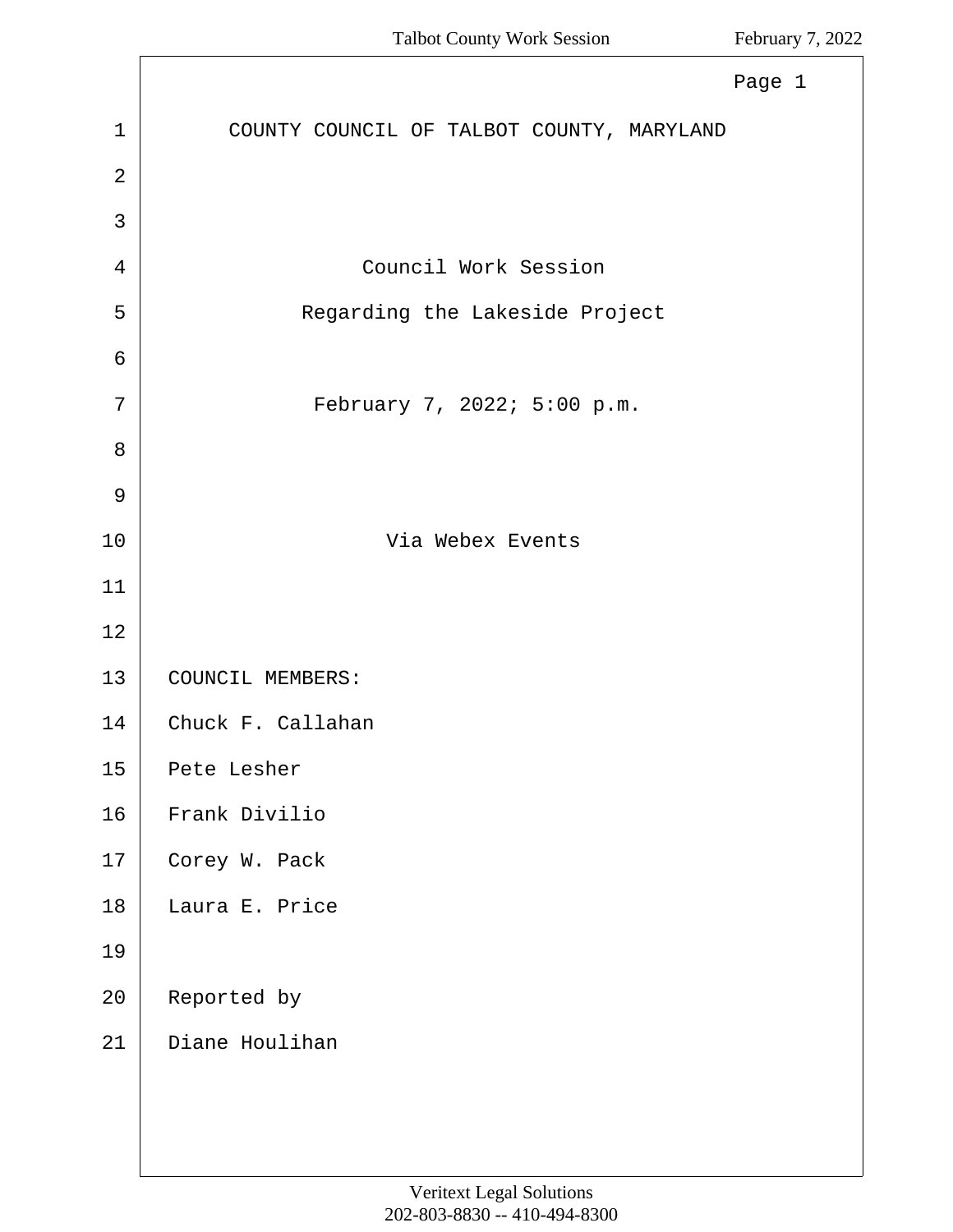<span id="page-1-0"></span>

|                | Page 2                                          |                | Page 4                                          |
|----------------|-------------------------------------------------|----------------|-------------------------------------------------|
| 1              | TRANSCRIPT OF PROCEEDINGS                       | 1              | we've heard in the past several months. So we   |
| $\overline{c}$ |                                                 | $\overline{c}$ | need to give them an opportunity to explain     |
| 3              | MR. CALLAHAN: I'd like to start off             | 3              | some of this stuff that's been said to help the |
| 4              | welcoming everybody to the work session         | $\overline{4}$ | public feel more comfortable, more positive of  |
| 5              | tonight.                                        | 5              | what Trappe is doing. Because at the end of     |
| 6              | And I thought it was very, very crucial         | 6              | the day, we want a safe environment, we want a  |
| 7              | with some of the material that we've heard over | 7              | healthy environment. And at the same time, we   |
| 8              | the last several months to bring all the        | 8              | want to support a municipality like Trappe, we  |
| $\overline{9}$ | parties to the table. I thought it was -- for   | 9              | want to support them.                           |
| 10             | the Lakeside project.                           | 10             | So hopefully the information presented          |
| 11             | Specifically, as the project relates to         | 11             | tonight will better inform Council, as us, to   |
| 12             | 308, which proposes rescinding 281 in its       | 12             | consider the pending resolutions. So the stuff  |
| 13             | entirety. And the Resolution 313, which         | 13             | that we hear tonight hopefully helps the        |
| 14             | proposes to impose additional conditions on     | 14             | public, the Council sort of decide on the       |
| 15             | Lakeside, on phase one to existing Trappe       | 15             | situation, and make us feel more comfortable,   |
| 16             | wastewater.                                     | 16             | makes the community more comfortable on what    |
| 17             | We've heard many concerns expressed by the      | 17             | we're going to be listening to.                 |
| 18             | public over the last past few months, and I     | 18             | So at this time, what I'd like to do, I'd       |
| 19             | really want to truly help everybody understand  | 19             | like to turn it over to Patrick Thomas, which   |
| 20             | because there's a lot of people in the county   | 20             | is our county attorney, to briefly summarize    |
| 21             | that are very, very concerned. I'm concerned,   | 21             | the water and sewer and the water, the          |
|                | Page 3                                          |                | Page 5                                          |
| 1              | Council is concerned. And I think this will     | 1              | comprehensive, I'm sorry, comprehensive water   |
| 2              | help find some of the solutions tonight in what | $\overline{c}$ | and sewer plan process.                         |
| 3              | we've heard.                                    | 3              | So Patrick, could you help the public and       |
| 4              | And this is supposed to be a very, very         | 4              | help everybody understand sort of where we're   |
| 5              | positive meeting to help everybody understand   | 5              | at at this point. It will be very, very         |
| 6              | some of the facts, some of the stuff we're      | 6              | helpful.                                        |
| 7              | hearing, bring the public eyes into where to    | 7              | MR. THOMAS: Yes. Thank you, Council             |
| 8              | simplify what 308 means and 281 means. That's   | 8              | President.                                      |
| 9              | why I'm here tonight and Council is here        | 9              | So each Maryland county and Baltimore City      |
| 10             | tonight, to listen and help provide information | 10             | is required by law to adopt a comprehensive     |
| 11             | to the public.                                  | 11             | water and sewer plan. And this plan, it's a     |
| 12             | This is an opportunity for staff to             | 12             | planning tool for the provision of adequate     |
| 13             | explain the comprehensive water and sewer plan, | 13             | water supply systems and sewer systems          |
| 14             | generally specifically for 281. So we have      | 14             | throughout the county, including within its     |
| 15             | gotten staff here to help people understand     | 15             | municipalities.                                 |
|                | what this means because it is complicated to    | 16             | And it doesn't just address existing            |
| 16             | somebody that is not used to hearing these      | 17             | systems, it also looks at planned systems and   |
| 17             |                                                 |                |                                                 |
| 18             | terms. And we're going to try to simplify it    | 18             | looks ahead at least ten years.                 |
| 19             | so the public understands it.                   | 19             | And no water supply system or sewer system      |
| 20             | This is an opportunity to allow Trappe and      | 20             | can be installed or extended in the county,     |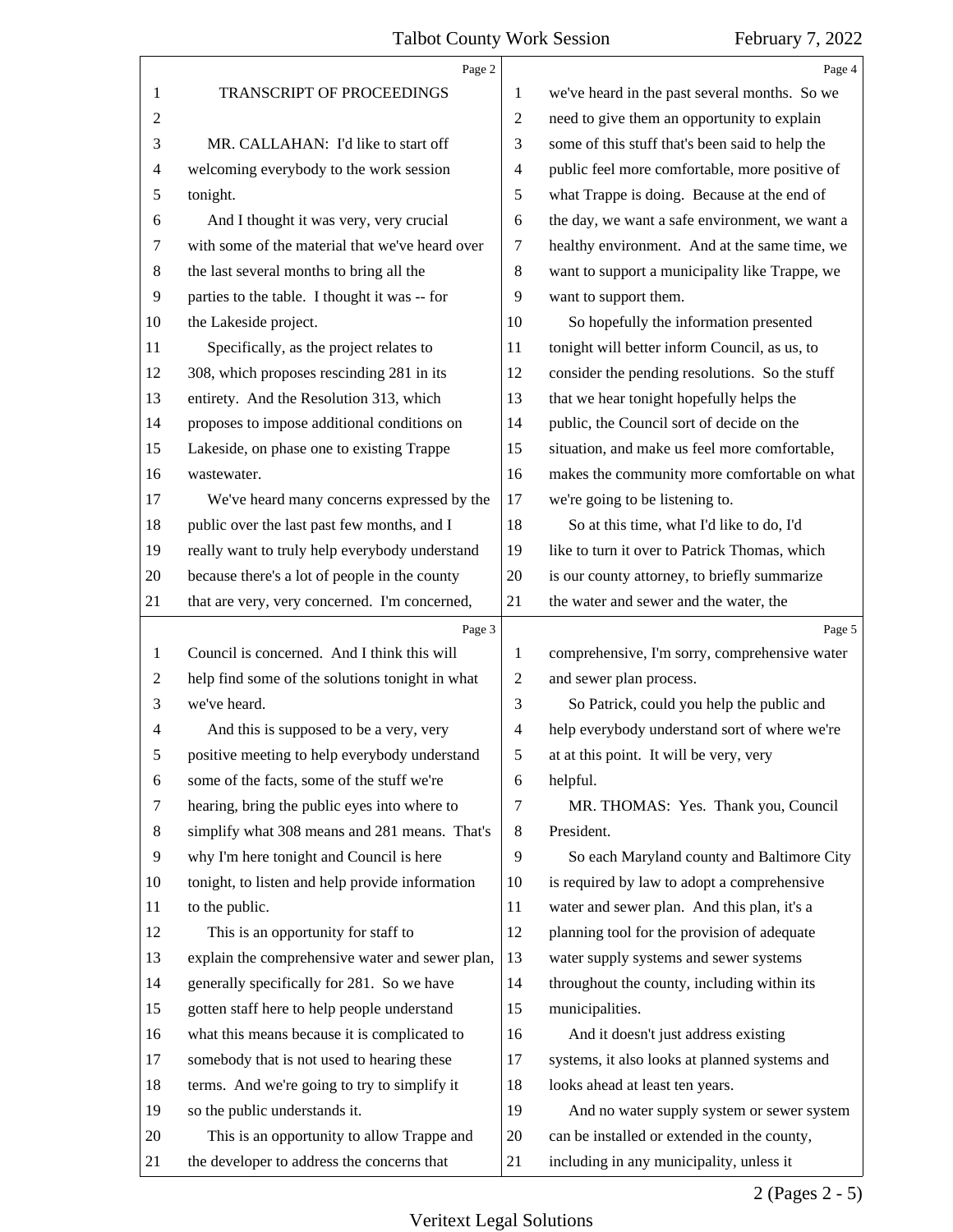<span id="page-2-0"></span>

|               | Page 6                                          |                | Page 8                                          |
|---------------|-------------------------------------------------|----------------|-------------------------------------------------|
| 1             | conforms to the plan.                           | 1              | Public Works Advisory Board make their findings |
| $\mathbf{2}$  | These plans are required by Title 9,            | $\overline{2}$ | and recommendations, the amendment will come    |
| 3             | Subtitle 5 of the Environmental Article and     | 3              | back to Council for a public hearing and vote.  |
| 4             | Title 26, Subtitle 3, Chapter 1 of the Code of  | $\overline{4}$ | If the Planning Commission has certified        |
| $\mathfrak s$ | Maryland Regulations.                           | 5              | that the proposed amendment is not consistent   |
| 6             | They can be amended from time to time, but      | 6              | with the Comprehensive Plan, then the Council   |
| 7             | there are certain requirements.                 | $\tau$         | cannot act upon it in its current form,         |
| $\,8$         | In Talbot County, the amendment process         | 8              | although it does have the option of amending it |
| 9             | works like this. There's either an application  | 9              | and sending it back to the Planning Commission, |
| 10            | from a party that seeks an amendment for a      | 10             | Public Works Advisory Board.                    |
| 11            | particular system. It might be a residential    | 11             | If the Council does not amend the               |
| 12            | property owner looking to convert from a        | 12             | resolution, then typically what happens is the  |
| 13            | existing septic system to hook up to a sewer    | 13             | Council members that sponsored the resolution   |
| 14            | system. More relevant, the instant matter, a    | 14             | will withdraw it and it die for lack of a       |
| 15            | municipality may be seeking to construct a new  | 15             | sponsor.                                        |
| 16            | water or sewer system or upgrade an existing    | 16             | But if the Council votes to adopt the           |
| 17            | one. And then the county can also initiate      | 17             | resolution, if the Planning Commission has      |
| 18            | amendments.                                     | 18             | given its certification, then this adoption is  |
| 19            | And when a proposed amendment to the plan       | 19             | a preliminary approval. It still has to go to   |
| 20            | comes in, whether it's initiated by application | 20             | the Maryland Department of Environment for      |
| 21            | or by the county, it's first introduced by the  | 21             | review and final approval. And that's because   |
|               |                                                 |                |                                                 |
|               | Page 7                                          |                | Page 9                                          |
| $\mathbf{1}$  | Council in the form of a resolution. And then   | 1              | pursuant to 9507A of the Environment Article,   |
| 2             | that resolution is sent to the Planning         | $\overline{c}$ | MDE has final authority over amendments to a    |
| 3             | Commission and the Public Works Advisory Board  | 3              | county comprehensive water and sewer plan.      |
| 4             | for review and recommendations.                 | $\overline{4}$ | It can approve that amendment, disapprove       |
| 5             | And that's because under 9506A of the           | 5              | it, whether in whole or in part, it can modify  |
| 6             | Environment Article, the Planning Commission    | 6              | it, or it can take any other action that it     |
| 7             | must first certify that a proposed amendment is | 7              | deems appropriate. Thus, until finally          |
| 8             | consistent with the county's Comprehensive      | 8              | approved by MDE, all amendments to the plan are |
| 9             | Plan, which is a separate plan from the         | 9              | really preliminary or proposed amendments. MDE  |
| 10            | comprehensive water and sewer plan, before the  | 10             | has the final authority to review and approve   |
| 11            | Council can act upon it.                        | 11             | these plans.                                    |
| 12            | Specifically, the Planning Commission must      | 12             | So this was where the problem lies with a       |
| 13            | determine whether a proposed amendment to the   | 13             | county governing body rescinding approval of    |
| 14            | plan will further, and not be contrary to,      | 14             | amendment. Because it's approved by MDE, the    |
| 15            | certain items in the Comprehensive Plan, as set | 15             | amendment becomes part of the county's plan.    |
| 16            | forth in 1-303 of the Land Use Article.         | 16             | The county can't, in my opinion, cannot simply  |
| 17            | And these are policies, timing of the           | 17             | undo or rescind its approval at that point      |
| 18            | implementation, timing of development, timing   | 18             | because that would essentially take, usurp      |
| 19            | of rezoning, development patterns, land uses,   | 19             | MDE's ultimate authority over the plan, which   |
| 20            | and densities or intensities.                   | 20             | is in clear violation of the statutory and      |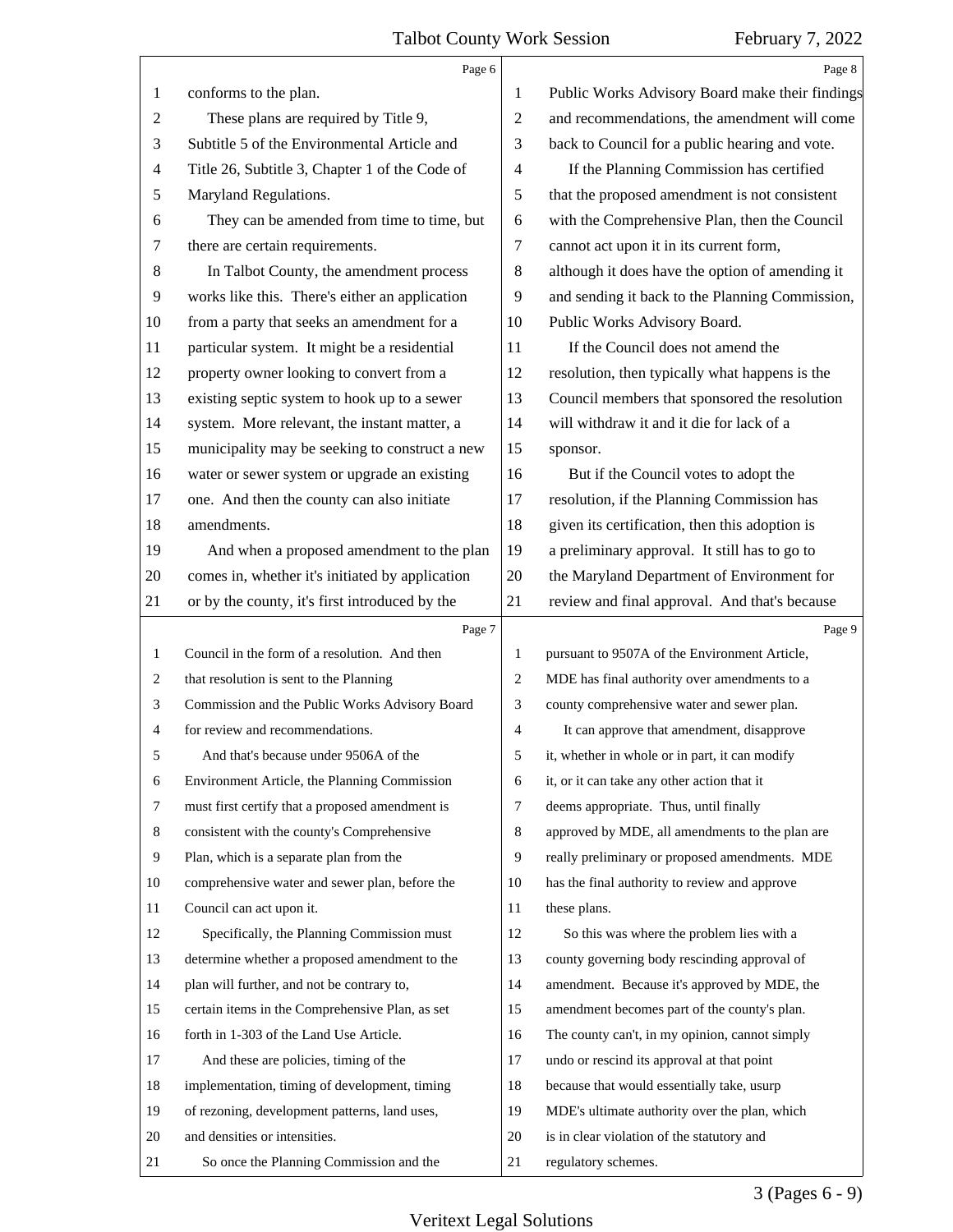<span id="page-3-0"></span>

|                | Page 10                                         |                          | Page 12                                         |
|----------------|-------------------------------------------------|--------------------------|-------------------------------------------------|
| 1              | And I think that same issue applies when        | 1                        | taking this back, in reconsidering what was     |
| $\overline{c}$ | a Planning Commission attempts to rescind a     | $\overline{2}$           | done in 281?                                    |
| 3              | previous finding that a proposed amendment is   | 3                        | MR. THOMAS: I think the way to do that          |
| $\overline{4}$ | consistent with the Comprehensive Plan, again,  | $\overline{\mathcal{A}}$ | would be to amend the plan. And it wouldn't     |
| 5              | once it's been approved by MDE, because, again, | 5                        | necessarily be to amend the plan to revert it   |
| 6              | that would usurp MDE's ultimate authority over  | 6                        | back to whatever it was prior to 281.           |
| 7              | the comprehensive water and sewer plan.         | 7                        | I think you would look at what                  |
| $\,8\,$        | And I know rescission has gotten talked         | $\,8\,$                  | specifically needs to be addressed as a result  |
| 9              | about a lot here and I know the Waterman case   | 9                        | of 281, and then take it through the amendment  |
| 10             | has been cited as authority to rescind. That's  | 10                       | process. And ultimately MDE would have the      |
| 11             | really a different situation than what we're    | 11                       | final say over that.                            |
| 12             | talking about here. I mean in Waterman, that    | 12                       | MR. CALLAHAN: Okay, Mr. Lesher?                 |
| 13             | involved a county's discretionary waiver of a   | 13                       | MR. LESHER: Thank you.                          |
| 14             | five-year zoning hold for municipal             | 14                       | MR. CALLAHAN: Okay. If there's no other         |
| 15             | annexations. And that's controlled under Local  | 15                       | questions with Council, let's -- Mr. Clarke,    |
| 16             | Government Section 4416, where in that          | 16                       | are you with us?                                |
| 17             | situation, the county has the ultimate          | 17                       | MR. CLARKE: Yes, sir.                           |
| 18             | authority, as opposed to this situation where   | 18                       | MR. CALLAHAN: Sir, can you put some light       |
| 19             | it's a separate statute and MDE has the final   | 19                       | on 281 for us?                                  |
| 20             | authority.                                      | 20                       | MR. CLARKE: Sure thing. Again, I think          |
| 21             | But that doesn't mean that the plan, once       | 21                       | as we have here on the talking points, just     |
|                | Page 11                                         |                          | Page 13                                         |
| $\mathbf{1}$   | amended, can never be undone. It just means     | 1                        | kind of let you know how the process was        |
| 2              | that it has to be undone or amended through the | $\overline{2}$           | initiated and what happened.                    |
| 3              | plan amendment process, as I've outlined here   | 3                        | Real quick. I mean one of the things, I         |
| $\overline{4}$ | with MDE having the final authority.            | $\overline{\mathcal{A}}$ | guess back on April 23rd, I did send an e-mail  |
| 5              | So with that sort of overview of the            | 5                        | out to the town and the developer basically     |
| 6              | process, unless there are any questions from    | 6                        | advising them that per my conversations with    |
| 7              | Council, I'll turn it over to the county        | 7                        | the county attorney at that time, this is April |
| 8              | engineer to talk more about Resolution 281      | 8                        | of 2019, we were looking at trying to do I      |
| 9              | specifically.                                   | 9                        | guess an update to the comprehensive water and  |
| 10             | MR. CALLAHAN: Council, we're going to           | 10                       | sewer plan by doing like a new report of the    |
| 11             | hand it off to Ray.                             | 11                       | review. And my e-mail basically was asking the  |
| 12             | Would Council like to address anything          | 12                       | town to start bringing together the             |
| 13             | that Patrick said at this time? Okay. All       | 13                       | information, the maps and whatnot, for their    |
| 14             | right.                                          | 14                       | sewer service areas as well as whatever they    |
| 15             | MR. LESHER: Could we talk further about         | 15                       | had as far capital improvement projects.        |
| 16             | that, though? That if 281 were to be undone,    | 16                       | Basically, that kind of was moving a            |
| 17             | that your advice, your opinion on this is that  | 17                       | little slow.                                    |
| 18             | rescission alone or rescission is not the route | 18                       | Then I think it was on actually on              |
| 19             | to do that.                                     | 19                       | June 27th, I had a meeting with Delmarva Power, |
|                |                                                 |                          |                                                 |
| 20             | But could rescission be a necessary part        | 20                       | which basically they had a map, a phasing plan, |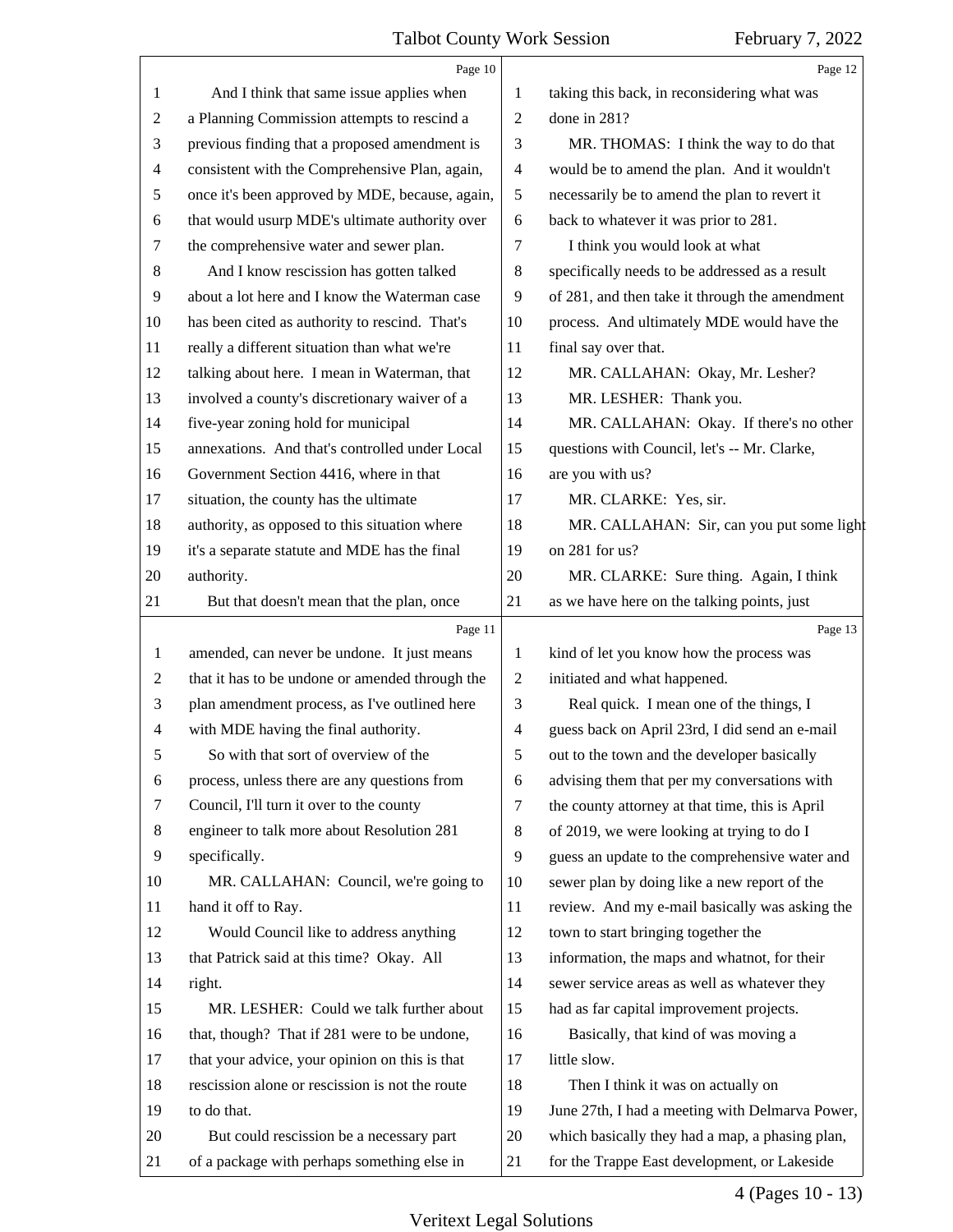<span id="page-4-0"></span>

|                | Page 14                                            |                | Page 16                                         |
|----------------|----------------------------------------------------|----------------|-------------------------------------------------|
| 1              | development. And during that, I sent -- and I      | 1              | would you go a little bit slower, if you would, |
| $\overline{c}$ | was also learning that they were looking at        | $\overline{2}$ | please.                                         |
| 3              | trying to I guess move forward with the            | 3              | MR. CLARKE: On July 8th, the County             |
| $\overline{4}$ | development in February of 2020.                   | 4              | Council actually had a town meeting. And        |
| 5              | So ultimately, I sent an e-mail to                 | 5              | during that meeting, one of the commissioners   |
| 6              | (inaudible) Broadband, Lyndsey Ryan letting        | 6              | for the town was explaining that they were      |
| 7              | them know that if this is the intent, the          | 7              | moving forward working with the developer on    |
| $\,8$          | county, we have to -- you need to plan out the     | 8              | the Lakeside development to start in            |
| 9              | sewer services and S-1 and S-2 areas.              | 9              | January 2020.                                   |
| 10             | S-1 basically by our definition, I was             | 10             | So I sent an e-mail to Janice Oden              |
| 11             | explaining that in my e-mail, would be building    | 11             | explaining to her that we need to have the comp |
| 12             | something within the one to three-year period.     | 12             | water and sewer plan amended. At the same       |
| 13             | Anything after the three, let's say three to       | 13             | time, also highlighted during my e-mail to      |
| 14             | five year, would be S-2 based upon our             | 14             | Janice that what we were working off of and     |
| 15             | definitions.                                       | 15             | what MDE had been working off is that the plan, |
| 16             | At the same time, I was also alerting them         | 16             | within the comp water and sewer plan, 2002      |
| 17             | to the fact that right now, this was June, and     | 17             | report of the review, working off of the S-2,   |
| 18             | we receive our applications for amending the       | 18             | W-2, the future planning map. So that was in    |
| 19             | comp water and sewer plan four times a year,       | 19             | my e-mail to Janice Oden.                       |
| 20             | which was, at that time, the last legislative      | 20             | It was on actually September 5th, I             |
| 21             | day of June and then September, December, and      | 21             | basically sent an e-mail to Steve Alfaro and    |
|                | Page 15                                            |                | Page 17                                         |
|                |                                                    |                |                                                 |
| $\mathbf{1}$   | March.                                             | 1              | ultimately asking Steve I have not heard back   |
| $\overline{c}$ | So I was trying to explain to them we only         | $\overline{2}$ | from Janice on my e-mail. Found out she had     |
| 3              | have two more introduction periods if you're       | 3              | been moved to another program.                  |
| 4              | trying to move this thing forward for February.    | $\overline{4}$ | So ultimately Steve sent my e-mail on to I      |
| 5              | During that, basically sent that off to            | 5              | guess Dinorah Dalmasy and Nicolai Francis, as   |
| 6              | them, I also was in communication with MDE. So $6$ |                | well as Robin Pellicano, who is the chief for   |
| 7              | I sent an e-mail to MDE I believe it was on        | 7              | the water and sewer planning. So that went      |
| 8              | July, July 9th. And at the time, I'm sending       | 8              | over.                                           |
| 9              | it to Janice Oden explaining to her that we        | 9              | And then Dinorah e-mailed me back. We had       |
| 10             | heard from I guess the County Council had a        | 10             | a conference call. Ultimately, during that      |
| 11             | meeting with the towns the night before. And       | 11             | conference call, the position of MDE was        |
| 12             | ultimately --                                      | 12             | everything within the town they considered as   |
| 13             | MR. CALLAHAN: Ray, can I -- I want to              | 13             | immediate priority status for water and sewer   |
| 14             | make sure you're talking in 2019.                  | 14             | service. And by our definitions, that's S-1.    |
| 15             | MR. CLARKE: This is, correct. I                    | 15             | So that's S-1 or W-1, which would be immediate  |
| 16             | apologize. This is all 2019. It is July 9th        | 16             | priority status.                                |
| 17             | of 2019.                                           | 17             | So ultimately we talked, we had a               |
| 18             | MR. CALLAHAN: Okay --                              | 18             | conversation. I took exception to MDE's         |
| 19             | MR. CLARKE: The County Council actually            | 19             | position of basically saying everything in the  |
| 20             | had a --                                           | 20             | town was S-1, W-1. I said you know, based upon  |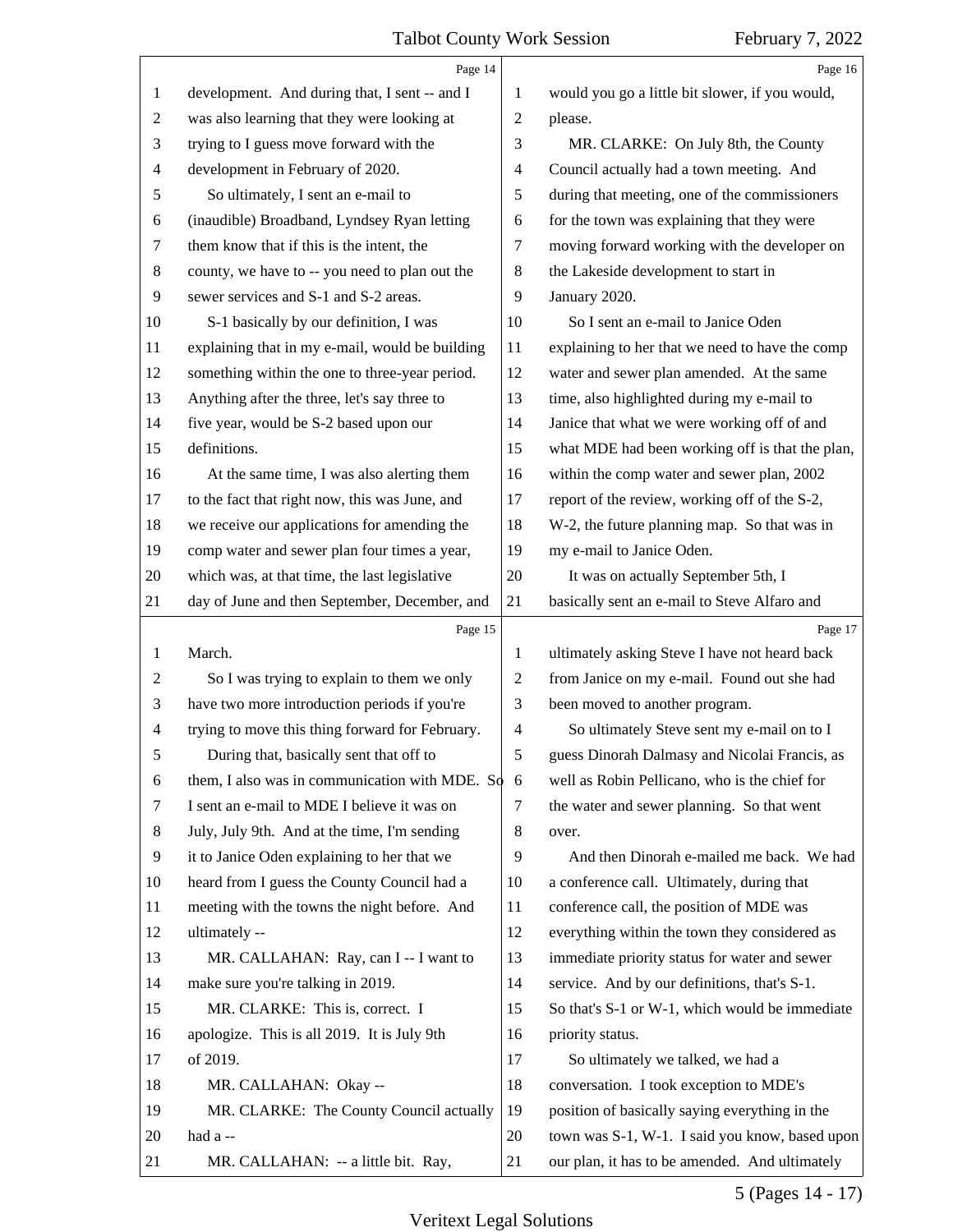<span id="page-5-0"></span>

|                | Page 18                                         |                          | Page 20                                         |
|----------------|-------------------------------------------------|--------------------------|-------------------------------------------------|
| 1              | that's identified within the section for future | 1                        | Mark Cohoon from my office developed the        |
| 2              | planning, that ultimately it notes that this,   | 2                        | maps. We forwarded the maps over to them.       |
| 3              | in the future planning, as the land is annexed  | 3                        | I will say, and I highlight this I think        |
| 4              | into the town, that ultimately they have to --  | $\overline{\mathcal{A}}$ | in a text message I had back in the summer to   |
| 5              | it will be designated S-1 after the             | 5                        | one of the citizens, when the county prepared   |
| 6              | comprehensive water and sewer plan was amended. | 6                        | the 2002 report of the review, we actually used |
| 7              | So that's in the plan.                          | 7                        | Maryland Property View, which is a product      |
| 8              | So ultimately, through that, Robin kind of      | 8                        | that's developed by the Maryland Department of  |
| 9              | summarizes her e-mail back to me and ultimately | 9                        | Planning. And it was really kind of, it was     |
| 10             | says that whatever designation you want to use  | 10                       | let's say elementary-type GIS.                  |
| 11             | is fine with them but you have to work with the | 11                       | It took parcel maps that were in the tax        |
| 12             | town and the developer on the process.          | 12                       | books, they were typically paper, and then      |
| 13             | So then communicated that back to the town      | 13                       | ultimately they linked the SDAT data to those   |
| 14             | and said look, we need to start the process of  | 14                       | tax maps. So that's pretty much what Property   |
| 15             | amending the comp water and sewer plan.         | 15                       | View was.                                       |
| 16             | We then had a couple of meetings with the       | 16                       | Now, what a lot of people don't realize         |
| 17             | town as well as the developer. And we began     | 17                       | when you get into GIS, GIS basically is trying  |
| 18             | the process.                                    | 18                       | to convert earth, which is a circular, they're  |
| 19             | My office began the development of the          | 19                       | flat maps. So there's a lot of what they call   |
| 20             | maps. We forwarded those maps over to the town  | 20                       | rubber sheeting. So as time goes on since       |
| 21             | for the town as well as the developer for their | 21                       | 2002, the Maryland Property View that we were   |
|                | Page 19                                         |                          |                                                 |
|                |                                                 |                          | Page 21                                         |
| 1              | review.                                         | 1                        | using and all the rubber sheeting that's gone   |
| 2              | We ended up having I believe it was a           | $\overline{c}$           | on, our eyes were not matching like what we had |
| 3              | meeting on, what was it, a meeting on           | 3                        | back in 2002.                                   |
| $\overline{4}$ | November 30th to discuss the maps. So we did    | $\overline{4}$           | So we're doing our best to try to bring         |
| 5              | that. And then ultimately we worked with the    | 5                        | the maps together. And I think we               |
| 6              | town as well as the developer in the crafting   | 6                        | inadvertently made, my office made mistakes in  |
| 7              | of the resolution.                              | 7                        | accidently classifying this property, that      |
| 8              | Before that, one of the things I was            | $\,8\,$                  | property wrong.                                 |
| 9              | trying to explain to the town and the           | 9                        | And so one of the things that happened          |
| 10             | developer, it would be nice if you guys had     | 10                       | when we were doing the 2002 report of the       |
| 11             | your phasing consistent with the S-1 and the    | 11                       | review, we ended up taking Clifton and the Town |
| 12             | W-2, S-1 and W-1, which was immediate priority  | 12                       | of Easton and we left them out. We completely   |
| 13             | status, and then have it basically the future   | 13                       | left them out. I mean this was an area that's   |
| 14             | show S-2, W-2.                                  | 14                       | served with water and sewer service, we left    |
| 15             | At that point, the town -- that was my          | 15                       | them out.                                       |
| 16             | recommendation. The town says, the town and     | 16                       | And ultimately, I think Easton Utilities        |
| 17             | developer are going no, we want it all S-1.     | 17                       | was looking at trying to do grant funding.      |
| 18             | And so it's, again, that's their request. So    | 18                       | They were looking at the comp water and sewer   |
| 19             | we went and moved forward with their request.   | 19                       | plan, they're going, Ray, we don't have this in |
| 20             | So that's kind of how we initiated the          | 20                       | the comp water and sewer plan.                  |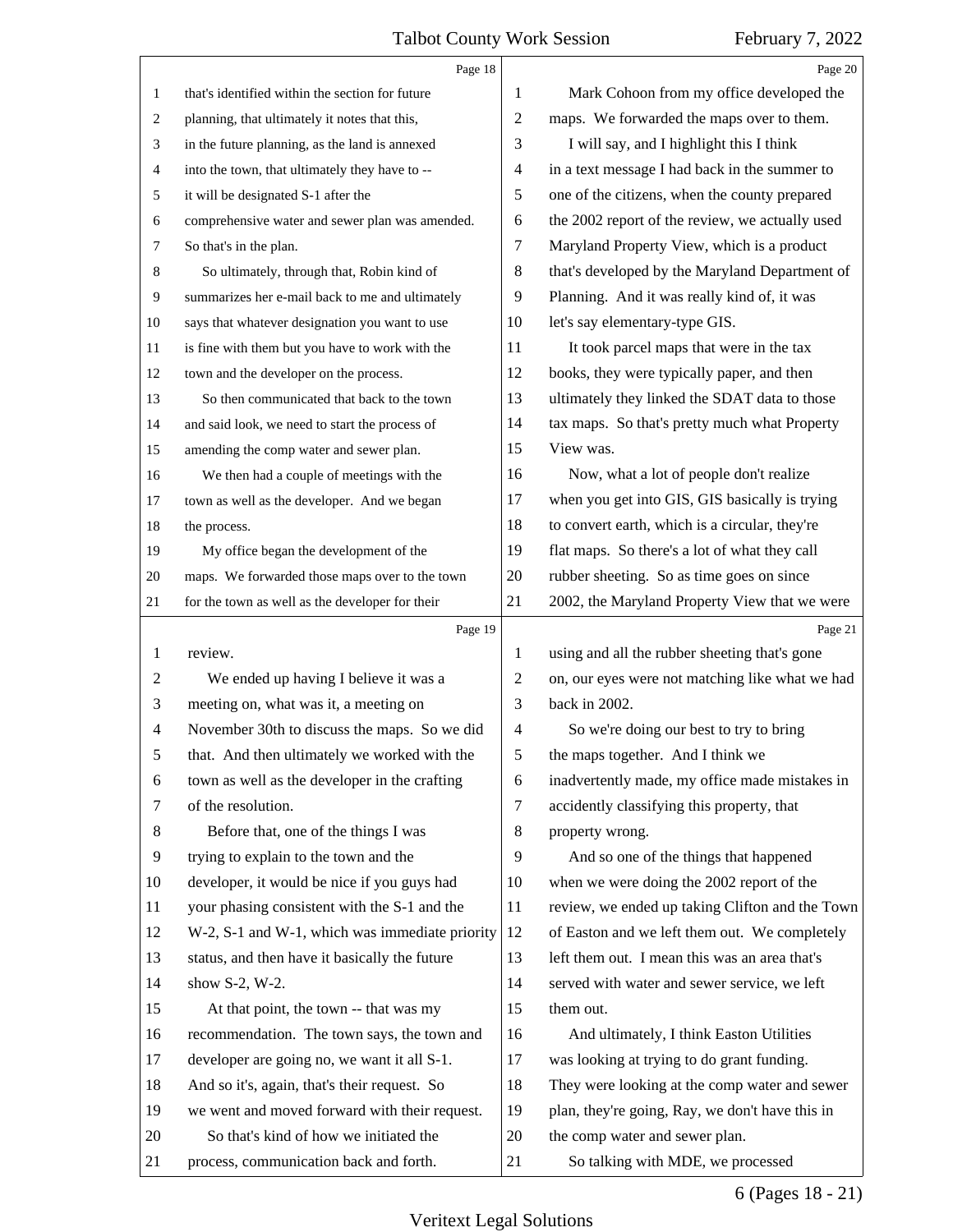<span id="page-6-0"></span>

|                | Page 22                                            |                          | Page 24                                         |
|----------------|----------------------------------------------------|--------------------------|-------------------------------------------------|
| 1              | Resolution 229 and we identified the mistake       | 1                        | ahead, Mr. Lesher.                              |
| $\overline{2}$ | and then ultimately moved forward. Council         | 2                        | MR. LESHER: I've got two.                       |
| 3              | introduced that, adopted it, it went to MDE and    | 3                        | One, the process of correcting mapping          |
| $\overline{4}$ | got approved.                                      | $\overline{\mathcal{A}}$ | errors that may have been made in 281, there    |
| 5              | So that's what we're proposing to do with          | 5                        | are I guess two categories of errors. One is    |
| 6              | the mistakes that we initiated in our office       | 6                        | properties that had previously been classified  |
| $\tau$         | with some of the parcels.                          | 7                        | S-1, W-1 that were inadvertently given a lower  |
| 8              | But again, it's a process that we go               | 8                        | classification in the mapping. If that clearly  |
| 9              | through of really going back to the comp water     | 9                        | was unintentional, there's -- what you're       |
| 10             | and sewer plan, amending it through that           | 10                       | saying is there's a legislative fix for that.   |
| 11             | process to show, to get everything back to what    | 11                       | MR. CLARKE: That is. And again, we're --        |
| 12             | it was. So that's kind of the game plan.           | 12                       | MR. LESHER: What about properties that          |
| 13             | I guess, who reviews it. I mean a lot of           | 13                       | may have been not part of Lakeside but were     |
| 14             | times what we're doing is as we're developing      | 14                       | inadvertently were included along with Lakeside |
| 15             | things, we're working with the Town of Trappe,     | 15                       | with an upgrade without all the review          |
| 16             | we're working with the developer, we're working    | 16                       | processes that usually go through with those?   |
| 17             | with Office of Law, we're working also with MDE 17 |                          | We would reclassify those as well?              |
| 18             | letting them know what is happening, how this      | 18                       | MR. CLARKE: Correct. What we're going to        |
| 19             | is being crafted and drafted. And then             | 19                       | do is we're going to take everything back, back |
| 20             | ultimately, once the Council has introduced        | 20                       | to what it was.                                 |
| 21             | that, we're giving those resolutions to MDE so     | 21                       | So it would be a very descriptive               |
|                | Page 23                                            |                          | Page 25                                         |
|                |                                                    |                          |                                                 |
| 1              | they're aware of what is happening with the        | $\mathbf{1}$             | resolution. Those properties that were let's    |
| 2              | comprehensive water and sewer plan amendments.     | 2                        | say classified as S-1 and were let's say now    |
| 3              | So that's basically through that process.          | 3                        | unprogrammed, we'll bring them back and we'll   |
| 4              | I think at that point, as the Council              | $\overline{4}$           | very clearly identify that they were S-1 prior  |
| 5              | knows, we went through public hearing. During      | 5                        | to Resolution 281, improperly mapped. These     |
| 6              | that public hearing, I think there was a           | 6                        | properties, the tax map and parcel number,      |
| 7              | question about why are we reclassifying the        | 7                        | should be designated S-1, W-1, or whatever. If  |
| 8              | whole area as S-1, W-1, immediate priority         | 8                        | it's a split classification, we would do that.  |
| 9              | status, when that's really not going to happen.    | 9                        | And if we accidently took something that        |
| 10             | And I think at the public hearing, I believe it    | 10                       | was let's say was unprogrammed and made it S-1, |
| 11             | was the developer that said look, we're willing    | 11                       | we'll then take that back to basically          |
| 12             | to have the lower two-fifths of the development    | 12                       | unprogrammed and we'll identify that in the new |
| 13             | just remain as S-2.                                | 13                       | resolution or amendment. And then that then     |
| 14             | So that's where Resolution 281 was                 | 14                       | brings it back to what it was.                  |
| 15             | amended. It was amended to show the bottom         | 15                       | I think the key is whatever was in the          |
| 16             | two-fifths of the development as S-2 and W-2.      | 16                       | text really should be the defining, defines     |
| 17             | So that's basically how that set up.               | 17                       | what was to be converted S-1 W-1 so that -- and |
| 18             | The other item I guess is I'll kind of             | 18                       | we did this, like I said.                       |
| 19             | turn it over to, unless y'all have any             | 19                       | Resolution 229, we accidently did that          |
| 20             | questions. Any questions at this point?            | 20                       | with Clifton. It was basically S-1, W-1. And    |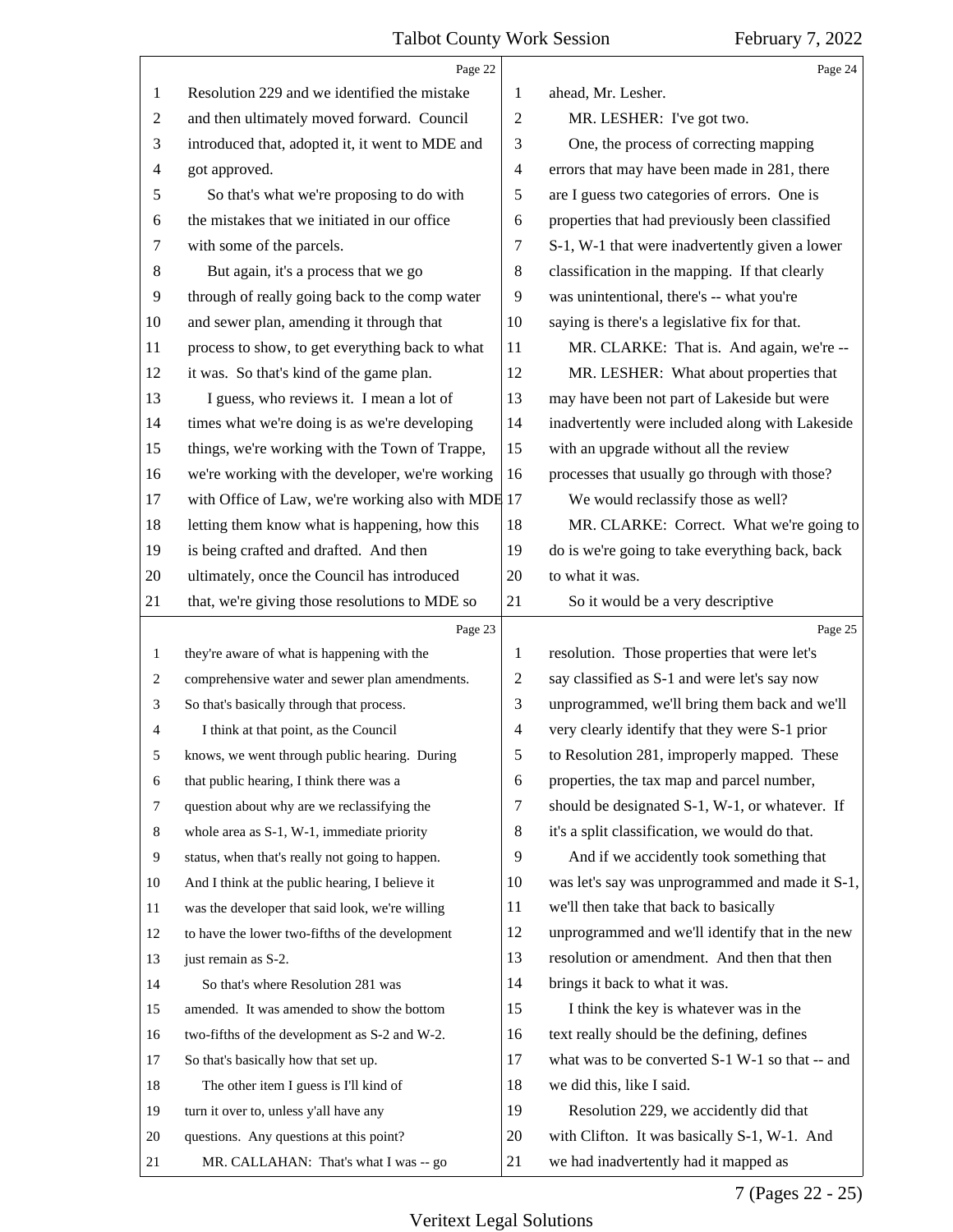<span id="page-7-0"></span>

|                | Page 26                                         |                          | Page 28                                         |
|----------------|-------------------------------------------------|--------------------------|-------------------------------------------------|
| 1              | unprogrammed. So we worked with the State,      | 1                        | then the future plan and then ultimately showed |
| 2              | identified those parcels, and said this is --   | $\mathfrak{2}$           | that as S-2.                                    |
| 3              | it was a minor mapping error, it was a mapping  | 3                        | But again, in the text, what we do              |
| 4              | error on our part. And then ultimately went     | $\overline{\mathcal{A}}$ | identify is that as those areas are annexed     |
| 5              | through the process of amending the plan.       | 5                        | into the town, then they should be reclassified |
| 6              | MR. LESHER: Thank you.                          | 6                        | by amending the plan to S-1 and W-1. So that    |
| 7              | Second question, which is a little bit          | $\tau$                   | was identified and they should move forward     |
| 8              | more into the weeds of the comprehensive water  | $\,8\,$                  | with that.                                      |
| 9              | and sewer plan of 2002. There are a couple of   | 9                        | MR. LESHER: But those areas identified in       |
| 10             | figures in there in the Trappe area showing     | 10                       | figure 24, they were not changed by the         |
| 11             | mapping. And the figure 23 shows the, as of     | 11                       | adoption of the comprehensive water and sewer   |
| 12             | that plan, the present map of all the sewer     | 12                       | plan. They would be changed by actual           |
| 13             | designations, S-1, S-2, S-3, unprogrammed. And  | 13                       | legislation addressing those specific parcels   |
| 14             | figure 24 is a map showing essentially the same | 14                       | down the line?                                  |
| 15             | area, but showing in that case the future.      | 15                       | MR. CLARKE: I think in talking with MDE,        |
| 16             | And can you -- and of course, there's           | 16                       | and there were some discussions I think with    |
| 17             | accompanying text on that as well. But can you  | 17                       | MDE where they actually classified those as     |
| 18             | explain a little bit more in depth about those  | 18                       | S-2, W-2 I think back in 2008, if I'm not       |
| 19             | figures and their relevance to Lakeside?        | 19                       | mistaken. There was discussions between the     |
| 20             | MR. CLARKE: Basically, again, going back        | 20                       | county attorney at that time and MDE. And       |
| 21             | to the report of the review, the report, the    | 21                       | ultimately MDE took the position I think that   |
|                |                                                 |                          |                                                 |
|                | Page 27                                         |                          | Page 29                                         |
| 1              | intent of a report of the review is basically   | 1                        | those were S-2, W-2 areas.                      |
| $\overline{c}$ | to take all the previous resolutions that were  | $\overline{c}$           | MR. LESHER: Without the legislative             |
| 3              | adopted and show the maps accordingly.          | 3                        | action of the county?                           |
| 4              | So again, it would be like taking               | $\overline{\mathcal{A}}$ | MR. CLARKE: Well, no. I think what they         |
| 5              | everything that was adopted prior to 2002,      | 5                        | looked at is they looked at the long-range      |
| 6              | updating those in new maps, and then that's our | 6                        | plan, in the plan those are now S-2, W-2.       |
| 7              | new starting point. So that was the intent of   | 7                        | My concern was --                               |
| 8              | the 2002 report of the review.                  | $8\,$                    | MR. LESHER: They were not in as of what         |
| 9              | However, at that time, we had the Town of       | 9                        | point? As of -- if this was intended to be a    |
| 10             | Easton as well as the Town of Trappe moving     | 10                       | ten-year look.                                  |
| 11             | forward with annexations. And then our          | 11                       | MR. CLARKE: Right.                              |
| 12             | discussions with the municipalities, which this | 12                       | MR. LESHER: The anticipation was in 2002        |
| 13             | is something as we're updating these documents, | 13                       | that within ten years, this development was     |
| 14             | we're in communication with the towns. I mean   | 14                       | coming, that the county would need to take      |
| 15             | we have to work with the towns.                 | 15                       | legislative action in order to change that      |
| 16             | And through my discussions with MDE and         | 16                       | unprogrammed area into S-2?                     |
| 17             | the Maryland Department of Planning, the intent | 17                       | MR. CLARKE: Technically not to do that.         |
| 18             | of basically adding this future planning        | 18                       | It would be to take it to S-1. As it moved      |
| 19             | section was probably -- was a way of trying to  | 19                       | from being annexed into the town, we would need |
| 20             | address the concerns of the towns at that time. | 20                       | to amend the comp water and sewer plan. So      |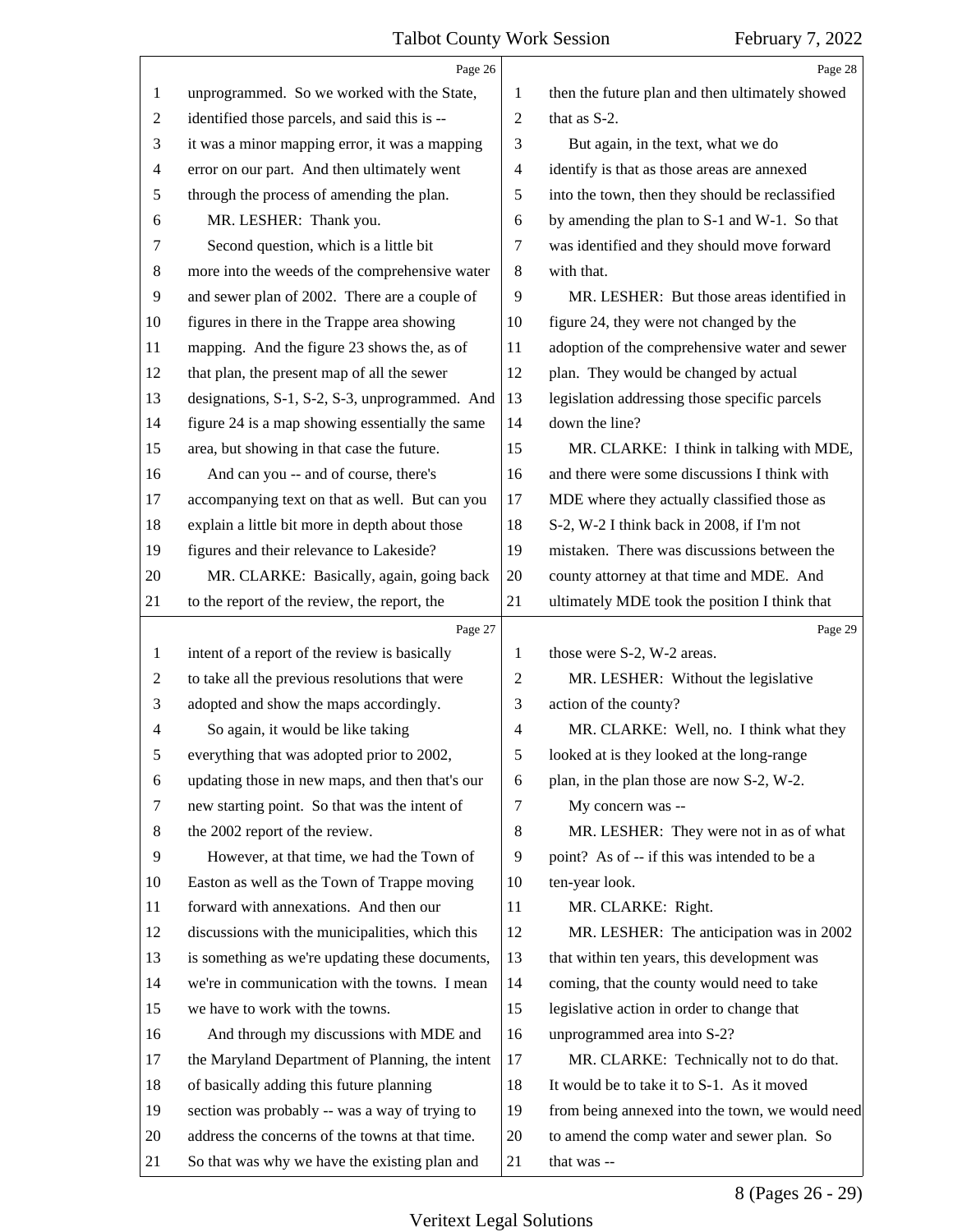<span id="page-8-0"></span>

|                | Page 30                                            |                | Page 32                                         |
|----------------|----------------------------------------------------|----------------|-------------------------------------------------|
| 1              | MR. LESHER: You could do it directly from          | 1              | priority status for water and sewer service.    |
| $\overline{c}$ | unprogrammed to S-1?                               | $\overline{2}$ | MS. PRICE: This is Laura. Can I jump in         |
| 3              | MR. CLARKE: Correct.                               | 3              | for a second?                                   |
| 4              | MR. LESHER: That could happen in                   | 4              | You said a couple of times that MDE             |
| 5              | legislative action as well?                        | 5              | classified it as S-2 and that they looked at    |
| 6              | MR. CLARKE: Correct. But I think                   | 6              | the long-range plan and thought it was S-2      |
| 7              | basically we made the decision, after my           | 7              | because of a long-term position.                |
| $\,8\,$        | e-mails with MDE, to call it S-2.                  | 8              | And then you said we, I assume you mean         |
| 9              | So I think, again, apologize for the               | 9              | the county, took the position that it was S-2.  |
| 10             | confusion for everybody, but we're basically       | 10             | But you can't make it S-2 unless there's a      |
| 11             | either starting from unprogrammed or S-2. So       | 11             | resolution to legislate it as S-2. You can't    |
| 12             | we're taking the plan and we want it to be S-1,    | 12             | just assume because it's been three years, five |
| 13             | immediate priority status. That's what it          | 13             | years, ten years, that it automatically         |
| 14             | needs to be.                                       | 14             | changes.                                        |
| 15             | So we took the position that it was S-2,           | 15             | And I do understand that we can take it         |
| 16             | W-2. We didn't just go all the way back to         | 16             | from unprogrammed straight to S-1. We don't     |
| 17             | unprogrammed because it was already represented 17 |                | have to go through the various steps to get     |
| 18             | in the final long-range plan with MDE. And         | 18             | there.                                          |
| 19             | through the consultations with MDE, it became      | 19             | But there's a lot of assumptions. And I         |
| 20             | okay, really our end point is S-1. So we're        | 20             | think that's where some of this angst is coming |
| 21             | trying to take it back to -- get it to S-1.        | 21             | from, that things -- does that makes sense?     |
|                | Page 31                                            |                | Page 33                                         |
| 1              | MR. LESHER: I understand. But did the              | 1              | I mean it's like you said it twice. MDE         |
| 2              | adoption of the comprehensive water and sewer      | $\overline{c}$ | looked at our long-range plan and said it was   |
| 3              | plan in 2002 change the status? Or would it        | 3              | S-2 and then we took the position that it was   |
| 4              | have required a separate legislative action to     | 4              | S-2. But the Council didn't.                    |
| 5              | change the status of that area from                | 5              | MR. CLARKE: Well, again --                      |
| 6              | unprogrammed to S-2?                               | 6              | MS. PRICE: So --                                |
| 7              | MR. CLARKE: The way MDE looks at it, they          |                |                                                 |
| 8              |                                                    | 7              | MR. CLARKE: I'm consulting with MDE --          |
| 9              | were looking at the comp water and sewer plan,     | 8              | MS. PRICE: -- problematic.                      |
|                | the long-range plan. They saw that as S-2,         | 9              | MR. CLARKE: -- they're the approving            |
| 10             | $S-2, W-2.$                                        | 10             | authority, and that's what they're telling me   |
| 11             | Our intent --                                      | 11             | at that time. So that's                         |
| 12             | MR. LESHER: The ten-year intention at the          | 12             | MS. PRICE: But they don't make the              |
| 13             | time the plan was adopted would be that that       | 13             | classification. The local government, the       |
| 14             | would be S-2?                                      | 14             | county, classifies it in our comp water and     |
| 15             | MR. CLARKE: Correct, correct. And I                | 15             | sewer plan.                                     |
| 16             | think the key was is that was part of that         | 16             | And then -- and MDE and -- they've said         |
| 17             | future planning.                                   | 17             | they don't make those classifications. They     |
| 18             | But we highlighted within the text that if         | 18             | might -- we send it to them. What does the      |
| 19             | it's going to go, if it's annexed into the         | 19             | county want it to be. We have a resolution.     |
| 20             | town, that the comp water and sewer plan needs     | 20             | We want it to be S-1, we want it to be XYZ.     |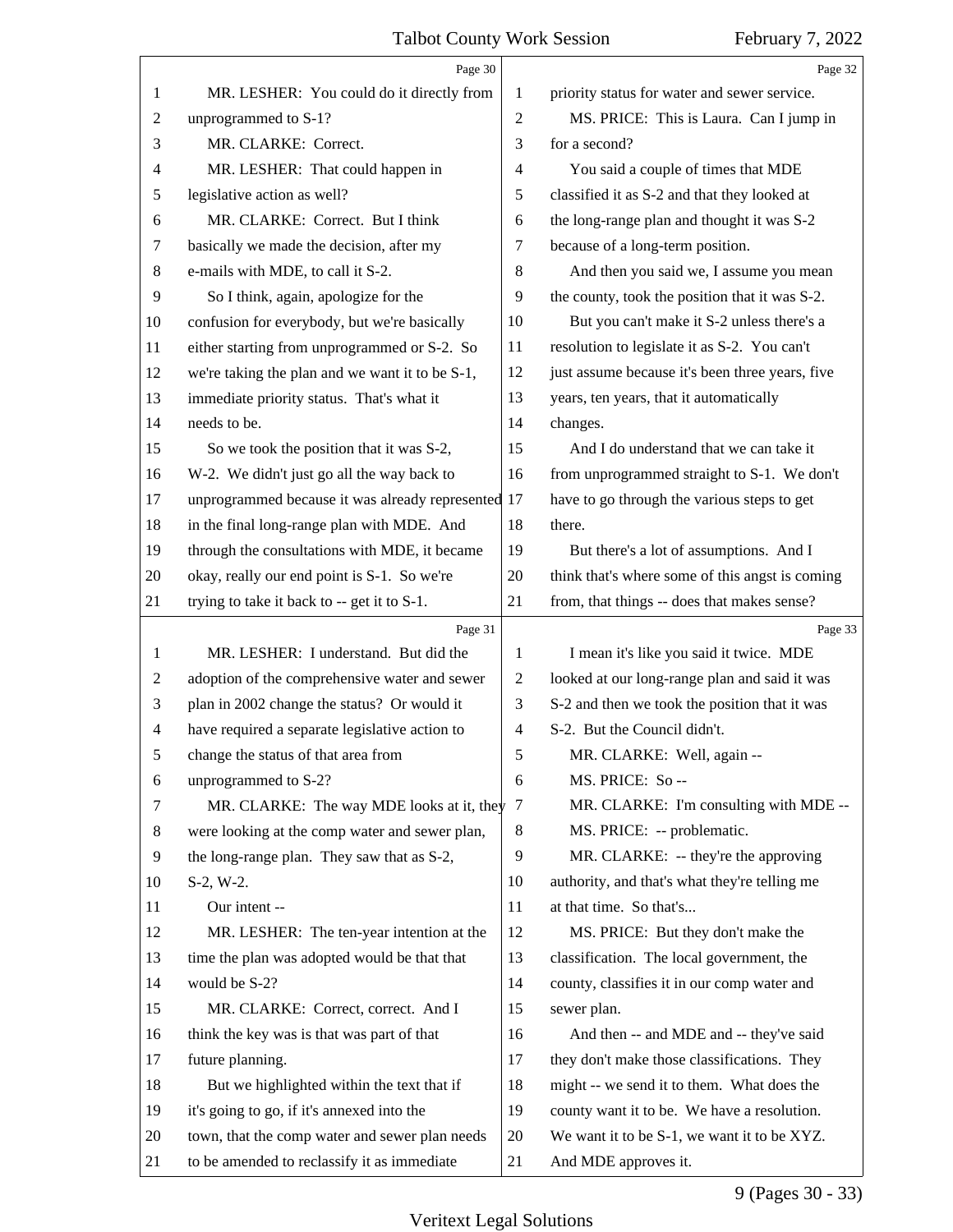<span id="page-9-0"></span>

|                | Page 34                                         |                | Page 36                                         |
|----------------|-------------------------------------------------|----------------|-------------------------------------------------|
| 1              | They don't question the county. They want       | 1              | MR. CLARKE: Well, I mean one of the             |
| $\overline{c}$ | to reflect what the county's desires are --     | 2              | things, again --                                |
| 3              | MR. DIVILIO: -- debating --                     | 3              | MS. PRICE: I'm not accusing anybody of          |
| 4              | MS. PRICE: -- decision. We need to send         | $\overline{4}$ | anything.                                       |
| 5              | it to them first.                               | 5              | MR. DIVILIO: Okay. So --                        |
| 6              | MR. DIVILIO: Are we debating --                 | 6              | MS. PRICE: And I'm just trying to --            |
| 7              | MS. PRICE: No, no. I'm trying to clarify        | 7              | MR. DIVILIO: -- did here.                       |
| 8              | because --                                      | 8              | MS. PRICE: I haven't -- I'm just trying         |
| 9              | MR. DIVILIO: -- the county engineer.            | 9              | to have him reiterate what he just said because |
| 10             | I'm completely lost here in the process.        | 10             | that's a lot of information.                    |
| 11             | Mr. Lesher had two questions and now --         | 11             | So I'm just trying to get my notes written      |
| 12             | MS. PRICE: No. I'm--                            | 12             | down properly of what his conversation was with |
| 13             | MR. DIVILIO: Did you speak with Ray             | 13             | MDE. That's all I want to know.                 |
| 14             | before the meeting?                             | 14             | I want to know who classified it. That's        |
| 15             | MS. PRICE: No. I'm asking, I'm just             | 15             | all I want to know.                             |
| 16             | asking a question. I'm not debating.            | 16             | I'm not accusing anybody. So let's not          |
| 17             | I'm just saying that the way he -- and I'm      | 17             | devolve into this again. This is important,     |
| 18             | sure everything he's saying, he's been there,   | 18             | and I'm just trying to get clarity.             |
| 19             | it's true. He's probably the longest term       | 19             | MR. CLARKE: And maybe I can help.               |
| 20             | person we have. I'm not questioning what was    | 20             | MS. PRICE: Thank you, Ray.                      |
| 21             | said at all.                                    | 21             | MR. CLARKE: Maybe I can help.                   |
|                |                                                 |                |                                                 |
|                | Page 35                                         |                | Page 37                                         |
| 1              | I'm questioning that it seems a little odd      | 1              | On January 9th of 2019, part of my e-mail       |
| 2              | that MDE is classifying things, and they        | 2              | to Janice Oden is I say back in 2007, 2008, MDE |
| 3              | have -- they don't the right nor the ability to | 3              | represented that the Talbot County              |
| $\overline{4}$ | classify things. We classify and then they      | 4              | comprehensive water and sewer plan classified   |
| 5              | approve.                                        | 5              | the proposed development as S-2, W-2, final     |
| 6              | So this is weird --                             | 6              | planning, which is COMAR definition, not the    |
| 7              | MR. DIVILIO: So you're saying that MDE          | 7              | Talbot County comp water and sewer plan         |
| 8              | did something wrong.                            | 8              | definition.                                     |
| 9              | MS. PRICE: -- happened.                         | 9              | So basically COMAR is what they call final      |
| 10             | MR. DIVILIO: So Laura, wait. Laura, what        | 10             | planning. Ours is a future programmed           |
| 11             | accusations --                                  | 11             | planning.                                       |
| 12             | MS. PRICE: (inaudible.)                         | 12             | So ultimately, at that time MDE issued the      |
| 13             | MR. DIVILIO: I'm trying to write this           | 13             | discharge permit, but the developer abandoned   |
| 14             | down.                                           | 14             | the permit due to the financial crisis of 2008. |
| 15             | Laura, what accusation are you saying MDE       | 15             | During this period of time, there was some      |
| 16             | did? What are you accusing them of doing        | 16             | conflict between the two local governments.     |
| 17             | wrong?                                          | 17             | So my point is MDE is telling -- they were      |
| 18             | MS. PRICE: I'm not --                           | 18             | representing it was S-2, W-2. I was trying to   |
| 19             | MR. DIVILIO: I'm sorry. Because I               | 19             | get clarification from MDE on this. And then    |
| 20             | thought I had all of this prepared before the   | 20             | ultimately, in my e-mail that I received from   |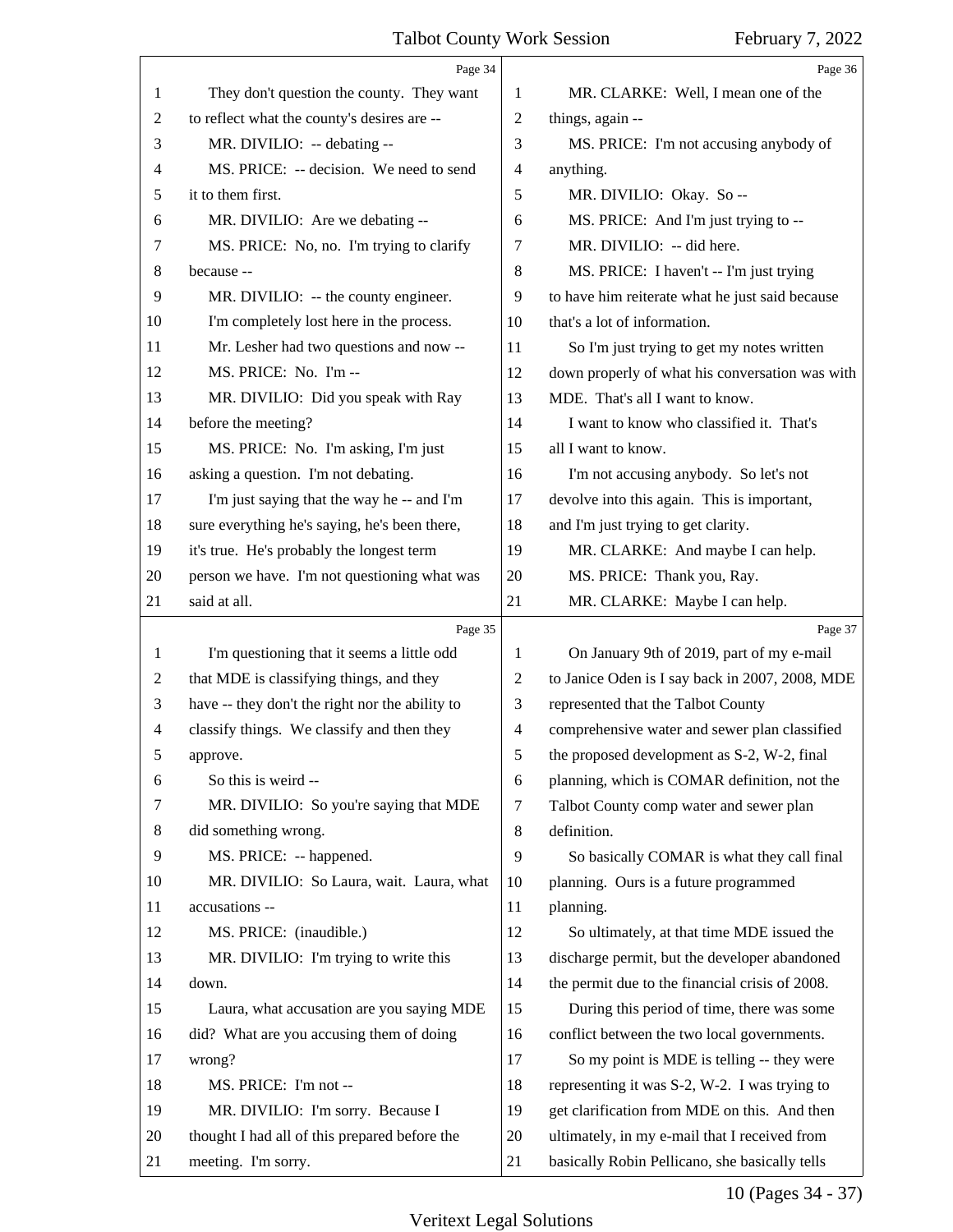<span id="page-10-0"></span>

|                | Page 38                                         |                | Page 40                                         |
|----------------|-------------------------------------------------|----------------|-------------------------------------------------|
| 1              | me, what was it here, if I can find the right   | 1              | explaining that.                                |
| 2              | page here. She basically notes that to follow   | $\overline{c}$ | So let's move on to, let's let Miguel say       |
| 3              | up, in the past, we haven't requested phasing   | 3              | a few words here.                               |
| 4              | amendments for large projects. If the county    | 4              | Miguel, are you with us?                        |
| 5              | is now requiring phases for any large           | 5              | MR. SALINAS: I am. Thank you. Sorry             |
| 6              | project -- now, this is October 1, 2019 -- MDE  | 6              | about that.                                     |
| 7              | will accept that the county now requires this.  | 7              | MR. CALLAHAN: No problem.                       |
| 8              | And for any future large project in the county, | 8              | MR. SALINAS: So yeah. Actually Ray and          |
| 9              | the amendment will now have phases. We          | 9              | Patrick actually covered a lot of it.           |
| 10             | request, including policy text change           | 10             | I just wanted to go back and remind             |
| 11             | incorporation so any future developer           | 11             | everybody that the process that went through    |
| 12             | understands this. It is also my understanding   | 12             | the approval of Resolution 281, the original    |
| 13             | that MDE had issued permits before the S-2      | 13             | Resolution of 281 before amendment number one   |
| 14             | areas and has approved a discharge permit       | 14             | came to the Planning Commission on              |
| 15             | before this area -- for this area.              | 15             | February 5th. And at that time, the Planning    |
| 16             | After reading the category definition for       | 16             | Commission made a motion to -- that it wasn't   |
| 17             | category one, the plan says it is under         | 17             | ready to make a finding of consistency yet with |
| 18             | construction. So as we understand it, the       | 18             | the Comprehensive Plan. And they had            |
| 19             | category change from S-2 to S-1 can occur when  | 19             | recommended that the Council consider amendment |
| 20             | this area is under construction. So most, if    | 20             | that would reflect a phase approach for S-1,    |
| 21             | not all, permits would need to be approved      | 21             | W-1 status.                                     |
|                |                                                 |                |                                                 |
|                | Page 39                                         |                | Page 41                                         |
| 1              | before construction.                            | 1              | And of course, that's what happened.            |
| $\overline{c}$ | We look forward to the adopted amendment,       | 2              | Amendment one was introduced. And it went back  |
| 3              | which is reading when the water and sewer plan  | 3              | to the Planning Commission for consistency.     |
| 4              | amendments happen, it may occur sometime later  | 4              | Just to remind everyone what consistency        |
| 5              | in this year. Is this assumption correct?       | 5              | means. For any amendment to the Comprehensive   |
| 6              | Now, again, their position is that they         | 6              | Plan, according to the Environmental Article of |
| 7              | feel that everything is S-1. And I was arguing  | 7              | the Maryland Annotated Code as well as the Land |
| 8              | with them on that.                              | 8              | Use Article of that same code, that the         |
| 9              | So again, they looked at it. And again,         | 9              | Council, before they adopt any proposed         |
| 10             | I've made the argument with them in my e-mails  | 10             | amendment to the comprehensive water and sewer  |
| 11             | back to say we need to reclassify the plan. We  | 11             | plan, the Planning Commission must certify      |
| 12             | need to reclassify this area to immediate       | 12             | consistency with the Comprehensive Plan. And    |
| 13             | priority status. And that's what I was trying   | 13             | there are seven factors, regardless of how,     |
| 14             | to communicate with MDE.                        | 14             | regardless of what the plan amendment is. The   |
| 15             | MR. CALLAHAN: Does that --                      | 15             | determination of consistency is always those    |
| 16             | MR. LESHER: Thank you, Mr. Clarke.              | 16             | seven factors.                                  |
| 17             | MR. CALLAHAN: Thank you, Mr. Lesher.            | 17             | One factor is the policies of the               |
| 18             | Okay.                                           | 18             | Comprehensive Plan. The other ones relate to    |
| 19             | So anybody have anything else for               | 19             | the timing of the implementation of the         |
| 20             | Mr. Clarke? Okay.                               | 20             | Comprehensive Plan, the timing of the proposed  |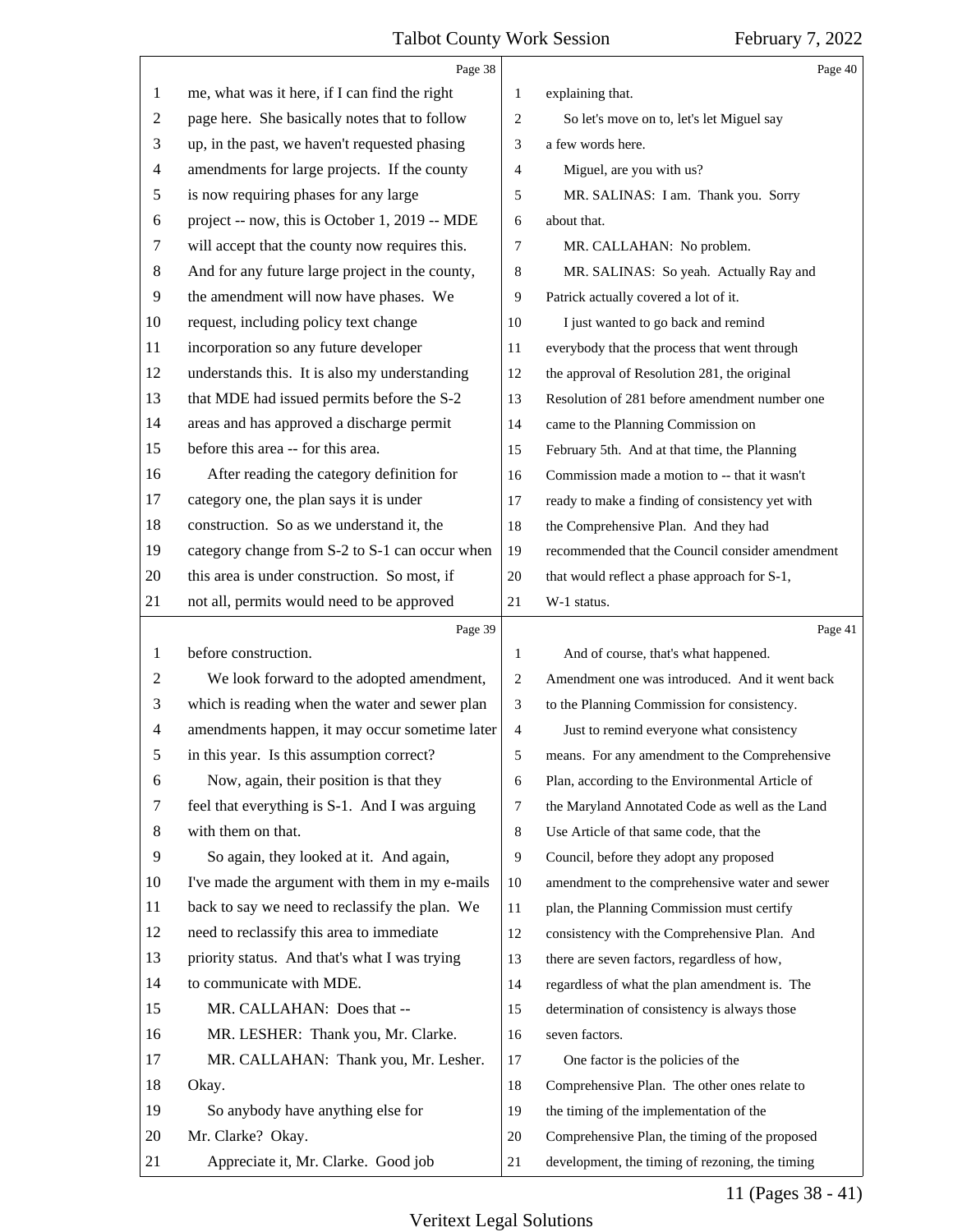<span id="page-11-0"></span>

|    | Page 42                                         |                | Page 44                                         |
|----|-------------------------------------------------|----------------|-------------------------------------------------|
| 1  | of development patterns in that project, and    | 1              | I actually missed the e-mail that I took        |
| 2  | then the timing of land uses. I'm sorry. The    | 2              | one -- this is the other e-mail that Robin sent |
| 3  | land uses and the densities or intensities.     | 3              | me. It says in regard to --                     |
| 4  | Those are the subfactors that are weighed       | 4              | MR. CALLAHAN: Ray, Ray, hey, Ray.               |
| 5  | against the policies that relate to those seven | 5              | MR. CLARKE: Yeah.                               |
| 6  | factors in the Comprehensive Plan.              | 6              | MR. CALLAHAN: Just keep in mind now, you        |
| 7  | So when that amendment came back to the         | 7              | gave us a lot of information.                   |
| 8  | Planning Commission, the Planning Commission    | 8              | MR. CLARKE: I know.                             |
| 9  | scheduled it for their March 24th or 20th,      | 9              | MR. CALLAHAN: You're trying to do the           |
| 10 | 2020, meeting. But that was canceled due to     | 10             | best you can. So just take your time.           |
| 11 | COVID.                                          | 11             | This isn't something here that it's going       |
| 12 | So it moved on to the May 20th meeting          | 12             | to involve, in my opinion, you doing something  |
| 13 | where they heard testimony, kept the record     | 13             | wrong at all. It's a matter of trying to get    |
| 14 | open to June 2nd.                               | 14             | us the information the best you can.            |
| 15 | And then they had a June 3rd meeting. The       | 15             | And you're reading a lot of e-mails,            |
| 16 | Planning Commission on June 3rd meeting         | 16             | you're going back and forth, and you're trying  |
| 17 | scheduled a -- continued the meeting to         | 17             | to simplify this for us. And I appreciate       |
| 18 | June 10th I believe. And then they made their   | 18             | that.                                           |
| 19 | motion at that time Resolution 281 with         | 19             | MR. CLARKE: No problem.                         |
| 20 | amendment number one, that it was consistent    | 20             | Well, again, this is the e-mail that Robin      |
| 21 | with the Comprehensive Plan on a vote of three  | 21             | did send to me. And I think it helps maybe      |
|    |                                                 |                |                                                 |
|    | Page 43                                         |                | Page 45                                         |
| 1  | to two.                                         | 1              | clarify a few things.                           |
| 2  | And I guess that's all I can add at this        | $\overline{c}$ | MR. CALLAHAN: That's good.                      |
| 3  | point, but I just wanted to remind everyone of  | 3              | MR. CLARKE: In regards to the                   |
| 4  | what those seven factors are and that those     | 4              | development, there have been in planned service |
|    | seven factors exist on any amendment to the     | 5              | since at least 2002. And if they are ready to   |
| 6  | comprehensive water and sewer plan.             | 6              | proceeding, then they are ready to proceed.     |
| 7  | MR. CALLAHAN: Thanks, Miguel.                   | 7              | To us at this point, it does not matter         |
| 8  | Mr. Lesher, you have                            | 8              | what designation they have since they are       |
| 9  | MR. LESHER: Mr. Callahan, we were not           | 9              | planned for service.                            |
| 10 | hearing you.                                    | 10             | So this is MDE, Robin Pellicano. If you         |
| 11 | MR. CALLAHAN: Oh. I said I was asking           | 11             | are concerned they do not have something other  |
| 12 | did you have any questions for Miguel?          | 12             | than the water and sewer plan amendment, please |
| 13 | MR. LESHER: I do not, at least not at           | 13             | work with the town, developer to get what you   |
| 14 | this time. Thank you.                           | 14             | need or let them know they should have whatever |
| 15 | MR. CALLAHAN: Okay. Council, Council,           | 15             | it is.                                          |
| 16 | Laura or Frank or Corey? Okay.                  | 16             | So again, MDE is not -- basically I'm           |
| 17 | Ray, do you have any -- you're good right       | 17             | trying to argue one. And they're going it       |
| 18 | now? Can you put your speaker on? There you     | 18             | doesn't matter what the classification is.      |
| 19 | go.                                             | 19             | We're not worried if it's unprogrammed or if    |
| 20 | MR. CLARKE: I was on mute there. Sorry          | 20             | it's S-2 or W-2.                                |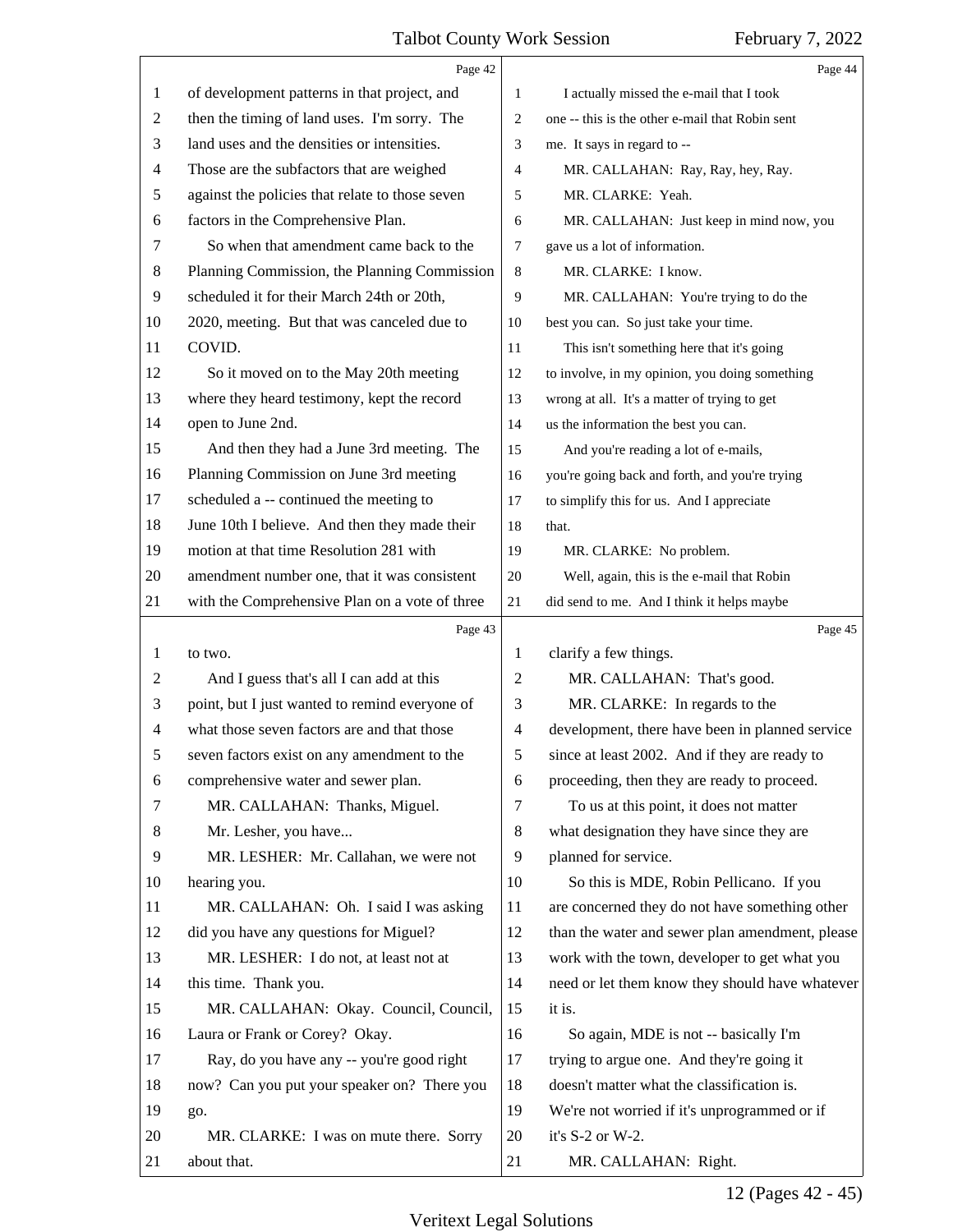<span id="page-12-0"></span>

| Page 46                                                                                                          | Page 48                                                      |
|------------------------------------------------------------------------------------------------------------------|--------------------------------------------------------------|
| MR. CLARKE: And I'm the one who is<br>1<br>1                                                                     | design, permitting, and construction over the                |
| arguing that we need to amend the comp water<br>$\overline{2}$<br>2<br>next year.                                |                                                              |
| 3<br>and sewer plan to make it S-1, W-1.<br>3                                                                    | And then after that year is done, we'll                      |
| MR. CALLAHAN: Thanks for clarifying that,<br>4<br>4                                                              | obviously have to put it out to bid. And                     |
| 5<br>Ray. So I appreciate that.<br>5                                                                             | construction and startup will take                           |
| I guess what we'll do at this time, I<br>approximately two years.<br>6<br>6                                      |                                                              |
| So we're --<br>7<br>think, Patrick, do you have anything to add to<br>7                                          |                                                              |
| any of this?<br>8<br>8                                                                                           | MR. CALLAHAN: On the existing plant? On                      |
| 9<br>MR. THOMAS: No, not at this time.<br>9<br>the existing plant?                                               |                                                              |
| 10<br>MR. CALLAHAN: Okay. All right. No<br>10                                                                    | MS. RYAN: Yes. That is to upgrade the                        |
| problem.<br>11<br>11                                                                                             | existing plant to ENR. They are recommending a               |
| So I think what we'll do now is hand it<br>12<br>12                                                              | wave oxidation treatment system at a capital                 |
| over. Is Trappe available?<br>13<br>13                                                                           | cost of \$8.8 million and an additional four and             |
| MS. MORRIS: Yes. We have Lyndsey Ryan<br>14<br>14                                                                | a half million to take care of the sludge                    |
| 15<br>15<br>and several members of the Trappe Commission                                                         | lagoons that the Town of Trappe currently has.               |
| with us.<br>16<br>16                                                                                             | MR. CALLAHAN: Okay. Sounds good.                             |
| 17<br>MR. CALLAHAN: Sure, sure. Lyndsey, are<br>17                                                               | MS. RYAN: So I don't know if you have any                    |
| 18<br>you there?<br>18                                                                                           | questions on that or if you want to keep                     |
| 19<br>rolling through?<br>19<br>MS. RYAN: Yes. Can you hear us?                                                  |                                                              |
| MR. CALLAHAN: Yup, we can hear you.<br>20<br>20                                                                  | MR. CALLAHAN: Just keep rolling through.                     |
| Okay. So do you want to start off with you,<br>21<br>21                                                          | If Council, if you have any questions for                    |
| Page 47                                                                                                          | Page 49                                                      |
| Lyndsey?<br>$\mathbf{1}$<br>1                                                                                    | Lyndsey, please let me know. And just one at a               |
| time now.<br>MS. RYAN: Sure. So I don't know if you<br>2<br>2                                                    |                                                              |
| 3<br>would rather me kind of go through -- we<br>3                                                               | MS. RYAN: Yup. And so getting to                             |
| received a couple of questions that you wanted<br>$\overline{4}$<br>4                                            | Trappe's existing plant, I think there was a                 |
| 5<br>5<br>Trappe to weigh in on.                                                                                 | question about Trappe's available capacity.                  |
| MR. CALLAHAN: Sure.<br>6<br>6                                                                                    | They have a 200,000-gallon per day plant.                    |
| MS. RYAN: -- kind of covered the history<br>7<br>7                                                               | Their average daily flow is 95,000 gallons per               |
| 8<br>8<br>there.                                                                                                 | day. That's a conservative number, assuming                  |
| 9<br>MR. CALLAHAN: Yup, yup. You sort of<br>9                                                                    | 250 gallons per day per EDU. They're actually                |
| 10<br>heard tonight how things are going and where<br>10                                                         | averaging closer to about 60,000 gallons per                 |
| 11<br>we're at on our end.<br>11<br>day.                                                                         |                                                              |
| So it will be great if we sort of can<br>12<br>12                                                                | With the 120 EDUs allocated to Lakeside,                     |
| listen to where you're at on your end.<br>13<br>13                                                               | they still have about 60,000 gallons per day                 |
| MS. RYAN: Yup.<br>14<br>14                                                                                       | available. And the number is actually larger                 |
| 15<br>MR. CALLAHAN: That would be great.<br>15                                                                   | based on their average daily flows.                          |
| MS. RYAN: First I think we'll start with<br>16<br>16                                                             | That amount includes all of their infill                     |
| the latest development. And that is that the<br>17<br>17                                                         |                                                              |
| 18<br>Town of Trappe last week voted to submit the<br>18                                                         |                                                              |
|                                                                                                                  | lots and anticipated growth.                                 |
|                                                                                                                  | Are there questions there? Okay.                             |
| preliminary engineering report for their ENR<br>19<br>19<br>upgrade to MDE. MDE is taking that under<br>20<br>20 | MR. CALLAHAN: Yup.<br>MS. RYAN: So I think the biggest issue |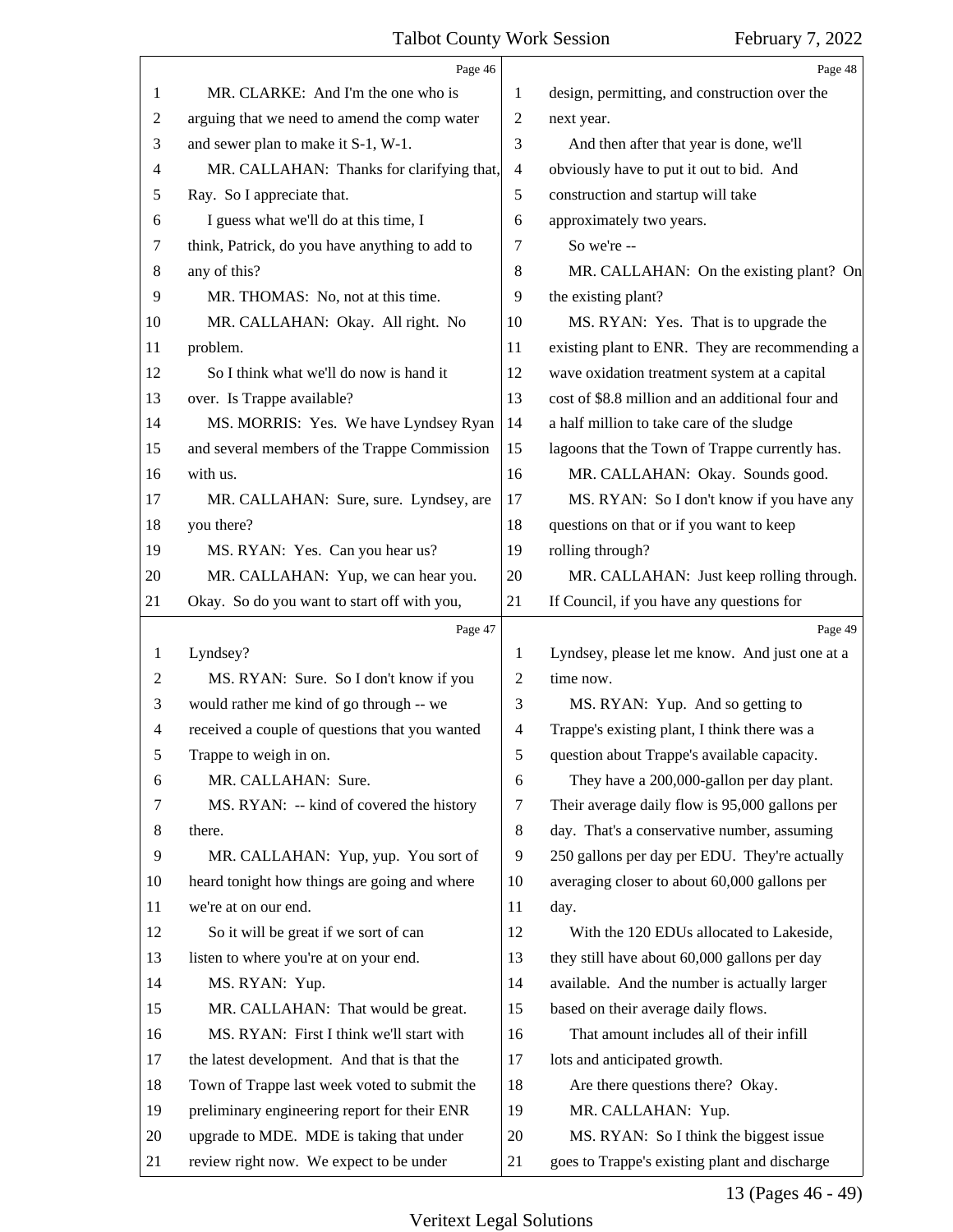<span id="page-13-0"></span>

|                | Page 50                                           |                | Page 52                                         |
|----------------|---------------------------------------------------|----------------|-------------------------------------------------|
| 1              | requirements and compliance. And there's been     | 1              | I've provided to Ray and I think Ray can        |
| $\overline{c}$ | a lot of talk over the last year about Trappe's   | $\overline{2}$ | confirm, the Town of Trappe has done an amazing |
| 3              | plant being outdated and I guess this term of     | 3              | job operating its treatment plant.              |
| $\overline{4}$ | failing.                                          | $\overline{4}$ | I assume there's probably questions there.      |
| 5              | I think I've reiterated multiple times            | 5              | I don't know if you want to speak to Ray on     |
| 6              | that Trappe's plant, while outdated, isn't        | 6              | that.                                           |
| 7              | meeting the latest technology, it's a BIOLAC      | 7              | MR. CALLAHAN: Well, well, first of all, I       |
| 8              | plant, it's by no means failing.                  | 8              | want to commend Trappe for at this point        |
| 9              | It does achieve ENR phosphorus of .3              | 9              | upgrading and making the decision to upgrade    |
| 10             | milligrams per liter, but it is not meeting the   | 10             | their existing plants. So the citizens and      |
| 11             | nitrogen levels. However, it's not required       | 11             | everybody should be excited about that.         |
| 12             | to. They have discharge permit limits for         | 12             | You know, so that's going to happen,            |
| 13             | nitrogen as ammonia, phosphorus, fecal            | 13             | Lyndsey. So for the first year, what does that  |
| 14             | coliform, and annual max loads for phosphorus     | 14             | mean for the first year? Run that by me again.  |
| 15             | and nitrogen.                                     | 15             | MS. RYAN: So we've submitted the                |
| 16             | Prior to February of 2021, the Town of            | 16             | preliminary engineering report. Once MDE        |
| 17             | Trappe, from January of 2016 to January of        | 17             | determines eligibility on grant versus loan     |
| 18             | 2021, only had two discharge permit violations.   | 18             | funding and how much of the project they will   |
| 19             | Both of them were related to ammonia. And mind 19 |                | actually fund, the engineer will start design   |
| 20             | you, that's two when they're testing every        | 20             | of that plant. So the first year will be        |
| 21             | single day over that entire span.                 | 21             | design and bidding.                             |
|                | Page 51                                           |                | Page 53                                         |
| $\mathbf{1}$   | In February through April of 2021, the            | 1              | After we have the contract bid, obviously       |
| $\overline{c}$ | town experienced violations related to ammonia    |                | construction will start. And a conservative     |
|                |                                                   | $\overline{2}$ |                                                 |
| 3              | and nitrogen. And part of that was because the    | 3              | time frame for construction and operation,      |
| 4              | town was storing excess water in their lagoon.    | $\overline{4}$ | having it up and running meeting ENR standards, |
| 5              | In February, they tried to run some of that       | 5              | is two years.                                   |
| 6              | excess water through their treatment plant,       | 6              | MR. CALLAHAN: Okay. Well, that's great.         |
| 7              | which resulted in some of the biomass, the        | 7              | I mean that's exciting. I appreciate that,      |
| 8              | healthy biomass basically dying off.              | 8              | Trappe, for you doing that.                     |
| 9              | They weren't aware of the February issue          | 9              | Ray, do you want to just add a little bit       |
| 10             | until the end of March when they received their   | 10             | to that?                                        |
| 11             | lab results from their contract lab. And by       | 11             | Go ahead. Take yourself off mute, please.       |
| 12             | the time they learned of it at the end of         | 12             | MR. CLARKE: One of these days I'll              |
| 13             | March, they immediately took corrective action,   | 13             | remember that.                                  |
| 14             | which was to purchase a monitoring tool that      | 14             | MR. CALLAHAN: There you go. No problem.         |
| 15             | allowed them to conduct the on-site monitoring    | 15             | MR. CLARKE: Sorry about that.                   |
| 16             | of ammonia daily. They're also in the process     | 16             | Lyndsey did share all the DMRs from the         |
| 17             | of getting a sludge permit.                       | 17             | Town of Trappe with me. They are doing a good   |
| 18             | Since that time, the town immediately             | 18             | job. And again, I would like to commend I       |
| 19             | corrected the issues. They've had no discharge    | 19             | think it's Steve Callahan who is their operator |
| 20             | permit violations.                                | 20             | down there. He does -- he's constantly          |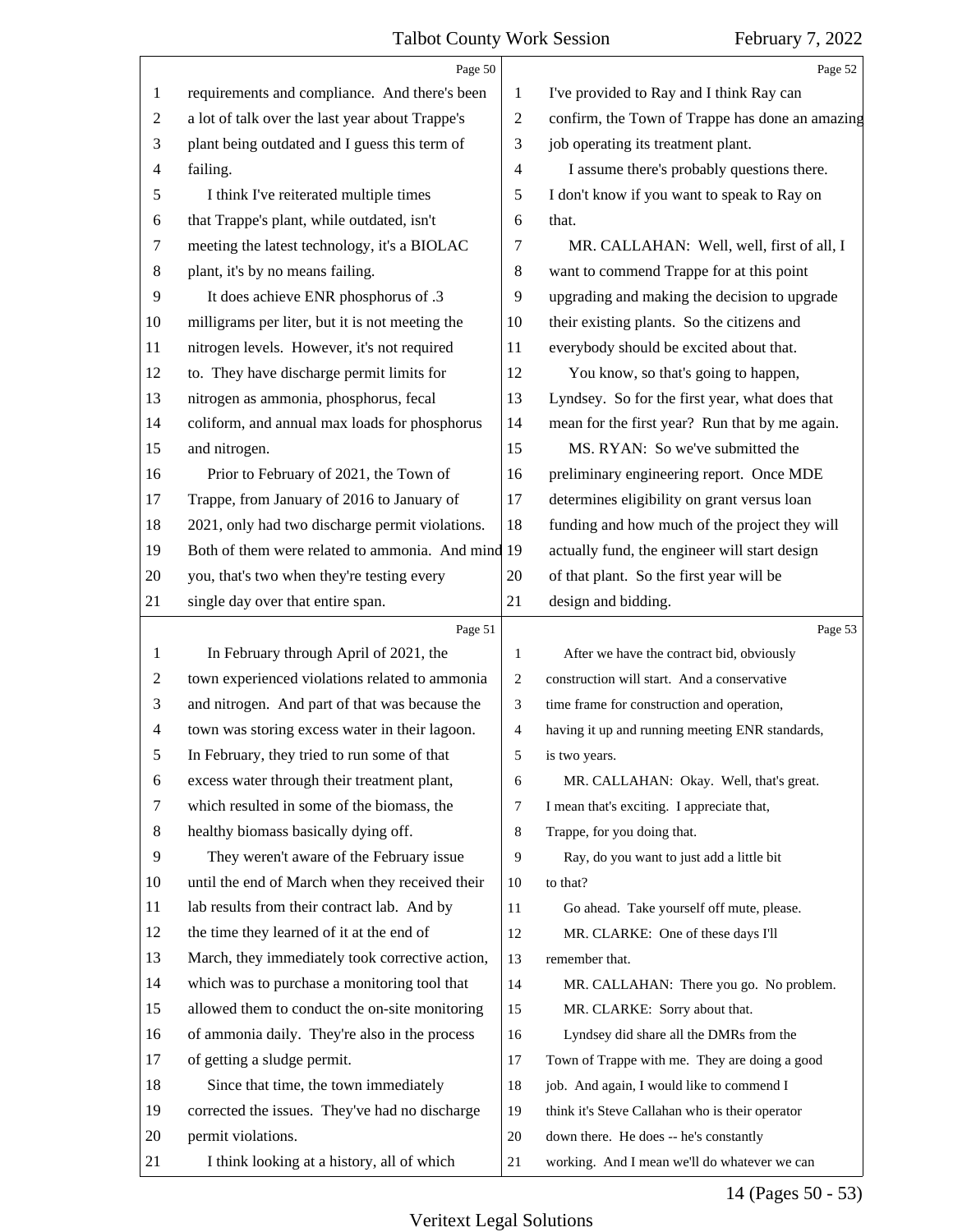<span id="page-14-0"></span>

|              | Page 54                                         |        | Page 56                                         |
|--------------|-------------------------------------------------|--------|-------------------------------------------------|
| 1            | to support him.                                 | 1      | SPEAKER: Yeah. We re-sleeved most of            |
| 2            | I would say at this point I mean we, the        | 2      | Harrison Circle with a fiberglass lining, which |
| 3            | county, we run into problems as well. So I      | 3      | is top of the line for fixing pipes around      |
| 4            | mean --                                         | 4      | there for leaking water that's running in also  |
| 5            | MR. CALLAHAN: Right, right.                     | 5      | there. So that's been done. We have been        |
| 6            | MR. CLARKE: -- we all have issues.              | 6      | taking measures to take care of that.           |
| 7            | MR. CALLAHAN: That's why we're all here         | $\tau$ | MR. CALLAHAN: That's good.                      |
| 8            | right now to work as a team, and we're here to  | 8      | Council, Mr. --                                 |
| 9            | help Trappe. That's what we're here for. And    | 9      | MR. DIVILIO: This is Frank Divilio.             |
| 10           | it sounds like they're doing their part.        | 10     | Mr. Clarke, I believe you brought that,         |
| 11           | That's for sure. And I'm proud of them.         | 11     | the county wide I&I program or problem, to the  |
| 12           | So okay. Anything else right this second,       | 12     | Council my first year on the Council.           |
| 13           | Ray?                                            | 13     | Can you remind me what the County Council       |
| 14           | MR. CLARKE: I'm good.                           | 14     | has put in place to -- or I don't believe we've |
| 15           | MR. CALLAHAN: Okay, Lyndsey.                    | 15     | taken any action to reduce the I&I problem      |
| 16           | MR. LESHER: Mr. Callahan.                       | 16     | throughout the entire county; have we?          |
| 17           | MR. CALLAHAN: Yes, Mr. Lesher.                  | 17     | MR. CLARKE: Mr. Divilio, you are correct.       |
| 18           | MR. LESHER: Can I just ask a question           | 18     | We have not done any I&I work on Tilghman. And  |
| 19           | about --                                        | 19     | we definitely need to do that. I think --       |
| 20           | MR. CALLAHAN: Yup.                              | 20     | MR. DIVILIO: Okay.                              |
| 21           | MR. LESHER: About any I&I challenges with 21    |        | MR. CLARKE: -- we'd like to try and do,         |
|              |                                                 |        |                                                 |
|              | Page 55                                         |        | Page 57                                         |
| $\mathbf{1}$ | the system and how that may relate to the       | 1      | as Lyndsey indicated, a real quick test is a    |
| 2            | performance?                                    | 2      | smoke test. And I think that should be done.    |
| 3            | MS. RYAN: Right. So I mean I think              | 3      | And that's something we are looking at trying   |
| 4            | every, pretty much every municipality, every    | 4      | to plan this spring for Tilghman, is smoke      |
| 5            | government really struggles with I&I issues,    | 5      | testing because it does identify a lot of       |
| 6            | unfortunately.                                  | 6      | problem areas quickly.                          |
| 7            | The Town of Trappe has undertaken some          | 7      | MR. DIVILIO: Thank you. So again, it has        |
| 8            | measures to address I&I issues. They've         | 8      | been brought to the -- one of the complaints    |
| 9            | undertaken a pump station project where they    | 9      | that we hear is the I&I problem in Trappe.      |
| 10           | are in the process of replacing and             | 10     | And Trappe is, Lyndsey, if I'm getting it       |
| 11           | revitalizing some of their pump stations, which | 11     | right, you've already put some things in place  |
| 12           | will improve some of the I&I.                   | 12     | and continue of additional testing and other    |
| 13           | They also have smoke testing scheduled to       | 13     | things going forward, yet the County Council    |
| 14           | come out in the spring so that they can         | 14     | has done nothing throughout the rest of the     |
| 15           | determine better where they're having the I&I   | 15     | county. Is that correct?                        |
| 16           | issues coming from.                             | 16     | MS. RYAN: It's correct on our end, yes.         |
| 17           | And there's another project, Harrison           | 17     | MR. DIVILIO: Well, thank you for being          |
| 18           | Circle. Does someone, do you want to explain    | 18     | forward thinking. And I apologize for our       |
| 19           | that?                                           | 19     | delays.                                         |
| 20           | SPEAKER: The Harrison Circle project?           | 20     | Certainty, once we can get through this,        |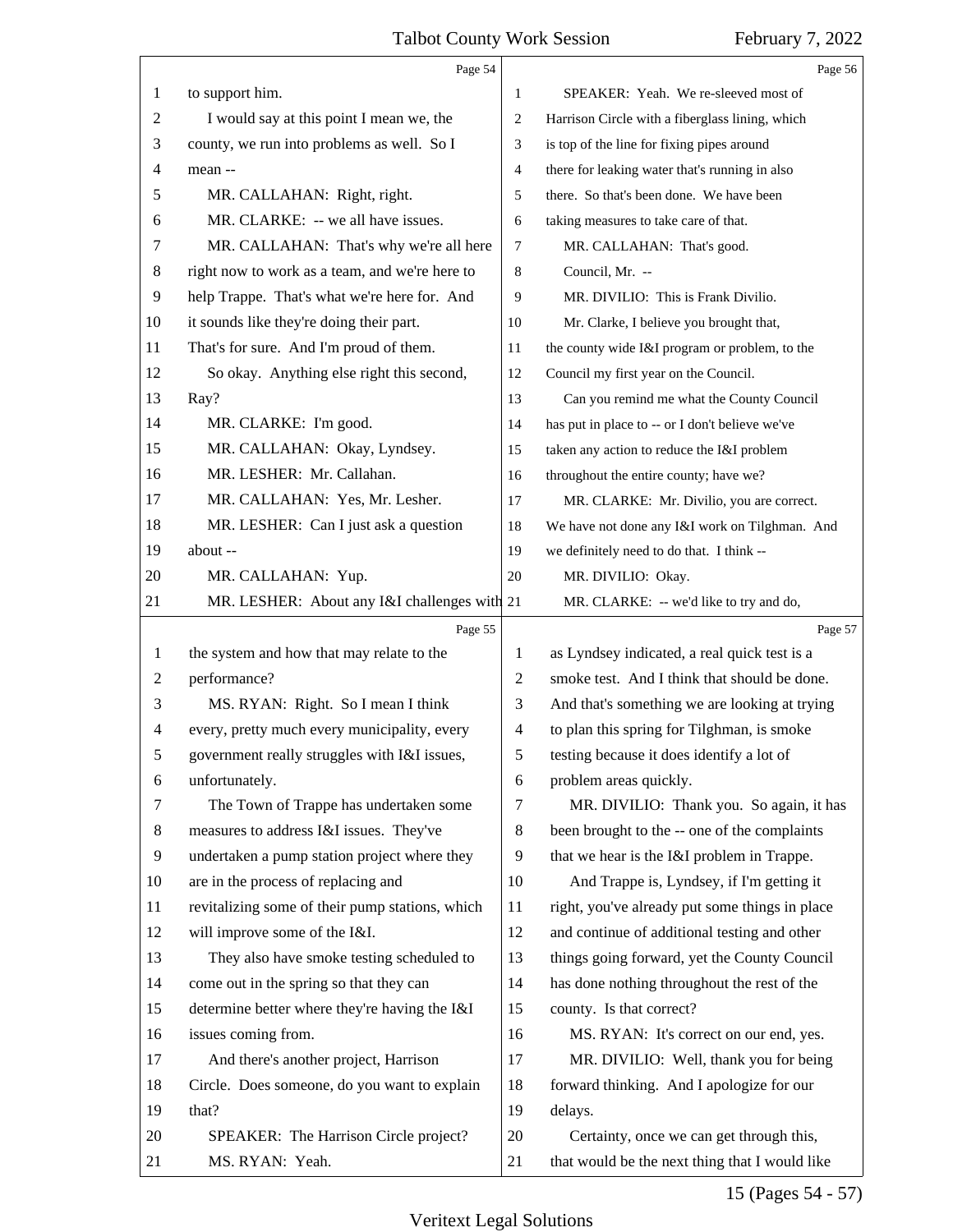<span id="page-15-0"></span>

|              | Page 58                                         |                | Page 60                                         |
|--------------|-------------------------------------------------|----------------|-------------------------------------------------|
| 1            | to focus on. Thank you.                         | 1              | an issue, I mean Trappe was really truly moving |
| 2            | MR. CALLAHAN: Thank you, Mr. Divilio, for       | $\overline{2}$ | forward with trying to make a decision. And     |
| 3            | bringing that to our attention. And seems like  | 3              | let's face it, I mean you guys know, again,     |
| 4            | Trappe is on top of it. That's for sure.        | 4              | with running county wide sewer plants that      |
| 5            | Mr. Lesher.                                     | 5              | there's several different options whether or    |
| 6            | MR. LESHER: Well, not to this, but we've        | 6              | not you run it here, you set up a treatment     |
| $\tau$       | been dealing with this extensively in           | 7              | plant there, do we tie it into an existing      |
| 8            | St. Michael's and have been spending            | 8              | treatment plant. I mean there's just so many    |
| 9            | considerable funds on improving I&I problems    | 9              | options. And really trying to find out which    |
| 10           | down there.                                     | 10             | one is the most feasible for the Town of Trappe |
| 11           | But the other part of the question was the      | 11             | is a process.                                   |
| 12           | extent to which this is impacting plant         | 12             | And so you know, it's really something          |
| 13           | performance.                                    | 13             | that's been in the works for a couple of years. |
| 14           | MR. CALLAHAN: Is that question to               | 14             | And again, a lot of it has to do with           |
| 15           | Lyndsey?                                        | 15             | feasibility and really truly what is the best   |
| 16           | MS. RYAN: I believe so. And so the I&I          | 16             | option for the environment, whether or not we   |
| 17           | at this point is not impacting plant            | 17             | run it here, whether or not we upgrade our own  |
| 18           | performance.                                    | 18             | plant, whether or not we do a couple of other   |
| 19           | What happened in February was we were           | 19             | options. But yeah.                              |
| 20           | storing rainwater from the prior months in the  | 20             | So again, it's -- I think, as we're             |
| 21           | water storage pond. And we're trying to get     | 21             | hearing here, Trappe really is trying to -- is  |
|              |                                                 |                |                                                 |
|              | Page 59                                         |                | Page 61                                         |
| $\mathbf{1}$ | rid of some of that. In addition to the         | 1              | taking care of what we need to take care of and |
| 2            | extreme amount of water, it was cold. So after  | 2              | we're moving forward.                           |
| 3            | that time, the operator learned that it was an  | 3              | MR. CALLAHAN: That sounds great. And I'm        |
| 4            | operational error and has not made the same     | 4              | happy for you guys. And we're here to support   |
| 5            | error since.                                    | 5              | you guys on that, too. So that's great to       |
| 6            | MR. LESHER: Thank you.                          | 6              | hear. I'm glad you're making decisions.         |
| 7            | MR. CALLAHAN: Lyndsey, does any of the          | 7              | And it's all about communication. So I'm        |
| 8            | Council want to say a few words? Or we move on  | 8              | proud of you.                                   |
| 9            | to Showalter?                                   | 9              | I see Mr. Chase back there. You know what       |
| 10           | SPEAKER: (Inaudible.)                           | 10             | I mean? He's probably dying to say something.   |
| 11           | SPEAKER: So anyway, I think as far as our       | 11             | MR. CHASE: I might say too much.                |
| 12           | ENR plant, I believe it's been fairly well      | 12             | MR. CALLAHAN: I know it. I hear you, I          |
| 13           | documented with our open meetings and so on and | 13             | hear you.                                       |
| 14           | so forth that actually the Town of Trappe has   | 14             | Well, this Council wants to be able to          |
| 15           | been researching several options for an ENR     | 15             | communicate with you guys and be able to        |
| 16           | plant for the last two years.                   | 16             | support you. And I think it's long overdue      |
| 17           | So the decision that we made the other          | 17             | that we're here talking to each other. That's   |
| 18           | night really wasn't a new decision. It wasn't   | 18             | for sure.                                       |
| 19           | like something we talked about the day before   | 19             | And that's my apologies. We should have         |
| 20           | and were like oh, yeah, great.                  | 20             | done this way before this. And all we can do    |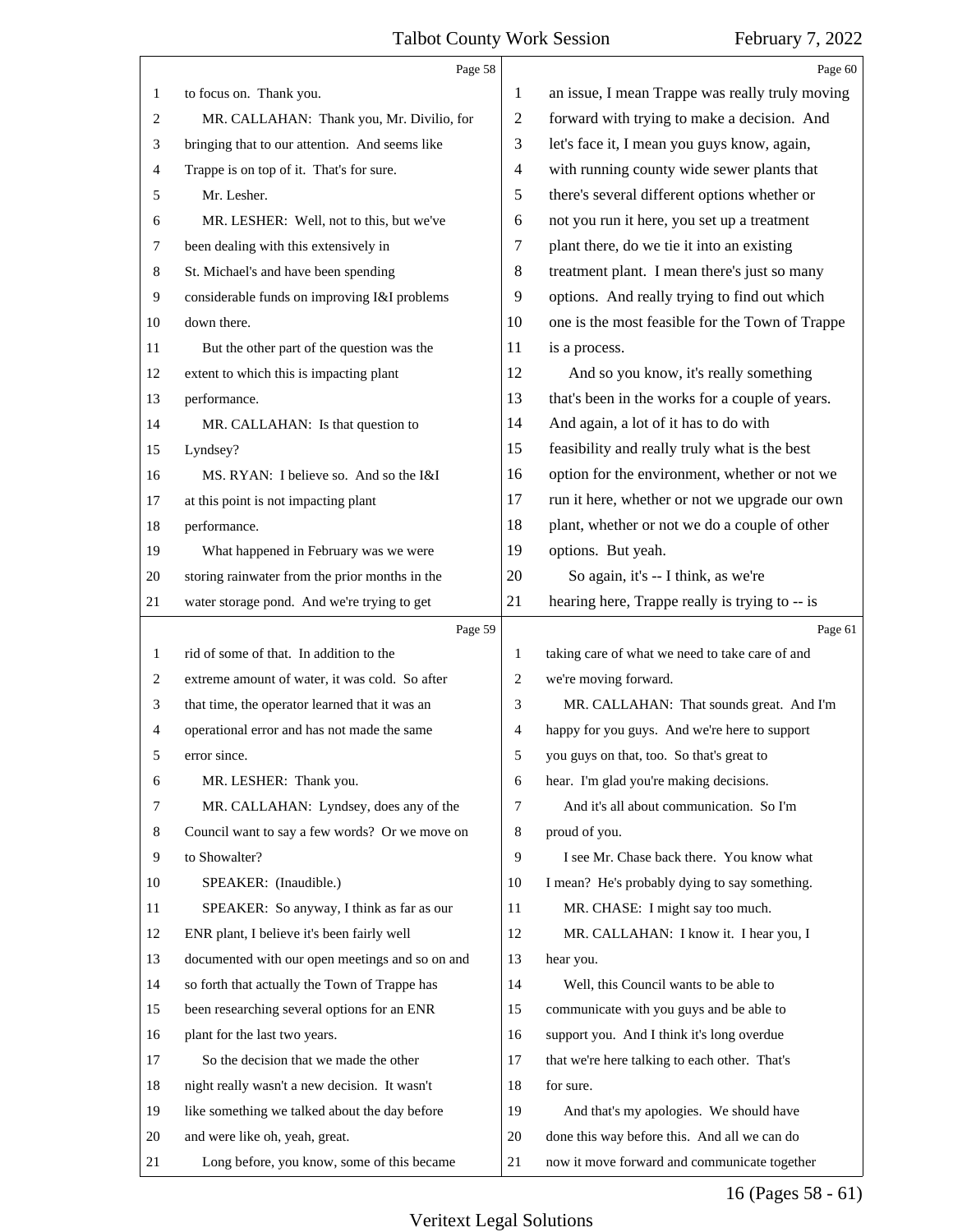<span id="page-16-0"></span>

|                | Page 62                                         |                | Page 64                                         |
|----------------|-------------------------------------------------|----------------|-------------------------------------------------|
| 1              | the best we can because you do have a big       | 1              | like to do.                                     |
| $\overline{c}$ | project on your hands and you got two projects. | $\overline{2}$ | MR. CALLAHAN: Yes, sir.                         |
| 3              | You got your stuff and you got Lakeside.        | 3              | MR. SHOWALTER: Is first address what            |
| 4              | And we want you to be prosperous, and we        | 4              | Resolution 281 accomplished and then what might |
| 5              | want you to be very successful. And we want to  | 5              | be the impact of undoing it.                    |
| 6              | be helpful to you. We want you guys to be able  | 6              | MR. CALLAHAN: Okay. Yes, sir.                   |
| 7              | to reach out to our staff at any time and be    | 7              | MR. SHOWALTER: And then speak a little          |
| 8              | able for us to assist you guys.                 | 8              | bit about what is happening at Lakeside.        |
| 9              | So being that's said, Lyndsey, you got          | 9              | And like I said, I'm happy to be                |
| 10             | anything else before I turn it over to          | 10             | interrupted and take questions at the Council's |
| 11             | Mr. Showalter?                                  | 11             | pleasure.                                       |
| 12             | MS. RYAN: I don't believe so. But if            | 12             | MR. CALLAHAN: Well, let's make sure if          |
| 13             | there's any further questions or anything else  | 13             | somebody has a question, we want to be          |
| 14             | comes up, feel free to ask. We'll be here.      | 14             | respectful and not all talk at one time. So if  |
| 15             | MR. CALLAHAN: Well, good job. I really          | 15             | somebody has something, just let me know and    |
| 16             | appreciate you helping us understand where you  | 16             | we'll ask Mr. Showalter.                        |
| 17             | guys are at right now. And you've done a great  | 17             | MR. SHOWALTER: So I think the first             |
| 18             | job.                                            | 18             | thing, it's important to understand the facts   |
| 19             | So I think, Council, any other questions        | 19             | about what Resolution 281 did, what it          |
| 20             | for Trappe at this time?                        | 20             | accomplished. And so I've got a number of       |
| 21             | MR. LESHER: I will add my congratulations       | 21             | different bullets.                              |
|                |                                                 |                |                                                 |
|                | Page 63                                         |                | Page 65                                         |
| 1              | to Trappe for taking that enormous step forward | 1              | I think first thing it accomplished is it       |
| $\overline{c}$ | with their PER for the upgraded plant. That's   | $\overline{c}$ | accurately reflects the municipal boundary as   |
| 3              | an important and necessary step and that will   | 3              | changed by the annexation of the Lakeside       |
| 4              | have benefits far beyond Trappe.                | $\overline{4}$ | property in 2003. Annexation was completed a    |
| 5              | MR. CALLAHAN: Right.                            | 5              | year after the 2002 water and sewer plan was    |
| 6              | MR. LESHER: And you're to be commended          | 6              | adopted. It didn't reflect, your plan didn't    |
| 7              | for doing that.                                 | 7              | reflect the town boundary until the adoption of |
| 8              | MR. CALLAHAN: Thank you, Mr. Lesher. I          | 8              | Resolution 281. So for nearly 20 years, the     |
| 9              | couldn't agree more, Mr. Lesher. Thank you.     | 9              | county plan didn't reflect the town boundary,   |
| 10             | So I see Mr. Showalter is in the                | 10             | and that's been updated.                        |
| 11             | background there. Welcome tonight.              | 11             | The second thing is it updated the service      |
| 12             | MR. SHOWALTER: Thank you, President             | 12             | area designations in the water and sewer plan   |
| 13             | Callahan.                                       | 13             | to classify the properties specified in the     |
| 14             | MR. CALLAHAN: Yup, yup. So you've heard 14      |                | resolution and then owned by Trappe East        |
| 15             | what's going on on a lot of these subjects and  | 15             | Holdings Business Trust as depicted by Exhibits |
| 16             | everything.                                     | 16             | A and B of Resolution 281.                      |
| 17             | So we would like to hear from you, if you       | 17             | And I know there has been discussion about      |
| 18             | would, please, and reassure us that we're       | 18             | some mapping errors, some drafting errors. The  |
| 19             | headed in the right direction.                  | 19             | case law in Maryland is very clear that the     |
| 20             | MR. SHOWALTER: So I'm happy to take             | 20             | intent of the legislature controls. And         |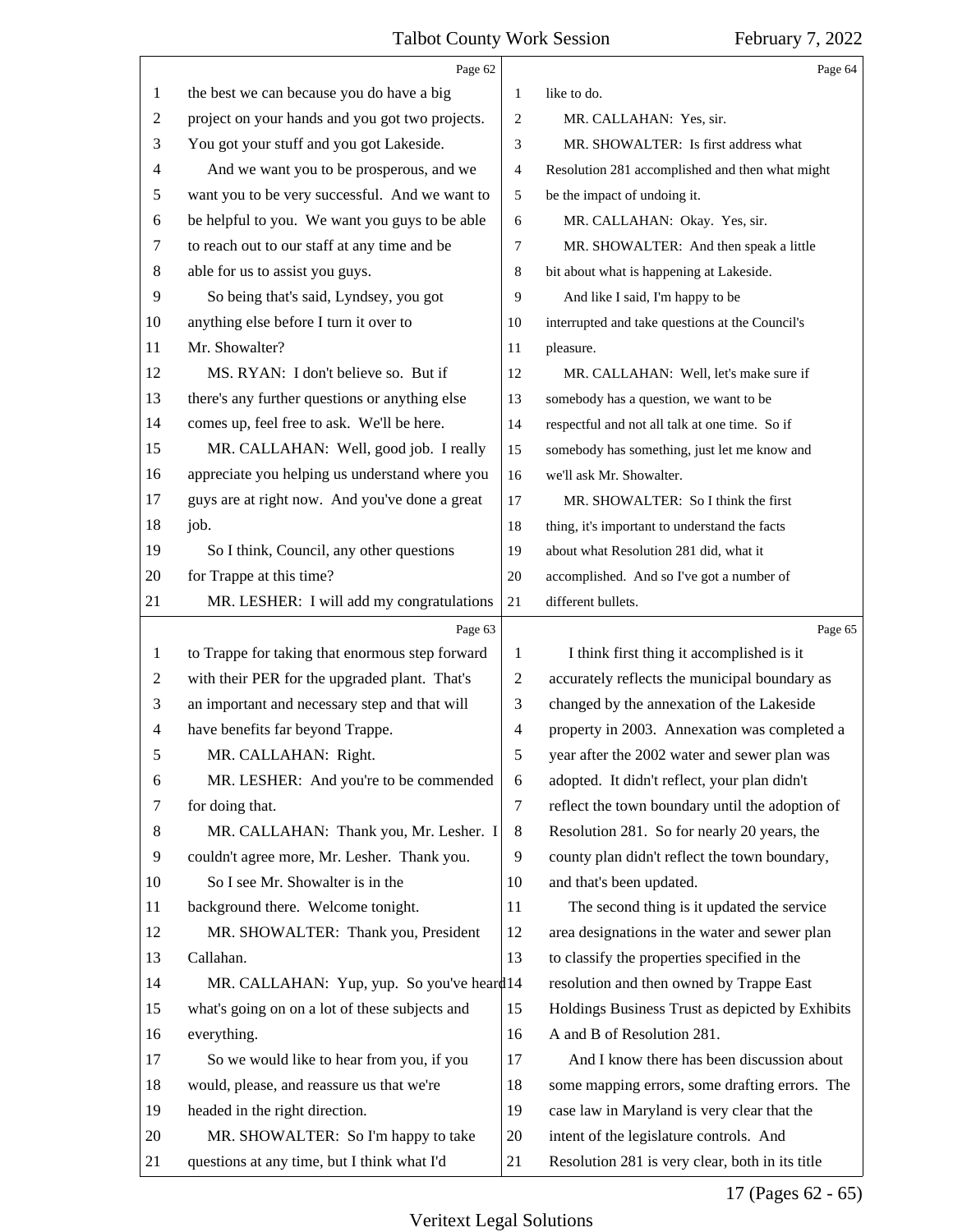<span id="page-17-0"></span>

|                | Page 66                                         |                          | Page 68                                         |
|----------------|-------------------------------------------------|--------------------------|-------------------------------------------------|
| 1              | and its text. It identifies the parcels that    | 1                        | And so when this water and sewer plan was       |
| 2              | were the subject of the application and the     | 2                        | adopted in 2002, Mr. Clarke indicated that at   |
| 3              | parcels that were discussed at the Planning     | 3                        | that time he reached out to each of the         |
| 4              | Commission and County Council public hearings,  | $\overline{\mathcal{A}}$ | municipalities in the county to understand what |
| 5              | the parcels that were intended to be changed.   | 5                        | their needs and issues were, what their         |
| 6              | So I submit to you it designated as either      | 6                        | anticipated challenges and changes would be.    |
| 7              | S-1, W-1 or retain the S-2, W-2 designation for | 7                        | And Resolution 100, which adopted the 2002      |
| 8              | those properties that were specifically         | $\,8\,$                  | report of the review, included language that    |
| 9              | identified on the application and identified by | 9                        | specifically contemplated the creation of a new |
| 10             | the text of the title and the text of the       | 10                       | water and sewer district called Trappe East.    |
| 11             | resolution itself.                              | 11                       | And it included provisions for the Trappe East  |
| 12             | I don't believe Resolution 281 has a legal      | 12                       | development that the town suggested to the      |
| 13             | effect on the additional parcels that were      | 13                       | county is what they had envisioned at that      |
| 14             | either upgraded or downgraded but not           | 14                       | time.                                           |
| 15             | specifically identified in the resolution or    | 15                       | So it had a general provision that              |
| 16             | discussions during the public hearing.          | 16                       | contemplated extension of water systems to      |
| 17             | And I'll come back to cleanup of that           | 17                       | serve portions of Trappe East in 2003, but not  |
| 18             | mapping issue at the end of my comments.        | 18                       | details.                                        |
| 19             | MR. CALLAHAN: That's fine.                      | 19                       | Engineering has been done. Water system         |
| 20             | MR. SHOWALTER: So approximately one-half        | 20                       | capacity studies have been completed. There's   |
| 21             | of the developable portion of the Lakeside      | 21                       | a lot more details now obviously than there     |
|                |                                                 |                          |                                                 |
|                | Page 67                                         |                          | Page 69                                         |
| $\mathbf{1}$   | project site is designated as S-1, W-1. And I   | 1                        | were back in 2002.                              |
| $\overline{2}$ | think it's important to understand when you     | 2                        | So 281 updated the text to specifically         |
| 3              | look at the land areas, Mr. Clarke indicated it | 3                        | describe new wells that are being added in      |
| $\overline{4}$ | was about three-fifths. And I think that's      | $\overline{4}$           | pairs, water treatment, the sequence of         |
| 5              | probably correct from a total land area         | 5                        | connecting the first well couplet and water     |
| 6              | perspective. But the S-1, W-1 designation       | 6                        | treatment to the town's distribution system,    |
| 7              | includes all of the spray irrigation fields,    | 7                        | the construction of a water tower, and other    |
| $\,8\,$        | the bulk of the forests that are in forest      | 8                        | details.                                        |
| 9              | conservation, and the lake, because there will  | 9                        | The next thing that 281 did is it updated       |
| 10             | be some public recreational amenities that will | 10                       | the narrative text regarding sewer systems.     |
| 11             | get water and sewer access around the lake.     | 11                       | And as I mentioned, the 2002 plan specifically  |
| 12             | So when you look at it and you exclude the      | 12                       | contemplated the creation of a separate sewer   |
| 13             | large lake, the spray fields, and the forest,   | 13                       | district called Trappe East. And based upon     |
| 14             | it's about 50/50 in terms of S-1 or S-2         | 14                       | information the county received from conceptual |
| 15             | designations.                                   | 15                       | infrastructure thinking by the Town of Trappe   |
| 16             | The Resolution 281 also updated the             | 16                       | back in 2002, the 2002 report of the review     |
| 17             | narrative description in the text of the water  | 17                       | specifically provided for a 540,000-gallon      |
| 18             | system components of your plan to more          | 18                       | wastewater treatment plant to serve Trappe      |
| 19             | specifically describe the improvements that are | 19                       | East. It noted that that plant would discharge  |
| 20             | contemplated for the Town of Trappe, and        | 20                       | its wastewater by spray irrigation. It          |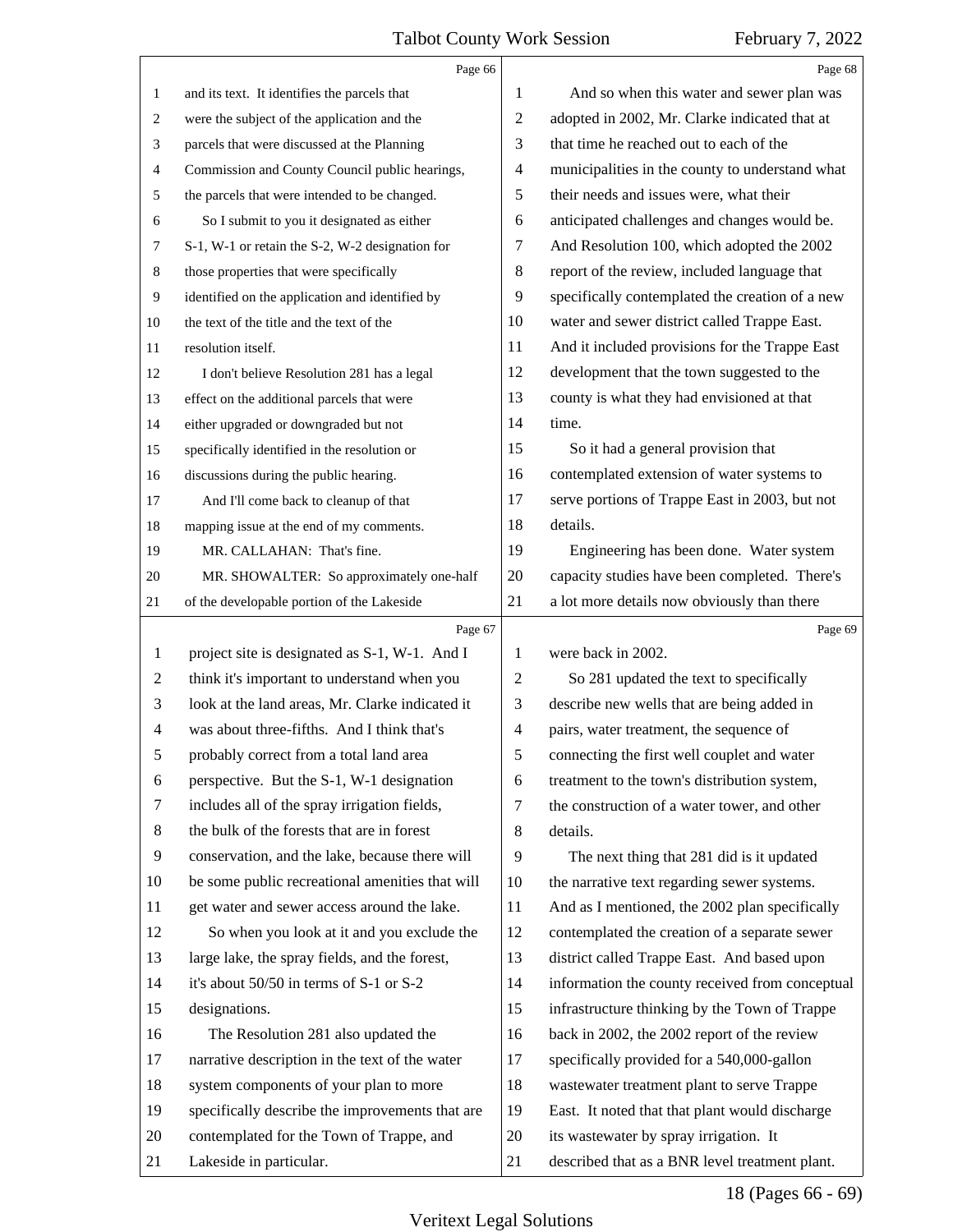<span id="page-18-0"></span>

|                | Page 70                                         |                | Page 72                                         |
|----------------|-------------------------------------------------|----------------|-------------------------------------------------|
| $\mathbf{1}$   | The 2021 amendment, the Resolution 281          | $\mathbf{1}$   | It also authorized service of the initial       |
| $\overline{2}$ | amendments, updated that text to require the    | $\overline{2}$ | 30 to 40,000 gallons of flow to be through the  |
| 3              | Lakeside, formerly Trappe East, wastewater      | 3              | town's existing wastewater treatment plant.     |
| $\overline{4}$ | treatment plant to be ENR rather than BNR. It   | $\overline{4}$ | And I understand that's probably the principal  |
| 5              | also provided for phased construction of the    | 5              | focus of all of this discussion over the last   |
| 6              | wastewater treatment plant.                     | 6              | many months.                                    |
| 7              | Twenty years ago, the method of                 | 7              | Another thing that Resolution 281 did is        |
| $\,8\,$        | construction that was anticipated was the       | 8              | it added details regarding financial management |
| 9              | construction of a large concrete tank structure | 9              | for the Trappe East sewer district. It was not  |
| 10             | with 540,000 gallons of capacity. In other      | 10             | contained in the 2002 report of the review.     |
| 11             | words, construction of the whole treatment      | 11             | Notably, 281 updated capital improvements       |
| 12             | plant at once, which presents operational       | 12             | tables in both the water and sewer portions of  |
| 13             | challenges.                                     | 13             | your plan. So it updated the date for           |
| 14             | MS. PRICE: Ryan.                                | 14             | construction of the water distribution system   |
| 15             | MR. SHOWALTER: Yes.                             | 15             | for Trappe East, or Lakeside. The 2002 plan     |
| 16             | MS. PRICE: Sorry.                               | 16             | contemplated that that infrastructure would     |
| 17             | MR. CALLAHAN: Go ahead, Ms. Price.              | 17             | begin construction in 2003. It obviously        |
| 18             | MS. PRICE: The audio is terrible. Can           | 18             | didn't begin in 2003. So Resolution 281         |
| 19             | you back up? Just back up like three sentences  | 19             | updated that date to 2020.                      |
| 20             | where you said -- I lost you. You said          | 20             | As you know, construction of that started       |
| 21             | described as a BNR level plant. If you just go  | 21             | in 2021.                                        |
|                | Page 71                                         |                | Page 73                                         |
|                |                                                 |                |                                                 |
| $\mathbf{1}$   | back, pick up from there.                       | 1              | It provided for the addition of a water         |
| $\overline{c}$ | I'm sorry. I was having some audio              | $\overline{c}$ | treatment facility and well couplet in the      |
| 3              | issues. Thank you.                              | 3              | Trappe East service district, as I mentioned    |
| 4              | MR. SHOWALTER: Sure. So 2002 report of          | $\overline{4}$ | before.                                         |
| 5              | the review authorized the construction of a     | 5              | It changed the timing for extension of the      |
| 6              | BIOLAC treatment system with BNR level          | 6              | Trappe East water supply system from 2006 to    |
| 7              | treatment. B, as in biological nutrient         | 7              | occur over the next eight years. So the 2002    |
| 8              | removal.                                        | 8              | plan calls for the Trappe East district to be   |
| 9              | 281 changed that text to require the            | 9              | further extended in 2006. No construction       |
| 10             | Lakeside, or Trappe East, service district to   | 10             | occurred before 2021. So your current plan, as  |
| 11             | be served by an ENR, or enhanced nutrient       | 11             | amended by Resolution 281, calls for that       |
| 12             | removal plant. So required a higher level of    | 12             | system to be expanded between 2023 and 2030.    |
| 13             | treatment than was in the plan before 281 was   | 13             | The capital improvements table and the          |
| 14             | adopted.                                        | 14             | water system now calls for the construction of  |
| 15             | The other structural change to the              | 15             | a 250,000-gallon water tower to help maintain   |
| 16             | wastewater treatment plant, before the plant    | 16             | water pressures in the Trappe water system.     |
| 17             | was proposed as a BIOLAC plant that was         | 17             | It also deferred the date for extension of      |
| 18             | constructed all at once, changes in technology  | 18             | water supply in the White Marsh service         |
| 19             | allow that to be constructed in a modular       | 19             | district, which has nothing do with Lakeside.   |
| 20             | fashion now. So the new text provides for       | 20             | But the 2002 plan before its amendment          |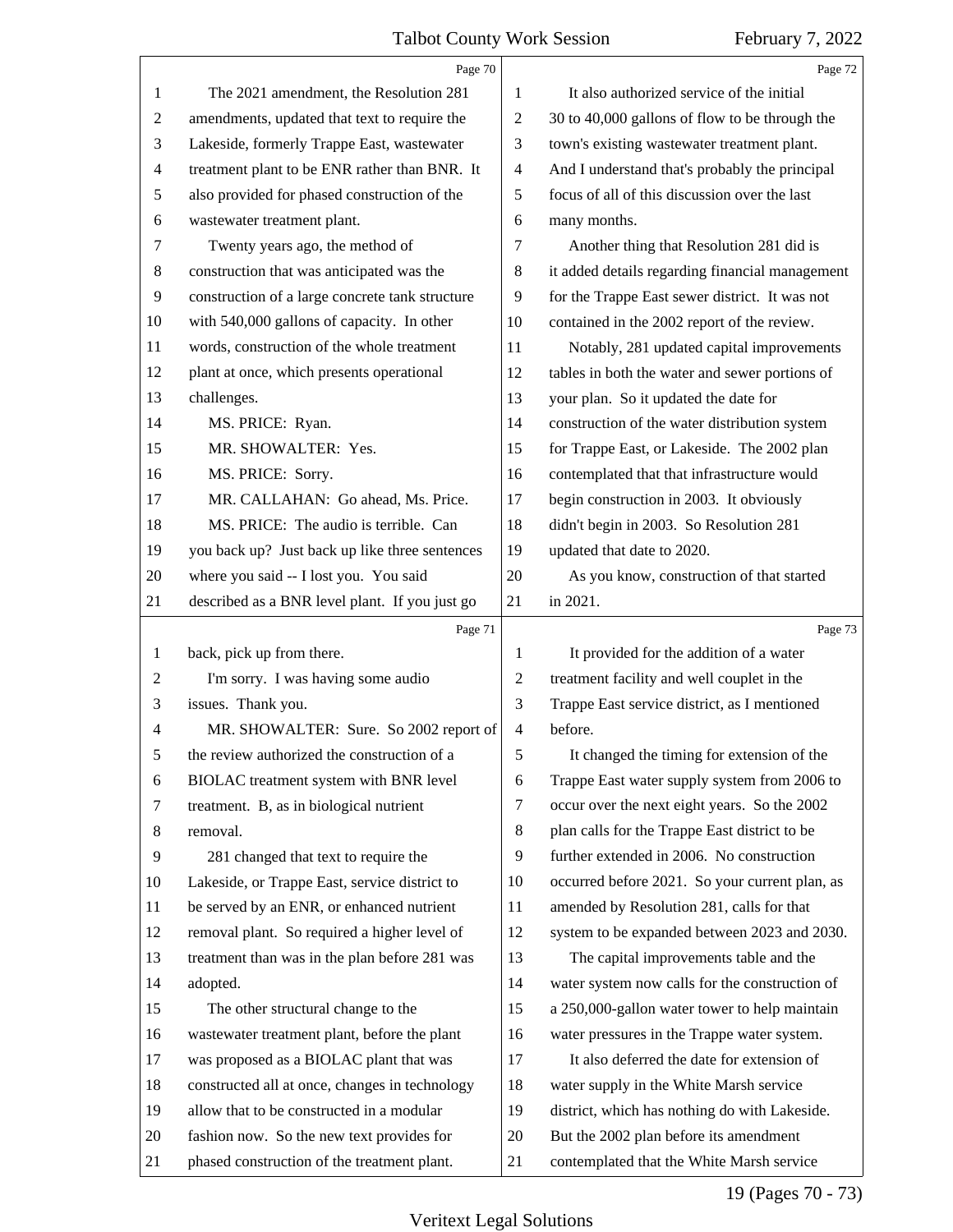<span id="page-19-0"></span>

|                | Page 74                                         |                | Page 76                                         |
|----------------|-------------------------------------------------|----------------|-------------------------------------------------|
| 1              | district would have water extended in 2004.     | 1              | MR. SHOWALTER: Well, all of -- everything       |
| $\overline{c}$ | The plan as amended calls for that extension to | 2              | related to Lakeside was permitted by the 2002   |
| 3              | occur in 2025 through 2030.                     | 3              | report of the review.                           |
| $\overline{4}$ | And then notably, the last thing it added       | 4              | 281 has more detail. So it provides             |
| 5              | to the water table is it added a new capital    | 5              | better granularity for the infrastructure       |
| 6              | project for the town, which was a new well and  | 6              | planning and it updates the dates.              |
| 7              | treatment system in the Piney Point aquifer at  | 7              | Your plan before 281 said all of that           |
| $\,8$          | a cost of about \$1.1 million. And I don't      | 8              | would happen 18 years ago. It didn't. So you    |
| $\overline{9}$ | believe Ms. Ryan mentioned it, but that well    | 9              | updated the dates. And in some cases, where it  |
| 10             | is, as I understand it, is substantially, it    | 10             | talks about the additional extension into the   |
| 11             | was substantially completed last month. And     | 11             | rest of Lakeside, you pushed that out to 2025   |
| 12             | final completion of that improvement is         | 12             | through 2030. So you updated the timing.        |
| 13             | anticipated in the next several weeks.          | 13             | The component that is really truly new was      |
| 14             | So that's a capital improvement that the        | 14             | the construction of a new well and water        |
| 15             | town couldn't have obtained permits for absent  | 15             | treatment system for the town, which they've    |
| 16             | Resolution 281. You put it in the capital       | 16             | already completed.                              |
| 17             | improvements table at the request of the town,  | 17             | MR. CALLAHAN: Got you.                          |
| 18             | MDE issued those permits, the town spent a      | 18             | MR. SHOWALTER: The next changes that 281        |
| 19             | little over a million dollars and has           | 19             | accomplished are in the table 21, which is the  |
| $20\,$         | constructed a new well based on Resolution 281. | 20             | Trappe sewer system capital improvements table. |
| 21             | MR. CALLAHAN: So Mr. Showalter, so the          | $21\,$         | And again, it's not coincidence that the        |
|                | Page 75                                         |                | Page 77                                         |
| $\mathbf{1}$   | upgrade of that water system, is that handling  | 1              | 2002 report of the review referenced a          |
| 2              | both? Is that handling both?                    | $\overline{c}$ | 540,000-gallon wastewater treatment plant for   |
| 3              | MR. SHOWALTER: Yes. So the town will            | 3              | Trappe East. That was the conceptual size that  |
| 4              | have one water system. The water system is      | 4              | was determined to be needed for an annexation   |
| C              | looped. And so the water supply, the water      | 5              | that the town was beginning to think about      |
| 6              | system has adequate capacity to serve the       | 6              | infrastructure for. And that's what we're       |
| 7              | initial phases of the Lakeside project.         | 7              | building today.                                 |
| 8              | The first pair of wells that will be added      | 8              | So your table still contemplates a              |
| 9              | to the system have been constructed. They       | 9              | 540,000-gallon wastewater treatment plant, but  |
| 10             | already exist. All that we need to do is add    | 10             | the time frame for construction was changed     |
| 11             | treatment and connect those into the water      | 11             | from 2003, which is when it was anticipated to  |
| 12             | system.                                         | 12             | be starting in 2002 when the plan was adopted,  |
| 13             | And then as additional demands occur on         | 13             | to 2020. So you pushed that forward 17 years.   |
| 14             | the system, a water tower, a second water       | 14             | Made similar changes on the extensions of       |
| 15             | tower, will be added to maintain pressures.     | 15             | that sewer collection system throughout         |
| 16             | And then additional wells and water treatment   | 16             | Lakeside. And instead of saying you're going    |
| 17             | will occur throughout the build-out of the      | 17             | to start in 2006, it pushes future extensions   |
| 18             | project.                                        | 18             | down into 2025 through 2030 time frame.         |
| 19             | MR. CALLAHAN: I see. What you just said,        | 19             | Similar to water for the White Marsh            |
| 20             |                                                 | 20             | service district, you adjusted the date for     |
|                | I'm just trying to follow you a little bit, 281 |                |                                                 |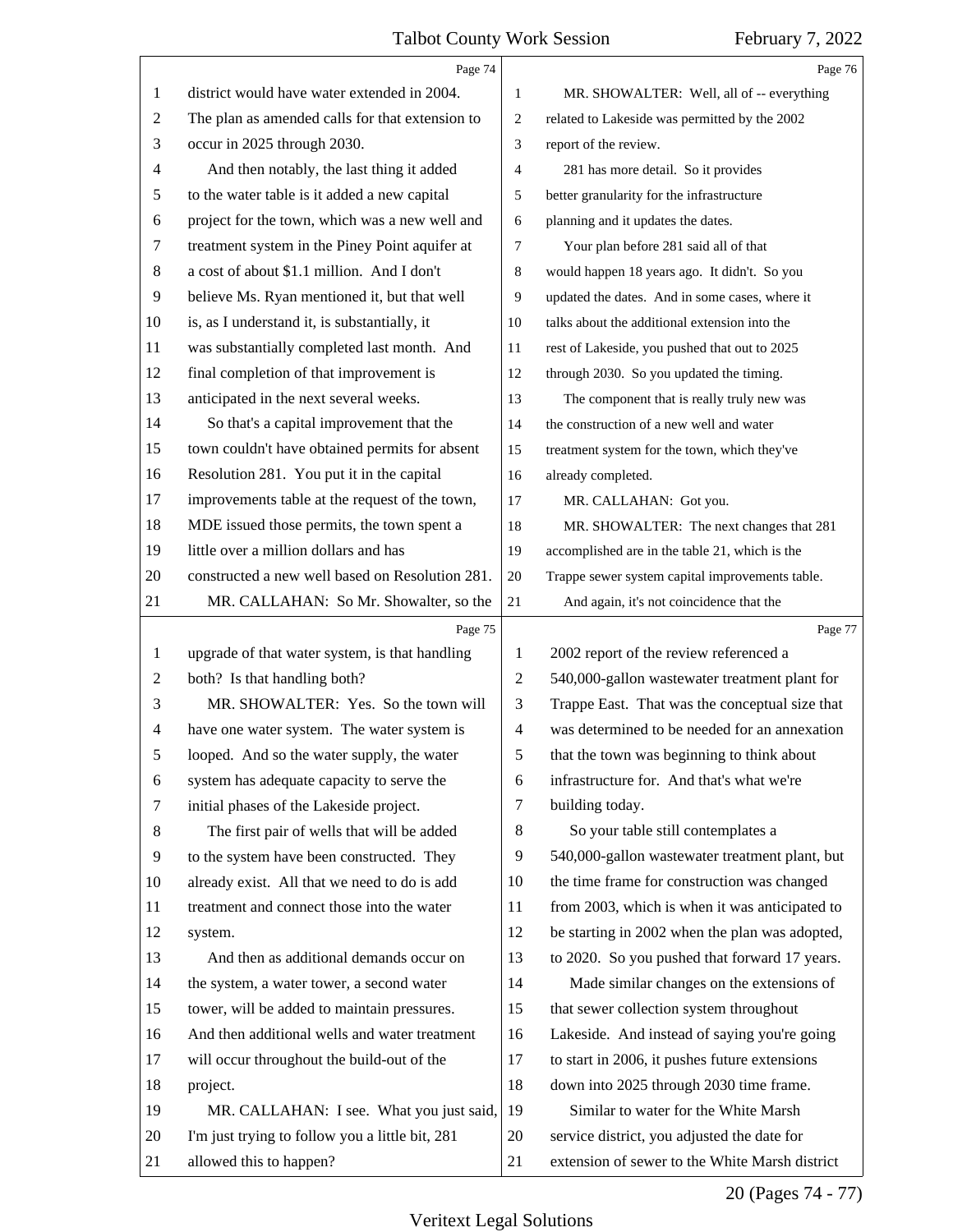<span id="page-20-0"></span>

|                | Page 78                                         |                | Page 80                                         |
|----------------|-------------------------------------------------|----------------|-------------------------------------------------|
| 1              | from 2004 to 2025 through 2030.                 | 1              | about a million and a half dollars, for design  |
| $\overline{c}$ | The extension of sewer along Howe Point         | $\sqrt{2}$     | of pump stations that are in Resolution 281.    |
| 3              | Road was contemplated in 2002 to begin in 2005. | 3              | And that upgrade is intended to address the I&I |
| 4              | That hasn't happened. So Resolution 281 pushes  | $\overline{4}$ | issues that exist in the town.                  |
| 5              | that capital improvement project out to 2022.   | 5              | So I think the next thing I'd like to talk      |
| 6              | And then these are two really significant       | 6              | about is what would be the impact of undoing    |
| 7              | changes. Resolution 281 amended the capital     | 7              | Resolution 281, whatever that means.            |
| 8              | improvements table to provide for upgrade or    | 8              | And to be very clear, for the reasons I've      |
| $\overline{9}$ | replacement of Trappe's existing wastewater     | 9              | previously expressed and don't think we need to |
| 10             | treatment plant. So as Ms. Ryan just reported,  | 10             | get into tonight, I do not believe the County   |
| 11             | because you adopted 281 and 281 provides for an | 11             | Council has the legal authority to rescind      |
| 12             | upgrade of the town's treatment plant to ENR,   | 12             | Resolution 281. So I'm just speaking            |
| 13             | they're able to complete and submit a PER to    | 13             | hypothetically. I'm not conceding that you      |
| 14             | MDE, which is undergoing review. That was       | 14             | can. But I'm just saying if you did that and    |
| 15             | added by Resolution 281.                        | 15             | purported to rescind it, what would that mean   |
| 16             | It wasn't added because of the discussion       | 16             | for the Lakeside project and the Town of        |
| 17             | that's occurred over the last six months. It    | 17             | Trappe.                                         |
| 18             | wasn't added because of the violations that     | 18             | The first is phasing of the Lakeside water      |
| 19             | occurred in February.                           | 19             | and sewer service designations. And as          |
| 20             | That capital improvement was identified by      | 20             | Mr. Clarke advised, MDE has indicated for years |
| 21             | the town, discussed with Mr. Clarke beginning   | 21             | that if used, the S-2 designation on figure 24  |
|                |                                                 |                |                                                 |
|                | Page 79                                         |                | Page 81                                         |
| $\mathbf{1}$   | in 2019, and was presented to the county in the | $\mathbf{1}$   | of the 2002 report of the review, has the       |
| $\overline{c}$ | application as an improvement the town intended | $\overline{c}$ | service area designation under the water and    |
| 3              | to make beginning as indicated in that table.   | 3              | sewer plan. And I'll come back to that in a     |
| 4              | And the county adopted 281 and put the capital  | $\overline{4}$ | minute. I agree with that interpretation.       |
| 5              | improvement in the program.                     | 5              | And MDE has also, as I understand it,           |
| 6              | The other capital improvement, which goes       | 6              | consistently advised the county engineer that   |
| 7              | to the questions about I&I, the town            | 7              | because of the passage of time and the time     |
| 8              | specifically identified, again, back in 2019    | 8              | that was specified in the 2002 report of the    |
| 9              | and '20 a need and a desire to further address  | 9              | review, it didn't matter whether it's S-1 or    |
| 10             | I&I in its system. So the town called for the   | 10             | S-2. Everything that's in the Town of Trappe    |
| 11             | repair or replacement of seven of their         | 11             | is available for service.                       |
| 12             | existing pump stations and gravity lines        | 12             | So what Resolution 281 did, is you adopted      |
| 13             | throughout the town.                            | 13             | new water and sewer service area designations.  |
| 14             | That was put in 281. The Council's              | 14             | And you designated the southern half of the     |
| 15             | adoption of 281 added that as a capital         | 15             | project as S-2, W-2. And under the county's     |
| 16             | improvement.                                    | 16             | water and sewer plan, S-2, W-2 is a service     |
| 17             | The Harrison Circle lining of collection        | 17             | designation that indicates it's programmed for  |
| 18             | system was done by the Council and completed a  | 18             | progress within a three to five-year period     |
| 19             | little more than a year ago.                    | 19             | from the date of adoption of the amendment.     |
| 20             | Notably, the town has incurred expenses         | 20             | So before 281, the entire 2,500 units of        |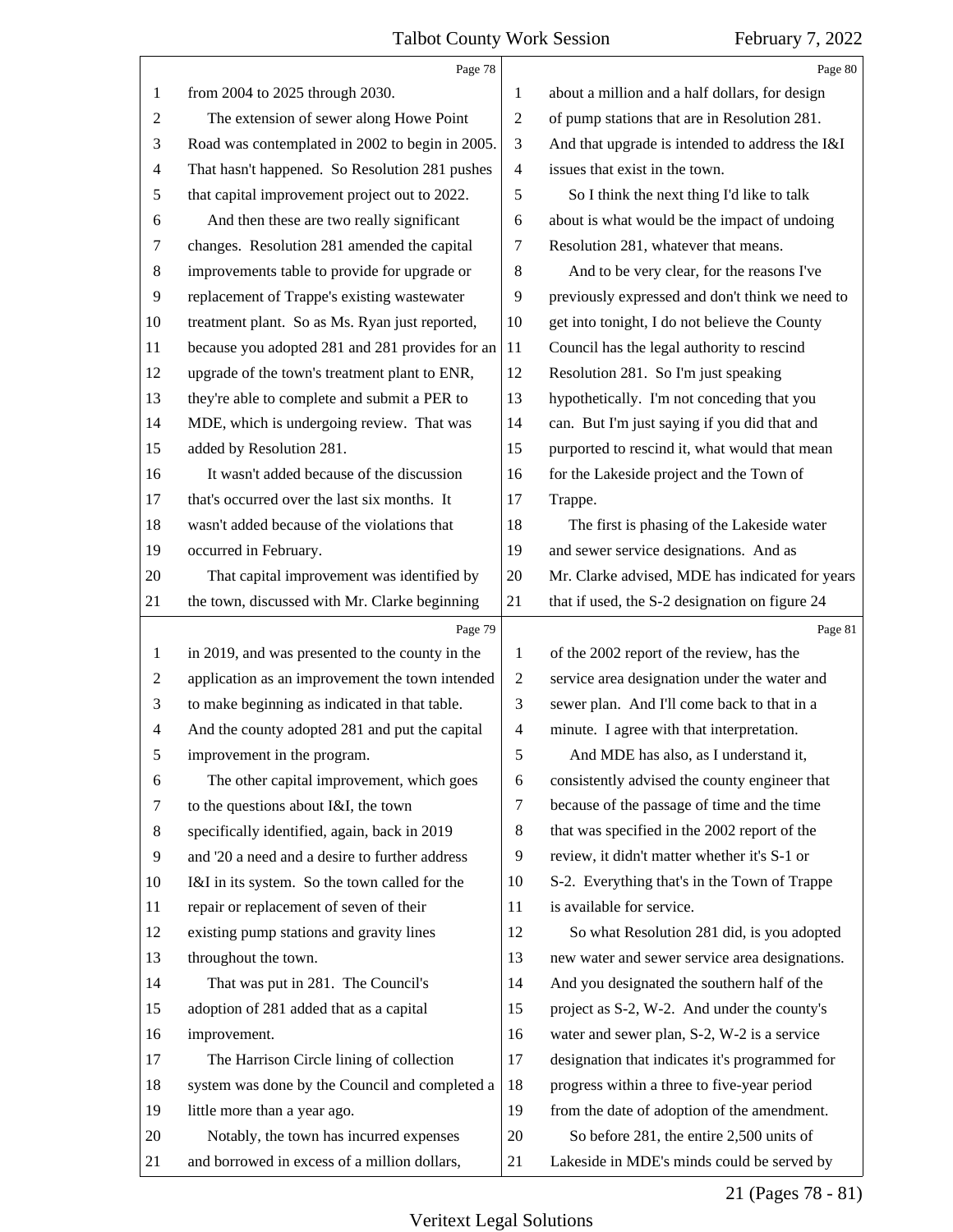<span id="page-21-0"></span>

|              | Page 82                                          |                | Page 84                                         |
|--------------|--------------------------------------------------|----------------|-------------------------------------------------|
| 1            | water and sewer. After the adoption of 281,      | 1              | it's been paid for that capacity.               |
| 2            | the southern half of Lakeside isn't available    | $\mathfrak{2}$ | The developer has progressed with               |
| 3            | for service until three to five years after      | 3              | construction on the basis of that agreement.    |
| 4            | your adoption of 281.                            | $\overline{4}$ | Also on the basis of both that agreement        |
| 5            | If you rescind 281, my belief is you             | 5              | and Resolution 281, construction plans were     |
| 6            | revert back to that S-2 designation for the      | 6              | designed for a pump station that will send      |
| 7            | entire property, but the three to five-year      | $\overline{7}$ | wastewater initially to the town's collection   |
| 8            | measurement is from the date of adoption of the  | 8              | system and then ultimately to the Lakeside      |
| 9            | plan. So it's three to five years from 2002,     | 9              | treatment plant. Those plans were submitted.    |
| 10           | not three to five years from your rescission.    | 10             | They were reviewed and approved by the town's   |
| 11           | So in other words, the entire area is available  | 11             | engineers. And then they were submitted to      |
| 12           | for service.                                     | 12             | MDE. And MDE reviewed and approved those plans  |
| 13           | The rescission or unwinding, whatever the        | 13             | and issued a construction permit for the pump   |
| 14           | right verb, is of Resolution 281 would change    | 14             | station and force main connection to the Town   |
| 15           | the specifics about the Lakeside wastewater      | 15             | of Trappe in April of 2021.                     |
| 16           | treatment plant. To go back to the language      | 16             | That force main has been constructed.           |
| 17           | that's in the 2002 plan, there's still specific  | 17             | It's in the ground. The wet well and pump       |
| 18           | provisions for a 540,000-gallon per day          | 18             | station are in the ground. Mechanical           |
| 19           | treatment plant that will use spray irrigation   | 19             | equipment is being installed. The pump will be  |
| 20           | for its disposal, but it would be permitted to   | 20             | set as soon as electric is extend to the pump   |
| 21           | use BNR, biological nutrient removal, treatment  | 21             | station, but that improvement is substantially  |
|              |                                                  |                |                                                 |
|              | Page 83                                          |                | Page 85                                         |
| $\mathbf{1}$ | technology instead of today's standard of        | 1              | complete.                                       |
| 2            | enhanced nutrient removal. So you would permit   | $\overline{c}$ | So even if you have the ability to rescind      |
| 3            | a less stringent permit to be issued.            | 3              | 281, I don't believe it will be permitted by    |
| 4            | The first 120 homes to be connected to the       | $\overline{4}$ | MDE or the courts for improvements that were    |
| 5            | Trappe wastewater treatment plant, and again,    | 5              | contractually arranged between the town and the |
| 6            | as I mentioned, I understand that's largely the  | 6              | developer and specifically permitted by MDE and |
| 7            | focus of comments that you've received, I don't  | 7              | constructed before your rescission, I don't     |
| 8            | believe, even if you have the ability to         | 8              | think that's going to have any legal effect.    |
| 9            | rescind 281, you will have any legal effect on   | 9              | The existing town well project, same            |
| 10           | the connection of those homes. And that's for    | 10             | analysis in my mind as the force main           |
| 11           | a couple of reasons.                             | 11             | connection for the first 120 homes. That well   |
| 12           | After the county adopted 281, it went to         | 12             | was financed by the town. It was permitted by   |
| 13           | MDE. MDE also reviewed and approved Resolution   | 13             | MDE. It's almost complete. I think that well    |
| 14           | 281.                                             | 14             | will be allowed to stay and will be allowed to  |
| 15           | On the basis of those approvals, the town        | 15             | be utilized by the town.                        |
| 16           | and the developer entered into a contract        | 16             | Two important things that I think will be       |
| 17           | pursuant to which the town allocated 120         | 17             | impacted by rescission. MDE's review of the     |
| 18           | equivalent dwelling units, or EDUs, of capacity  | 18             | PER and funding for upgrade of the town's       |
| 19           | to the Lakeside project. The town has received   | 19             | wastewater treatment plant, as Mr. Thomas       |
| 20           | payments in excess of \$600,000 using the town's | 20             | indicated, capital improvements have to be      |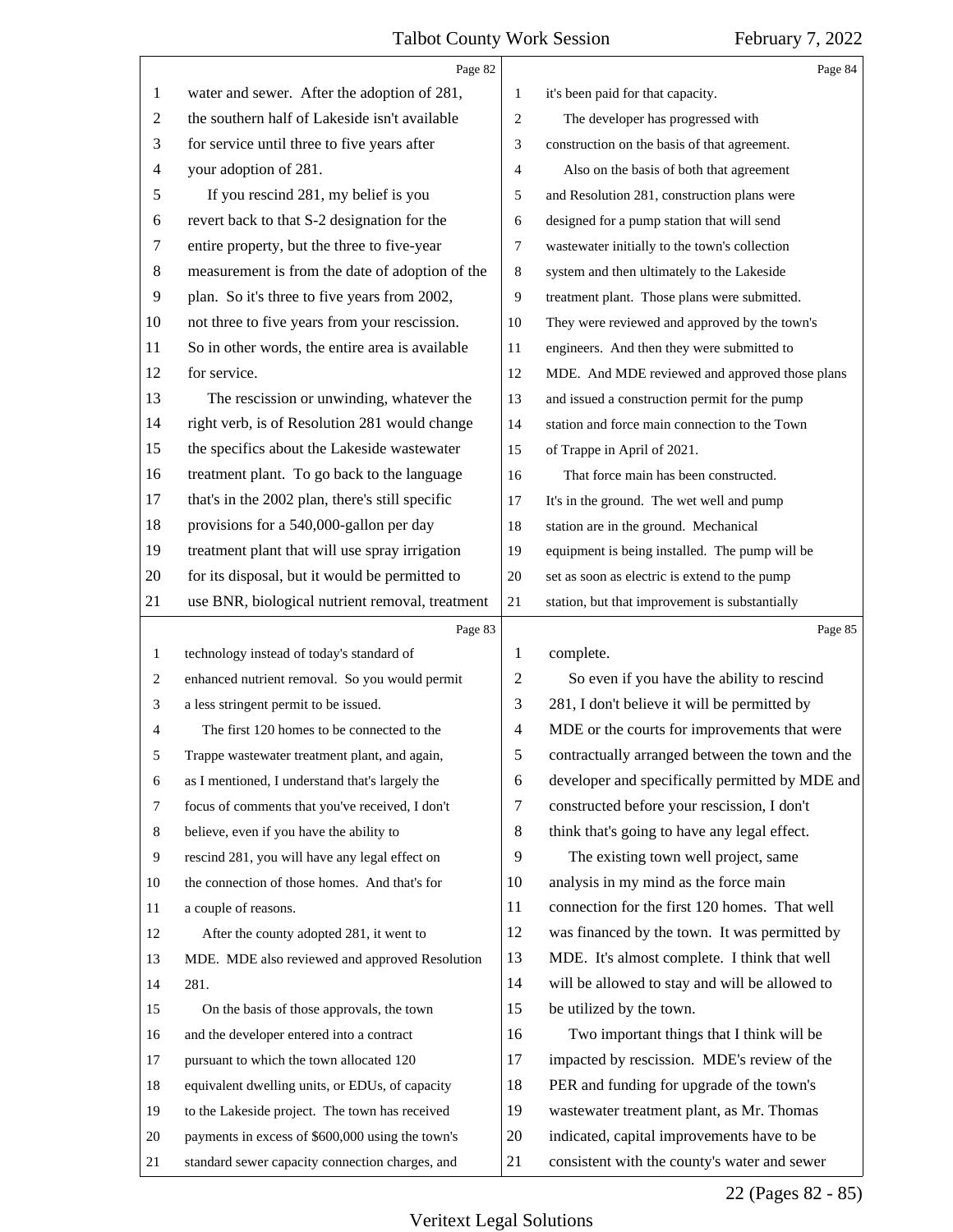<span id="page-22-0"></span>

|                | Page 86                                         |                | Page 88                                         |
|----------------|-------------------------------------------------|----------------|-------------------------------------------------|
| 1              | plan. So if the county rescinds 281 and         | 1              | treatment plant.                                |
| $\overline{2}$ | eliminates the provisions for upgrade of the    | $\overline{2}$ | The town and the developer signed an            |
| 3              | town treatment plant, I'm not sure how MDE will | 3              | agreement in January of 2021 under which the    |
| $\overline{4}$ | review a PER, discuss funding for a project     | $\overline{4}$ | town allocated that capacity in the existing    |
| 5              | that's not scheduled as a capital improvement   | 5              | plant to the Lakeside project, and the          |
| 6              | but is required to be.                          | 6              | developer agreed that he would pay for that     |
| 7              | And the same is true for the pump station       | 7              | capacity at the town's current rates.           |
| 8              | project. It might be slightly different         | 8              | My understanding is the town intends to         |
| 9              | because, as I understand it, the town has       | 9              | use that money to help reduce the debt or pay   |
| 10             | borrowed the money and started design. But the  | 10             | for their capital improvements.                 |
| 11             | town doesn't have construction permits for its  | 11             | We've paid the fees in advance of needing       |
| 12             | pump station upgrades to address I&I.           | 12             | it to the town. So in my mind, that agreement   |
| 13             | If you rescind 281 and those upgrades, the      | 13             | has been fully executed, signed and performed.  |
| 14             | capital project is not in the table, I think    | 14             | MR. CALLAHAN: Mr. Lesher.                       |
| 15             | there's a significant question as to whether    | 15             | MR. LESHER: Mr. Showalter, could you            |
| 16             | MDE can issue a construction permit for the     | 16             | review the timetable? What's likely, what's     |
| 17             | pump station upgrades.                          | 17             | committed, what's required for those first 120  |
| 18             | So let me stop there and see if there are       | 18             | homes to revert to the new ENR plant that       |
| 19             | questions.                                      | 19             | Lakeside plans to construct?                    |
| 20             | MR. CALLAHAN: Okay. So I'd like to back         | 20             | MR. SHOWALTER: Absolutely. So the               |
| 21             | up to where the town and MDE and the developer  | 21             | initial startup phase of the project, as        |
|                |                                                 |                |                                                 |
|                | Page 87                                         |                | Page 89                                         |
| 1              | had a contract together to hook up to the town. | 1              | described in Resolution 281, would have no more |
| $\overline{2}$ | So run by that one more time so everybody       | $\overline{2}$ | than 30,000 gallons per day of flow.            |
| 3              | understands it.                                 | 3              | The town didn't allocate a flow rate. The       |
| 4              | MR. SHOWALTER: So after MDE formally            | $\overline{4}$ | way the town allocates capacity is on the basis |
| 5              | approved 281 and the provision that authorized  | 5              | of EDUs. And so the town has permitted 120      |
| 6              | the temporary connection of the 120 homes was   | 6              | units to connect to its system.                 |
| 7              | in the county water and sewer plan, the town    | 7              | One important nuance to understand is that      |
| 8              | and developer engaged in negotiations about     | 8              | the town will look at the flow they generate    |
| 9              | that connection.                                | 9              | and determine how much capacity it has in the   |
| 10             | One of the provisions of Resolution 281         | 10             | future. So the fact that they've allocated 120  |
| 11             | specifically says that the connection for the   | 11             | EDUs to this project doesn't necessarily mean   |
| 12             | startup phase of Lakeside is subject to         | 12             | this project will generate 30,000 gallons per   |
| 13             | availability of capacity and approval of the    | 13             | day of flow. We think it will be less than      |
| 14             | town.                                           | 14             | that, but that's a conservative number that's   |
| 15             | So the town's engineers conducted an            | 15             | used when allocating capacity.                  |
| 16             | evaluation to determine how much capacity the   | 16             | So that agreement permits up to 120 lots        |
| 17             | plant had, how much they wanted to reserve for  | 17             | to be created for connection to the town        |
| 18             | infill and other development and, therefore,    | 18             | system.                                         |
| 19             | identify what was remaining and available. And  | 19             | The construction that began this summer,        |
| 20             | they confirmed that they could make or would    | 20             | this past summer in July of 2021 is             |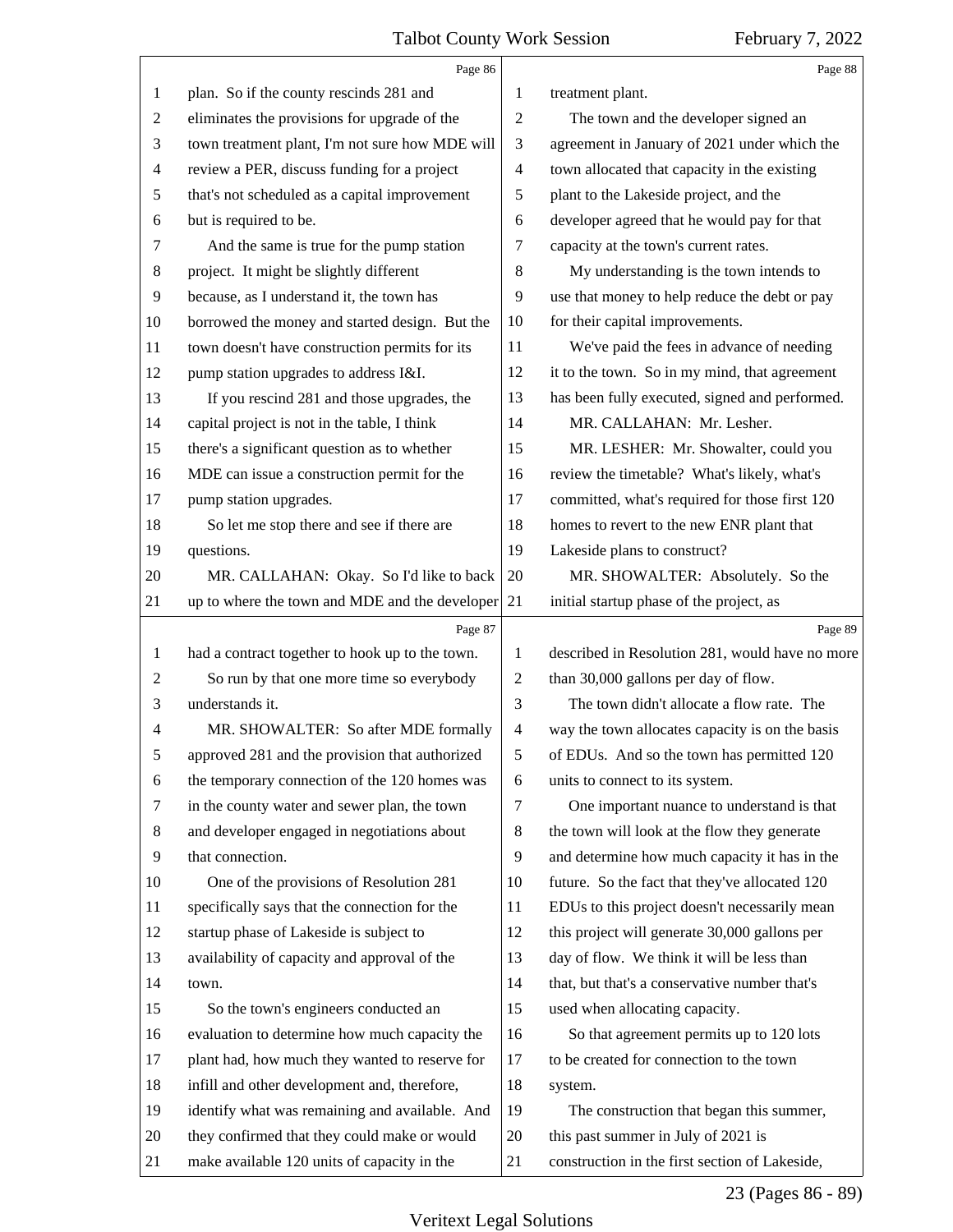<span id="page-23-0"></span>

|                | Page 90                                         |                | Page 92                                         |
|----------------|-------------------------------------------------|----------------|-------------------------------------------------|
| $\mathbf{1}$   | section 1A. It consists of 95 lots. And of      | 1              | months we believe is a reasonable projection of |
| $\overline{c}$ | those 95 lots, there's a sales center, a model  | $\mathbf{2}$   | the time frame for construction.                |
| 3              | center. So 12 of those lots will be model       | 3              | As soon as that treatment plant is              |
| 4              | homes. They'll be constructed early.            | 4              | operational, the pump station and force main    |
| 5              | And so you will see those homes. And I          | 5              | that connect sections 1A and B to the Town of   |
| 6              | guess when someone is visiting a model, there   | 6              | Trappe will be redirected to the new Lakeside   |
| 7              | may occasionally be some rest room use, but     | $\tau$         | wastewater treatment plant and flow from        |
| 8              | they're going to generate very little flow      | 8              | sections 1A and B will go to the Lakeside ENR   |
| 9              | because they're not going to be occupied.       | 9              | plant.                                          |
| 10             | Eighty-three of the 95 homes will be            | 10             | So if MDE issued a construction permit          |
| 11             | constructed and available for occupancy.        | 11             | March 1st, then we could be looking at a        |
| 12             | The second section of that startup phase,       | 12             | Lakeside plant that is completed in fall of     |
| 13             | section 1B, is an additional 25 lots. So the    | 13             | 2023 and flow diverted in that direction at     |
| 14             | total anticipated to be connected is up to 120  | 14             | that time.                                      |
| 15             | homes.                                          | 15             | That may very well be before the 107 homes      |
| 16             | We can't construct a model home without         | 16             | that are intended to be available for occupancy |
| 17             | creating a lot. So we'll allocate capacity to   | 17             | will even be all occupied. The timing of        |
| 18             | the model home, but really only 107 of the 120  | 18             | build-out, timing of occupancy is going to be   |
| 19             | will potentially be available for occupancy     | 19             | driven by the market. And if I had a crystal    |
| 20             | because the others will be models and not       | 20             | ball, we'd probably be in a different place.    |
| 21             | occupied by families.                           | 21             | So we don't know what that timing will be.      |
|                | Page 91                                         |                | Page 93                                         |
|                |                                                 |                |                                                 |
| $\mathbf{1}$   | The construction of the Lakeside                | 1              | But contrary to suggestions you've heard in the |
| $\overline{c}$ | wastewater treatment plant will begin as soon   | $\overline{2}$ | past, it is not our intent to construct this    |
| 3              | as it is permitted. So MDE is reviewing public  | 3              | project and live off of the 120 units and defer |
| 4              | comments that were collected in late October on | $\overline{4}$ | construction of that treatment plant            |
| 5              | the discharge permit. MDE has to issue a        | 5              | indefinitely.                                   |
| 6              | discharge permit for the spray irrigation       | 6              | It's exactly the opposite. We intend to         |
| 7              | disposal and issue a construction permit that   | 7              | start construction as soon as construction      |
| 8              | relates to the discharge limits established in  | 8              | permits are issued.                             |
| $\overline{9}$ | that discharge permit.                          | 9              | MS. PRICE: Mr. Showalter.                       |
| 10             | I don't know what the timing of MDE's           | 10             | MR. SHOWALTER: Yes, ma'am.                      |
| 11             | action is. I hope that it occurs in the near    | 11             | MS. PRICE: Hello? Okay. I mean you have         |
| 12             | future, but I don't control MDE's timing.       | 12             | said that many, many times -- and can you hear  |
| 13             | As soon as we have a construction permit        | 13             | me?                                             |
| 14             | for the Lakeside wastewater treatment plant,    | 14             | Let me see if I can get some video up.          |
| 15             | the first phase of that plant will begin        | 15             | MR. SHOWALTER: I can hear you. I can            |
| 16             | construction. And the anticipated time frame    | 16             | hear you fine.                                  |
| 17             | for construction of the Lakeside wastewater     | 17             | MS. PRICE: Okay. And the resolution that        |
| 18             | treatment plant is approximately 18 months.     | 18             | I put out basically just said what you just     |
| 19             | We hope we can do it sooner than that. If       | 19             | said and put it in writing.                     |
| 20             | there are COVID-related procurement issues, it  | 20             | And I've asked you that before. Can you         |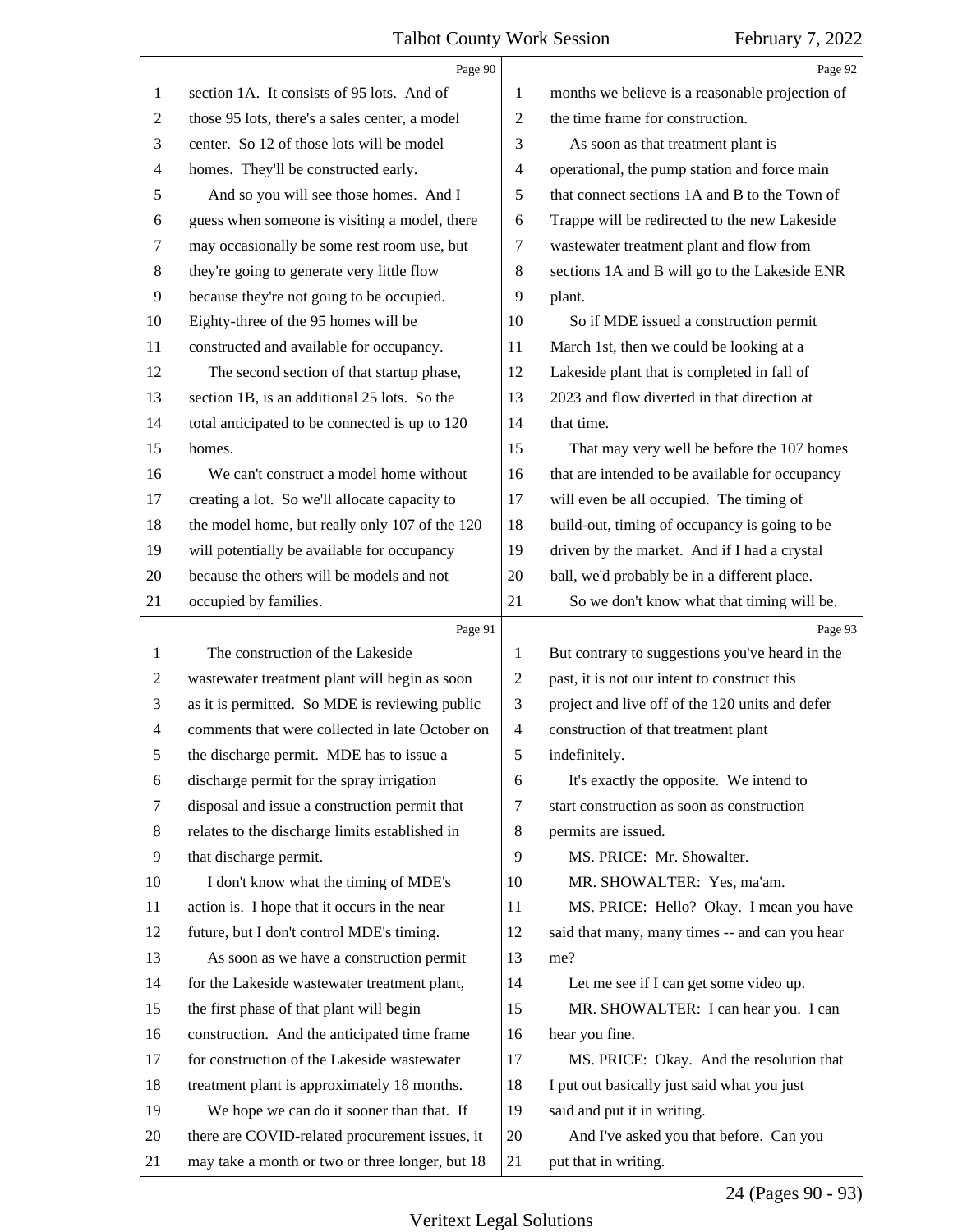<span id="page-24-0"></span>

|                | Page 94                                         |                                              | Page 96                                         |
|----------------|-------------------------------------------------|----------------------------------------------|-------------------------------------------------|
| 1              | Intent is a wonderful thing. But as any         | So again, I was just trying to get that<br>1 |                                                 |
| $\overline{2}$ | good person, business person knows, if you      | 2                                            | piece in writing.                               |
| 3              | don't have it in writing, then you ain't got    | 3                                            | Is there another way that we can                |
| $\overline{4}$ | it. And I believe the intentions are good, but  | 4                                            | accomplish this and adding something in         |
| 5              | circumstances happen.                           | 5                                            | writing?                                        |
| 6              | And so that's really what I put forth with      | 6                                            | MR. SHOWALTER: Well, a couple of                |
| 7              | 313, was just basically to get that in writing, | 7                                            | responses. It is -- the notion that we will     |
| 8              | that once they construct -- give you the        | 8                                            | connect those homes, that we shall connect      |
| 9              | discharge permit. Eighteen months from there,   | 9                                            | those homes to the Lakeside plant as soon as is |
| 10             | which is really following your timeline. I      | 10                                           | it complete was added to the DRRA. So this      |
| 11             | listened to your words when preparing that      | 11                                           | general comment or question arose before the    |
| 12             | resolution.                                     | 12                                           | Town Council's hearing on the first amendment   |
| 13             | And a couple of months ago, it seemed like      | 13                                           | to the developer's rights and responsibilities  |
| 14             | you and the Town of Trappe were on board with   | 14                                           | agreement. They specifically discussed, or we   |
| 15             | that. And I think there was some conversations  | 15                                           | specifically discussed an amendment or a change |
| 16             | that had been had. I think Mr. Callahan and     | 16                                           | before the public hearing. And then they        |
| 17             | Mr. Divilio may have met with you. And that     | 17                                           | revised that document to make the redirection   |
| 18             | seemed fine. And somehow 313 has kind of        | 18                                           | of flow mandatory. So that was put into the     |
| 19             | fallen apart.                                   | 19                                           | DRRA.                                           |
| 20             | So is it possible without us needing to do      | 20                                           | I've indicated to you before that we don't      |
| 21             | anything from a legislative action for you to   | 21                                           | have a problem, speaking on behalf of the       |
|                | Page 95                                         |                                              | Page 97                                         |
| $\mathbf{1}$   | add that to the agreement, whether -- because   | 1                                            | developer, committing to beginning construction |
| $\overline{c}$ | it's not in the DRRA with the town. And I       | 2                                            | of that wastewater treatment plant as soon as   |
| 3              | think a whole lot of people would feel more     | 3                                            | we have those permits.                          |
| $\overline{4}$ | comfortable.                                    | $\overline{4}$                               | Now, if those permits are appealed,             |
| 5              | That's all I was trying to accomplish with      | 5                                            | obviously appeal periods have to lapse. I mean  |
| 6              | 313, was to get that wonderful intent in        | 6                                            | we have to be in a position where we can truly  |
| 7              | writing so that it couldn't stay connected any  | 7                                            | construct the plant.                            |
| 8              | longer than that.                               | 8                                            | And that sentence of Resolution 313 I           |
| 9              | And so is there a way that we can get that      | 9                                            | think was consistent with our discussions.      |
| 10             | in writing, whether it's from you guys in the   | 10                                           | And I don't have a problem. I've                |
| 11             | DRRA, whether we come back -- because now at    | 11                                           | committed on the record multiple times and I'm  |
| 12             | this moment I can't do anything or we can't do  | 12                                           | doing it tonight. And we can work with you to   |
| 13             | anything with 313 because the Planning          | 13                                           | find another way to memorialize it. It is our   |
| 14             | Commission didn't certify it consistent with    | 14                                           | intent and we're willing to commit to           |
| 15             | the Comprehensive Plan, which really not sure   | 15                                           | constructing the Lakeside treatment plant first |
|                | why. I think they reached a little bit in       | 16                                           | phase as soon as we have final, non-appealable  |
| 16             | going to that one little line of the water      | 17                                           | construction permits for that project.          |
| 17             |                                                 |                                              |                                                 |
| 18             | resources element because it really did meet -- | 18                                           | MS. PRICE: That would be great.                 |
| 19             | I think it was Patrick that described all the   | 19                                           | Again, we worked on the language and tried      |
| 20             | seven elements, or Miguel maybe, that described | 20                                           | really hard to get that language beyond the     |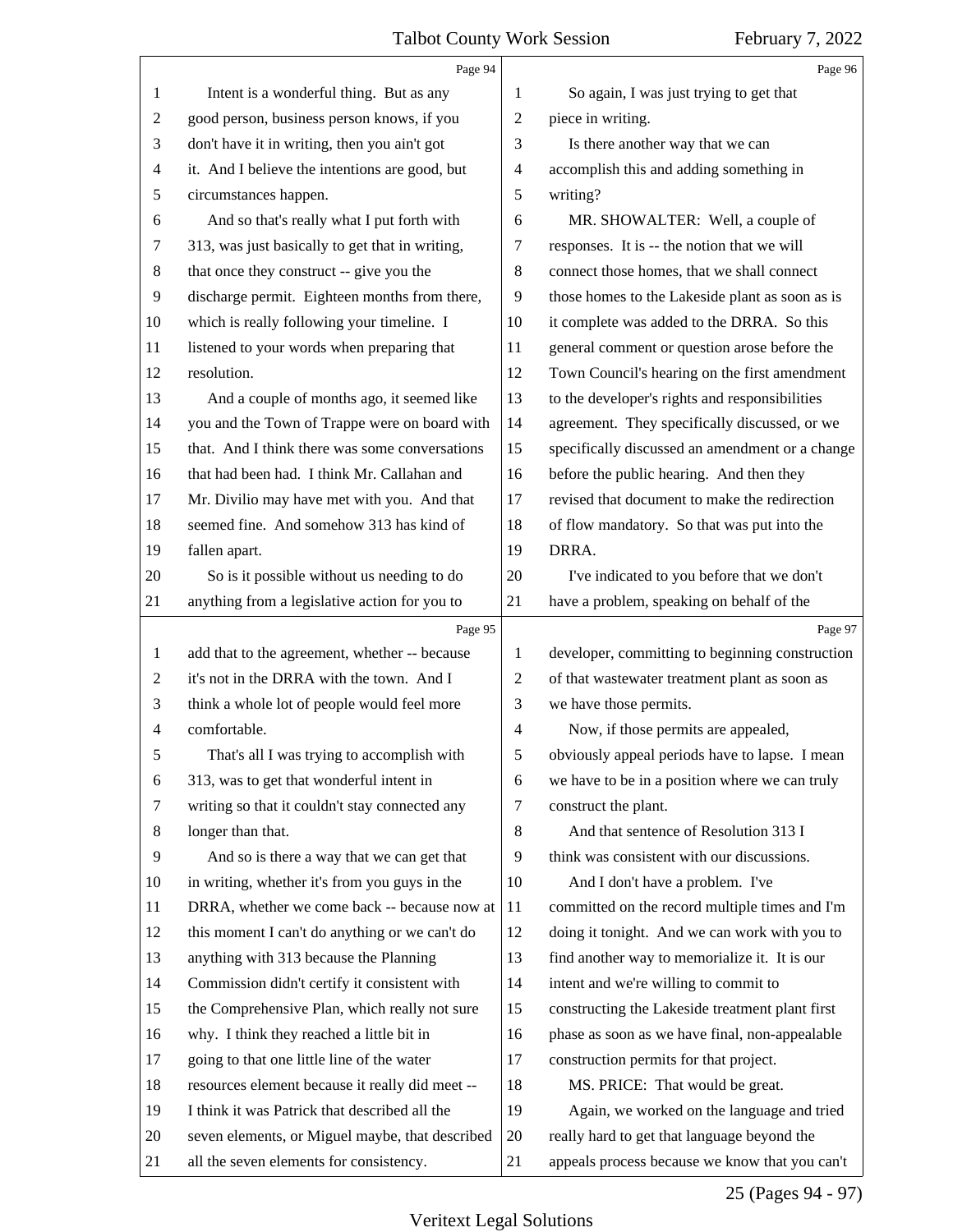<span id="page-25-0"></span>

|                | Page 98                                         |                                                   | Page 100                                        |
|----------------|-------------------------------------------------|---------------------------------------------------|-------------------------------------------------|
| 1              | do anything until MDE issues that discharge     | default, because that obviously would not be<br>1 |                                                 |
| $\overline{c}$ | permit and that there might be lawsuits.        | $\overline{c}$                                    | where we --                                     |
| 3              | But that's the other thing. Is that once        | 3                                                 | MS. PRICE: No. As long as everything            |
| 4              | we have it in writing, because legally we       | 4                                                 | is -- once it starts and you're going through a |
| 5              | don't, I say we, whoever, Talbot County, Trappe | 5                                                 | process and you don't just stop for some        |
| 6              | citizens, if it didn't happen, oh, we had the   | 6                                                 | arbitrary reason, you know, okay, fine, you     |
| 7              | best of intentions but there was nothing in     | 7                                                 | can't get a pipe because it's stuck on a boat   |
| $\,8\,$        | writing so nobody has done anything wrong.      | 8                                                 | somewhere out in the middle of the Atlantic     |
| 9              | So I would really appreciate you putting        | 9                                                 | Ocean. I mean that's completely different.      |
| 10             | some language and putting it in whatever        | 10                                                | But as long as all the efforts are being        |
| 11             | document is appropriate so that that does       | 11                                                | made to continue and you don't go oh, my gosh,  |
| 12             | happen as soon as MDE continues going through   | 12                                                | we can't sell any homes, so I don't want to     |
| 13             | their 3,700 comments that they have to go       | 13                                                | invest however many millions of dollars it      |
| 14             | through to figure out what -- if the permit --  | 14                                                | takes because the market changes, which we know |
| 15             | when it's issued and what kind of permit it's   | 15                                                | can change any minute.                          |
| 16             | going to be.                                    | 16                                                | So as long as all the efforts are being         |
| 17             | So if you will commit to putting that           | 17                                                | made, even if, again, if you have some supply   |
| 18             | language together and in the appropriate        | 18                                                | chain issues, which we certainly have now, but  |
| 19             | document, I think that would be extremely       | 19                                                | not simply because of cost or the market.       |
| 20             | helpful.                                        | 20                                                | MR. SHOWALTER: Happy to commit to that.         |
| 21             | MR. SHOWALTER: I'm happy to do so.              | 21                                                | And there are certainly members of the          |
|                | Page 99                                         |                                                   | Page 101                                        |
| 1              | I would say the one thing that we've had,       | 1                                                 | public I understand who don't want to see this  |
|                | that I've always had as a caveat that I want to |                                                   |                                                 |
| 2              |                                                 | 2                                                 | project happen. And that's their principal      |
| 3              | make clear a change in the commitment, the      | 3                                                 | objective in comments.                          |
| $\overline{4}$ | 18-month time frame is a reasonable best guess. | $\overline{4}$                                    | I think there are others who accept that        |
| 5              | So we don't control procurement. We don't       | 5                                                 | this project is going to happen and want to see |
| 6              | control timing of construction. We can control  | 6                                                 | all of the wastewater treated with ENR level    |
| 7              | when we start and we can commit to working in   | 7                                                 | technology.                                     |
| 8              | good faith.                                     | 8                                                 | And I think that the latter is where this       |
| 9              | And believe me, it's in our interest to         | 9                                                 | is going to head.                               |
| 10             | have that completed because if the market is as | 10                                                | And frankly, I think it's in the Council's      |
| 11             | strong as it has been for the last several      | 11                                                | interest, rather than relying on anything we    |
| 12             | months, the 120 homes of capacity in Trappe     | 12                                                | commit to, the best way to see this happen is   |
| 13             | will be constrained.                            | 13                                                | to have MDE issue discharge and construction    |
| 14             | I think that plant constructed is what we       | 14                                                | permits so we can put the shovels where these   |
| 15             | need to have in order to continue construction  | 15                                                | words are and build the plant. And we're        |
| 16             | progress with the project. It's clearly in our  | 16                                                | prepared to do that as soon as we have a        |
| 17             | interest to make it happen.                     | 17                                                | permit.                                         |
| 18             | I just don't want to be in a position if        | 18                                                | MR. CALLAHAN: Ms. Price, are you good?          |
| 19             | we're at month 19 or 20 for reasons beyond our  | 19                                                | Okay.                                           |
| 20             | control, that everyone becomes upset and says   | 20                                                | MS. PRICE: I am good with that. That's          |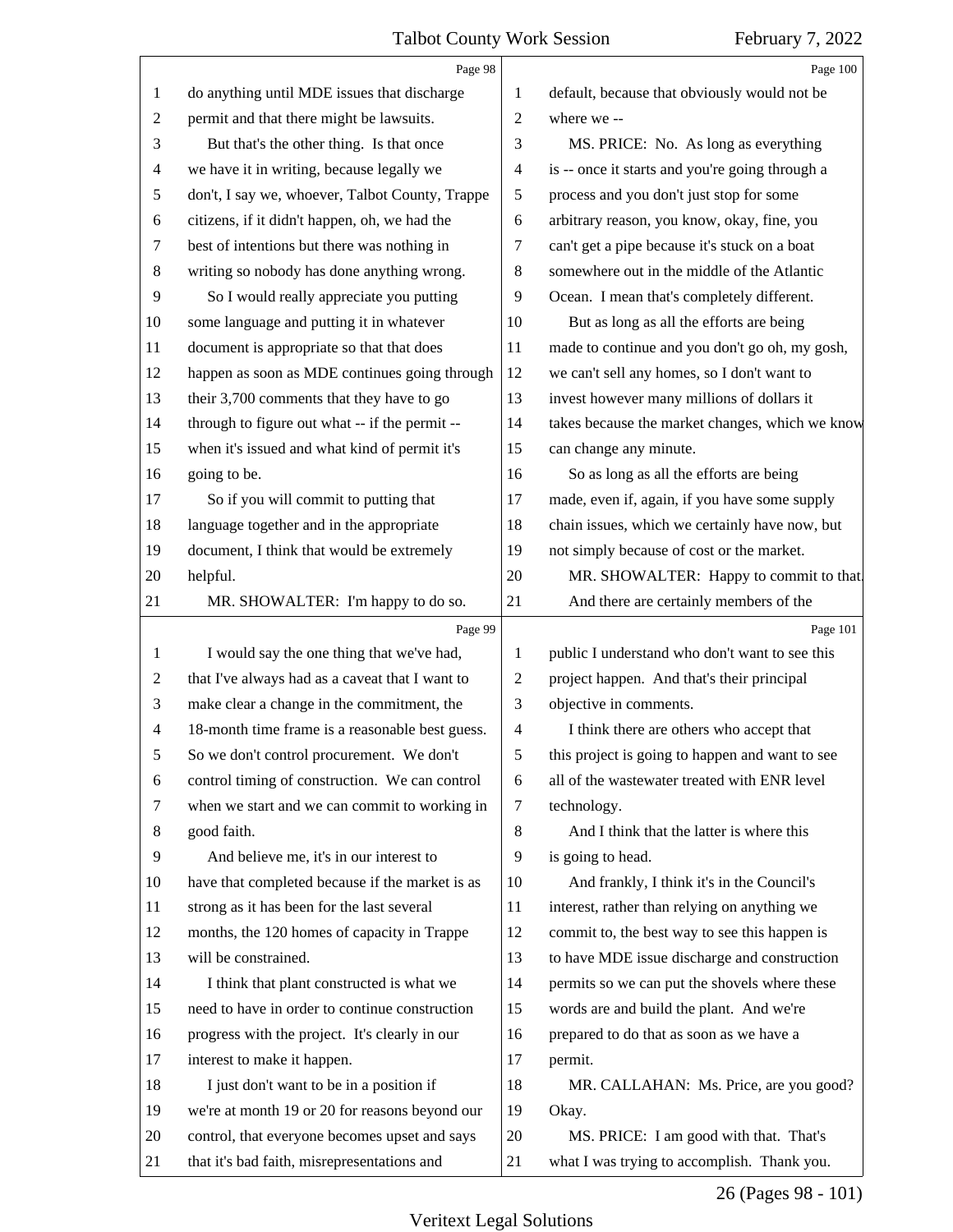<span id="page-26-0"></span>

|                | Page 102                                       |                | Page 104                                        |
|----------------|------------------------------------------------|----------------|-------------------------------------------------|
| 1              | MR. CALLAHAN: Mr. Lesher, are you on           | 1              | COREY: Yes, sir, I am on. Can you hear          |
| 2              | here?                                          | 2              | me okay?                                        |
| 3              | MR. LESHER: Sorry. I'm back on. I had a        | 3              | MR. CALLAHAN: Yes, sir, I can. Yes, sir.        |
| 4              | router crash. And I'm now in by phone, yes.    | 4              | Appreciate you being here tonight. You're       |
| 5              | MR. CALLAHAN: Did you hear what Ms. Price      | 5              | an important piece of the puzzle here, and      |
| 6              | asked?                                         | 6              | we're glad you're here tonight.                 |
| 7              | I might -- I didn't know if you missed         | 7              | And I just want to make sure that               |
| 8              | some of that from Mr. Showalter.               | 8              | obviously you've been listening to everything.  |
| 9              | MR. LESHER: I did. But you know, at this       | 9              | If you have any comments.                       |
| 10             | point, we don't need to lead all the public    | 10             | COREY: I don't really have a specific           |
| 11             | through this. I can go back and listen to the  | 11             | statement. I have been carefully listening      |
| 12             | recording later --                             | 12             | along, and several other members of the Public  |
| 13             | MR. CALLAHAN: No problem. I just want to       | 13             | Works Advisory Board are also on listening in.  |
| 14             | make sure if you wanted to hear it real quick, | 14             | I think certainly we're all eager to just       |
| 15             | you hear it from Mr. Showalter. That's all.    | 15             | ensure that we have public health and           |
| 16             | MR. PACK: I'm back online, too, Chuck.         | 16             | environmental health and safety concerns at top |
| 17             | Sorry. Corey.                                  | 17             | of mind and that all the proper processes are   |
| 18             | MR. CALLAHAN: Okay. No problem, Corey.         | 18             | taken to ensure that everything is handled as   |
| 19             | I appreciate that. Corey, do you have anything | 19             | it should be.                                   |
| 20             | for Mr. Showalter?                             | 20             | So I mean really I don't have any specific      |
| 21             | MR. PACK: No. I picked up the last of          | 21             | comments. But if anyone else from the Public    |
|                |                                                |                |                                                 |
|                | Page 103                                       |                | Page 105                                        |
| 1              | Ryan's comments. I've heard them before.       | 1              | Works Advisory Board has anything, I'm certain  |
| 2              | I think he's right on point. As soon as        | 2              | others can speak on their behalf as well.       |
| 3              | MDE issues the permit, they'll start the       | 3              | Thanks.                                         |
| $\overline{4}$ | construction of the ENR plant. So they can't   | 4              | MR. CALLAHAN: I'll just leave it to the         |
| 5              | move until MDE does their job and issues their | 5              | chairs here. So we'll move on.                  |
| 6              | permit.                                        | 6              | So I want to move on to the chair of the        |
| 7              | So I don't know what more we can ask of        | $\overline{7}$ | Planning Commission. So Chip, are you there?    |
| 8              | them. Once they get the permit, they'll start  | 8              | MR. COUNCELL: I am, I am. So I                  |
| 9              | construction.                                  | 9              | appreciate the opportunity to join in tonight.  |
| 10             | MR. CALLAHAN: Yup, yup. I agree, I             | 10             | So I would be remiss if I didn't say, as        |
| 11             | agree.                                         | 11             | most of you know, the Planning Commission spent |
| 12             | Mr. Divilio.                                   | 12             | several months in 2021 looking at some of the   |
| 13             | MR. DIVILIO: I don't have any questions        | 13             | new information and things we found. And in     |
| 14             | for him at this time. Thank you.               | 14             | our November decision, we did decide by a three |
| 15             | MR. CALLAHAN: Okay. So let's, hey, Ray,        | 15             | to two vote that the initial hookup of the 120  |
| 16             | I think let's give -- I think you've got Corey | 16             | homes was inconsistent Talbot County's          |
| 17             | in Public Works, right?                        | 17             | Comprehensive Plan.                             |
| 18             | MR. CLARKE: Yes, sir.                          | 18             | And I understand Mr. Showalter's concerns       |
| 19             | MR. CALLAHAN: Yes, sir. I want to give         | 19             | and the information that he brought about what  |
| 20             | him the courtesy, if he would like to say      | 20             | had developed prior to our decision that the    |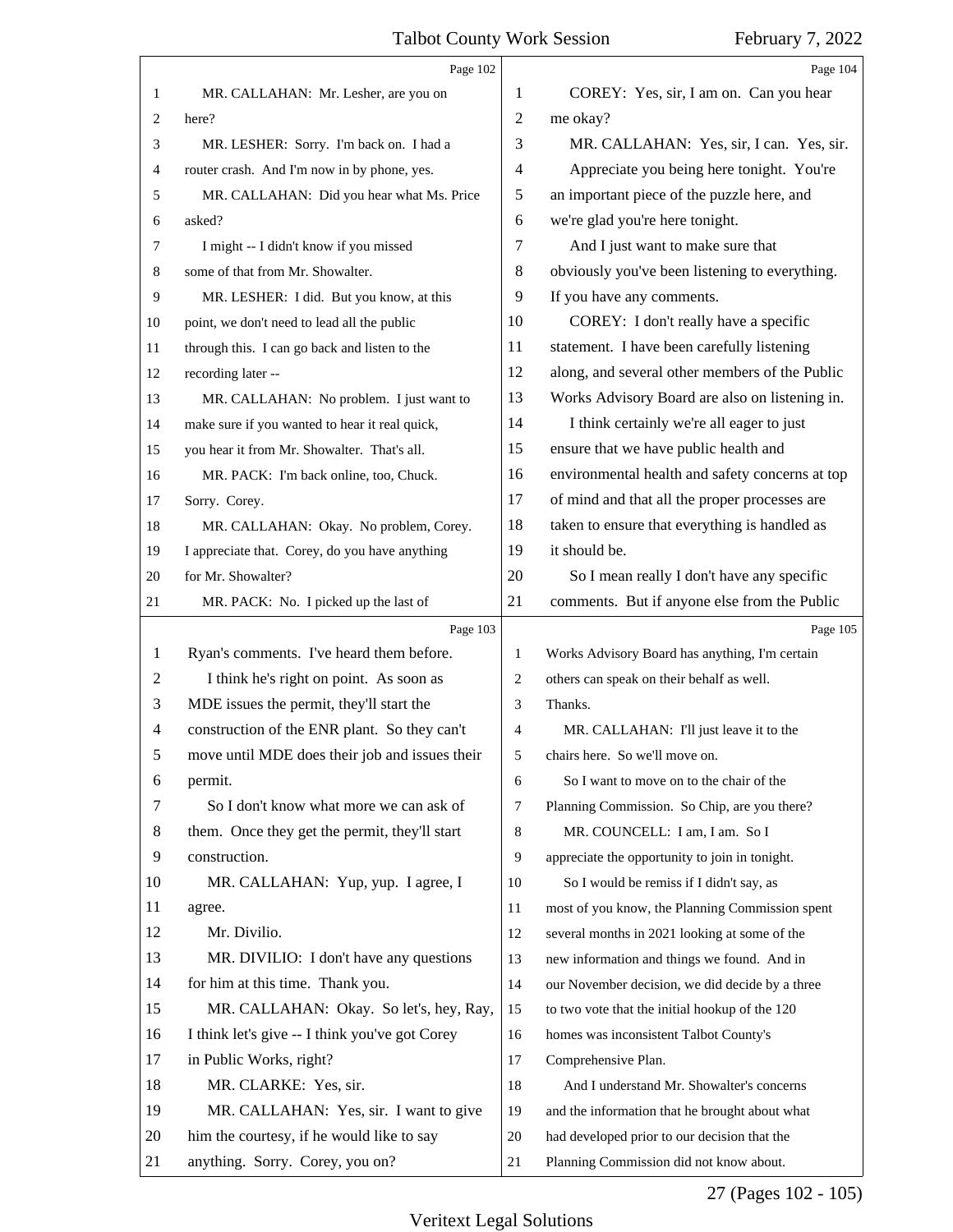<span id="page-27-0"></span>

|                | Page 106                                        |                                                     | Page 108                                        |
|----------------|-------------------------------------------------|-----------------------------------------------------|-------------------------------------------------|
| 1              | I commend the Town of Trappe on their           | 1<br>That's what we're all here for. And try to get |                                                 |
| $\overline{c}$ | recent action. I think that's good. I look      | 2                                                   | this thing pushed ahead and done the right way. |
| 3              | forward to the day that happens.                | 3                                                   | It's a big deal. It is a big deal. And          |
| $\overline{4}$ | Unfortunately, when I look at the seven         | 4                                                   | I'm proud of everybody for doing that.          |
| 5              | standards of the Comprehensive Plan, those      | 5                                                   | So Ray and Miguel, do you have any last         |
| 6              | economic factors is not one, as well as a       | 6                                                   | comments on what Mr. Showalter and the Town of  |
| 7              | timeline is not one.                            | 7                                                   | Trappe, do you feel comfortable?                |
| $\,8$          | So I can sit here and say I am still            | 8                                                   | MR. CLARKE: From my perspective,                |
| 9              | concerned about Trappe Creek and think we need  | 9                                                   | Mr. Callahan, I do feel comfortable.            |
| 10             | to do whatever we can to ensure the safety of   | 10                                                  | Again, we are looking at ENR, enhanced          |
| 11             | that. And I think most would agree with that.   | 11                                                  | nutrient removal, treatment for both the        |
| 12             | One thing we do look forward with working       | 12                                                  | existing as well as the proposed Lakeside       |
| 13             | with the County Council. I think we all got a   | 13                                                  | plant, which is basically the best technology   |
| 14             | letter from Lee Curry, you did, we were cc?d    | 14                                                  | we have right now for wastewater treatment.     |
| 15             | on it, where MDE would like for the Planning    | 15                                                  | The other thing I'll just note is I will        |
| 16             | Commission and the County Council to move       | 16                                                  | be working with the Town of Trappe and MDE on   |
| 17             | forward on this so they know how the county     | 17                                                  | basically the map corrections. Again, this is   |
| 18             | feels.                                          | 18                                                  | something that we will work with the town on    |
| 19             | So we look forward to that in the spirit        | 19                                                  | and make them -- have them a part of this. So   |
| 20             | of cooperation.                                 | 20                                                  | we're not -- we try to work with the town on    |
| 21             | So thank you for the opportunity to speak.      | 21                                                  | these matters. We're here to help.              |
|                | Page 107                                        |                                                     | Page 109                                        |
| 1              | MR. CALLAHAN: Thank you, Mr. Councell.          | 1                                                   | MR. CALLAHAN: So Miguel, I'm going to           |
| 2              | And I will follow up with what                  | $\overline{c}$                                      | lean on you a little bit. Do you feel           |
| 3              | Mr. Councell said. Yes, MDE sent me and         | 3                                                   | comfortable with what's being said tonight?     |
| $\overline{4}$ | Mr. Councell a letter that they would prefer us | $\overline{4}$                                      | MR. SALINAS: I do, I do. I think we went        |
| 5              | to get together. And that's why we're here      | 5                                                   |                                                 |
| 6              |                                                 |                                                     | over a lot. I don't have anything further to    |
| 7              | tonight.                                        | 6                                                   | add. So I am okay.                              |
|                | I mean this really was an eye opener for a      | 7                                                   | MR. CALLAHAN: That's great.                     |
| 8              | lot of people, for Trappe. We all want to get   | 8                                                   | One more thing, Mr. Councell. I think           |
| 9              | to the finish line on this. And we all want     | 9                                                   | it's in our best interest as a Council just to  |
| 10             | this to be health, just like the gentleman      | 10                                                  | sort of meet with you guys in the next week,    |
| 11             | said. We want Talbot County to be safe,         | 11                                                  | ten days, something like that, so that we all   |
| 12             | healthy, and this project be one of the best    | 12                                                  | can be on the same page.                        |
| 13             | projects on the Eastern Shore.                  | 13                                                  | We've got a lot of information that we've       |
| 14             | I know that people feel a little different      | 14                                                  | had tonight. And I think people are starting    |
| 15             | about it sometimes. But it's our job to make    | 15                                                  | to get more comfortable with what's been said   |
| 16             | sure that it's healthy, we support Trappe, and  | 16                                                  | and clarified.                                  |
| 17             | we all communicate. I mean that's the bigger    | 17                                                  | Would you agree with that, Mr. Councell?        |
| 18             | thing.                                          | 18                                                  | MR. COUNCELL: Absolutely. We look               |
| 19             | I can't thank the Town of Trappe, Lyndsey,      | 19                                                  | forward to it.                                  |
| 20             | Public Works, Ray, Miguel, everybody has been   | 20                                                  | MR. SHOWALTER: Mr. Callahan, if I may.          |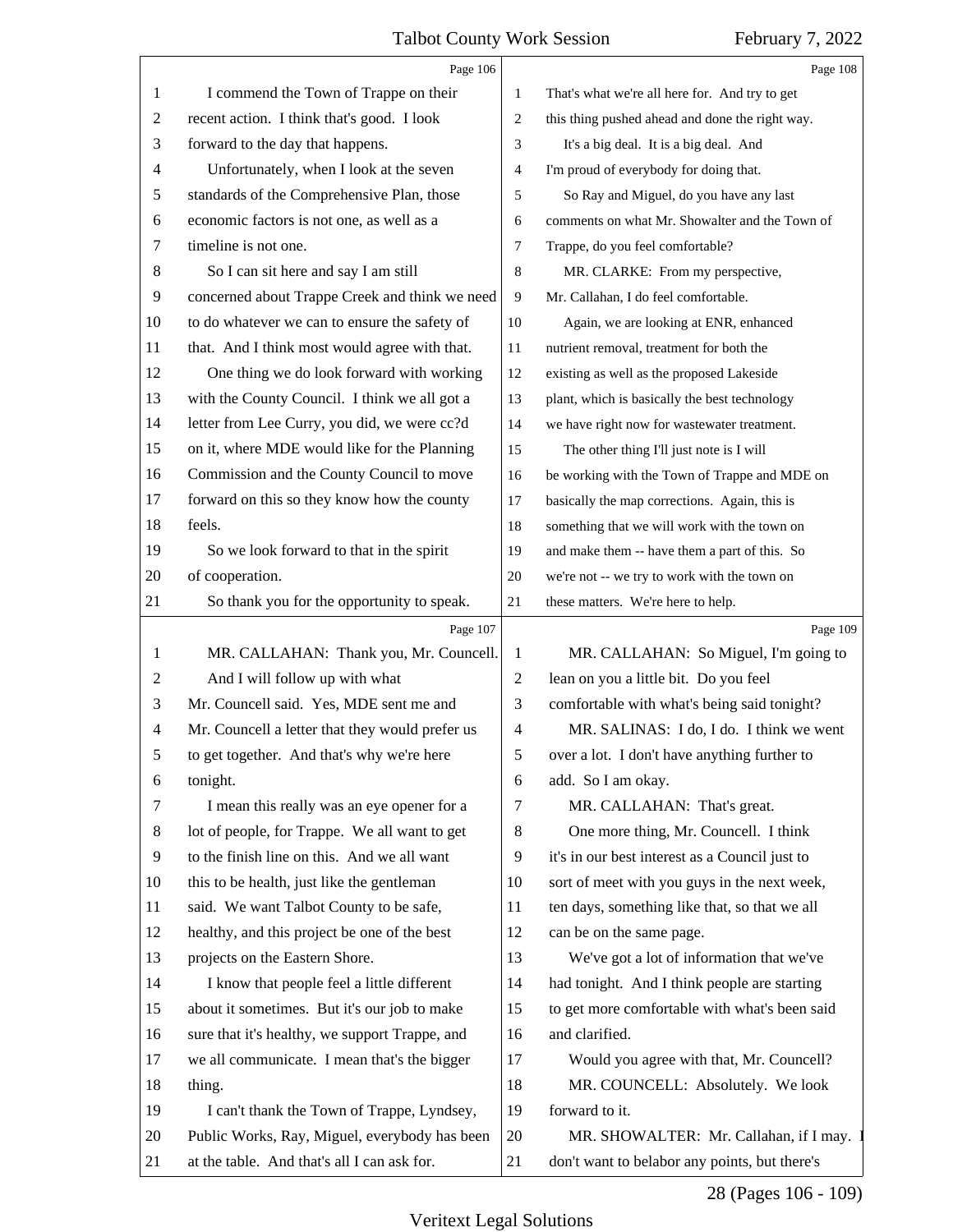<span id="page-28-0"></span>

|    | Page 110                                        |                          | Page 112                                       |
|----|-------------------------------------------------|--------------------------|------------------------------------------------|
| 1  | one thing that I said I would come back to in   | 1                        | plan.                                          |
| 2  | my comments and I didn't get to it before       | $\overline{c}$           | The purpose of the plan as defined in the      |
| 3  | you --                                          | 3                        | State's statute is to provide for the orderly  |
| 4  | MR. CALLAHAN: Yes, sir. Go ahead.               | $\overline{\mathcal{A}}$ | expansion and extension of community water and |
| 5  | MR. SHOWALTER: I don't want anybody to          | 5                        | sewer supply systems in a manner consistent    |
| 6  | think I omitted it.                             | 6                        | with the Talbot County and Town of Trappe      |
| 7  | There's been lots of discussion about the       | 7                        | Comprehensive Plan.                            |
| 8  | mapping. And Mr. Lesher and Ms. Price both had  | 8                        | It's pretty clear. It's an infrastructure      |
| 9  | some questions for Mr. Clarke. I'd like to      | 9                        | planning tool. It's not a growth management    |
| 10 | just briefly address that.                      | 10                       | tool. It's a tool to provide for orderly       |
| 11 | MR. CALLAHAN: Absolutely.                       | 11                       | expansion of infrastructure.                   |
| 12 | MR. SHOWALTER: And the first point that I       | 12                       | So then when you look at the provisions of     |
| 13 | think is important to make is I don't think     | 13                       | the plan, one thing that's very important when |
| 14 | it's relevant, I don't think it matters whether | 14                       | you interpret a document is this Council, MDE, |
| 15 | the property was unprogrammed, S-2, or S-1 in   | 15                       | the courts are required to interpret the       |
| 16 | the 2002 plan.                                  | 16                       | document as a whole and to find an             |
| 17 | The County Council adopted Resolution 281       | 17                       | interpretation or a conclusion that gives      |
| 18 | and adopted maps. And those are the maps that   | 18                       | meaning to all provisions of the document.     |
| 19 | control today.                                  | 19                       | It doesn't -- it's not permissible to look     |
| 20 | But the context in which it's presented is      | 20                       | at an individual map by itself without looking |
| 21 | really more as an attack on the process than    | 21                       | at the text or to construe the text and the    |
|    | Page 111                                        |                          | Page 113                                       |
| 1  | the substance itself.                           | 1                        | tables in a map in a way that is illogical.    |
| 2  | But I think the Council and the public          | $\overline{c}$           | So I'd just like the walk briefly through      |
| 3  | should get the benefit of a little more clear   | 3                        | the 2002 plan because I think it would help    |
| 4  | understanding on that.                          | $\overline{4}$           | with some of the public debate.                |
| 5  | The comprehensive water and sewer plan is       | 5                        | MR. CALLAHAN: Sure.                            |
| 6  | a regulatory plan. And when it's interpreted,   | 6                        | MR. SHOWALTER: The 2002 --                     |
| 7  | it's interpreted just like a statute. So if     | 7                        | MS. PRICE: Before you start that?              |
| 8  | it's clear on its face, the plain meaning in    | 8                        | MR. SHOWALTER: I'm sorry?                      |
| 9  | the plan is given effect and that's it.         | 9                        | MS. PRICE: I'm sorry. I have another           |
| 10 | If there's an ambiguity or an uncertainty       | 10                       | meeting that starts in like three minutes. So  |
| 11 | in the document, then there are rules as to how | 11                       | I'm going to leave you all.                    |
| 12 |                                                 |                          |                                                |
|    | the document is interpreted.                    | 12                       | I want to thank everybody for being here       |
| 13 | And when there are multiple                     | 13                       | tonight and thank Lyndsey and Ryan for their   |
| 14 | interpretations that could be reasonable, I     | 14                       | presentation. And I'll catch up on the rest of |
| 15 | don't think there are, I think it's clear when  | 15                       | it. Thank you so much.                         |
| 16 | you look at the text of the plan and the maps,  | 16                       | MR. CALLAHAN: Thank you, Ms. Price. I          |
| 17 | the 2002 plan mapped this property as S-2. But  | 17                       | appreciate you being here.                     |
| 18 | even if you assume that multiple                | 18                       | MR. SHOWALTER: Thank you.                      |
| 19 | interpretations are permissible, then the       | 19                       | So the capital improvement plans in the        |
| 20 | courts would look to what is the interpretation | 20                       | water and sewer plan of 2002 are specifically  |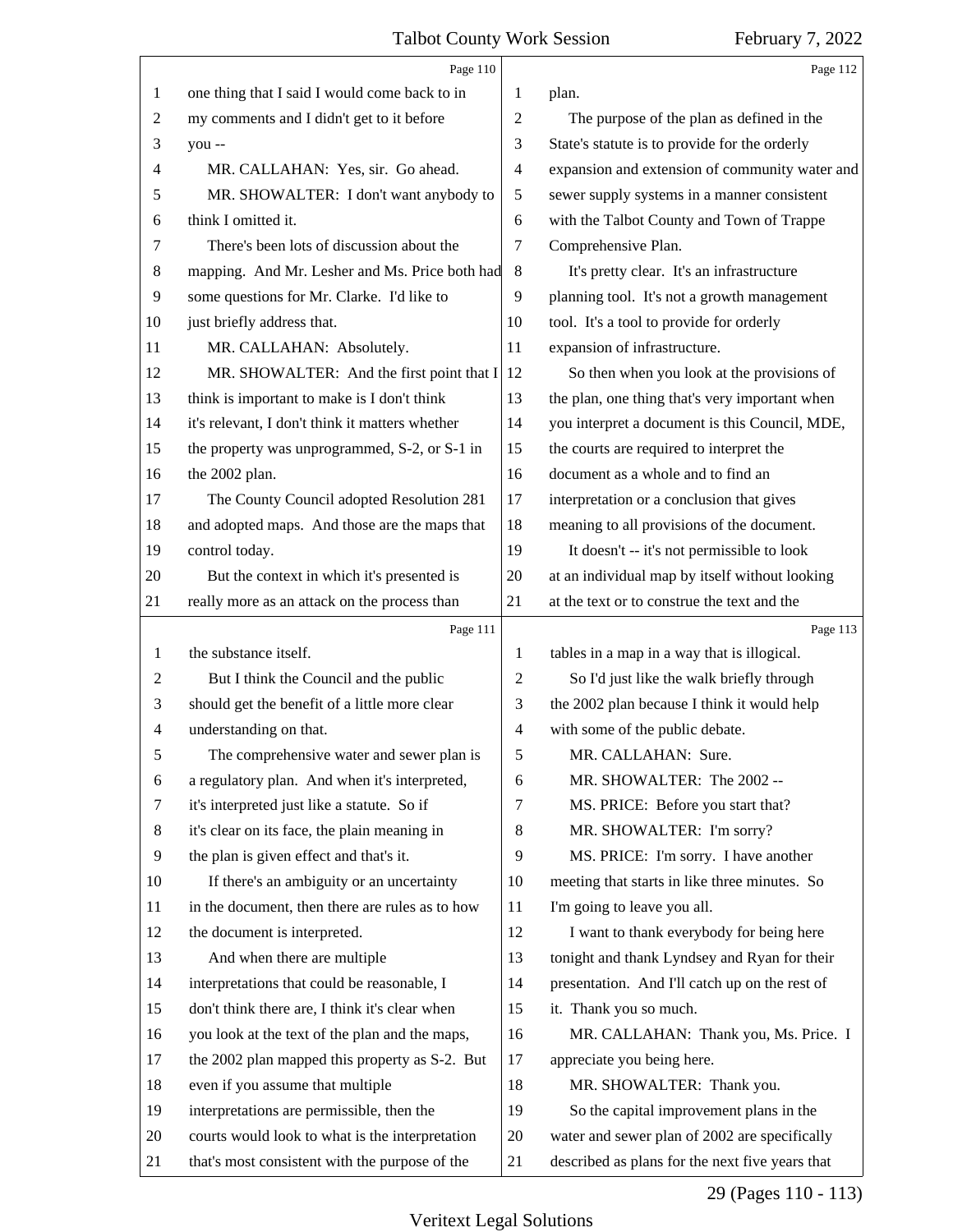<span id="page-29-0"></span>

|                | Page 114                                        |                | Page 116                                        |
|----------------|-------------------------------------------------|----------------|-------------------------------------------------|
| $\mathbf{1}$   | outline proposed measures to upgrade or expand  | 1              | sections in Trappe, then, I think explains why  |
| 2              | the operation of wastewater treatment           | $\overline{c}$ | there are two maps in Trappe. And figure 23,    |
| 3              | facilities within the incorporated              | 3              | we'll use sewer only to make it easy, figure 23 |
| 4              | municipalities.                                 | 4              | is a service area map for the existing Town of  |
| 5              | The plan notes that it updates the              | 5              | Trappe. And the text makes that clear.          |
| 6              | inventory of existing and proposed facilities,  | 6              | The text then goes on to say that in            |
| 7              | and it goes through and makes it clear that the | 7              | addition, the town is going to create new two   |
| 8              | capital improvement projects are programmed by  | 8              | new service districts and that figure 24        |
| 9              | this document.                                  | 9              | depicts those service districts.                |
| 10             | Programmed doesn't mean only in a table.        | 10             | So figure 24 is not intended to regulate        |
| 11             | Programmed means they are programmed for        | 11             | the service area of the existing town. That's   |
| 12             | construction and service. And it says that the  | 12             | figure 23. Figure 24 depicts the White Marsh    |
| 13             | table identifies the project, the year in which | 13             | and Trappe East service districts.              |
| 14             | the project will be completed, and other        | 14             | And the text, again, says that these            |
| 15             | relevant documents.                             | 15             | districts are defined using a line and with     |
| 16             | The plan then goes on in both the water         | 16             | various color, shading, and hatching defining   |
| 17             | and sewer sections to note that service area    | 17             | the areas of existing and future water or sewer |
| 18             | maps are incorporated. And it references        | 18             | service. And it specifically references the     |
| 19             | either figures seven through 14 or sewer maps.  | 19             | service designation shading and says that's the |
| 20             | It specifically incorporates both Town of       | 20             | purpose of that map.                            |
| 21             | Trappe water maps and both Town of Trappe sewer | 21             | And finally, the text notes that when the       |
|                | Page 115                                        |                | Page 117                                        |
| $\mathbf{1}$   | maps as the service area maps that depict areas | 1              | land is annexed to the Town of Trappe, the area |
|                |                                                 |                |                                                 |
| $\overline{c}$ | programmed to extend water service or sewer     | $\overline{2}$ | would be designated as S-1 or W-1.              |
| 3              | service in the respective municipality.         | 3              | Reminder, the annexation occurred in 2003.      |
| 4              | So again, when you look at the text of the      | 4              | There were a couple of attempts by the town and |
| 5              | plan, it adds context and makes it clear that   | 5              | county to tackle this in the 18 years after     |
| 6              | figure 24 isn't -- is not an artifact, it's not | 6              | annexation. But the W-1, S-1 designation that   |
| 7              | something just set aside to identify some       | 7              | was provided for in the text wasn't implemented |
| 8              | hypothetical future plan. It is a service area  | 8              | until recently.                                 |
| 9              | map incorporated by the text that identifies    | 9              | And the other thing that I think is             |
| 10             | those areas programmed for service.             | 10             | important to highlight, Ms. Price asked         |
| 11             | When you then look at the capital               | 11             | Mr. Clarke the same question a couple of times  |
| 12             | improvement programs, both in the water and the | 12             | about the service area designation and the      |
| 13             | sewer area, they specifically identify Trappe   | 13             | county's interpretation.                        |
| 14             | East and call for the improvements to be        | 14             | And when you look back at the history of        |
| 15             | constructed in 2003.                            | 15             | amendments specifically related to Lakeside,    |
| 16             | It's illogical to look at figure 24 and         | 16             | the Town of Trappe presented an amendment to    |
| 17             | say that entire area is unprogrammed for        | 17             | the County Council in 2004. And the County      |
| 18             | service but we're going to construct a          | 18             | Council introduced a resolution. The            |
| 19             | wastewater treatment plant, a water supply      | 19             | resolution doesn't say it's amending the        |
| 20             | system in that area in a year or so.            | 20             | service designations for Trappe East from       |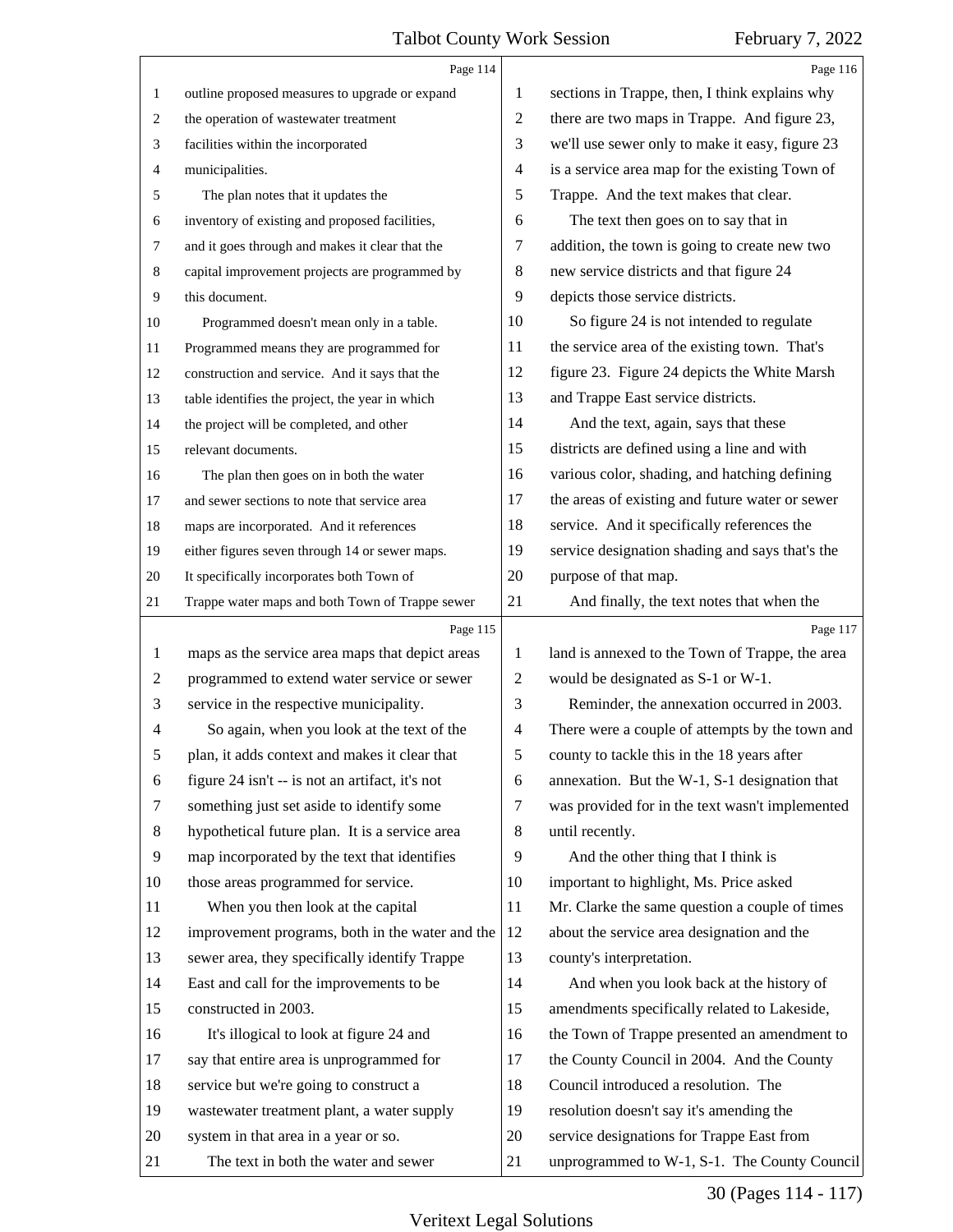<span id="page-30-0"></span>

|                  | Page 118                                        |        | Page 120                                        |
|------------------|-------------------------------------------------|--------|-------------------------------------------------|
| $\mathbf{1}$     | at that time understood the map, and the        | 1      | area is unprogrammed.                           |
| 2                | resolution indicates it's an amendment from W-2 | 2      | The other thing that has been suggested is      |
| 3                | S-2 to W-1, S-1.                                | 3      | that the County Council's treatment of the Howe |
| 4                | The County Council adopted specific             | 4      | Point Road properties is somehow indicative of  |
| 5                | findings of fact in their denial of that        | 5      | this issue. And I don't think it is because     |
| 6                | amendment. And the findings of fact describe    | 6      | the Howe Point properties are in the existing,  |
| $\tau$           | the map amendment that was requested by the     | 7      | what was then the existing town's service area. |
| 8                | Town of Trappe as an amendment to "change water | 8      | So those properties were covered by figure 24.  |
| $\boldsymbol{9}$ | and sewer classifications from W-2, S-2 to W-1, | 9      | That was the existing town service area.        |
| 10               | S-21 respectively."                             | 10     | They're not in the White Marsh district.        |
| 11               | So the County Council, two years after          | 11     | They're not in the Trappe East district.        |
| 12               | this plan was adopted, clearly interpreted it   | 12     | I think the Council's adoption of an            |
| 13               | to be W-2, S-2.                                 | 13     | amendment to change their sewer service         |
| 14               | In connection with debates around that          | 14     | designation is entirely consistent with the     |
| 15               | same time, opponents of the project             | 15     | long-standing county interpretation and MDE     |
| 16               | communicated with MDE, and they argued that     | 16     | interpretation of the plan.                     |
| 17               | there's no service designation allocated to the | 17     | And the last thing I'd like to just note        |
| 18               | property, not S-1 or otherwise. In other        | 18     | about the correction of the mapping issue,      |
| 19               | words, they argued the same arguments you're    | 19     | mapping errors in 281. We're happy to           |
| 20               | hearing today. That the figure 24 should be     | 20     | cooperate, and I don't think there's anything   |
| 21               | disregarded.                                    | 21     | necessary from the developer because it doesn't |
|                  |                                                 |        |                                                 |
|                  | Page 119                                        |        | Page 121                                        |
| 1                | MDE responded in 2004 and said Trappe East      | 1      | involve our properties. But to the extent we    |
| 2                | was included in the Talbot County 2002 water    | 2      | can do anything to support the County's         |
| 3                | and sewer plan and mapped as an S-2 service     | 3      | efforts, we're happy to do that.                |
| 4                | area, see attached figure 24 entitled Talbot    | 4      | The example that Mr. Clarke provided in         |
| 5                | County Town of Trappe long-range planning sewer | 5      | Easton where the county adopted the 2002 report |
| 6                | service area, closed quote.                     | 6      | of the review and a property was omitted, I     |
| 7                | So MDE expressed its interpretation to the      | 7      | think it's appropriate that that get corrected  |
| 8                | county 18 years ago. That letter from Dr. Tien  | 8      | by a resolution because the county adopted maps |
| 9                | at MDE was addressed directly to the County     | 9      | wholesale, a change was necessary, and that     |
| 10               | Council and copies were sent to the county      | 10     | change is implemented through an amendment.     |
| 11               | attorney, to Mr. Clarke, and to the Talbot      | 11     | I think we have a different circumstance        |
| 12               | County Public Works Advisory Board.             | 12     | here. And so I would suggest the county, in     |
| 13               | Nobody, none of those recipients spoke up       | 13     | the interest of seeing that corrected as        |
| 14               | and said wait, we interpret it differently, we  | 14     | efficiently as possible, in this case the       |
| 15               | think it's unprogrammed.                        | 15     | county adopted a resolution that specifically   |
| 16               | The county received notice of that              | 16     | described what you intended to change. And it   |
| 17               | interpretation, consistent with their           | 17     | just so happened that the maps that were        |
| 18               | interpretation, and accepted it.                | 18     | attached to it had some clerical inclusions or  |
| 19               | So I just want you to understand there's        | 19     | exclusions.                                     |
| 20               | more context here than just saying if you look  | $20\,$ | I don't think the county needs to adopt a       |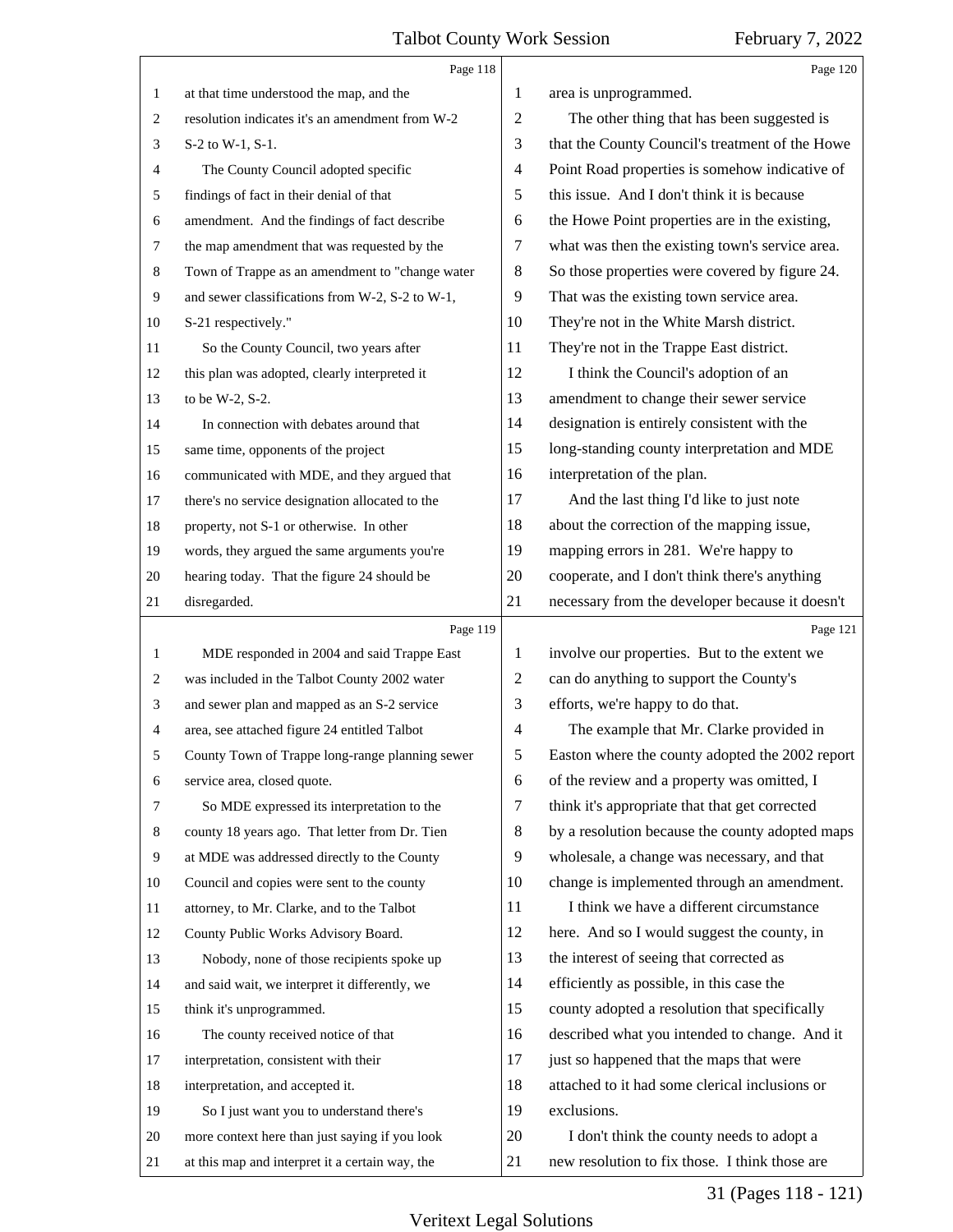<span id="page-31-0"></span>

|                | Page 122                                             |                | Page 124                                        |
|----------------|------------------------------------------------------|----------------|-------------------------------------------------|
| 1              | clerical errors. The intent can be discerned         | 1              | And I think Mr. Clarke pointed out that         |
| 2              | from the text of the resolution. And I believe       | $\overline{2}$ | there was even a mapping mistake with the Town  |
| 3              | that the county probably can submit new maps to      | 3              | of Easton. So they happen, they happen.         |
| $\overline{4}$ | MDE identifying that error without putting           | $\overline{4}$ | People are human and they make mistakes. But    |
| 5              | yourself through the process of a normal             | 5              | those mistakes should not be interpreted as     |
| 6              | amendment.                                           | 6              | someone trying to do something nefarious. And   |
| 7              | But just share that. And with that, I                | 7              | I think that's what we need to get beyond.      |
| 8              | will conclude my comments unless there are any       | 8              | That's what we need to get beyond, is trying to |
| 9              | questions.                                           | 9              | say something that was a mistake was done for   |
| 10             | MR. CALLAHAN: Thank you, Mr. Showalter. 10           |                | any other reason than just a human being making |
| 11             | So Council, let's go around the table                | 11             | a mistake.                                      |
| 12             | here.                                                | 12             | So I do appreciate the time people gave to      |
| 13             | Mr. Lesher, you're back with us; are you?            | 13             | this.                                           |
| 14             | MR. LESHER: I am. And I apologize for                | 14             | Again, I do apologize having stepped away.      |
| 15             | being out. I think I lost eight minutes. But         | 15             | I will listen to it at a later date and catch   |
| 16             | I'll be able to go back and review the missing       | 16             | up on anything that I missed. Okay? Thanks.     |
| 17             | information.                                         | 17             | MR. CALLAHAN: Thank you, Mr. Pack. I            |
| 18             | I do want to thank everyone for their                | 18             | appreciate you spending time with us tonight    |
| 19             | participation here tonight.                          | 19             | and being able to do the best you can to be     |
| 20             | And it will take some time for me to                 | 20             | here. That's for sure.                          |
| 21             | digest some of this information, but I               | 21             | So Mr. Divilio.                                 |
|                | Page 123                                             |                | Page 125                                        |
| 1              |                                                      |                |                                                 |
|                | appreciate the involvement of all present here.      | 1              | MR. DIVILIO: I also had technical issues        |
| 2              | Thank you.                                           | $\overline{2}$ | and I don't need to say I apologize. I will     |
| 3              | MR. CALLAHAN: Thank you, Mr. Lesher.                 | 3              | say that you guys are welcome for not having to |
| 4              | Mr. Pack, are you still with us?                     | $\overline{4}$ | see my picture while I sat through it. But I    |
| 5              | MR. PACK: Yes, I am. And I, too,                     | 5              | was on the phone the whole time.                |
| 6              | apologize. I had to step away to take care of        | 6              | MR. CALLAHAN: I got you. That's good.           |
| 7              | another matter. I'll listen, as Mr. Lesher           | 7              | MR. DIVILIO: I had asked to do this back        |
| 8              | said, to the full discussion at a later date.        | 8              | in the beginning before the rescinding 281 was  |
| 9              | But yeah. Look, I want to thank everybody            | 9              | a discussion piece. And I appreciate everybody  |
| 10             | who participated this evening from the Town of       | 10             | coming to the table for this discussion. And I  |
| 11             | Trappe, Mr. Showalter, staff members for the         | 11             | apologize for taking everyone's time tonight.   |
| 12             | county.                                              | 12             | This is a big project. And I have the           |
| 13             | And hopefully those who have had questions           | 13             | benefit of knowing these individuals, who the   |
| 14             | had those questions answered tonight.                | 14             | players are involved, and being able to reach   |
| 15             | Mapping errors, they're mistakes. There's            | 15             | out to them using my County Council name and    |
| 16             | nothing nefarious about those mistakes. They         | 16             | title and get the answers that I want.          |
| 17             | were internal mapping mistakes. And we'll            | 17             | And the public is not able to get that.         |
| 18             | correct them. But it wasn't that anyone from         | 18             | And I understand that. As well as it takes a    |
| 19             | staff was trying to mislead or be complicit in       | 19             | tremendous amount of time and resources for the |
| 20             | a cover-up. They were mapping mistakes and they $20$ |                | public to continue to answer -- ask these       |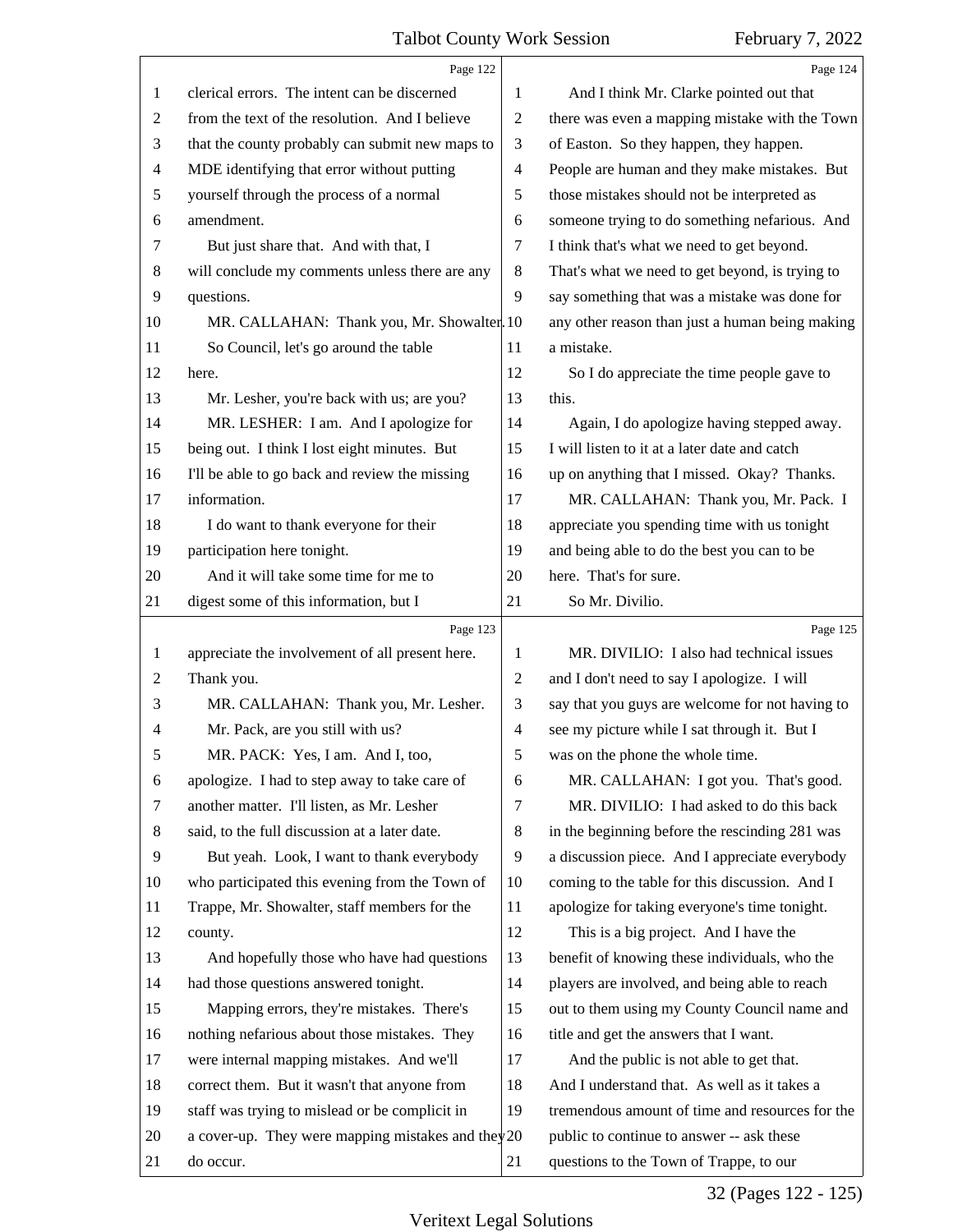<span id="page-32-0"></span>

|                | Page 126                                        |                | Page 128                                        |
|----------------|-------------------------------------------------|----------------|-------------------------------------------------|
| $\mathbf{1}$   | Planning Commission, to even Public Works       | 1              | So I see everybody in this as part of a         |
| $\overline{c}$ | Advisory Board, to all the different people who | $\overline{2}$ | plan to move the county forward in a safe way   |
| 3              | have voted on this or had a decision to make.   | 3              | with a lot of planning.                         |
| 4              | And I understand it's not possible for that     | $\overline{4}$ | And I say that without knowing the              |
| 5              | communication to happen with the public.        | 5              | developer. Maybe they want all pastel homes     |
| 6              | So I appreciate everybody coming on             | 6              | that are in the South Carolina style, and I'm   |
| 7              | tonight to confirm the steps that you took,     | 7              | not a fan of that here. And that's when Trappe  |
| 8              | what role you had, and clarify that role to the | 8              | steps in and tells them what they can do. And   |
| $\overline{9}$ | public to put a lot of this fear mongering to   | 9              | we need to enable Trappe and let them get to    |
| 10             | bed. I've had enough with it really.            | 10             | that point. And that's where I am.              |
| 11             | I'm going to say the one thing that I have      | 11             | So again, I thank everyone for their time       |
| 12             | not heard tonight. I look forward to this       | 12             | answering my questions over and over again,     |
| 13             | project. I believe that this is the correct     | 13             | answering these questions to the public. And I  |
| 14             | direction for Talbot County to go.              | 14             | hope that we're to a point where we can move    |
| 15             | I don't believe that Trappe should have         | 15             | forward.                                        |
| 16             | two pristine, top-of-the-line wastewater        | 16             | Thank you.                                      |
| 17             | treatment facilities when there's other         | 17             | MR. CALLAHAN: Thank you, Mr. Divilio.           |
| 18             | facilities in the county that are failing. And  | 18             | And I will sort of wrap things up, too,         |
| 19             | I will continue to work on that.                | 19             | and say that I can't thank all the parties here |
| 20             | I will continue to also work on the other       | 20             | tonight being here.                             |
| 21             | problems that have been brought to my attention | 21             | I know a couple of weeks ago when we had a      |
|                |                                                 |                |                                                 |
|                | Page 127                                        |                | Page 129                                        |
| $\mathbf{1}$   | throughout the county with other sewer          | 1              | meeting and it got heated, and I apologize for  |
| $\overline{c}$ | problems.                                       | $\mathfrak{2}$ | some of the way that Council sort of acted on   |
| 3              | I don't believe that Easton should              | 3              | this.                                           |
| 4              | continue to grow. I think at some point Easton  | $\overline{4}$ | But it was really important for us to do        |
| 5              | will grow all the way to Caroline County if we  | 5              | this tonight for the public, for the safety of  |
| 6              | let it, and I don't think that that is          | 6              | the project, just to help everybody understand  |
| 7              | beneficial when we've already had complaints    | 7              | to get here.                                    |
| 8              | about Easton Elementary School being such a     | 8              | And like I said, I apologize for putting        |
| 9              | large school.                                   | 9              | this thing on hold and making everybody be here |
| 10             | I think it's now time for the county to         | 10             | at the table, but I felt that was my job. It    |
| 11             | divide a little bit and let the growth go to a  | 11             | was my job to get everybody here, answer the    |
| 12             | new town.                                       | 12             | questions in the last four to five months, and  |
| 13             | I look forward to Trappe, the time when a       | 13             | get everybody comfortable, everybody talking.   |
| 14             | restaurant is renewing leases in there, when    | 14             | And hopefully everybody is coming away          |
| 15             | there's a grocery store again, when they're     | 15             | from here and feeling very positive about what  |
| 16             | able to stand on their own. I think that will   | 16             | Mr. Divilio said about having the               |
| 17             | benefit all of us. And I plan to do that with   | 17             | state-of-the-art community. That's what we      |
| 18             | the best technology and the best monitoring to  | 18             | want to be. We want to be successful. We want   |
| 19             | make sure that that technology is putting out   | 19             | Trappe to be successful. We want to be proud    |
| 20             | the cleanest water into our bays and            | 20             | of Trappe. And there's things that we need to   |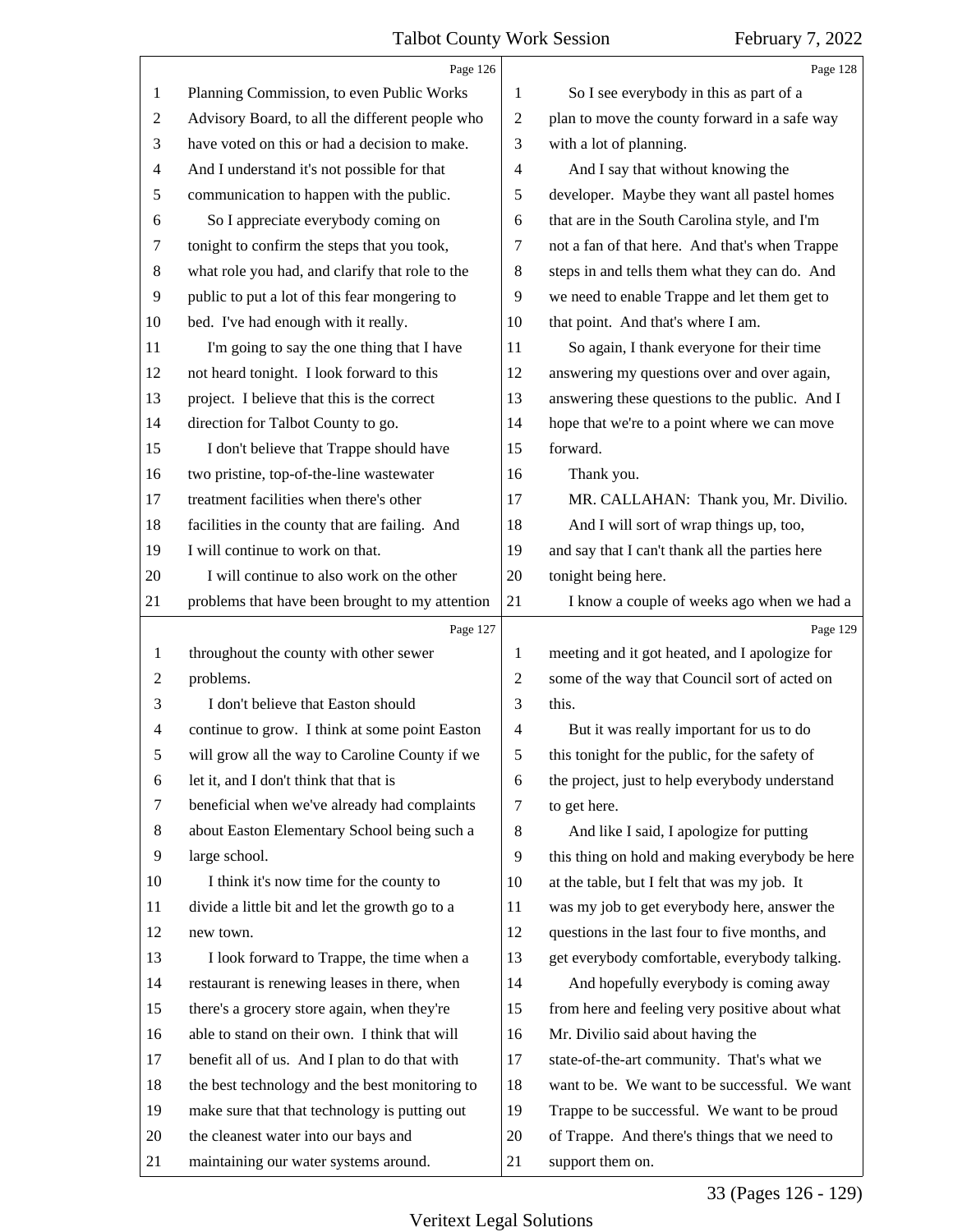<span id="page-33-0"></span>

|                                                                                                       | Page 130                                                                                                                                                                                                                                                                                                                                                                                                                                                                                                                                                                                                                                                                                                                                                                                                              | Page 132                                                                                                                                                                                                                                                                                                                                                                                                                                                                                                                                                                                                                                                                                                                                                                                                                                                                                                                                                                                                                                                                                                                            |
|-------------------------------------------------------------------------------------------------------|-----------------------------------------------------------------------------------------------------------------------------------------------------------------------------------------------------------------------------------------------------------------------------------------------------------------------------------------------------------------------------------------------------------------------------------------------------------------------------------------------------------------------------------------------------------------------------------------------------------------------------------------------------------------------------------------------------------------------------------------------------------------------------------------------------------------------|-------------------------------------------------------------------------------------------------------------------------------------------------------------------------------------------------------------------------------------------------------------------------------------------------------------------------------------------------------------------------------------------------------------------------------------------------------------------------------------------------------------------------------------------------------------------------------------------------------------------------------------------------------------------------------------------------------------------------------------------------------------------------------------------------------------------------------------------------------------------------------------------------------------------------------------------------------------------------------------------------------------------------------------------------------------------------------------------------------------------------------------|
| 1                                                                                                     | So I'm looking forward in the next week to                                                                                                                                                                                                                                                                                                                                                                                                                                                                                                                                                                                                                                                                                                                                                                            | (Work Session concluded at: 7:11 p.m.)<br>1                                                                                                                                                                                                                                                                                                                                                                                                                                                                                                                                                                                                                                                                                                                                                                                                                                                                                                                                                                                                                                                                                         |
| 2                                                                                                     | ten days to get with the Planning Commission so                                                                                                                                                                                                                                                                                                                                                                                                                                                                                                                                                                                                                                                                                                                                                                       | $\overline{2}$                                                                                                                                                                                                                                                                                                                                                                                                                                                                                                                                                                                                                                                                                                                                                                                                                                                                                                                                                                                                                                                                                                                      |
| 3                                                                                                     | we can discuss this information that we've                                                                                                                                                                                                                                                                                                                                                                                                                                                                                                                                                                                                                                                                                                                                                                            | 3                                                                                                                                                                                                                                                                                                                                                                                                                                                                                                                                                                                                                                                                                                                                                                                                                                                                                                                                                                                                                                                                                                                                   |
| 4                                                                                                     | heard tonight.                                                                                                                                                                                                                                                                                                                                                                                                                                                                                                                                                                                                                                                                                                                                                                                                        | $\overline{4}$                                                                                                                                                                                                                                                                                                                                                                                                                                                                                                                                                                                                                                                                                                                                                                                                                                                                                                                                                                                                                                                                                                                      |
| 5                                                                                                     | I want to thank Lyndsey and Trappe and                                                                                                                                                                                                                                                                                                                                                                                                                                                                                                                                                                                                                                                                                                                                                                                | 5                                                                                                                                                                                                                                                                                                                                                                                                                                                                                                                                                                                                                                                                                                                                                                                                                                                                                                                                                                                                                                                                                                                                   |
| 6                                                                                                     | Ryan for, you know, being prepared for this                                                                                                                                                                                                                                                                                                                                                                                                                                                                                                                                                                                                                                                                                                                                                                           | 6                                                                                                                                                                                                                                                                                                                                                                                                                                                                                                                                                                                                                                                                                                                                                                                                                                                                                                                                                                                                                                                                                                                                   |
| 7                                                                                                     | because everybody was put on hold and was                                                                                                                                                                                                                                                                                                                                                                                                                                                                                                                                                                                                                                                                                                                                                                             | 7                                                                                                                                                                                                                                                                                                                                                                                                                                                                                                                                                                                                                                                                                                                                                                                                                                                                                                                                                                                                                                                                                                                                   |
| $8\,$                                                                                                 | prepared tonight. So you guys did a phenomenal                                                                                                                                                                                                                                                                                                                                                                                                                                                                                                                                                                                                                                                                                                                                                                        | 8                                                                                                                                                                                                                                                                                                                                                                                                                                                                                                                                                                                                                                                                                                                                                                                                                                                                                                                                                                                                                                                                                                                                   |
| 9                                                                                                     | job, everybody here. Staff did a phenomenal                                                                                                                                                                                                                                                                                                                                                                                                                                                                                                                                                                                                                                                                                                                                                                           | 9                                                                                                                                                                                                                                                                                                                                                                                                                                                                                                                                                                                                                                                                                                                                                                                                                                                                                                                                                                                                                                                                                                                                   |
| 10                                                                                                    | job.                                                                                                                                                                                                                                                                                                                                                                                                                                                                                                                                                                                                                                                                                                                                                                                                                  | 10                                                                                                                                                                                                                                                                                                                                                                                                                                                                                                                                                                                                                                                                                                                                                                                                                                                                                                                                                                                                                                                                                                                                  |
| 11                                                                                                    | Ray, I know you had a lot on your                                                                                                                                                                                                                                                                                                                                                                                                                                                                                                                                                                                                                                                                                                                                                                                     | 11                                                                                                                                                                                                                                                                                                                                                                                                                                                                                                                                                                                                                                                                                                                                                                                                                                                                                                                                                                                                                                                                                                                                  |
| 12                                                                                                    | shoulders, and you've done the right thing.                                                                                                                                                                                                                                                                                                                                                                                                                                                                                                                                                                                                                                                                                                                                                                           | 12                                                                                                                                                                                                                                                                                                                                                                                                                                                                                                                                                                                                                                                                                                                                                                                                                                                                                                                                                                                                                                                                                                                                  |
| 13                                                                                                    | And hey, you know, in the last 20 years, the                                                                                                                                                                                                                                                                                                                                                                                                                                                                                                                                                                                                                                                                                                                                                                          | 13                                                                                                                                                                                                                                                                                                                                                                                                                                                                                                                                                                                                                                                                                                                                                                                                                                                                                                                                                                                                                                                                                                                                  |
| 14                                                                                                    | county probably has made a little mistake here                                                                                                                                                                                                                                                                                                                                                                                                                                                                                                                                                                                                                                                                                                                                                                        | 14                                                                                                                                                                                                                                                                                                                                                                                                                                                                                                                                                                                                                                                                                                                                                                                                                                                                                                                                                                                                                                                                                                                                  |
| 15                                                                                                    | and there. But like Mr. Pack said, we're only                                                                                                                                                                                                                                                                                                                                                                                                                                                                                                                                                                                                                                                                                                                                                                         | 15                                                                                                                                                                                                                                                                                                                                                                                                                                                                                                                                                                                                                                                                                                                                                                                                                                                                                                                                                                                                                                                                                                                                  |
| 16                                                                                                    | human. That's why we're here understanding                                                                                                                                                                                                                                                                                                                                                                                                                                                                                                                                                                                                                                                                                                                                                                            | 16                                                                                                                                                                                                                                                                                                                                                                                                                                                                                                                                                                                                                                                                                                                                                                                                                                                                                                                                                                                                                                                                                                                                  |
| 17                                                                                                    | what the mistakes were and how to fix it. So                                                                                                                                                                                                                                                                                                                                                                                                                                                                                                                                                                                                                                                                                                                                                                          | 17                                                                                                                                                                                                                                                                                                                                                                                                                                                                                                                                                                                                                                                                                                                                                                                                                                                                                                                                                                                                                                                                                                                                  |
| 18                                                                                                    | nothing intentional here.                                                                                                                                                                                                                                                                                                                                                                                                                                                                                                                                                                                                                                                                                                                                                                                             | 18                                                                                                                                                                                                                                                                                                                                                                                                                                                                                                                                                                                                                                                                                                                                                                                                                                                                                                                                                                                                                                                                                                                                  |
| 19                                                                                                    | Let's move on, support the community, and                                                                                                                                                                                                                                                                                                                                                                                                                                                                                                                                                                                                                                                                                                                                                                             | 19                                                                                                                                                                                                                                                                                                                                                                                                                                                                                                                                                                                                                                                                                                                                                                                                                                                                                                                                                                                                                                                                                                                                  |
| 20                                                                                                    | do the best that we can as Council, as Council.                                                                                                                                                                                                                                                                                                                                                                                                                                                                                                                                                                                                                                                                                                                                                                       | 20                                                                                                                                                                                                                                                                                                                                                                                                                                                                                                                                                                                                                                                                                                                                                                                                                                                                                                                                                                                                                                                                                                                                  |
| 21                                                                                                    | So I think, I'm probably going to leave                                                                                                                                                                                                                                                                                                                                                                                                                                                                                                                                                                                                                                                                                                                                                                               | 21                                                                                                                                                                                                                                                                                                                                                                                                                                                                                                                                                                                                                                                                                                                                                                                                                                                                                                                                                                                                                                                                                                                                  |
| 1<br>2<br>3<br>4<br>5<br>6<br>7<br>8<br>9<br>10<br>11<br>12<br>13<br>14<br>15<br>16<br>17<br>18<br>19 | Page 131<br>it -- Mr. Stamp, do you have anything for us?<br>MR. STAMP: No, sir. A lot of good<br>information and a lot of good information<br>shared. That's important. Thank you.<br>MR. CALLAHAN: Thank you. Ms. Morris,<br>that's my boss. Okay. Ms. Morris.<br>MS. MORRIS: No. It was a good meeting.<br>Appreciate everybody being in attendance<br>tonight.<br>MR. CALLAHAN: Thanks a lot. I want to<br>thank staff for preparing staff for all this.<br>Patrick, do you have any closing words?<br>MR. THOMAS: No, I do not. Thank you.<br>MR. CALLAHAN: Well, thanks a lot on our<br>end with staff on preparing us, Council, and<br>all the hard work. You've been trying to<br>answer e-mails and stuff. And I'm going to end<br>it, everybody is welcome to send us an e-mail<br>and we'll go from there. | Page 133<br><b>STATE OF MARYLAND</b><br>1<br>$\overline{c}$<br>I, Diane Houlihan, a Notary Public in and<br>for the State of Maryland, County of Baltimore City,<br>3 do hereby certify that the within named, Talbot<br>County Council Audio, personally appeared before me<br>4 at the time and place herein set according to law,<br>was interrogated by counsel.<br>5<br>I further certify that the examination was<br>6 recorded stenographically by me and then transcribed<br>from my stenographic notes to the within printed<br>7 matter by means of computer-assisted transcription<br>in a true and accurate manner.<br>8<br>I further certify that the stipulations<br>9 contained herein were entered into by counsel in my<br>presence.<br>10<br>I further certify that I am not of counsel<br>11 to any of the parties, not an employee of counsel,<br>nor related to any of the parties, nor in any way<br>12 interested in the outcome of this action.<br>13<br>AS WITNESS my hand Notorial Seal this 15th<br>day of February, 2022<br>14<br>re Headiha<br>15<br>16<br>Diane Houlihan<br>17<br>Notary Public<br>18 |
| 20<br>21                                                                                              | So other than that, everybody have a great<br>evening and I really appreciate everything.                                                                                                                                                                                                                                                                                                                                                                                                                                                                                                                                                                                                                                                                                                                             | 19<br>20 My commission expires September 16, 2025<br>21                                                                                                                                                                                                                                                                                                                                                                                                                                                                                                                                                                                                                                                                                                                                                                                                                                                                                                                                                                                                                                                                             |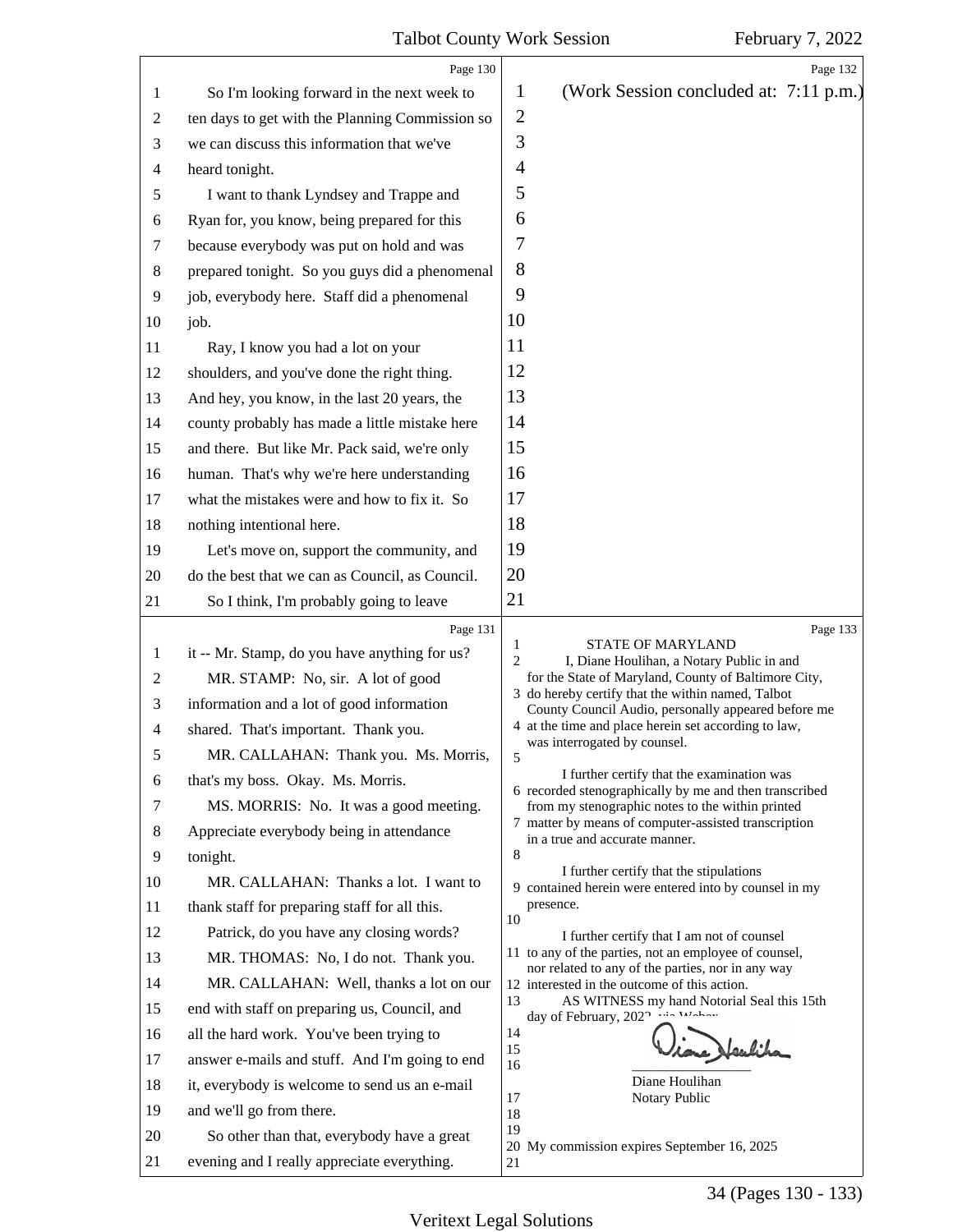**[1 - 9507a]** Page 1

| $\mathbf 1$         | 29:6,6,16 30:8,11  | 2021 50:16,18       | 87:5,10 89:1             |
|---------------------|--------------------|---------------------|--------------------------|
| 1 6:4 14:9,10       | 30:15,16 31:6,9    | 51:1 70:1 72:21     | 110:17 120:19            |
| 17:14,15,15,20,20   | 31:10,10,14 32:5   | 73:10 84:15 88:3    | 125:8                    |
| 18:5 19:11,12,12    | 32:6,9,10,11 33:3  | 89:20 105:12        | <b>2nd</b> $42:14$       |
| 19:17 23:8,8 24:7   | 33:4 37:5,5,18,18  | 2022 1:7 78:5       | $\overline{\mathbf{3}}$  |
| 24:7 25:2,4,7,7,10  | 38:13,19 45:20,20  | 133:13              | 3 6:4 26:13 50:9         |
| 25:17,17,20,20      | 66:7,7 67:14       | 2023 73:12 92:13    |                          |
| 26:13 28:6,6        | 80:21 81:10,15,15  | 2025 74:3 76:11     | 3,700 98:13<br>30 $72:2$ |
| 29:18 30:2,12,20    | 81:16,1682:6       | 77:18 78:1 133:20   |                          |
| 30:21 32:16 33:20   | 110:15 111:17      | 2030 73:12 74:3     | 30,000 89:2,12           |
|                     | 118:2,3,9,9,13,13  | 76:12 77:18 78:1    | 308 2:12 3:8             |
| 38:6,19 39:7        | 119:3              | <b>20th</b> 42:9,12 | <b>30th</b> 19:4         |
| 40:20,21 46:3,3     | 2,500 81:20        | 21 76:19 118:10     | 313 2:13 94:7,18         |
| 66:7,7 67:1,1,6,6   | 20 65:8 79:9 99:19 | 229 22:1 25:19      | 95:6,13 97:8             |
| 67:14 81:9 110:15   | 130:13             | 23 26:11 116:2,3    | 3rd $42:15,16$           |
| 117:2,2,6,6,21,21   | 200,000 49:6       | 116:12              | $\overline{\mathbf{4}}$  |
| 118:3,3,9,18        | 2002 16:16 20:6    | $23rd$ 13:4         | 40,000 72:2              |
| 1-303 $7:16$        | 20:21 21:3,10      | 24 26:14 28:10      | 10:16<br>4416            |
| 1.1 $74:8$          | 26:9 27:5,8 29:12  | 80:21 115:6,16      | 5                        |
| 100 68:7            | 31:3 45:5 65:5     | 116:8,10,12         | 5 $6:3$                  |
| 107 90:18 92:15     | 68:2,7 69:1,11,16  | 118:20 119:4        | 50/50 67:14              |
| 10th 42:18          | 69:16 71:4 72:10   | 120:8               |                          |
| 12 90:3             | 72:15 73:7,20      | <b>24th</b> 42:9    | 540,000 69:17            |
| 120 49:12 83:4,17   | 76:2 77:1,12 78:3  | 25 90:13            | 70:10 77:2,9             |
| 85:11 87:6,21       | 81:1,8 82:9,17     | 250 49:9            | 82:18                    |
| 88:17 89:5,10,16    | 110:16 111:17      | 250,000 73:15       | $5:00$ 1:7               |
| 90:14,18 93:3       | 113:3,6,20 119:2   | 26 6:4              | 5th 16:20 40:15          |
| 99:12 105:15        | 121:5              | 27th 13:19          | 6                        |
| 1362 133:15         | 2003 65:4 68:17    | 281 2:12 3:8,14     | 60,000<br>49:10,13       |
| 14 114:19           | 72:17,18 77:11     | 11:8,16 12:2,6,9    | 600,000<br>83:20         |
| 15th 133:13         | 115:15 117:3       | 12:19 23:14 24:4    | 7                        |
| 16 133:20           | 2004 74:1 78:1     | 25:5 40:12,13       | $7 \t1:7$                |
| 77:13<br>17         | 117:17 119:1       | 42:19 64:4,19       | $7:11$ 132:1             |
| 18 76:8 91:18,21    | 78:3<br>2005       | 65:8,16,21 66:12    |                          |
| 99:4 117:5 119:8    | 2006 73:6,9 77:17  | 67:16 69:2,9 70:1   | 8                        |
| 19 99:19            | $2007$ 37:2        | 71:9,13 72:7,11     | 8.8 48:13                |
| 90:1 92:5,8<br>1a   | 2008 28:18 37:2    | 72:18 73:11 74:16   | 8th 16:3                 |
| 1b $90:13$          | 37:14              | 74:20 75:20 76:4    | 9                        |
| <b>1st</b> 92:11    | 2016 50:17         | 76:7,18 78:4,7,11   | 9 $6:2$                  |
| $\overline{2}$      | 2019 13:8 15:14    | 78:11,15 79:4,14    | 95 $90:1,2,10$           |
| 2 14:9,14 16:17,18  | 15:16,17 37:1      | 79:15 80:2,7,12     | 95,000 49:7              |
| 19:12, 14, 14 23:13 | 38:6 79:1,8        | 81:12,20 82:1,4,5   | 9506a 7:5                |
| 23:16,16 26:13      | 2020 14:4 16:9     | 82:14 83:9,12,14    | $9507a$ 9:1              |
| 28:2,18,18 29:1,1   | 42:10 72:19 77:13  | 84:5 85:3 86:1,13   |                          |
|                     |                    |                     |                          |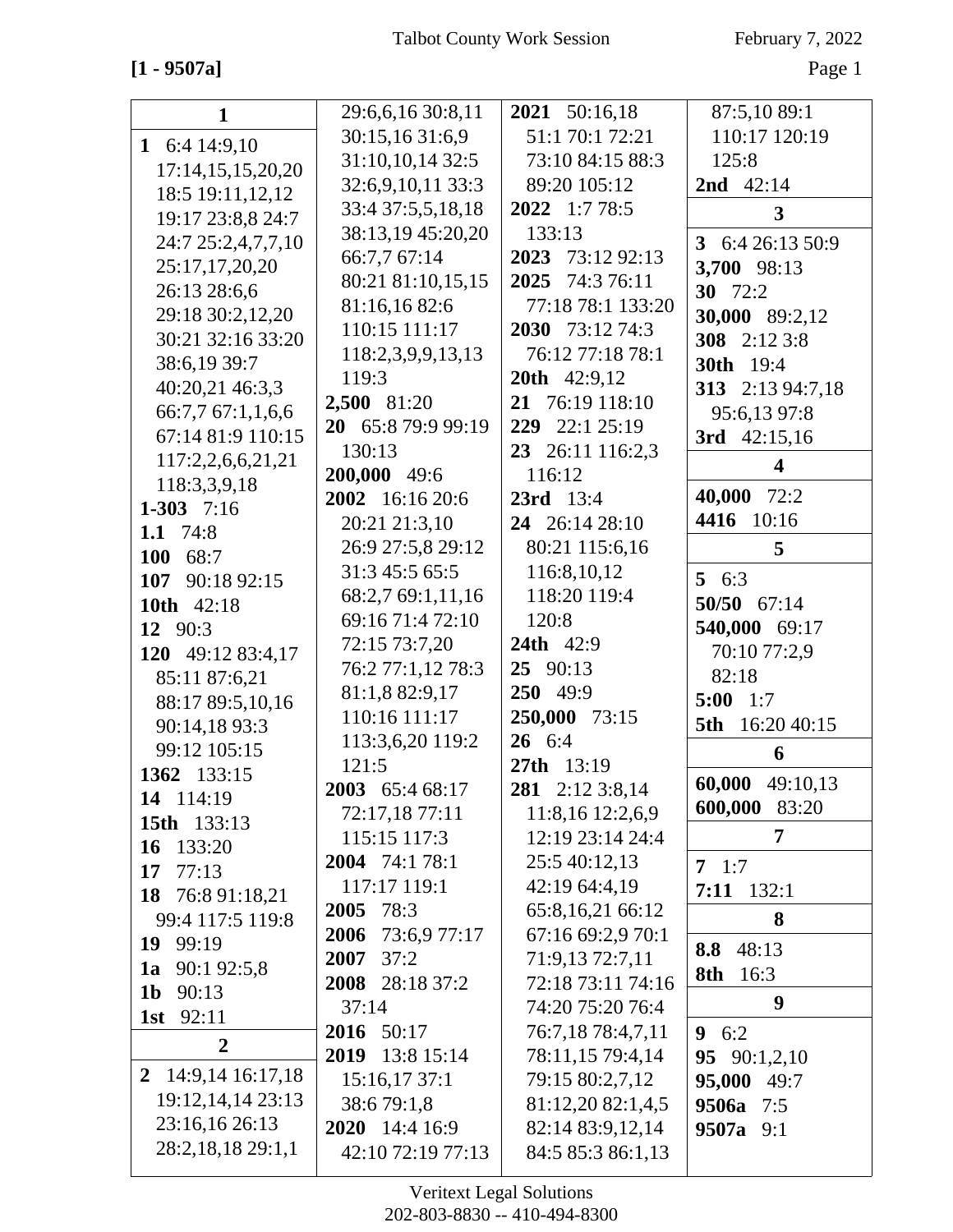### **[9th - appealable]** Page 2

| 9th 15:8,16 37:1                    | 96:10                     | <b>agree</b> 63:9 81:4 | 96:15 117:16             |
|-------------------------------------|---------------------------|------------------------|--------------------------|
| $\mathbf{a}$                        | adding 27:18 96:4         | 103:10,11 106:11       | 118:2,6,7,8              |
| abandoned 37:13                     | <b>addition</b> 59:1 73:1 | 109:17                 | 120:13 121:10            |
|                                     | 116:7                     | agreed 88:6            | 122:6                    |
| <b>ability</b> 35:3 83:8            | additional 2:14           | agreement 84:3,4       | amendments 6:18          |
| 85:2                                | 48:13 57:12 66:13         | 88:3,12 89:16          | 9:2,8,9 23:2 38:4        |
| able 61:14,15 62:6                  | 75:13,1676:10             | 95:1 96:14             | 39:4 70:2 117:15         |
| 62:8 78:13 122:16                   | 90:13                     | <b>ahead</b> 5:18 24:1 | amenities 67:10          |
| 124:19 125:14,17                    | <b>address</b> 3:21 5:16  | 53:11 70:17 108:2      | ammonia 50:13            |
| 127:16                              | 11:12 27:20 55:8          | 110:4                  | 50:19 51:2,16            |
| <b>absent</b> 74:15                 | 64:3 79:9 80:3            | $\sin't$ 94:3          | amount $49:16$           |
| absolutely 88:20                    | 86:12 110:10              | alerting $14:16$       | 59:2 125:19              |
| 109:18 110:11                       | addressed 12:8            | alfaro 16:21           | analysis 85:10           |
| accept 38:7 101:4                   | 119:9                     | allocate 89:3          | <b>angst</b> 32:20       |
| accepted 119:18                     | addressing 28:13          | 90:17                  | annexation 65:3,4        |
| $access$ 67:11                      | adds 115:5                | allocated 49:12        | 77:4 117:3,6             |
| accidently 21:7                     | adequate 5:12             | 83:17 88:4 89:10       | annexations 10:15        |
| 25:9,19                             | 75:6                      | 118:17                 | 27:11                    |
| accompanying<br>26:17               | adjusted 77:20            | allocates 89:4         | <b>annexed</b> 18:3 28:4 |
|                                     | adopt 5:10 8:16           | allocating 89:15       | 29:19 31:19 117:1        |
| accomplish 95:5<br>96:4 101:21      | 41:9 121:20               | allow 3:20 71:19       | annotated 41:7           |
|                                     | <b>adopted</b> 22:3 27:3  | allowed 51:15          | annual $50:14$           |
| accomplished                        | 27:5 31:13 39:2           | 75:21 85:14,14         | <b>answer</b> 125:20     |
| 64:4,20 65:1<br>76:19               | 65:6 68:2,7 71:14         | amazing $52:2$         | 129:11 131:17            |
| accurate 133:7                      | 77:12 78:11 79:4          | ambiguity 111:10       | answered 123:14          |
|                                     | 81:12 83:12               | amend 8:11 12:4,5      | answering 128:12         |
| accurately 65:2<br>accusation 35:15 | 110:17,18 118:4           | 29:20 46:2             | 128:13                   |
| accusations 35:11                   | 118:12 121:5,8,15         | amended $6:611:1$      | answers $125:16$         |
|                                     | adoption 8:18             | 11:2 16:12 17:21       | <b>anticipated</b> 49:17 |
| accusing 35:16<br>36:3,16           | 28:11 31:2 65:7           | 18:6 23:15,15          | 68:6 70:8 74:13          |
| achieve 50:9                        | 79:15 81:19 82:1          | 31:21 73:11 74:2       | 77:11 90:14 91:16        |
| act 7:11 8:7                        | 82:4,8 120:12             | 78:7                   | anticipation 29:12       |
| <b>acted</b> 129:2                  | advance 88:11             | amending 8:8           | anybody $36:3,16$        |
| <b>action</b> 9:6 29:3,15           | advice $11:17$            | 14:18 18:15 22:10      | 39:19 110:5              |
| 30:5 31:4 51:13                     | advised 80:20             | 26:5 28:6 117:19       | anyway 59:11             |
| 56:15 91:11 94:21                   | 81:6                      | amendment 6:8          | apart 94:19              |
| 106:2 133:12                        | advising 13:6             | 6:10,19 7:7,13 8:2     | apologies 61:19          |
| $actual$ 28:12                      | advisory 7:3 8:1          | 8:5 9:4, 14, 15 10:3   | apologize 15:16          |
| <b>add</b> 43:2 46:7 53:9           | 8:10 104:13 105:1         | 11:3 12:9 25:13        | 30:9 57:18 122:14        |
| 62:21 75:10 95:1                    | 119:12 126:2              | 38:9 39:2 40:13        | 123:6 124:14             |
| 109:6                               | ago 70:7 76:8             | 40:19 41:2,5,10        | 125:2,11 129:1,8         |
| <b>added</b> 69:3 72:8              | 79:19 94:13 119:8         | 41:14 42:7,20          | appeal 97:5              |
| 74:4,5 75:8,15                      | 128:21                    | 43:5 45:12 70:1        | appealable 97:16         |
| 78:15,16,18 79:15                   |                           | 73:20 81:19 96:12      |                          |
|                                     |                           |                        |                          |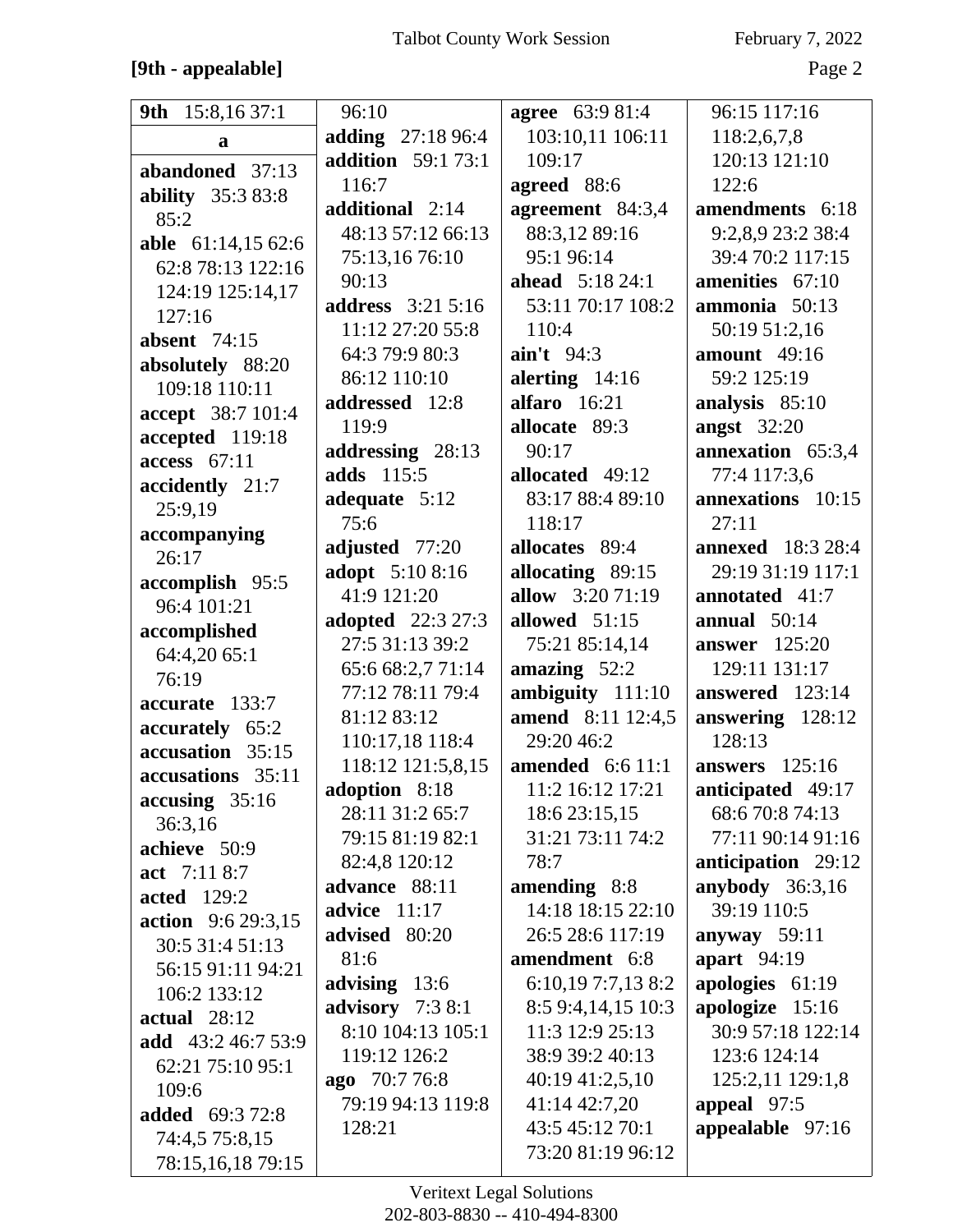**[appealed - big]** Page 3

| appealed 97:4            | areas 13:14 14:9          | 80:11                            | 26:20 27:1,18               |
|--------------------------|---------------------------|----------------------------------|-----------------------------|
| appeals 97:21            | 28:4,9 29:1 38:14         | authorized 71:5                  | 30:7,10 37:9,21             |
| appeared 133:3           | 57:6 67:3 115:1           | 72:1 87:5                        | 37:21 38:2 45:16            |
| application 6:9,20       | 115:10 116:17             | automatically                    | 51:8 93:18 94:7             |
| 66:2,9 79:2              | argue $45:17$             | 32:13                            | 108:13,17                   |
| applications 14:18       | argued 118:16,19          | availability 87:13               | <b>basis</b> 83:15 84:3,4   |
| applies 10:1             | arguing $39:746:2$        | available 46:13                  | 89:4                        |
| appreciate 39:21         | argument 39:10            | 49:5,14 81:11                    | <b>bays</b> 127:20          |
| 44:17 46:5 53:7          | arguments 118:19          | 82:2,11 87:19,21                 | <b>bed</b> 126:10           |
| 62:16 98:9 102:19        | arose 96:11               | 90:11,19 92:16                   | <b>began</b> $18:17,19$     |
| 104:4 105:9              | arranged 85:5             | average $49:7,15$                | 89:19                       |
| 113:17 123:1             | art 129:17                | averaging 49:10                  | beginning 77:5              |
| 124:12,18 125:9          | <b>article</b> 6:3 7:6,16 | aware 23:1 51:9                  | 78:21 79:3 97:1             |
| 126:6 131:8,21           | 9:141:6,8                 | $\mathbf b$                      | 125:8                       |
| approach 40:20           | artifact 115:6            | <b>b</b> $65:1671:792:5$         | <b>behalf</b> 96:21 105:2   |
| appropriate 9:7          | aside 115:7               | 92:8                             | <b>belabor</b> 109:21       |
| 98:11,18 121:7           | asked 93:20 102:6         | back 8:3,9 12:1,6                | belief 82:5                 |
| approval 8:19,21         | 117:10 125:7              | 13:4 17:1,9 18:9                 | <b>believe</b> 15:7 19:2    |
| 9:13,17 40:12            | asking 13:11 17:1         | 18:13 19:21 20:4                 | 23:10 42:18 56:10           |
| 87:13                    | 34:15,16 43:11            |                                  | 56:14 58:16 59:12           |
| approvals 83:15          | assist $62:8$             | 21:3 22:9,11<br>24:19,19 25:3,11 | 62:12 66:12 74:9            |
| approve $9:4,10$         | assisted 133:7            | 25:14 26:20 28:18                | 80:10 83:8 85:3             |
| 35:5                     | <b>assume</b> 32:8,12     | 30:16,21 37:2                    | 92:1 94:4 99:9              |
| approved 9:8,14          | 52:4 111:18               | 39:11 40:10 41:2                 | 122:2 126:13,15             |
| 10:5 22:4 38:14          | assuming 49:8             | 42:7 44:16 61:9                  | 127:3                       |
| 38:21 83:13 84:10        | assumption 39:5           | 66:17 69:1,16                    | beneficial 127:7            |
| 84:12 87:5               | assumptions               | 70:19,19 71:1                    | benefit 111:3               |
| approves 33:21           | 32:19                     | 79:8 81:3 82:6,16                | 125:13 127:17               |
| approving 33:9           | atlantic 100:8            | 86:20 95:11 102:3                | <b>benefits</b> 63:4        |
| approximately            | attached 119:4            | 102:11,16 110:1                  | best 21:4 44:10,14          |
| 48:6 66:20 91:18         | 121:18                    | 117:14 122:13,16                 | 60:15 62:1 98:7             |
| <b>april</b> 13:4,7 51:1 | <b>attack</b> 110:21      | 125:7                            | 99:4 101:12                 |
| 84:15                    | attempts 10:2             | background 63:11                 | 107:12 108:13               |
| aquifer 74:7             | 117:4                     | <b>bad</b> 99:21                 | 109:9 124:19                |
| arbitrary 100:6          | attendance 131:8          | <b>ball</b> 92:20                | 127:18,18 130:20            |
| area 21:13 23:8          | attention 58:3            | baltimore 5:9                    | <b>better</b> $4:11\,55:15$ |
| 26:10,15 29:16           | 126:21                    | 133:2                            | 76:5                        |
| 31:5 38:15,15,20         | attorney $4:20$ 13:7      | <b>based</b> 14:14 17:20         | <b>beyond</b> $63:497:20$   |
| 39:12 65:12 67:5         | 28:20 119:11              | 49:15 69:13 74:20                | 99:19 124:7,8               |
| 81:2,13 82:11            | <b>audio</b> 70:18 71:2   | basically $13:5,11$              | <b>bid</b> $48:453:1$       |
| 114:17 115:1,8,13        | 133:3                     | 13:16,20 14:10                   | bidding $52:21$             |
| 115:17,20 116:4          | authority $9:2,10$        | 15:5 16:21 17:19                 | big $62:1108:3,3$           |
| 116:11 117:1,12          | 9:19 10:6,10,18           | 19:13 20:17 23:3                 | 125:12                      |
| 119:4,6 120:1,7,9        | 10:20 11:4 33:10          | 23:17 25:11,20                   |                             |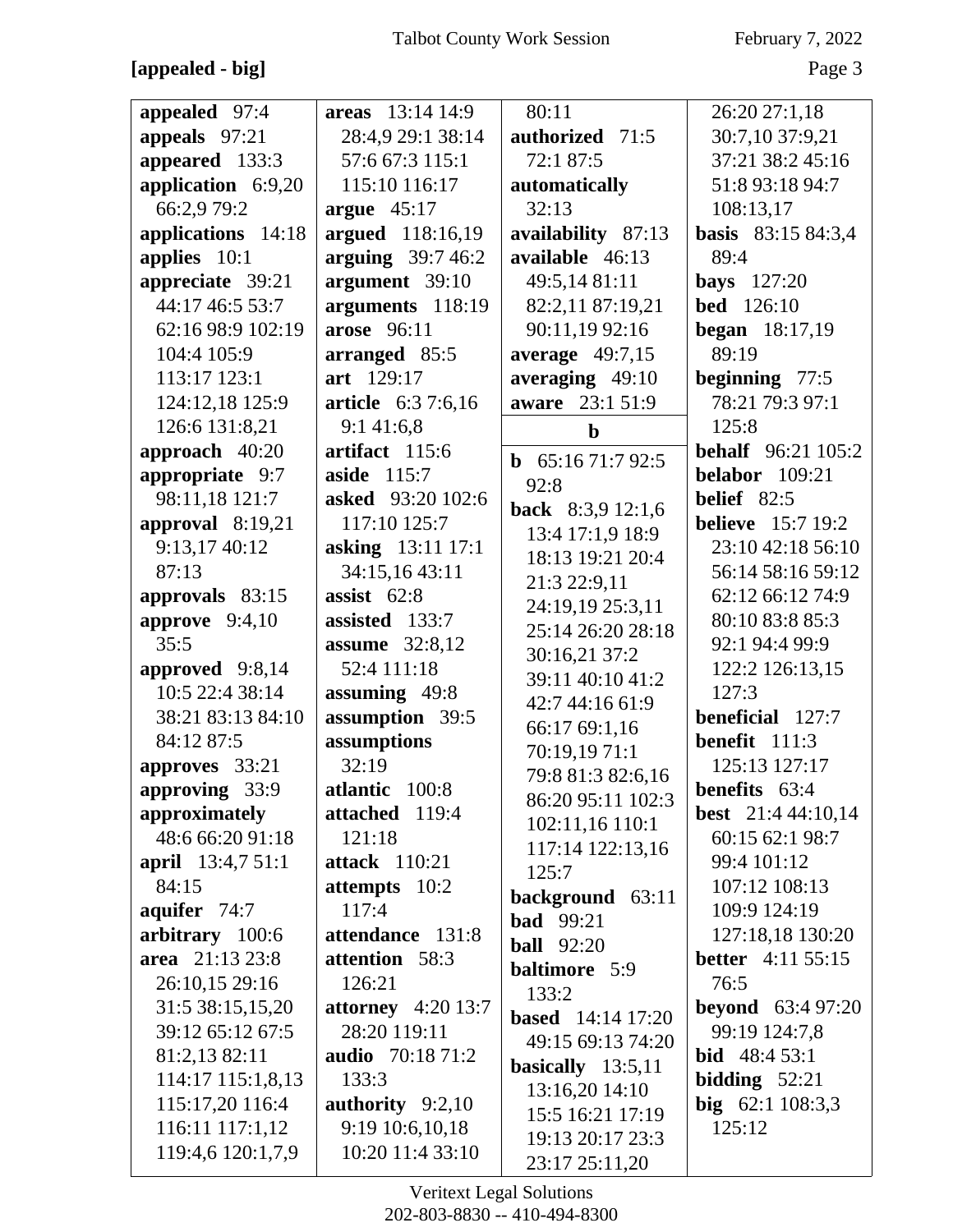# **[bigger - clarke]** Page 4

| bigger $107:17$           | $\mathbf c$           | 74:5,14,16 76:20     | changed 28:10,12     |
|---------------------------|-----------------------|----------------------|----------------------|
| biggest $49:20$           | call 17:10,11         | 78:5,7,20 79:4,6     | 65:3 66:5 71:9       |
| biolac 50:7 71:6          | 20:19 30:8 37:9       | 79:15 85:20 86:5     | 73:5 77:10           |
| 71:17                     | 115:14                | 86:14 88:10          | changes $32:14$      |
| biological 71:7           | callahan $1:142:3$    | 113:19 114:8         | 68:671:1876:18       |
| 82:21                     | 11:10 12:12,14,18     | 115:11               | 77:14 78:7 100:14    |
| biomass $51:7,8$          | 15:13,18,21 23:21     | care 48:14 56:6      | chapter 6:4          |
| bit 15:21 16:1            | 39:15,17 40:7         | 61:1,1 123:6         | charges 83:21        |
| 26:7,18 53:9 64:8         | 43:7,9,11,15 44:4     | carefully 104:11     | chase 61:9,11        |
| 75:20 95:16 109:2         | 44:6,9 45:2,21        | carolina 128:6       | chief 17:6           |
| 127:11                    | 46:4,10,17,20         | caroline 127:5       | chip 105:7           |
| <b>bnr</b> $69:2170:4,21$ | 47:6,9,15 48:8,16     | case 10:9 26:15      | chuck 1:14 102:16    |
| 71:6 82:21                | 48:20 49:19 52:7      | 65:19 121:14         | circle 55:18,20      |
| <b>board</b> 7:3 8:1,10   | 53:6, 14, 19 54: 5, 7 | cases 76:9           | 56:2 79:17           |
| 94:14 104:13              | 54:15,16,17,20        | catch 113:14         | circular 20:18       |
| 105:1 119:12              | 56:7 58:2,14 59:7     | 124:15               | circumstance         |
| 126:2                     | 61:3,12 62:15         | categories 24:5      | 121:11               |
| <b>boat</b> 100:7         | 63:5,8,13,14 64:2     | category 38:16,17    | circumstances        |
| <b>body</b> $9:13$        | 64:6,12 66:19         | 38:19                | 94:5                 |
| <b>books</b> 20:12        | 70:17 74:21 75:19     | caveat 99:2          | <b>cited</b> 10:10   |
| borrowed 79:21            | 76:17 86:20 88:14     | cc 106:14            | citizens $20:552:10$ |
| 86:10                     | 94:16 101:18          | center $90:2,3$      | 98:6                 |
| <b>boss</b> 131:6         | 102:1,5,13,18         | certain $6:77:15$    | city 5:9 133:2       |
| <b>bottom</b> $23:15$     | 103:10,15,19          | 105:1 119:21         | clarification 37:19  |
| boundary $65:2,7,9$       | 104:3 105:4 107:1     | certainly 100:18     | clarified 109:16     |
| briefly $4:20$            | 108:9 109:1,7,20      | 100:21 104:14        | clarify $34:745:1$   |
| 110:10 113:2              | 110:4,11 113:5,16     | certainty 57:20      | 126:8                |
| <b>bring</b> $2:83:721:4$ | 122:10 123:3          | certification 8:18   | clarifying 46:4      |
| 25:3                      | 124:17 125:6          | <b>certified</b> 8:4 | clarity $36:18$      |
| bringing $13:12$          | 128:17 131:5,10       | certify 7:7 41:11    | clarke 12:15,17,20   |
| 58:3                      | 131:14                | 95:14 133:3,5,8      | 15:15,19 16:3        |
| brings $25:14$            | called 68:10 69:13    | 133:10               | 24:11,18 26:20       |
| broadband 14:6            | 79:10                 | chain 100:18         | 28:15 29:4,11,17     |
| brought $56:10$           | calls 73:8,11,14      | chair $105:6$        | 30:3,6 31:7,15       |
| 57:8 105:19               | 74:2                  | chairs $105:5$       | 33:5,7,9 36:1,19     |
| 126:21                    | canceled 42:10        | challenges 54:21     | 36:21 39:16,20,21    |
| <b>build</b> 75:17 92:18  | capacity 49:5         | 68:670:13            | 43:20 44:5,8,19      |
| 101:15                    | 68:20 70:10 75:6      | change $29:1531:3$   | 45:3 46:1 53:12      |
| building $14:11$          | 83:18,21 84:1         | 31:5 38:10,19        | 53:15 54:6,14        |
| 77:7                      | 87:13,16,21 88:4      | 71:15 82:14 96:15    | 56:10,17,21 67:3     |
| <b>bulk</b> 67:8          | 88:7 89:4,9,15        | 99:3 100:15 118:8    | 68:2 78:21 80:20     |
| bullets 64:21             | 90:17 99:12           | 120:13 121:9,10      | 103:18 108:8         |
| business $65:15$          | capital $13:15$       | 121:16               | 110:9 117:11         |
| 94:2                      | 48:12 72:11 73:13     |                      | 119:11 121:4         |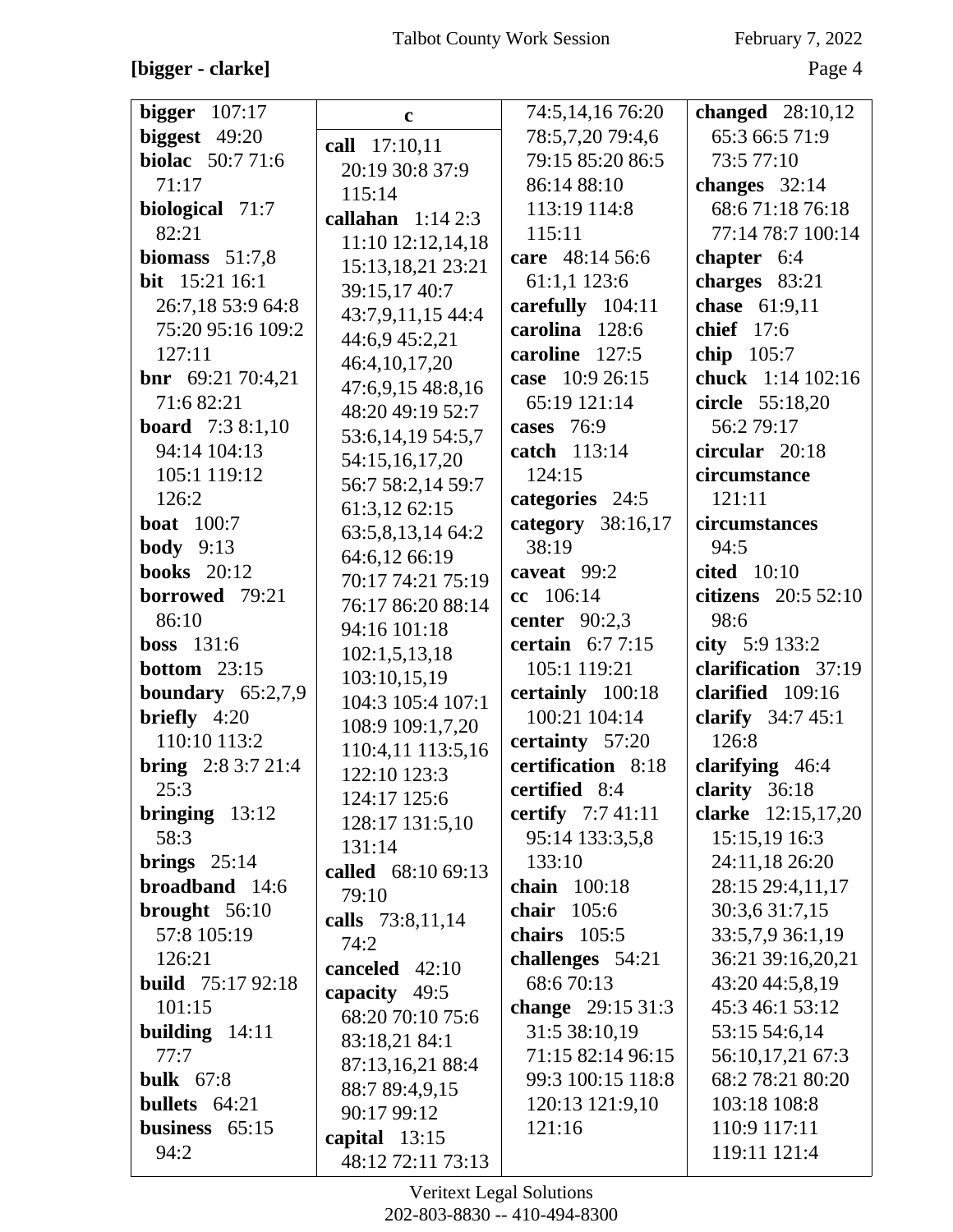| 124:1                 | 108:7,9 109:3,15  | comp 14:19 16:11    | conclusion 112:17  |
|-----------------------|-------------------|---------------------|--------------------|
| classification 24:8   | 129:13            | 16:16 18:15 21:18   | concrete 70:9      |
| 25:8 33:13 45:18      | coming $29:14$    | 21:20 22:9 29:20    | conditions 2:14    |
| classifications       | 32:20 55:16       | 31:8,20 33:14       | conduct 51:15      |
| 33:17 118:9           | 125:10 126:6      | 37:746:2            | conducted 87:15    |
| classified 24:6       | 129:14            | complaints 57:8     | conference 17:10   |
| 25:2 28:17 32:5       | commend 52:8      | 127:7               | 17:11              |
| 36:14 37:4            | 53:18 106:1       | complete 78:13      | confirm $52:2$     |
| classifies 33:14      | commended 63:6    | 85:1,13 96:10       | 126:7              |
| classify $35:4,4$     | comment 96:11     | completed 65:4      | confirmed 87:20    |
| 65:13                 | comments 66:18    | 68:20 74:11 76:16   | conflict 37:16     |
| classifying 21:7      | 83:7 91:4 98:13   | 79:18 92:12 99:10   | conforms 6:1       |
| 35:2                  | 101:3 103:1 104:9 | 114:14              | confusion 30:10    |
| cleanest 127:20       | 104:21 108:6      | completely 21:12    | congratulations    |
| cleanup $66:17$       | 110:2 122:8       | 34:10 100:9         | 62:21              |
| clear 9:20 65:19      | commission 7:3,6  | completion 74:12    | connect 75:11      |
| 65:21 80:8 99:3       | 7:12,21 8:4,9,17  | compliance 50:1     | 89:6 92:5 96:8,8   |
| 111:3,8,15 112:8      | 10:2 40:14,16     | complicated 3:16    | connected 83:4     |
| 114:7 115:5 116:5     | 41:3,11 42:8,8,16 | complicit 123:19    | 90:14 95:7         |
| clearly $24:825:4$    | 46:15 66:4 95:14  | component 76:13     | connecting 69:5    |
| 99:16 118:12          | 105:7,11,21       | components 67:18    | connection 83:10   |
| clerical 121:18       | 106:16 126:1      | comprehensive       | 83:21 84:14 85:11  |
| 122:1                 | 130:2 133:20      | 3:135:1,1,107:8     | 87:6,9,11 89:17    |
| clifton 21:11         | commissioners     | 7:10,158:69:3       | 118:14             |
| 25:20                 | 16:5              | 10:4,7 13:9 18:6    | conservation 67:9  |
| closed 119:6          | commit $97:14$    | 23:2 26:8 28:11     | conservative 49:8  |
| closer 49:10          | 98:17 99:7 100:20 | 31:2 37:4 40:18     | 53:2 89:14         |
| closing $131:12$      | 101:12            | 41:5,10,12,18,20    | consider 4:12      |
| code 6:4 41:7,8       | commitment 99:3   | 42:6,21 43:6        | 40:19              |
| cohoon $20:1$         | committed 88:17   | 95:15 105:17        | considerable 58:9  |
| coincidence 76:21     | 97:11             | 106:5 111:5 112:7   | considered 17:12   |
| <b>cold</b> 59:2      | committing 97:1   | computer $133:7$    | consistency 40:17  |
| coliform $50:14$      | communicate       | conceding 80:13     | 41:3,4,12,15       |
| collected 91:4        | 39:14 61:15,21    | conceptual 69:14    | 95:21              |
| collection 77:15      | 107:17            | 77:3                | consistent 7:8 8:5 |
| 79:17 84:7            | communicated      | concern $29:7$      | 10:4 19:11 42:20   |
| color 116:16          | 18:13 118:16      | concerned $2:21,21$ | 85:21 95:14 97:9   |
| <b>comar</b> 37:6,9   | communication     | 3:1 45:11 106:9     | 111:21 112:5       |
| <b>come</b> 8:2 55:14 | 15:6 19:21 27:14  | concerns 2:17       | 119:17 120:14      |
| 66:17 81:3 95:11      | 61:7 126:5        | 3:21 27:20 104:16   | consistently 81:6  |
| 110:1                 | community 4:16    | 105:18              | consists 90:1      |
| comes 6:20 62:14      | 112:4 129:17      | conclude 122:8      | constantly 53:20   |
| comfortable 4:4       | 130:19            | concluded 132:1     | constrained 99:13  |
| 4:15,1695:4           |                   |                     |                    |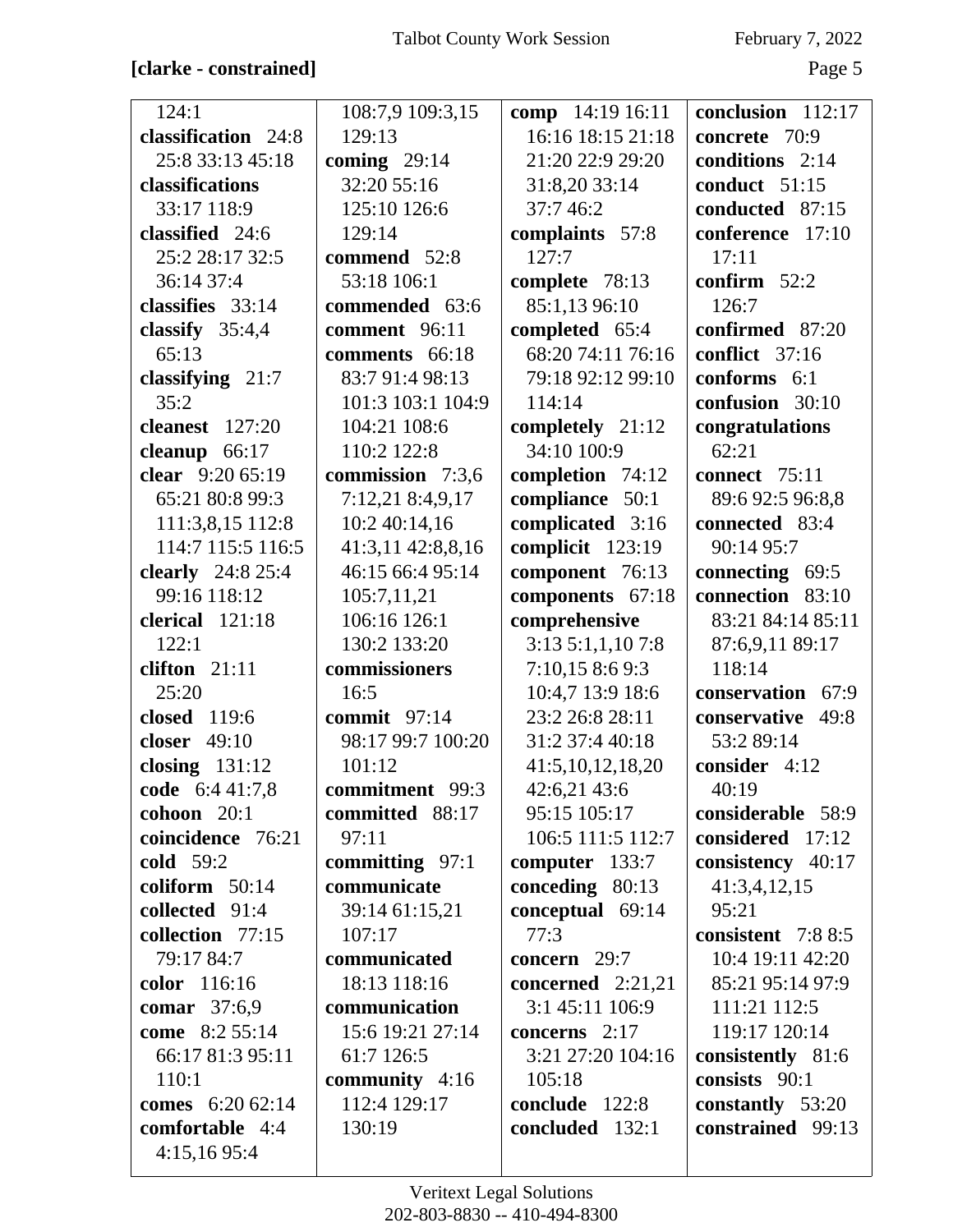| construct 6:15        | contractually 85:5   | 12:15 15:10,19           | 127:1,5,10 128:2       |
|-----------------------|----------------------|--------------------------|------------------------|
| 88:19 90:16 93:2      | contrary 7:14        | 16:4 22:2,20 23:4        | 130:14 133:2,3         |
| 94:8 97:7 115:18      | 93:1                 | 33:4 40:19 41:9          | county's 7:8 9:15      |
| constructed 71:18     | control 91:12 99:5   | 43:15,15 48:21           | 10:13 34:2 81:15       |
| 71:19 74:20 75:9      | 99:6,6,20 110:19     | 56:8,12,12,13            | 85:21 105:16           |
| 84:16 85:7 90:4       | controlled 10:15     | 57:13 59:8 61:14         | 117:13 121:2           |
| 90:11 99:14           | controls 65:20       | 62:19 66:4 79:18         | couple 18:16 26:9      |
| 115:15                | conversation         | 80:11 106:13,16          | 32:4 47:4 60:13        |
| constructing          | 17:18 36:12          | 109:9 110:17             | 60:18 83:11 94:13      |
| 97:15                 | conversations        | 111:2 112:14             | 96:6 117:4,11          |
| construction          | 13:6 94:15           | 117:17,18,21             | 128:21                 |
| 38:18,20 39:1         | convert 6:12         | 118:4,11 119:10          | couplet 69:5 73:2      |
| 48:1,5 53:2,3 69:7    | 20:18                | 122:11 125:15            | course 26:16 41:1      |
| 70:5,8,9,11 71:5      | converted 25:17      | 129:2 130:20,20          | courtesy 103:20        |
| 71:21 72:14,17,20     | cooperate 120:20     | 131:15 133:3             | courts 85:4 111:20     |
| 73:9,14 76:14         | cooperation          | council's $64:10$        | 112:15                 |
| 77:10 84:3,5,13       | 106:20               | 79:14 96:12              | cover 123:20           |
| 86:11,16 89:19,21     | copies 119:10        | 101:10 120:3,12          | covered 40:9 47:7      |
| 91:1,7,13,16,17       | corey 1:17 43:16     | counsel 133:4,9,10       | 120:8                  |
| 92:2,10 93:4,7,7      | 102:17,18,19         | 133:11                   | covid 42:11 91:20      |
| 97:1,17 99:6,15       | 103:16,21 104:1      | <b>county</b> 1:1,1 2:20 | crafted $22:19$        |
| 101:13 103:4,9        | 104:10               | 4:20 5:9,14,20 6:8       | crafting $19:6$        |
| 114:12                | correct $15:15$      | 6:17,21 9:3,13,16        | crash $102:4$          |
| construe $112:21$     | 24:18 30:3,6         | 10:17 11:7 13:7          | create $116:7$         |
| consultations         | 31:15,15 39:5        | 14:8 15:10,19            | created 89:17          |
| 30:19                 | 56:17 57:15,16       | 16:3 20:5 28:20          | creating 90:17         |
| consulting $33:7$     | 67:5 123:18          | 29:3,14 32:9             | creation 68:9          |
| contained<br>72:10    | 126:13               | 33:14,19 34:1,9          | 69:12                  |
| 133:9                 | corrected 51:19      | 37:3,7 38:4,7,8          | <b>creek</b> 106:9     |
| contemplated          | 121:7,13             | 54:3 56:11,13,16         | crisis $37:14$         |
| 67:20 68:9,16         | correcting $24:3$    | 57:13,15 60:4            | crucial 2:6            |
| 69:12 72:16 73:21     | correction 120:18    | 65:9 66:4 68:4,13        | crystal $92:19$        |
| 78:3                  | corrections          | 69:14 79:1,4             | current 8:7 73:10      |
| contemplates 77:8     | 108:17               | 80:10 81:6 83:12         | 88:7                   |
| <b>context</b> 110:20 | corrective 51:13     | 86:1 87:7 98:5           | currently 48:15        |
| 115:5 119:20          | cost $48:1374:8$     | 106:13,16,17             | curry 106:14           |
| continue 57:12        | 100:19               | 107:11 110:17            | $\mathbf d$            |
| 99:15 100:11          | councell 105:8       | 112:6 117:5,17,17        |                        |
| 125:20 126:19,20      | 107:1,3,4 109:8      | 117:21 118:4,11          | 106:14<br>d            |
| 127:4                 | 109:17,18            | 119:2,5,8,9,10,12        | daily 49:7,15<br>51:16 |
| continued 42:17       | council $1:1,4,13$   | 119:16 120:3,15          |                        |
| continues 98:12       | 3:1,94:11,145:7      | 121:5,8,12,15,20         | dalmasy 17:5           |
| contract 51:11        | $7:1,11$ 8:3,6,11,13 | 122:3 123:12             | <b>data</b> 20:13      |
| 53:1 83:16 87:1       | 8:16 11:7,10,12      | 125:15 126:14,18         | date 72:13,19          |
|                       |                      |                          | 73:17 77:20 81:19      |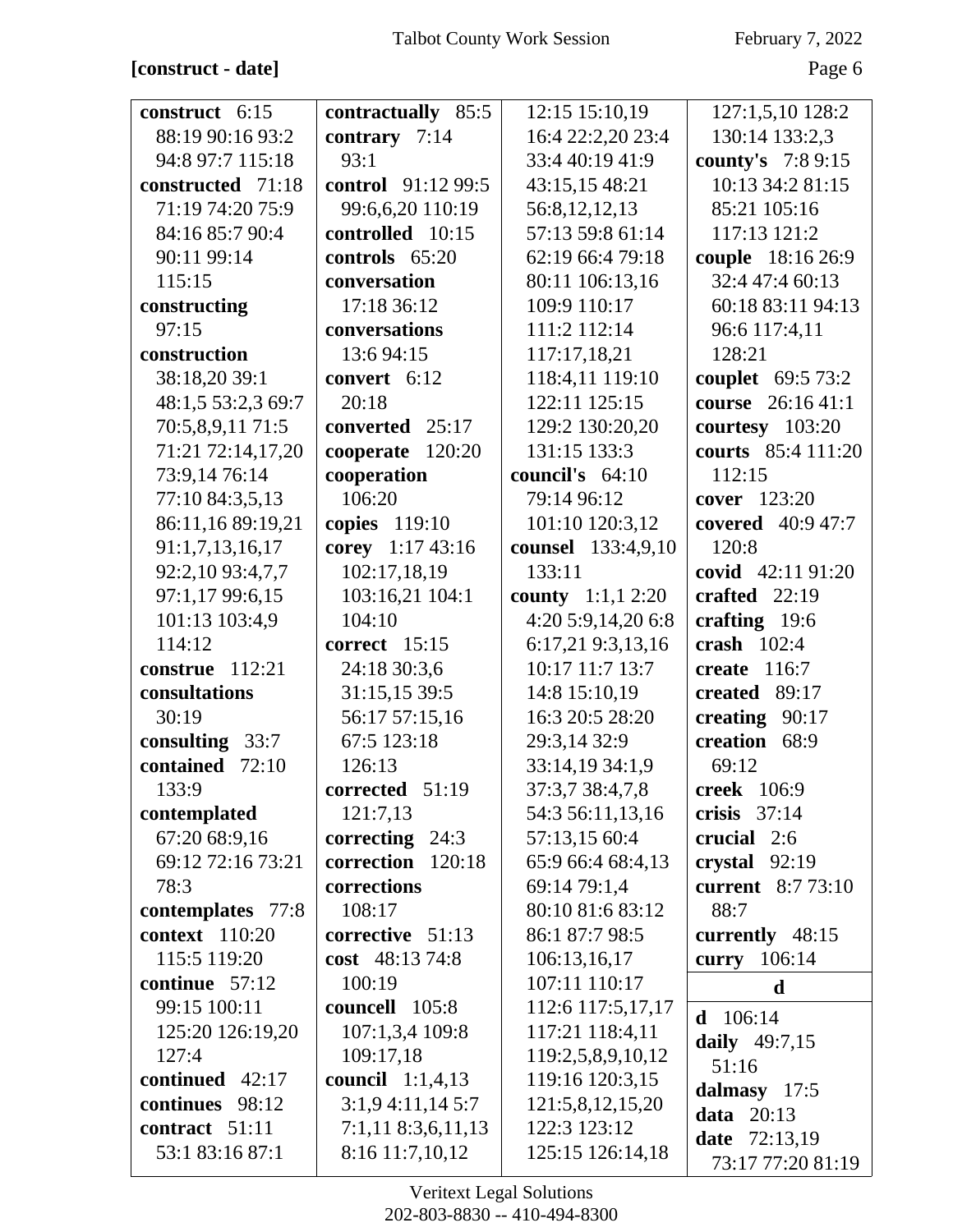# **[date - doing]** Page 7

| 82:8 123:8 124:15         | department 8:20         | developer 3:21     | discussed 66:3      |
|---------------------------|-------------------------|--------------------|---------------------|
| dates 76:6,9              | 20:8 27:17              | 13:5 16:7 18:12    | 78:21 96:14,15      |
| day 4:6 14:21 49:6        | depict $115:1$          | 18:17,21 19:6,10   | discussion 65:17    |
| 49:8,9,11,13              | depicted 65:15          | 19:17 22:16 23:11  | 72:5 78:16 110:7    |
| 50:21 59:19 82:18         | depicts 116:9,12        | 37:13 38:11 45:13  | 123:8 125:9,10      |
| 89:2,13 106:3             | depth $26:18$           | 83:16 84:2 85:6    | discussions $27:12$ |
| 133:13                    | describe $67:19$        | 86:21 87:8 88:2,6  | 27:16 28:16,19      |
| days 53:12 109:11         | 69:3 118:6              | 97:1 120:21 128:5  | 66:16 97:9          |
| 130:2                     | described 69:21         | developer's 96:13  | disposal 82:20      |
| <b>deal</b> 108:3,3       | 70:21 89:1 95:19        | developing 22:14   | 91:7                |
| dealing 58:7              | 95:20 113:21            | development 7:18   | disregarded         |
| debate $113:4$            | 121:16                  | 7:19 13:21 14:1,4  | 118:21              |
| debates $118:14$          | description 67:17       | 16:8 18:19 23:12   | distribution 69:6   |
| debating $34:3,6$         | descriptive 24:21       | 23:16 29:13 37:5   | 72:14               |
| 34:16                     | design 48:1 52:19       | 41:21 42:1 45:4    | district 68:10      |
| <b>debt</b> 88:9          | 52:21 80:1 86:10        | 47:17 68:12 87:18  | 69:13 71:10 72:9    |
| december 14:21            | designated 18:5         | devolve 36:17      | 73:3,8,19 74:1      |
| decide $4:14$             | 25:7 66:6 67:1          | diane 1:21 133:2   | 77:20,21 120:10     |
| 105:14                    | 81:14 117:2             | 133:16             | 120:11              |
| <b>decision</b> 30:7 34:4 | designation 18:10       | die $8:14$         | districts 116:8,9   |
| 52:9 59:17,18             | 45:8 66:7 67:6          | different 10:11    | 116:13,15           |
| 60:2 105:14,20            | 80:21 81:2,17           | 60:5 64:21 86:8    | diverted 92:13      |
| 126:3                     | 82:6 116:19 117:6       | 92:20 100:9        | divide $127:11$     |
| decisions 61:6            | 117:12 118:17           | 107:14 121:11      | divilio 1:16 34:3,6 |
| deems 9:7                 | 120:14                  | 126:2              | 34:9,13 35:7,10     |
| default 100:1             | designations            | differently 119:14 | 35:13,19 36:5,7     |
| defer $93:3$              | 26:13 65:12 67:15       | digest $122:21$    | 56:9,9,17,20 57:7   |
| deferred 73:17            | 80:19 81:13             | dinorah $17:5,9$   | 57:17 58:2 94:17    |
| defined 112:2             | 117:20                  | direction 63:19    | 103:12,13 124:21    |
| 116:15                    | <b>designed</b> 84:6    | 92:13 126:14       | 125:1,7 128:17      |
| defines $25:16$           | desire 79:9             | directly $30:1$    | 129:16              |
| defining $25:16$          | desires 34:2            | 119:9              | dmrs $53:16$        |
| 116:16                    | detail 76:4             | disapprove 9:4     | document 96:17      |
| definitely 56:19          | <b>details</b> 68:18,21 | discerned 122:1    | 98:11,19 111:11     |
| definition 14:10          | 69:8 72:8               | discharge $37:13$  | 111:12 112:14,16    |
| 37:6,8 38:16              | determination           | 38:14 49:21 50:12  | 112:18 114:9        |
| definitions 14:15         | 41:15                   | 50:18 51:19 69:19  | documented 59:13    |
| 17:14                     | determine 7:13          | 91:5,6,8,9 94:9    | documents 27:13     |
| delays $57:19$            | 55:15 87:16 89:9        | 98:1 101:13        | 114:15              |
| delmarva $13:19$          | determined 77:4         | discretionary      | doing $4:5 13:10$   |
| demands $75:13$           | determines 52:17        | 10:13              | 21:4,10 22:14       |
| <b>denial</b> 118:5       | developable 66:21       | discuss $19:486:4$ | 35:16 44:12 53:8    |
| densities $7:20,42:3$     | developed 20:1,8        | 130:3              | 53:17 54:10 63:7    |
|                           | 105:20                  |                    | 97:12 108:4         |
|                           |                         |                    |                     |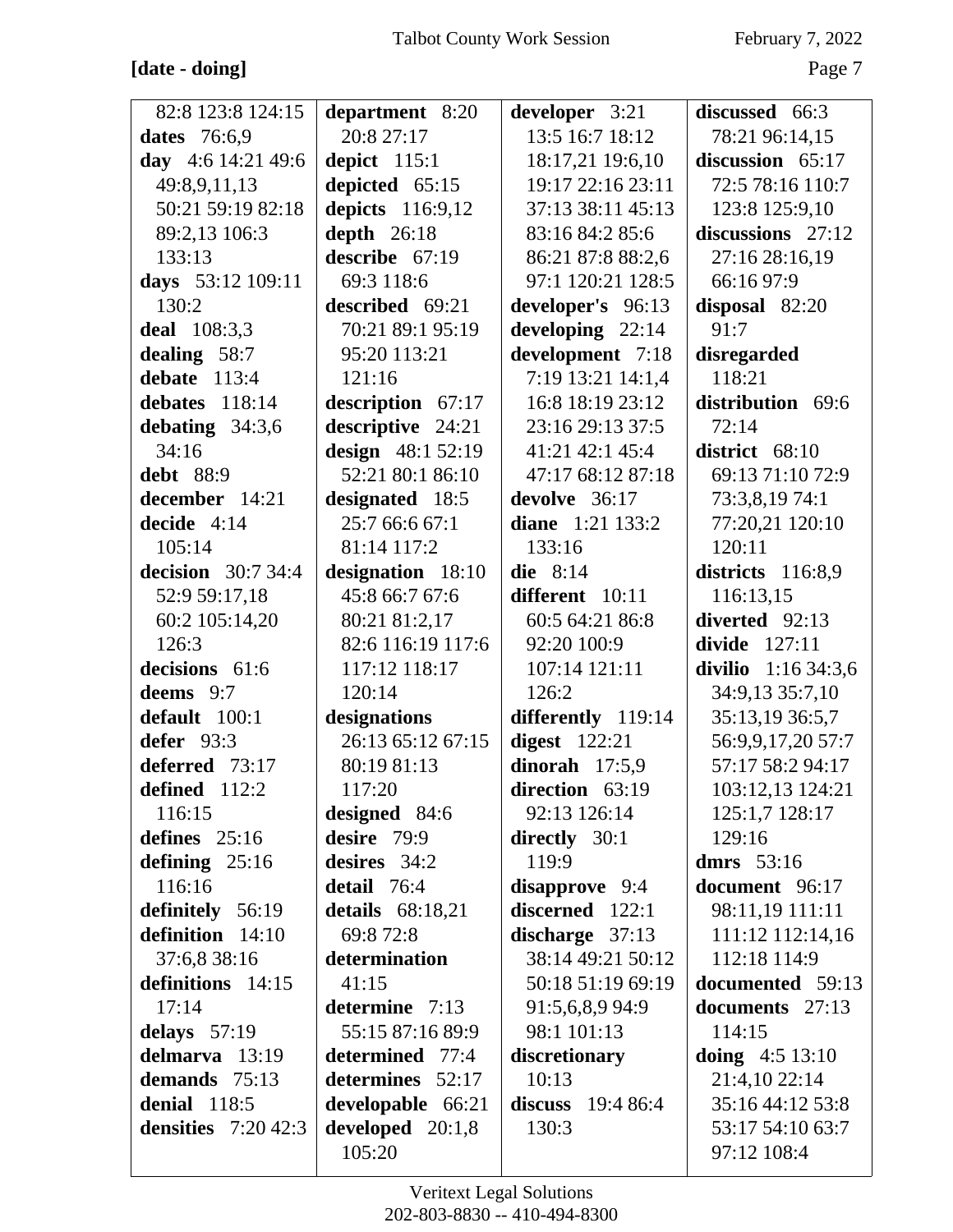# **[dollars - face]** Page 8

| dollars $74:19$          | <b>efforts</b> 100:10,16               | environment 4:6,7   | existing $2:155:16$ |
|--------------------------|----------------------------------------|---------------------|---------------------|
| 79:21 80:1 100:13        | 121:3                                  | 7:6 8:20 9:1 60:16  | 6:13,16 27:21       |
| downgraded               | eight 73:7 122:15                      | environmental 6:3   | 48:8,9,11 49:4,21   |
| 66:14                    | eighteen 94:9                          | 41:6 104:16         | 52:10 60:7 72:3     |
| $dr$ 119:8               | eighty $90:10$                         | envisioned 68:13    | 78:9 79:12 85:9     |
| drafted $22:19$          | either 6:9 30:11                       | equipment 84:19     | 88:4 108:12 114:6   |
| drafting $65:18$         | 66:6,14 114:19                         | equivalent 83:18    | 116:4,11,17 120:6   |
| driven $92:19$           | electric 84:20                         | error 26:3,4 59:4   | 120:7,9             |
| drra 95:2,11             | element 95:18                          | 59:5 122:4          | expand 114:1        |
| 96:10,19                 | elementary 20:10                       | errors $24:4,5$     | expanded 73:12      |
| due $37:1442:10$         | 127:8                                  | 65:18,18 120:19     | expansion 112:4     |
| dwelling 83:18           | <b>elements</b> 95:20,21               | 122:1 123:15        | 112:11              |
| dying 51:8 61:10         | eligibility $52:17$                    | essentially 9:18    | expect $47:21$      |
|                          | eliminates 86:2                        | 26:14               | expenses 79:20      |
| e                        |                                        | established 91:8    |                     |
| e 1:18 13:4,11           | employee 133:11<br><b>enable</b> 128:9 | evaluation 87:16    | experienced 51:2    |
| 14:5,11 15:7             | ended 19:2 21:11                       |                     | expires 133:20      |
| 16:10,13,19,21           |                                        | evening $123:10$    | explain $3:134:2$   |
| 17:2,4,9 18:9 30:8       | engaged 87:8                           | 131:21              | 15:2 19:9 26:18     |
| 37:1,20 39:10            | engineer 11:8 34:9                     | events $1:10$       | 55:18               |
| 44:1,2,15,20             | 52:19 81:6                             | everybody $2:4,19$  | explaining 14:11    |
| 131:17,18                | engineering 47:19                      | 3:5 5:4 30:10       | 15:9 16:6,11 40:1   |
| eager 104:14             | 52:16 68:19                            | 40:11 52:11 87:2    | explains 116:1      |
| early 90:4               | engineers 84:11                        | 107:20 108:4        | expressed 2:17      |
| earth 20:18              | 87:15                                  | 113:12 123:9        | 80:9 119:7          |
| east 13:21 65:14         | enhanced 71:11                         | 125:9 126:6 128:1   | extend 84:20        |
| 68:10,11,17 69:13        | 83:2 108:10                            | 129:6,9,11,13,13    | 115:2               |
| 69:19 70:3 71:10         | enormous 63:1                          | 129:14 130:7,9      | extended 5:20       |
| 72:9,15 73:3,6,8         | enr 47:19 48:11                        | 131:8,18,20         | 73:9 74:1           |
| 77:3 115:14              | 50:9 53:4 59:12                        | everyone's $125:11$ | extension 68:16     |
| 116:13 117:20            | 59:15 70:4 71:11                       | exactly 93:6        | 73:5,17 74:2        |
| 119:1 120:11             | 78:12 88:18 92:8                       | examination         | 76:10 77:21 78:2    |
| eastern $107:13$         | 101:6 103:4                            | 133:5               | 112:4               |
| easton 21:12,16          | 108:10                                 | example $121:4$     | extensions 77:14    |
| 27:10 121:5 124:3        | ensure 104:15,18                       | exception 17:18     | 77:17               |
| 127:3,4,8                | 106:10                                 | excess 51:4,6       | extensively 58:7    |
| easy 116:3               | entered 83:16                          | 79:21 83:20         | extent 58:12 121:1  |
| economic 106:6           | 133:9                                  | excited $52:11$     | extreme 59:2        |
| <b>edu</b> 49:9          | entire 50:21 56:16                     | exciting 53:7       | extremely 98:19     |
| edus 49:12 83:18         | 81:20 82:7,11                          | exclude 67:12       | eye 107:7           |
| 89:5,11                  | 115:17                                 | exclusions 121:19   | eyes 3:7 21:2       |
| <b>effect</b> 66:13 83:9 | entirely $120:14$                      | executed 88:13      | f                   |
| 85:8 111:9               | entirety $2:13$                        | exhibits 65:15      | $f \quad 1:14$      |
| efficiently 121:14       | entitled 119:4                         | exist 43:5 75:10    | face 60:3 111:8     |
|                          |                                        | 80:4                |                     |
|                          |                                        |                     |                     |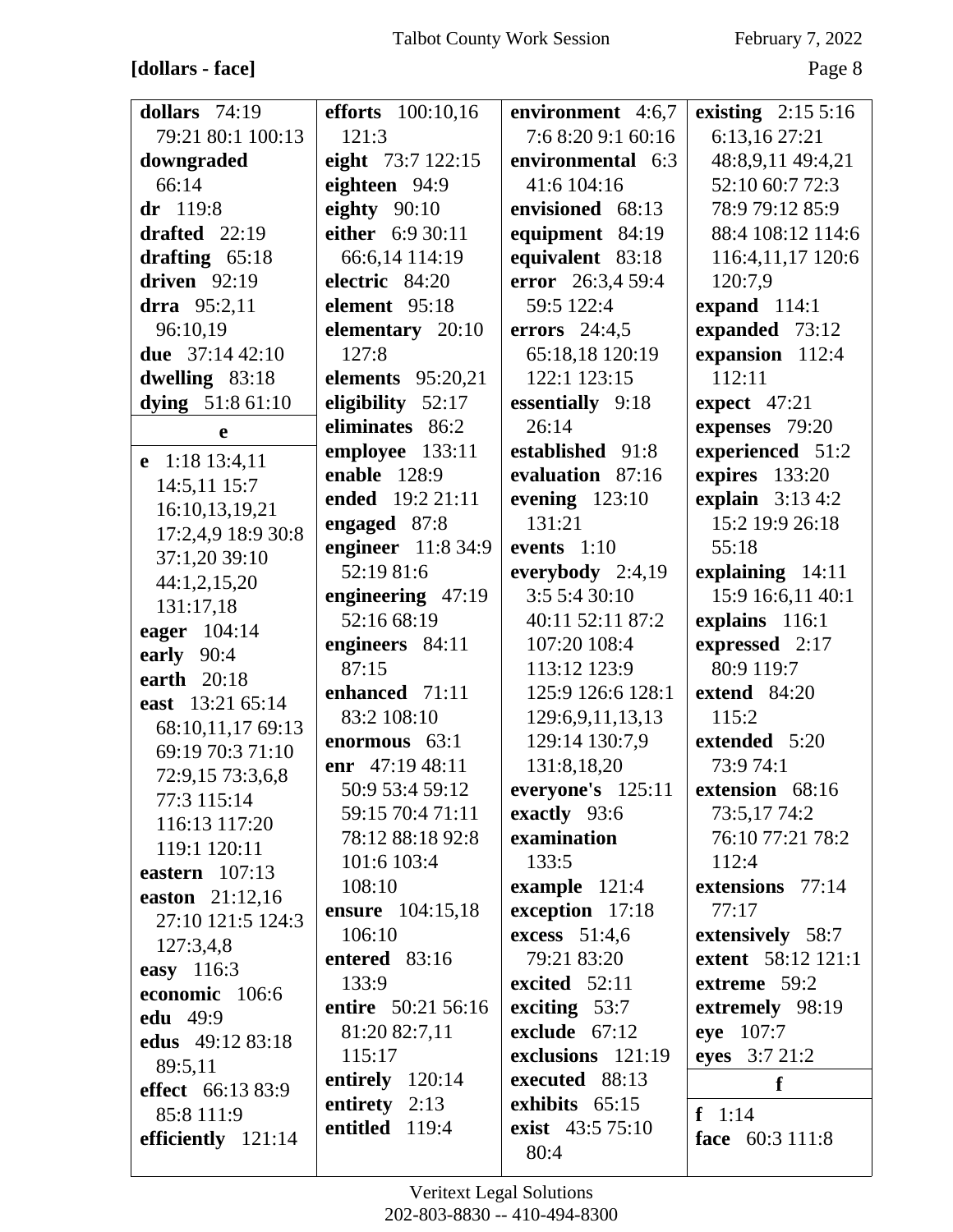# **[facilities - going]** Page 9

| facilities 114:3,6       | 120:8                       | following 94:10           | 37:10 38:8,11            |
|--------------------------|-----------------------------|---------------------------|--------------------------|
| 126:17,18                | <b>figures</b> 26:10,19     | force 84:14,16            | 77:17 89:10 91:12        |
| facility 73:2            | 114:19                      | 85:10 92:4                | 115:8 116:17             |
| fact 14:17 89:10         | final $8:219:2,10$          | forest 67:8,13            | g                        |
| 118:5,6                  | 10:19 11:4 12:11            | forests 67:8              | gallon 49:6 69:17        |
| factor $41:17$           | 30:18 37:5,9                | <b>form</b> $7:18:7$      | 73:15 77:2,9             |
| factors 41:13,16         | 74:12 97:16                 | formally 87:4             | 82:18                    |
| 42:6 43:4,5 106:6        | <b>finally</b> $9:7 116:21$ | formerly 70:3             | gallons 49:7,9,10        |
| facts 3:6 64:18          | financed 85:12              | forth 7:16 19:21          | 49:13 70:10 72:2         |
| failing $50:4,8$         | financial 37:14             | 44:16 59:14 94:6          | 89:2,12                  |
| 126:18                   | 72:8                        | <b>forward</b> 14:3 15:4  |                          |
| fairly $59:12$           | find $3:238:160:9$          | 16:7 19:19 22:2           | game $22:12$             |
| faith 99:8,21            | 97:13 112:16                | 27:11 28:7 39:2           | general 68:15<br>96:11   |
| fall $92:12$             | <b>finding</b> $10:340:17$  | 57:13,18 60:2             |                          |
| <b>fallen</b> 94:19      | findings $8:1$ 118:5        | 61:2,21 63:1              | generally 3:14           |
| families 90:21           | 118:6                       | 77:13 106:3,12,17         | generate 89:8,12<br>90:8 |
| fan $128:7$              | fine $18:11\,66:19$         | 106:19 109:19             | gentleman 107:10         |
| far 13:15 59:11          | 93:16 94:18 100:6           | 126:12 127:13             | getting 49:3 51:17       |
| 63:4                     | finish $107:9$              | 128:2,15 130:1            | 57:10                    |
| fashion 71:20            | <b>first</b> $6:217:734:5$  | forwarded 18:20           | gis 20:10,17,17          |
| fear 126:9               | 47:16 52:7,13,14            | 20:2                      | give 4:2 94:8            |
| feasibility 60:15        | 52:20 56:12 64:3            | found 17:2 105:13         | 103:16,19                |
| feasible $60:10$         | 64:17 65:1 69:5             | four $14:1948:13$         | given 8:18 24:7          |
| february $1:7$ 14:4      | 75:8 80:18 83:4             | 129:12                    | 111:9                    |
| 15:4 40:15 50:16         | 85:11 88:17 89:21           | <b>frame</b> 53:3 77:10   | gives 112:17             |
| 51:1,5,9 58:19           | 91:15 96:12 97:15           | 77:18 91:16 92:2          | giving $22:21$           |
| 78:19 133:13             | 110:12                      | 99:4                      | glad 61:6 104:6          |
| <b>fecal</b> 50:13       | five $10:14$ 14:14          | francis 17:5              | go $8:1916:122:8$        |
| feel 4:4,15 39:7         | 32:12 81:18 82:3            | <b>frank</b> $1:1643:16$  | 23:21 24:16 30:16        |
| 62:14 95:3 107:14        | 82:7,9,10 113:21            | 56:9                      | 31:19 32:17 40:10        |
| 108:7,9 109:2            | 129:12                      | frankly $101:10$          | 43:19 47:3 53:11         |
| feeling 129:15           | $fix$ 24:10 121:21          | free 62:14                | 53:14 70:17,21           |
| <b>feels</b> 106:18      | 130:17                      | <b>full</b> 123:8         | 82:16 92:8 98:13         |
| <b>fees</b> 88:11        | fixing $56:3$               | <b>fully</b> 88:13        | 100:11 102:11            |
| <b>felt</b> 129:10       | flat $20:19$                | fund 52:19                | 110:4 122:11,16          |
| fiberglass 56:2          | flow $49:772:2$             | funding $21:17$           | 126:14 127:11            |
| <b>fields</b> $67:7,13$  | 89:2,3,8,13 90:8            | 52:18 85:18 86:4          | 131:19                   |
| <b>fifths</b> $23:12,16$ | 92:7,13 96:18               | <b>funds</b> 58:9         | goes 20:20 49:21         |
| 67:4                     | flows $49:15$               | <b>further</b> 7:14 11:15 | 79:6 114:7,16            |
| <b>figure</b> $26:11,14$ | focus $58:172:5$            | 62:13 73:9 79:9           | 116:6                    |
| 28:10 80:21 98:14        | 83:7                        | 109:5 133:5,8,10          | going 3:18 4:17          |
| 115:6,16 116:2,3         | <b>follow</b> 38:2 75:20    | <b>future</b> 16:18 18:1  | 11:10 19:17 21:19        |
| 116:8, 10, 12, 12        | 107:2                       | 18:3 19:13 26:15          | 22:9 23:9 24:18          |
| 118:20 119:4             |                             | 27:18 28:1 31:17          | 24:19 26:20 31:19        |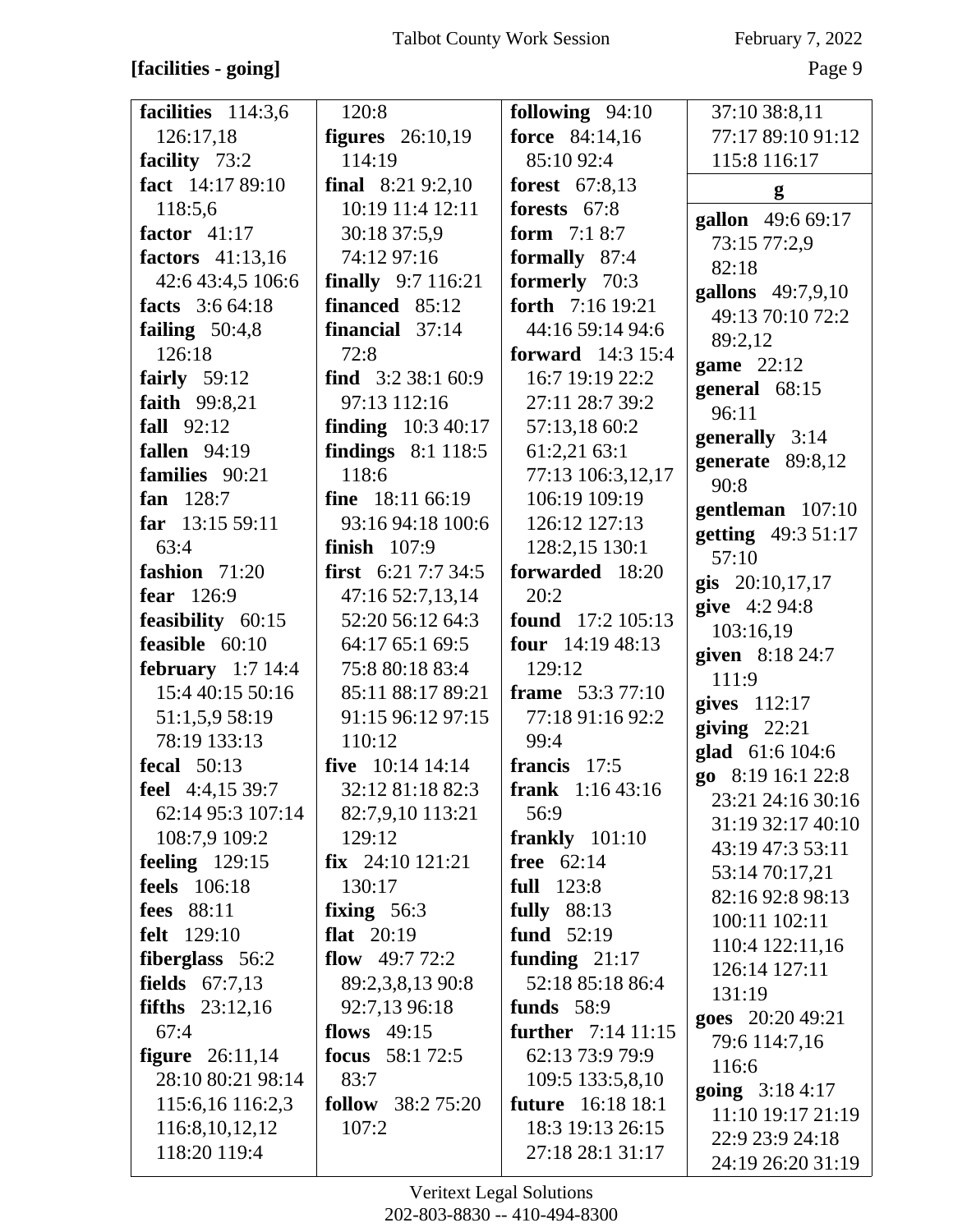### **[going - important]** Page 10

| 44:11,16 45:17              | 130:8                        | <b>hearing</b> $3:7,178:3$ | howe 78:2 120:3,6       |
|-----------------------------|------------------------------|----------------------------|-------------------------|
| 47:10 52:12 57:13           | $\mathbf h$                  | 23:5,6,10 43:10            | <b>human</b> $124:4,10$ |
| 63:15 77:16 85:8            | half 48:14 66:20             | 60:21 66:16 96:12          | 130:16                  |
| 90:8,9 92:18                | 80:1 81:14 82:2              | 96:16 118:20               | hypothetical            |
| 95:17 98:12,16              | hand 11:11 46:12             | hearings 66:4              | 115:8                   |
| 100:4 101:5,9               | 133:13                       | <b>heated</b> 129:1        | hypothetically          |
| 109:1 113:11                | handled 104:18               | <b>hello</b> 93:11         | 80:13                   |
| 115:18 116:7                | handling $75:1,2$            | help $2:193:2,5,10$        | $\mathbf{i}$            |
| 126:11 130:21               | hands $62:2$                 | 3:15 4:3 5:3,4             | i&i $54:2155:5,8$       |
| 131:17                      | <b>happen</b> 23:9 30:4      | 36:19,21 54:9              | 55:12,15 56:11,15       |
| good 39:21 43:17            | 39:4 52:12 75:21             | 73:15 88:9 108:21          | 56:18 57:9 58:9         |
| 45:2 48:16 53:17            | 76:8 94:5 98:6,12            | 113:3 129:6                | 58:16 79:7,10           |
| 54:14 56:7 62:15            | 99:17 101:2,5,12             | <b>helpful</b> 5:6 62:6    | 80:3 86:12              |
| 94:2,4 99:8                 | 124:3,3 126:5                | 98:20                      | identified 18:1         |
| 101:18,20 106:2             |                              | helping $62:16$            |                         |
| 125:6 131:2,3,7             | happened 13:2                | helps 4:13 44:21           | 22:1 26:2 28:7,9        |
| gosh 100:11                 | 21:9 35:9 41:1               | hey 44:4 103:15            | 66:9,9,15 78:20<br>79:8 |
| gotten 3:15 10:8            | 58:19 78:4 121:17            | 130:13                     |                         |
| governing 9:13              | happening 22:18<br>23:1 64:8 | higher $71:12$             | identifies 66:1         |
| government 10:16            |                              | highlight 20:3             | 114:13 115:9            |
| 33:13 55:5                  | happens $8:12$               | 117:10                     | identify $25:4,12$      |
| governments                 | 106:3                        | highlighted 16:13          | 28:4 57:5 87:19         |
| 37:16                       | happy 61:4 63:20             | 31:18                      | 115:7,13                |
| grant 21:17 52:17           | 64:9 98:21 100:20            | history 47:7 51:21         | identifying 122:4       |
| granularity 76:5            | 120:19 121:3                 | 117:14                     | illogical 113:1         |
| gravity 79:12               | hard 97:20 131:16            | hold 10:14 129:9           | 115:16                  |
| great 47:12,15              | harrison $55:17,20$          | 130:7                      | immediate 17:13         |
| 53:6 59:20 61:3,5           | 56:2 79:17                   | holdings $65:15$           | 17:15 19:12 23:8        |
| 62:17 97:18 109:7           | hatching 116:16              | <b>home</b> 90:16,18       | 30:13 31:21 39:12       |
| 131:20                      | head $101:9$                 | <b>homes</b> 83:4,10       | immediately             |
| $grocery$ 127:15            | headed $63:19$               | 85:11 87:6 88:18           | 51:13,18                |
| ground 84:17,18             | health 104:15,16             | 90:4,5,10,15               | <b>impact</b> 64:5 80:6 |
| $\text{grow} \quad 127:4,5$ | 107:10                       | 92:15 96:8,9               | impacted 85:17          |
| $growth$ 49:17              | healthy $4:751:8$            | 99:12 100:12               | impacting 58:12         |
| 112:9 127:11                | 107:12,16                    | 105:16 128:5               | 58:17                   |
| guess 13:4,9 14:3           | <b>hear</b> $4:13\,46:19$    | hook $6:1387:1$            | implementation          |
| 15:10 17:5 22:13            | 46:20 57:9 61:6              | hookup $105:15$            | 7:18 41:19              |
| 23:18 24:5 43:2             | 61:12,13 63:17               | <b>hope</b> $91:11,19$     | implemented             |
| 46:6 50:3 90:6              | 93:12,15,16 102:5            | 128:14                     | 117:7 121:10            |
| 99:4                        | 102:14,15 104:1              | hopefully $4:10,13$        | important 36:17         |
| <b>guys</b> 19:10 60:3      | <b>heard</b> $2:7,173:3$     | 123:13 129:14              | 63:3 64:18 67:2         |
| 61:4,5,15 62:6,8            | 4:1 15:10 17:1               | houlihan $1:21$            | 85:16 89:7 104:5        |
| 62:17 95:10                 | 42:13 47:10 63:14            | 133:2,16                   | 110:13 112:13           |
| 109:10 125:3                | 93:1 103:1 126:12            |                            | 117:10 129:4            |
|                             | 130:4                        |                            | 131:4                   |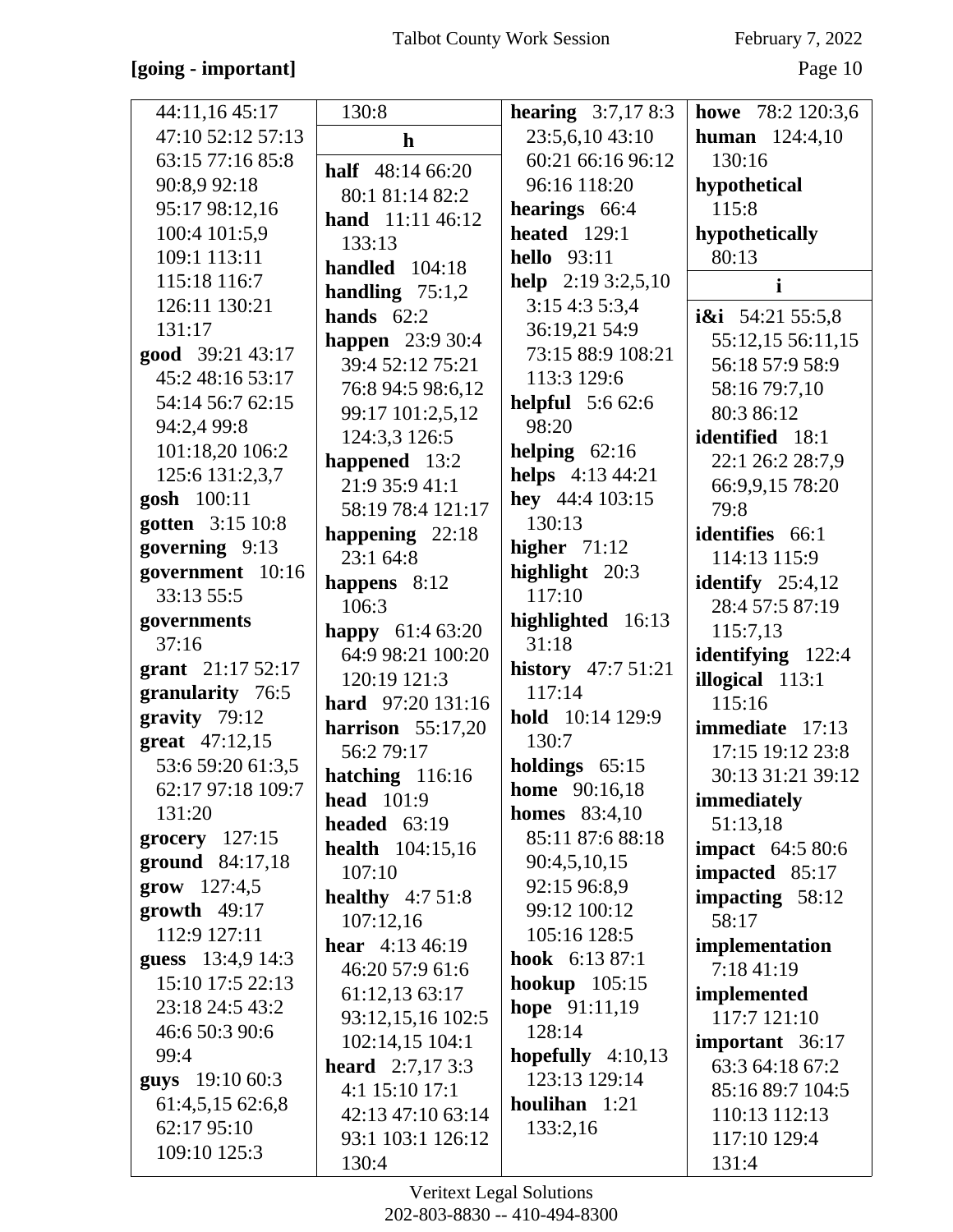| impose $2:14$       | individual 112:20         | internal $123:17$         | j                                      |
|---------------------|---------------------------|---------------------------|----------------------------------------|
| improperly 25:5     | individuals               | interpret 112:14          | <b>janice</b> 15:9 16:10               |
| improve 55:12       | 125:13                    | 112:15 119:14,21          | 16:14,19 17:2                          |
| improvement         | <b>infill</b> 49:16 87:18 | interpretation            | 37:2                                   |
| 13:15 74:12,14      | inform $4:11$             | 81:4 111:20               | <b>january</b> $16:937:1$              |
| 78:5,20 79:2,5,6    | information 3:10          | 112:17 117:13             | 50:17,17 88:3                          |
| 79:16 84:21 86:5    | 4:10 13:13 36:10          | 119:7,17,18               | <b>job</b> $39:21\,52:3$               |
| 113:19 114:8        | 44:7,14 69:14             | 120:15,16                 | 53:18 62:15,18                         |
| 115:12              | 105:13,19 109:13          | interpretations           | 103:5 107:15                           |
| improvements        | 122:17,21 130:3           | 111:14,19                 | 129:10,11 130:9                        |
| 67:19 72:11 73:13   | 131:3,3                   | interpreted 111:6         | 130:10                                 |
| 74:17 76:20 78:8    | infrastructure            | 111:7,12 118:12           | <b>join</b> 105:9                      |
| 85:4,20 88:10       | 69:15 72:16 76:5          | 124:5                     | july $15:8,8,16$ 16:3                  |
| 115:14              | 77:6 112:8,11             | interrogated              | 89:20                                  |
| improving 58:9      | <b>initial</b> 72:1 75:7  | 133:4                     |                                        |
| inadvertently       | 88:21 105:15              | interrupted 64:10         | $jump$ 32:2<br><b>june</b> 13:19 14:17 |
| 21:6 24:7,14        | initially 84:7            | introduced 6:21           | 14:21 42:14,15,16                      |
| 25:21               | initiate $6:17$           | 22:3,20 41:2              | 42:18                                  |
| inaudible 14:6      | initiated $6:2013:2$      | 117:18                    |                                        |
| 35:12 59:10         | 19:20 22:6                | introduction 15:3         | $\bf k$                                |
| included 24:14      | installed 5:20            | inventory 114:6           | <b>keep</b> 44:6 48:18                 |
| 68:8,11 119:2       | 84:19                     | <b>invest</b> 100:13      | 48:20                                  |
| includes 49:16      | instant $6:14$            | involve $44:12$           | <b>kept</b> 42:13                      |
|                     |                           |                           |                                        |
| 67:7                | intend 93:6               | 121:1                     | key 25:15 31:16                        |
| including $5:14,21$ | intended 29:9             | involved 10:13            | kind 13:1,16 18:8                      |
| 38:10               | 66:5 79:2 80:3            | 125:14                    | 19:20 20:9 22:12                       |
| inclusions 121:18   | 92:16 116:10              | involvement 123:1         | 23:18 47:3,7                           |
| inconsistent        | 121:16                    | irrigation 67:7           | 94:18 98:15                            |
| 105:16              | intends 88:8              | 69:20 82:19 91:6          | know 10:8,9 13:1                       |
| incorporated        | intensities 7:20          | <b>issue</b> $10:149:20$  | 14:7 17:20 22:18                       |
| 114:3,18 115:9      | 42:3                      | 51:9 60:1 66:18           | 36:13,14,15 44:8                       |
| incorporates        | <b>intent</b> 14:7 27:1,7 | 86:16 91:5,7              | 45:14 47:2 48:17                       |
| 114:20              | 27:17 31:11 65:20         | 101:13 120:5,18           | 49:1 52:5,12                           |
| incorporation       | 93:2 94:1 95:6            | <b>issued</b> 37:12 38:13 | 59:21 60:3,12                          |
| 38:11               | 97:14 122:1               | 74:18 83:3 84:13          | 61:9,12 64:15                          |
| incurred 79:20      | intention 31:12           | 92:10 93:8 98:15          | 65:17 72:20 91:10                      |
| indefinitely 93:5   | intentional 130:18        | <b>issues</b> 51:19 54:6  | 92:21 97:21 100:6                      |
| indicated 57:1      | intentions 94:4           | 55:5,8,16 68:5            | 100:14 102:7,9                         |
| 67:3 68:2 79:3      | 98:7                      | 71:3 80:4 91:20           | 103:7 105:11,21                        |
| 80:20 85:20 96:20   | <b>interest</b> 99:9,17   | 98:1 100:18 103:3         | 106:17 107:14                          |
| indicates 81:17     | 101:11 109:9              | 103:5 125:1               | 128:21 130:6,11                        |
| 118:2               | 121:13                    | item $23:18$              | 130:13                                 |
| indicative 120:4    | interested 133:12         | items $7:15$              | knowing $125:13$                       |
|                     |                           |                           | 128:4                                  |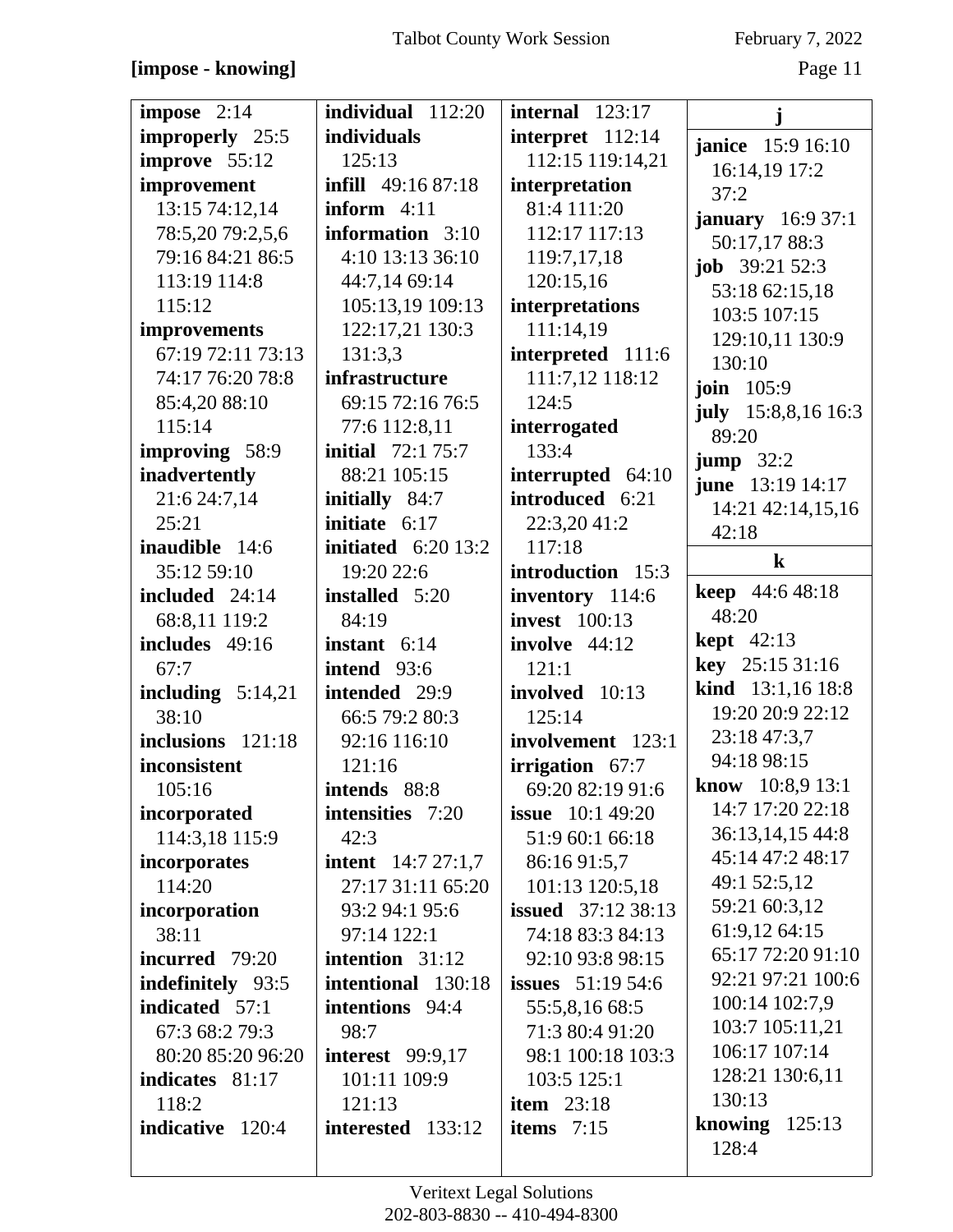| <b>knows</b> $23:594:2$  | learned $51:12$                                        | <b>linked</b> 20:13                     | <b>looks</b> $5:17,1831:7$ |
|--------------------------|--------------------------------------------------------|-----------------------------------------|----------------------------|
| 1                        | 59:3                                                   | <b>listen</b> $3:1047:13$               | looped $75:5$              |
| $lab$ 51:11,11           | learning $14:2$                                        | 102:11 123:7                            | <b>lost</b> $34:1070:20$   |
| lack $8:14$              | leases $127:14$                                        | 124:15                                  | 122:15                     |
|                          | <b>leave</b> 105:4 113:11                              | listened 94:11                          | <b>lot</b> $2:2010:920:16$ |
| lagoon $51:4$            | 130:21                                                 | listening $4:17$                        | 20:19 22:13 32:19          |
| lagoons $48:15$          | lee 106:14                                             | 104:8,11,13                             | 36:10 40:9 44:7            |
| lake 67:9,11,13          | <b>left</b> $21:12,13,14$                              | liter $50:10$                           | 44:15 50:2 57:5            |
| lakeside $1:52:10$       | legal 66:12 80:11                                      | <b>little</b> 13:17 15:21               | 60:14 63:15 68:21          |
| 2:15 13:21 16:8          | 83:9 85:8                                              | 16:1 26:7,18 35:1                       | 90:17 95:3 107:8           |
| 24:13,14 26:19           | legally 98:4                                           | 53:9 64:7 74:19                         | 109:5,13 126:9             |
| 49:12 62:3 64:8          | legislate 32:11                                        | 75:20 79:19 90:8                        | 128:3 130:11               |
| 65:3 66:21 67:21         | legislation 28:13                                      | 95:16,17 107:14                         | 131:2,3,10,14              |
| 70:3 71:10 72:15         | legislative 14:20                                      | 109:2 111:3                             | lots 49:17 89:16           |
| 73:19 75:7 76:2          | 24:10 29:2,15                                          | 127:11 130:14                           | 90:1,2,3,13 110:7          |
| 76:11 77:16 80:16        | 30:5 31:4 94:21                                        | live $93:3$                             | <b>lower</b> 23:12 24:7    |
| 80:18 81:21 82:2         | legislature 65:20                                      | loads $50:14$                           | lyndsey 14:6               |
| 82:15 83:19 84:8         | lesher 1:15 11:15                                      | <b>loan</b> $52:17$                     | 46:14,17 47:1              |
| 87:12 88:5,19            | 12:12,13 24:1,2                                        | <b>local</b> $10:153:3:13$              | 49:1 52:13 53:16           |
| 89:21 91:1,14,17         | 24:12 26:6 28:9                                        | 37:16                                   | 54:15 57:1,10              |
| 92:6,8,12 96:9           | 29:2,8,12 30:1,4                                       | $long$ 29:5 30:18                       | 58:15 59:7 62:9            |
| 97:15 108:12             | 31:1,12 34:11                                          | 31:9 32:6,7 33:2                        | 107:19 113:13              |
| 117:15                   |                                                        |                                         |                            |
|                          |                                                        |                                         |                            |
| land $7:16,1918:3$       | 39:16,17 43:8,9                                        | 59:21 61:16 100:3                       | 130:5                      |
| 41:7 42:2,3 67:3,5       | 43:13 54:16,17,18                                      | 100:10,16 119:5                         | m                          |
| 117:1                    | 54:21 58:5,6 59:6                                      | 120:15                                  | $\text{ma'am}$ 93:10       |
| language 68:8            | 62:21 63:6,8,9                                         | longer 91:21 95:8                       | mail 13:4,11 14:5          |
| 82:16 97:19,20           | 88:14,15 102:1,3<br>102:9 110:8                        | <b>longest</b> 34:19<br>look 12:7 18:14 | 14:11 15:7 16:10           |
| 98:10,18                 |                                                        |                                         | 16:13,19,21 17:2           |
| lapse $97:5$             | 122:13,14 123:3,7                                      | 23:11 29:10 39:2                        | 17:4 18:9 37:1,20          |
| large 38:4,5,8           | letter $106:14$<br>107:4 119:8                         | 67:3,12 89:8<br>106:2,4,12,19           | 44:1,2,20 131:18           |
| 67:13 70:9 127:9         |                                                        |                                         | mailed 17:9                |
| largely $83:6$           | <b>letting</b> $14:622:18$<br><b>level</b> 69:21 70:21 | 109:18 111:16,20                        | mails 30:8 39:10           |
| larger $49:14$           |                                                        | 112:12,19 115:4                         | 44:15 131:17               |
| late $91:4$              | 71:6,12 101:6                                          | 115:11,16 117:14                        | main 84:14,16              |
| <b>latest</b> 47:17 50:7 | levels $50:11$                                         | 119:20 123:9                            | 85:10 92:4                 |
| laura $1:1832:2$         | lies $9:12$                                            | 126:12 127:13                           | maintain $73:15$           |
| 35:10,10,15 43:16        | light $12:18$                                          | <b>looked</b> 29:5,5 32:5<br>33:2 39:9  | 75:15                      |
| law $5:1022:17$          | <b>limits</b> $50:1291:8$<br>line $28:1456:3$          |                                         | maintaining                |
| 65:19 133:4              | 95:17 107:9                                            | <b>looking</b> $6:12\,13:8$             | 127:21                     |
| lawsuits 98:2            | 116:15 126:16                                          | 14:2 21:17,18<br>31:8 51:21 57:3        | <b>making</b> 52:9 61:6    |
| <b>lead</b> $102:10$     | lines $79:12$                                          | 92:11 105:12                            | 124:10 129:9               |
| leaking $56:4$           |                                                        | 108:10 112:20                           | management 72:8            |
| <b>lean</b> 109:2        | <b>lining</b> $56:279:17$                              | 130:1                                   | 112:9                      |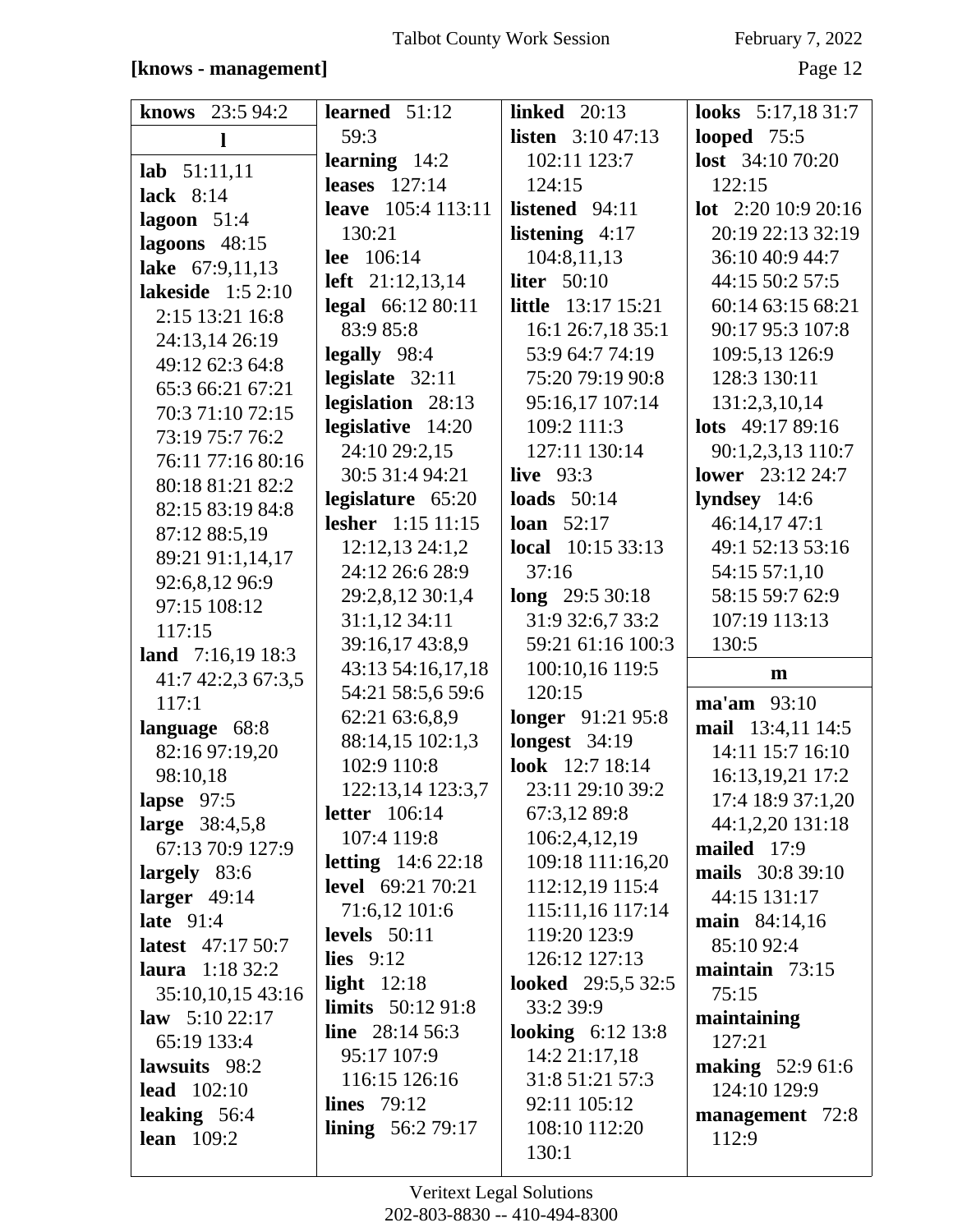### **[mandatory - moving]** Page 13

| mandatory 96:18          | <b>max</b> 50:14      | measures 55:8           | mislead 123:19           |
|--------------------------|-----------------------|-------------------------|--------------------------|
| <b>manner</b> 112:5      | mde 9:2,8,9,14        | 56:6 114:1              | misrepresentatio         |
| 133:7                    | 10:5,19 11:4          | mechanical 84:18        | 99:21                    |
| map 13:20 16:18          | 12:10 15:6,7          | meet 95:18 109:10       | missed 44:1 102:7        |
| 25:6 26:12,14            | 16:15 17:11 21:21     | meeting 3:5 13:19       | 124:16                   |
| 108:17 112:20            | 22:3,17,21 27:16      | 15:11 16:4,5 19:3       | missing $122:16$         |
| 113:1 115:9 116:4        | 28:15,17,20,21        | 19:3 34:14 35:21        | mistake $22:1$           |
| 116:20 118:1,7           | 30:8,18,19 31:7       | 42:10,12,15,16,17       | 124:2,9,11 130:14        |
| 119:21                   | 32:4 33:1,7,16,21     | 50:7,10 53:4            | mistaken 28:19           |
| mapped $25:5,21$         | 35:2,7,15 36:13       | 113:10 129:1            | mistakes 21:6            |
| 111:17 119:3             | 37:2,12,17,19         | 131:7                   | 22:6 123:15,16,17        |
| mapping $24:3,8$         | 38:6,13 39:14         | meetings 18:16          | 123:20 124:4,5           |
| 26:3,3,11 65:18          | 45:10,16 47:20,20     | 59:13                   | 130:17                   |
| 66:18 110:8              | 52:16 74:18 78:14     | members $1:13$          | <b>model</b> 90:2,3,6,16 |
| 120:18,19 123:15         | 80:20 81:5 83:13      | 8:13 46:15 100:21       | 90:18                    |
| 123:17,20 124:2          | 83:13 84:12,12        | 104:12 123:11           | <b>models</b> 90:20      |
| maps 13:13 18:20         | 85:4,6,13 86:3,16     | memorialize             | modify 9:5               |
| 18:20 19:4 20:2,2        | 86:21 87:4 91:3,5     | 97:13                   | modular $71:19$          |
| 20:11,14,19 21:5         | 92:10 98:1,12         | mentioned 69:11         | moment 95:12             |
| 27:3,6 110:18,18         | 101:13 103:3,5        | 73:3 74:9 83:6          | money 86:10 88:9         |
| 111:16 114:18,19         | 106:15 107:3          | message 20:4            | mongering 126:9          |
| 114:21 115:1,1           | 108:16 112:14         | met 94:17               | monitoring 51:14         |
| 116:2 121:8,17           | 118:16 119:1,7,9      | method 70:7             | 51:15 127:18             |
| 122:3                    | 120:15 122:4          | michael's 58:8          | <b>month</b> 74:11       |
| <b>march</b> 15:1 42:9   | mde's 9:19 10:6       | middle<br>100:8         | 91:21 99:4,19            |
| 51:10,13 92:11           | 17:18 81:21 85:17     | miguel $40:2,443:7$     | <b>months</b> 2:8,184:1  |
| <b>mark</b> 20:1         | 91:10,12              | 43:12 95:20             | 58:20 72:6 78:17         |
| <b>market</b> 92:19      | <b>mean</b> 10:12,21  | 107:20 108:5            | 91:18 92:1 94:9          |
| 99:10 100:14,19          | 13:3 21:13 22:13      | 109:1                   | 94:13 99:12              |
| marsh 73:18,21           | 27:14 32:8 33:1       | milligrams 50:10        | 105:12 129:12            |
| 77:19,21 116:12          | 36:1 52:14 53:7       | <b>million</b> 48:13,14 | morris $46:14$           |
| 120:10                   | 53:21 54:2,4 55:3     | 74:8,19 79:21           | 131:5,6,7                |
| maryland $1:15:9$        | 60:1,3,861:10         | 80:1                    | motion $40:16$           |
| 6:5 8:20 20:7,8,21       | 80:15 89:11 93:11     | millions $100:13$       | 42:19                    |
| 27:17 41:7 65:19         | 97:5 100:9 104:20     | mind 44:6 50:19         | move 14:3 15:4           |
| 133:1,2                  | 107:7,17 114:10       | 85:10 88:12             | 28:7 40:2 59:8           |
| matching $21:2$          | meaning $111:8$       | 104:17                  | 61:21 103:5 105:5        |
| <b>material</b> 2:7      | 112:18                | $minds$ 81:21           | 105:6 106:16             |
| <b>matter</b> 6:14 44:13 | <b>means</b> 3:8,8,16 | minor $26:3$            | 128:2,14 130:19          |
| 45:7,1881:9              | 11:1 41:5 50:8        | minute 81:4             | moved 17:3 19:19         |
| 123:7 133:7              | 80:7 114:11 133:7     | 100:15                  | 22:2 29:18 42:12         |
| matters 108:21           | measurement           | $minutes$ 113:10        | <b>moving</b> 13:16 16:7 |
| 110:14                   | 82:8                  | 122:15                  | 27:10 60:1 61:2          |
|                          |                       |                         |                          |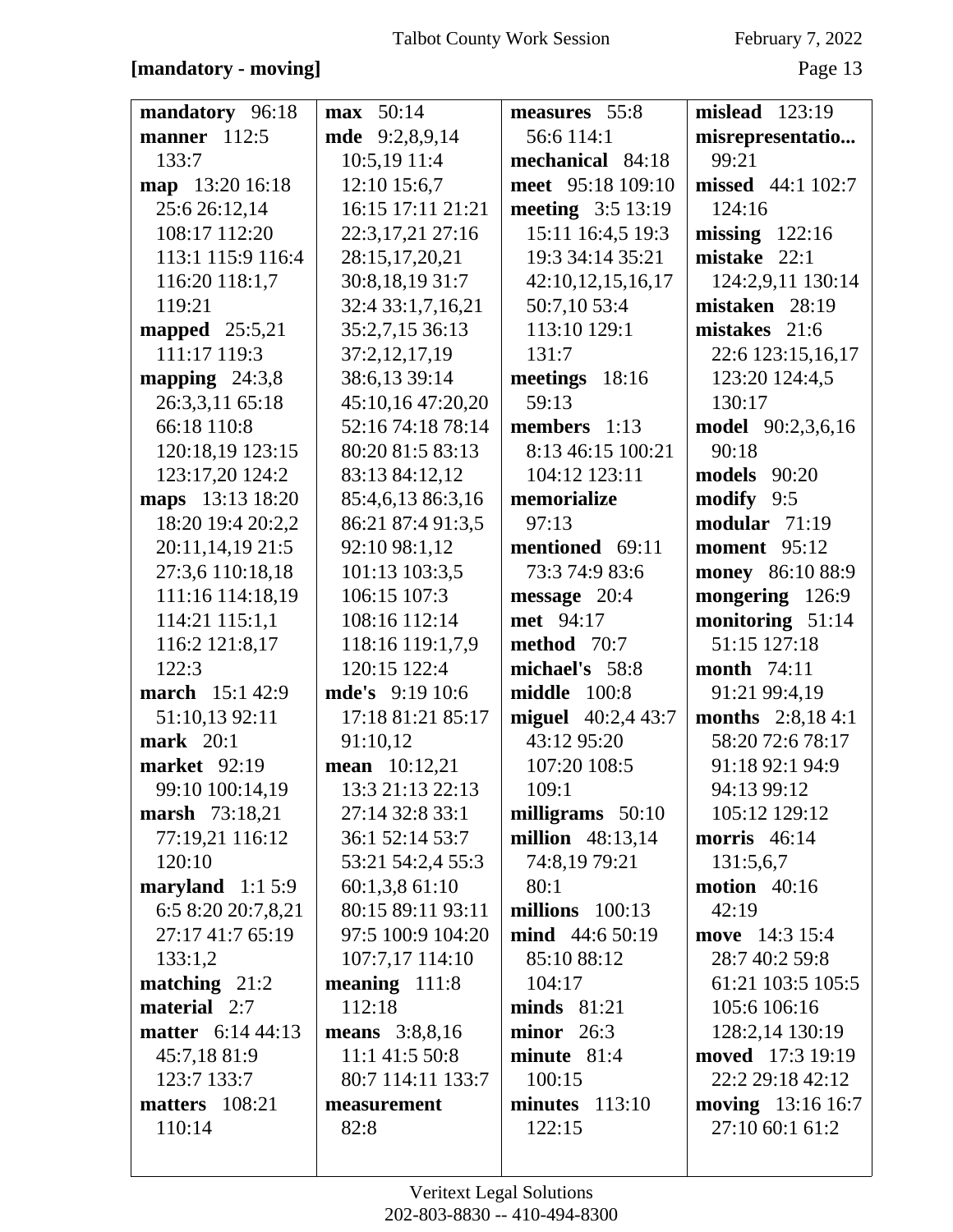### **[multiple - participated]** Page 14

| multiple 50:5                         | 71:20 74:5,6,20                     | occur 38:19 39:4       | opinion 9:16                          |
|---------------------------------------|-------------------------------------|------------------------|---------------------------------------|
| 97:11 111:13,18                       | 76:13,14 81:13                      | 73:7 74:3 75:13        | 11:17 44:12                           |
| municipal 10:14                       | 88:18 92:6 105:13                   | 75:17 123:21           | opponents 118:15                      |
| 65:2                                  | 116:7,8 121:21                      | occurred 73:10         | opportunity 3:12                      |
| municipalities                        | 122:3 127:12                        | 78:17,19 117:3         | 3:20 4:2 105:9                        |
| 5:15 27:12 68:4                       | nice 19:10                          | occurs $91:11$         | 106:21                                |
| 114:4                                 | nicolai 17:5                        | <b>ocean</b> 100:9     | opposed 10:18                         |
| municipality 4:8                      | night 15:11 59:18                   | october 38:6 91:4      | opposite 93:6                         |
| 5:21 6:15 55:4                        | nitrogen $50:11,13$                 | <b>odd</b> 35:1        | option 8:8 60:16                      |
| 115:3                                 | 50:1551:3                           | <b>oden</b> 15:9 16:10 | options 59:15 60:5                    |
| mute 43:20 53:11                      | non 97:16                           | 16:19 37:2             | 60:9,19                               |
| $\mathbf n$                           | <b>normal</b> 122:5                 | office 18:19 20:1      | order 29:15 99:15                     |
|                                       | notably $72:11$                     | 21:6 22:6,17           | <b>orderly</b> 112:3,10               |
| name 125:15                           | 74:4 79:20                          | oh 43:11 59:20         | original 40:12                        |
| <b>named</b> 133:3                    | notary 133:2,17                     | 98:6 100:11            | <b>outcome</b> 133:12                 |
| narrative 67:17                       | note 108:15                         | okay 11:13 12:12       | outdated 50:3,6                       |
| 69:10                                 | 114:17 120:17                       | 12:14 15:18 30:20      | outline 114:1                         |
| <b>near</b> 91:11                     | <b>noted</b> 69:19                  | 36:5 39:18,20          | outlined 11:3                         |
| nearly 65:8                           | 18:2 36:11<br>notes                 | 43:15,16 46:10,21      | overdue 61:16                         |
| necessarily 12:5                      | 38:2 114:5 116:21                   | 48:16 49:18 53:6       | overview 11:5                         |
| 89:11                                 | 133:6                               | 54:12,15 56:20         | <b>owned</b> 65:14                    |
| necessary 11:20                       | notice 119:16                       | 64:6 86:20 93:11       | owner 6:12                            |
| 63:3 120:21 121:9                     | notion 96:7                         | 93:17 100:6            | oxidation 48:12                       |
| <b>need</b> 4:2 14:8                  | <b>notorial</b> 133:13              | 101:19 102:18          | $\mathbf{p}$                          |
| 16:11 18:14 29:14<br>29:19 34:4 38:21 | november 19:4                       | 103:15 104:2           |                                       |
|                                       | 105:14                              | 109:6 124:16           | p.m. 1:7 132:1                        |
| 39:11,12 45:14                        | nuance 89:7                         | 131:6                  | pack 1:17 102:16                      |
| 46:2 56:19 61:1                       | number 25:6                         | omitted 110:6          | 102:21 123:4,5                        |
| 75:10 79:9 80:9                       | 40:13 42:20 49:8                    | 121:6                  | 124:17 130:15                         |
| 99:15 102:10                          | 49:14 64:20 89:14                   | once 7:21 10:5,21      | package 11:21                         |
| 106:9 124:7,8                         | nutrient 71:7,11                    | 22:20 52:16 57:20      | page 38:2 109:12                      |
| 125:2 128:9                           | 82:21 83:2 108:11                   | 70:12 71:18 94:8       | paid 84:1 88:11                       |
| 129:20                                | $\bf{0}$                            | 98:3 100:4 103:8       | pair 75:8                             |
| needed 77:4                           |                                     | <b>ones</b> 41:18      | pairs 69:4                            |
| $\text{needing}$ 88:11<br>94:20       | objective $101:3$<br>obtained 74:15 | <b>online</b> 102:16   | <b>paper</b> 20:12                    |
| <b>needs</b> 12:8 30:14               |                                     | open 42:14 59:13       | parcel 20:11 25:6                     |
| 31:20 68:5 121:20                     | obviously 48:4<br>53:1 68:21 72:17  | <b>opener</b> 107:7    | parcels 22:7 26:2                     |
|                                       |                                     | operating 52:3         | 28:13 66:1,3,5,13                     |
| nefarious 123:16<br>124:6             | 97:5 100:1 104:8                    | operation 53:3         | part 9:5,15 11:20<br>24:13 26:4 31:16 |
|                                       | occasionally 90:7                   | 114:2                  |                                       |
| negotiations 87:8<br>never $11:1$     | occupancy 90:11                     | operational 59:4       | 37:1 51:3 54:10                       |
| new 6:15 13:10                        | 90:19 92:16,18                      | 70:12 92:4             | 58:11 108:19<br>128:1                 |
|                                       | occupied 90:9,21<br>92:17           | operator 53:19         |                                       |
| 25:12 27:6,7                          |                                     | 59:3                   | participated<br>123:10                |
| 59:18 68:9 69:3                       |                                     |                        |                                       |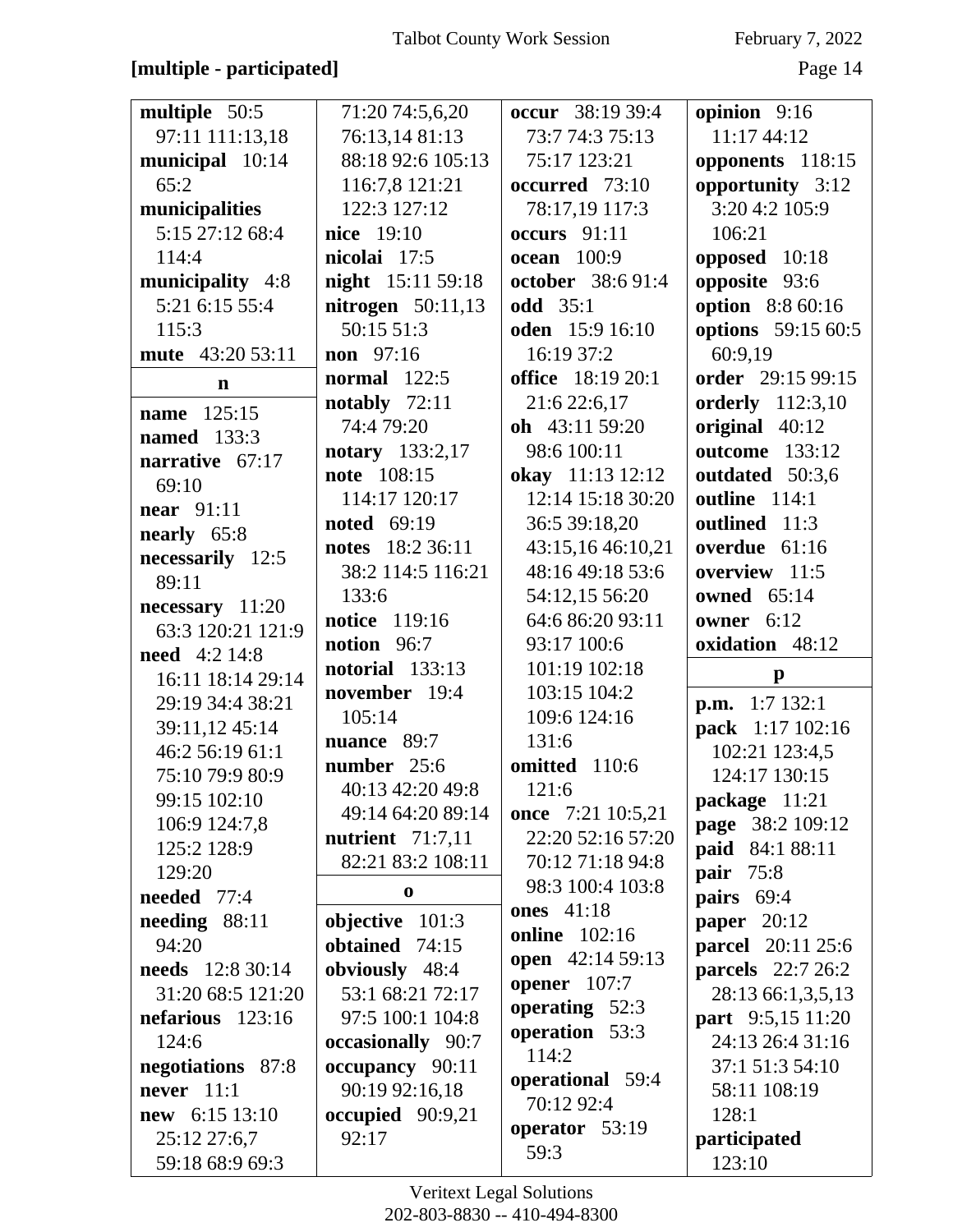### **[participation - possible]** Page 15

| participation             | permitting 48:1           | 33:15 37:4,7             | 71:16,16,17,21             |
|---------------------------|---------------------------|--------------------------|----------------------------|
| 122:19                    | <b>person</b> 34:20 94:2  | 38:17 39:3,11            | 72:3 77:2,9 78:10          |
| particular 6:11           | 94:2                      | 40:18 41:6,11,12         | 78:12 82:16,19             |
| 67:21                     | personally 133:3          | 41:14,18,20 42:6         | 83:5 84:9 85:19            |
| parties 2:9 128:19        | perspective 67:6          | 42:21 43:6 45:12         | 86:3 87:17 88:1,5          |
| 133:11,11                 | 108:8                     | 46:3 57:4 65:5,6,9       | 88:18 91:2,14,15           |
| party 6:10                | <b>pete</b> 1:15          | 65:12 67:18 68:1         | 91:18 92:3,7,9,12          |
| passage 81:7              | <b>phase</b> 2:15 40:20   | 69:11 71:13 72:13        | 93:4 96:9 97:2,7           |
| pastel 128:5              | 87:12 88:21 90:12         | 72:15 73:8,10,20         | 97:15 99:14                |
| <b>patrick</b> 4:19 5:3   | 91:15 97:16               | 74:2 76:7 77:12          | 101:15 103:4               |
| 11:13 40:9 46:7           | <b>phased</b> 70:5 71:21  | 81:3,16 82:9,17          | 108:13 115:19              |
| 95:19 131:12              | <b>phases</b> 38:5,9 75:7 | 86:1 87:7 95:15          | plants 52:10 60:4          |
| <b>patterns</b> 7:19 42:1 | phasing $13:20$           | 105:17 106:5             | players 125:14             |
| pay 88:6,9                | 19:11 38:3 80:18          | 110:16 111:5,6,9         | please 16:2 45:12          |
| payments 83:20            | phenomenal 130:8          | 111:16,17 112:1,2        | 49:1 53:11 63:18           |
| pellicano 17:6            | 130:9                     | 112:7,13 113:3,20        | pleasure 64:11             |
| 37:21 45:10               | <b>phone</b> 102:4 125:5  | 114:5,16 115:5,8         | <b>point</b> 5:5 9:17      |
| pending 4:12              | phosphorus 50:9           | 118:12 119:3             | 19:15 23:4,20              |
| <b>people</b> 2:20 3:15   | 50:13,14                  | 120:16 127:17            | 27:7 29:9 30:20            |
| 20:16 95:3 107:8          | <b>pick</b> 71:1          | 128:2                    | 37:17 43:3 45:7            |
| 107:14 109:14             | picked 102:21             | <b>planned</b> 5:17 45:4 | 52:8 54:2 58:17            |
| 124:4,12 126:2            | picture 125:4             | 45:9                     | 74:7 78:2 102:10           |
| performance 55:2          | piece 96:2 104:5          | planning $5:127:2$       | 103:2 110:12               |
| 58:13,18                  | 125:9                     | 7:6,12,21 8:4,9,17       | 120:4,6 127:4              |
| performed 88:13           | piney $74:7$              | 10:2 16:18 17:7          | 128:10,14                  |
| <b>period</b> 14:12       | pipe 100:7                | 18:2,3 20:9 27:17        | pointed 124:1              |
| 37:15 81:18               | pipes 56:3                | 27:18 31:17 37:6         | <b>points</b> 12:21        |
| <b>periods</b> 15:3 97:5  | place 56:14 57:11         | 37:10,11 40:14,15        | 109:21                     |
| permissible               | 92:20 133:4               | 41:3,11 42:8,8,16        | <b>policies</b> 7:17 41:17 |
| 111:19 112:19             | plain $111:8$             | 66:3 76:6 95:13          | 42:5                       |
| <b>permit</b> 37:13,14    | plan 3:13 5:2,11          | 105:7,11,21              | <b>policy</b> 38:10        |
| 38:14 50:12,18            | 5:11 6:1,19 7:9,9         | 106:15 112:9             | <b>pond</b> 58:21          |
| 51:17,20 83:2,3           | 7:10,14,158:69:3          | 119:5 126:1 128:3        | portion 66:21              |
| 84:13 86:16 91:5          | 9:8,15,19 10:4,7          | 130:2                    | portions 68:17             |
| 91:6,7,9,13 92:10         | 10:21 11:3 12:4,5         | plans 6:2 9:11           | 72:12                      |
| 94:9 98:2,14,15           | 13:10,20 14:8,19          | 84:5,9,12 88:19          | position $17:11,19$        |
| 101:17 103:3,6,8          | 16:12,15,16 17:21         | 113:19,21                | 28:21 30:15 32:7           |
| <b>permits</b> 38:13,21   | 18:6,7,15 21:19           | plant 48:8,9,11          | 32:9 33:3 39:6             |
| 74:15,18 86:11            | 21:20 22:10,12            | 49:4,6,21 50:3,6,8       | 97:6 99:18                 |
| 89:16 93:8 97:3,4         | 23:2 26:5,9,12            | 51:6 52:3,20             | <b>positive</b> $3:54:4$   |
| 97:17 101:14              | 27:21 28:1,6,12           | 58:12,17 59:12,16        | 129:15                     |
| <b>permitted</b> 76:2     | 29:6,6,20 30:12           | 60:7,8,18 63:2           | <b>possible</b> $94:20$    |
| 82:20 85:3,6,12           | 30:18 31:3,8,9,13         | 69:18,19,21 70:4         | 121:14 126:4               |
| 89:5 91:3                 | 31:20 32:6 33:2           | 70:6,12,21 71:12         |                            |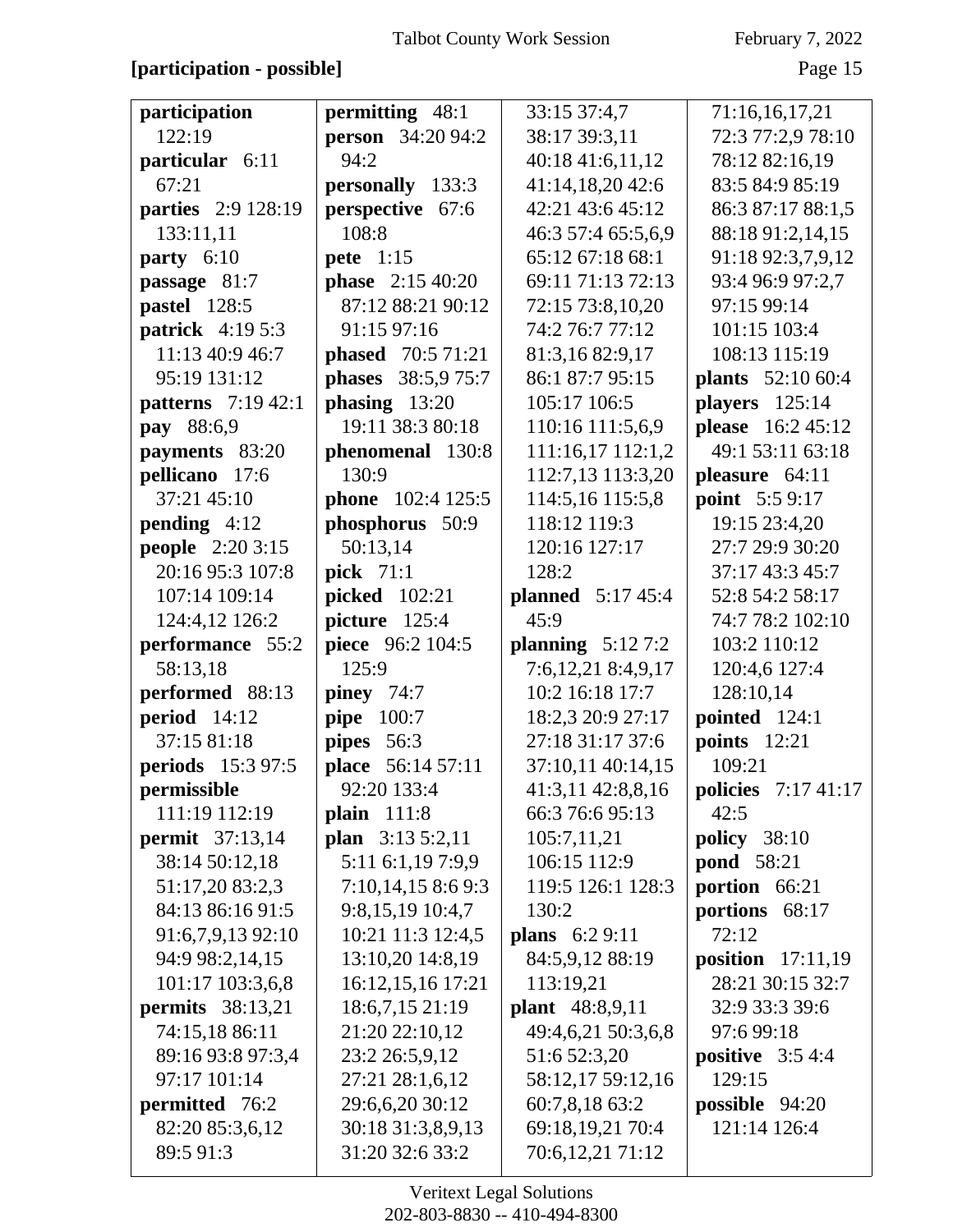# **[potentially - question]** Page 16

| potentially 90:19<br>project $1:52:10$<br>provision 5:12<br>priority $17:13,16$<br>19:12 23:8 30:13<br>2:11 38:6,8 42:1<br>68:15 87:5<br>power 13:19<br>52:18 55:9,17,20<br>prefer $107:4$<br>32:1 39:13<br>provisions 68:11<br>preliminary 8:19<br>82:18 86:2 87:10<br>pristine 126:16<br>62:2 67:1 74:6<br>9:9 47:19 52:16<br>probably 27:19<br>75:7,18 78:5<br>112:12,18<br>34:19 52:4 61:10<br>80:16 81:15 83:19<br><b>public</b> 2:18 3:7,11<br>prepared 20:5<br>35:20 101:16<br>3:194::4,145:3<br>67:5 72:4 92:20<br>85:9 86:4,8,14<br>122:3 130:14,21<br>7:3 8:1,3,10 23:5<br>130:6,8<br>88:5,21 89:11,12<br><b>problem</b> 9:12 40:7<br>93:3 97:17 99:16<br>23:6,10 66:4,16<br>preparing 94:11<br>131:11,15<br>44:19 46:11 53:14<br>67:10 91:3 96:16<br>101:2,5 107:12<br>114:13,14 118:15<br>presence 133:9<br>56:11,15 57:6,9<br>101:1 102:10<br>present 26:12<br>125:12 126:13<br>103:17 104:12,15<br>96:21 97:10<br>102:13,18<br>104:21 107:20<br>123:1<br>129:6<br>problematic 33:8<br>projection 92:1<br>111:2 113:4<br>presentation<br>113:14<br>problems 54:3<br>119:12 125:17,20<br>projects 13:15<br>58:9 126:21 127:2<br>38:4 62:2 107:13<br>126:1,5,9 128:13<br>presented 4:10<br>79:1 110:20<br>proceed 45:6<br>114:8<br>129:5 133:2,17<br>117:16<br>proceeding 45:6<br>proper $104:17$<br>pump 55:9,11<br>proceedings 2:1<br>79:12 80:2 84:6<br>presents 70:12<br>properly 36:12<br>president 5:8<br>process $5:26:8$<br>properties 24:6,12<br>84:13,17,19,20<br>63:12<br>11:3,6 12:10 13:1<br>25:1,6 65:13 66:8<br>86:7,12,17 92:4<br>18:12,14,18 19:21<br>pressures 73:16<br>120:4,6,8 121:1<br>purchase 51:14<br>22:8,11 23:3 24:3<br>75:15<br>property 6:12<br>purported 80:15<br>26:5 34:10 40:11<br>20:7,14,21 21:7,8<br>purpose 111:21<br><b>pretty</b> 20:14 55:4<br>112:8<br>51:16 55:10 60:11<br>65:4 82:7 110:15<br>112:2 116:20<br>97:21 100:5<br><b>previous</b> 10:3 27:2<br>111:17 118:18<br>pursuant 9:1<br>83:17<br>previously 24:6<br>110:21 122:5<br>121:6<br>processed 21:21<br>proposed $6:197:7$<br>80:9<br>pushed 76:11<br>price 1:18 32:2<br>7:13 8:5 9:9 10:3<br>77:13 108:2<br>processes 24:16<br>104:17<br><b>pushes</b> 77:17 78:4<br>33:6,8,12 34:4,7<br>37:5 41:9,20<br>34:12,15 35:9,12<br>71:17 108:12<br>put 12:18 43:18<br>procurement<br>91:20 99:5<br>35:18 36:3,6,8,20<br>48:4 56:14 57:11<br>114:1,6<br>70:14,16,17,18<br>product 20:7<br>74:16 79:4,14<br>proposes $2:12,14$<br>93:9,11,17 97:18<br>proposing $22:5$<br>program $17:3$<br>93:18,19,21 94:6<br>96:18 101:14<br>100:3 101:18,20<br>56:11 79:5<br>prosperous 62:4<br>102:5 110:8 113:7<br>proud 54:11 61:8<br>126:9 130:7<br>programmed<br>37:10 81:17 114:8<br>113:9,16 117:10<br>108:4 129:19<br><b>putting</b> 98:9,10,17<br>principal 72:4<br>provide 3:10 78:8<br>122:4 127:19<br>114:10,11,11<br>101:2<br>115:2,10<br>112:3,10<br>129:8<br>provided 52:1<br>printed 133:6<br>programs $115:12$<br>puzzle $104:5$<br><b>prior</b> $12:625:4$<br>progress 81:18<br>69:17 70:5 73:1<br>q<br>99:16<br>27:5 50:16 58:20<br>117:7 121:4<br>question 23:7 26:7<br>105:20<br>provides 71:20<br>progressed 84:2<br>34:1,16 49:5<br>76:478:11 |  |                |
|---------------------------------------------------------------------------------------------------------------------------------------------------------------------------------------------------------------------------------------------------------------------------------------------------------------------------------------------------------------------------------------------------------------------------------------------------------------------------------------------------------------------------------------------------------------------------------------------------------------------------------------------------------------------------------------------------------------------------------------------------------------------------------------------------------------------------------------------------------------------------------------------------------------------------------------------------------------------------------------------------------------------------------------------------------------------------------------------------------------------------------------------------------------------------------------------------------------------------------------------------------------------------------------------------------------------------------------------------------------------------------------------------------------------------------------------------------------------------------------------------------------------------------------------------------------------------------------------------------------------------------------------------------------------------------------------------------------------------------------------------------------------------------------------------------------------------------------------------------------------------------------------------------------------------------------------------------------------------------------------------------------------------------------------------------------------------------------------------------------------------------------------------------------------------------------------------------------------------------------------------------------------------------------------------------------------------------------------------------------------------------------------------------------------------------------------------------------------------------------------------------------------------------------------------------------------------------------------------------------------------------------------------------------------------------------------------------------------------------------------------------------------------------------------------------------------------------------------------------------------------------------------------------------------------------------------------------------------------------------------------------------------------------------------------------------------------------------------------------------------------------------------------------------------|--|----------------|
|                                                                                                                                                                                                                                                                                                                                                                                                                                                                                                                                                                                                                                                                                                                                                                                                                                                                                                                                                                                                                                                                                                                                                                                                                                                                                                                                                                                                                                                                                                                                                                                                                                                                                                                                                                                                                                                                                                                                                                                                                                                                                                                                                                                                                                                                                                                                                                                                                                                                                                                                                                                                                                                                                                                                                                                                                                                                                                                                                                                                                                                                                                                                                                     |  |                |
|                                                                                                                                                                                                                                                                                                                                                                                                                                                                                                                                                                                                                                                                                                                                                                                                                                                                                                                                                                                                                                                                                                                                                                                                                                                                                                                                                                                                                                                                                                                                                                                                                                                                                                                                                                                                                                                                                                                                                                                                                                                                                                                                                                                                                                                                                                                                                                                                                                                                                                                                                                                                                                                                                                                                                                                                                                                                                                                                                                                                                                                                                                                                                                     |  |                |
|                                                                                                                                                                                                                                                                                                                                                                                                                                                                                                                                                                                                                                                                                                                                                                                                                                                                                                                                                                                                                                                                                                                                                                                                                                                                                                                                                                                                                                                                                                                                                                                                                                                                                                                                                                                                                                                                                                                                                                                                                                                                                                                                                                                                                                                                                                                                                                                                                                                                                                                                                                                                                                                                                                                                                                                                                                                                                                                                                                                                                                                                                                                                                                     |  |                |
|                                                                                                                                                                                                                                                                                                                                                                                                                                                                                                                                                                                                                                                                                                                                                                                                                                                                                                                                                                                                                                                                                                                                                                                                                                                                                                                                                                                                                                                                                                                                                                                                                                                                                                                                                                                                                                                                                                                                                                                                                                                                                                                                                                                                                                                                                                                                                                                                                                                                                                                                                                                                                                                                                                                                                                                                                                                                                                                                                                                                                                                                                                                                                                     |  |                |
|                                                                                                                                                                                                                                                                                                                                                                                                                                                                                                                                                                                                                                                                                                                                                                                                                                                                                                                                                                                                                                                                                                                                                                                                                                                                                                                                                                                                                                                                                                                                                                                                                                                                                                                                                                                                                                                                                                                                                                                                                                                                                                                                                                                                                                                                                                                                                                                                                                                                                                                                                                                                                                                                                                                                                                                                                                                                                                                                                                                                                                                                                                                                                                     |  |                |
|                                                                                                                                                                                                                                                                                                                                                                                                                                                                                                                                                                                                                                                                                                                                                                                                                                                                                                                                                                                                                                                                                                                                                                                                                                                                                                                                                                                                                                                                                                                                                                                                                                                                                                                                                                                                                                                                                                                                                                                                                                                                                                                                                                                                                                                                                                                                                                                                                                                                                                                                                                                                                                                                                                                                                                                                                                                                                                                                                                                                                                                                                                                                                                     |  |                |
|                                                                                                                                                                                                                                                                                                                                                                                                                                                                                                                                                                                                                                                                                                                                                                                                                                                                                                                                                                                                                                                                                                                                                                                                                                                                                                                                                                                                                                                                                                                                                                                                                                                                                                                                                                                                                                                                                                                                                                                                                                                                                                                                                                                                                                                                                                                                                                                                                                                                                                                                                                                                                                                                                                                                                                                                                                                                                                                                                                                                                                                                                                                                                                     |  |                |
|                                                                                                                                                                                                                                                                                                                                                                                                                                                                                                                                                                                                                                                                                                                                                                                                                                                                                                                                                                                                                                                                                                                                                                                                                                                                                                                                                                                                                                                                                                                                                                                                                                                                                                                                                                                                                                                                                                                                                                                                                                                                                                                                                                                                                                                                                                                                                                                                                                                                                                                                                                                                                                                                                                                                                                                                                                                                                                                                                                                                                                                                                                                                                                     |  |                |
|                                                                                                                                                                                                                                                                                                                                                                                                                                                                                                                                                                                                                                                                                                                                                                                                                                                                                                                                                                                                                                                                                                                                                                                                                                                                                                                                                                                                                                                                                                                                                                                                                                                                                                                                                                                                                                                                                                                                                                                                                                                                                                                                                                                                                                                                                                                                                                                                                                                                                                                                                                                                                                                                                                                                                                                                                                                                                                                                                                                                                                                                                                                                                                     |  |                |
|                                                                                                                                                                                                                                                                                                                                                                                                                                                                                                                                                                                                                                                                                                                                                                                                                                                                                                                                                                                                                                                                                                                                                                                                                                                                                                                                                                                                                                                                                                                                                                                                                                                                                                                                                                                                                                                                                                                                                                                                                                                                                                                                                                                                                                                                                                                                                                                                                                                                                                                                                                                                                                                                                                                                                                                                                                                                                                                                                                                                                                                                                                                                                                     |  |                |
|                                                                                                                                                                                                                                                                                                                                                                                                                                                                                                                                                                                                                                                                                                                                                                                                                                                                                                                                                                                                                                                                                                                                                                                                                                                                                                                                                                                                                                                                                                                                                                                                                                                                                                                                                                                                                                                                                                                                                                                                                                                                                                                                                                                                                                                                                                                                                                                                                                                                                                                                                                                                                                                                                                                                                                                                                                                                                                                                                                                                                                                                                                                                                                     |  |                |
|                                                                                                                                                                                                                                                                                                                                                                                                                                                                                                                                                                                                                                                                                                                                                                                                                                                                                                                                                                                                                                                                                                                                                                                                                                                                                                                                                                                                                                                                                                                                                                                                                                                                                                                                                                                                                                                                                                                                                                                                                                                                                                                                                                                                                                                                                                                                                                                                                                                                                                                                                                                                                                                                                                                                                                                                                                                                                                                                                                                                                                                                                                                                                                     |  |                |
|                                                                                                                                                                                                                                                                                                                                                                                                                                                                                                                                                                                                                                                                                                                                                                                                                                                                                                                                                                                                                                                                                                                                                                                                                                                                                                                                                                                                                                                                                                                                                                                                                                                                                                                                                                                                                                                                                                                                                                                                                                                                                                                                                                                                                                                                                                                                                                                                                                                                                                                                                                                                                                                                                                                                                                                                                                                                                                                                                                                                                                                                                                                                                                     |  |                |
|                                                                                                                                                                                                                                                                                                                                                                                                                                                                                                                                                                                                                                                                                                                                                                                                                                                                                                                                                                                                                                                                                                                                                                                                                                                                                                                                                                                                                                                                                                                                                                                                                                                                                                                                                                                                                                                                                                                                                                                                                                                                                                                                                                                                                                                                                                                                                                                                                                                                                                                                                                                                                                                                                                                                                                                                                                                                                                                                                                                                                                                                                                                                                                     |  |                |
|                                                                                                                                                                                                                                                                                                                                                                                                                                                                                                                                                                                                                                                                                                                                                                                                                                                                                                                                                                                                                                                                                                                                                                                                                                                                                                                                                                                                                                                                                                                                                                                                                                                                                                                                                                                                                                                                                                                                                                                                                                                                                                                                                                                                                                                                                                                                                                                                                                                                                                                                                                                                                                                                                                                                                                                                                                                                                                                                                                                                                                                                                                                                                                     |  |                |
|                                                                                                                                                                                                                                                                                                                                                                                                                                                                                                                                                                                                                                                                                                                                                                                                                                                                                                                                                                                                                                                                                                                                                                                                                                                                                                                                                                                                                                                                                                                                                                                                                                                                                                                                                                                                                                                                                                                                                                                                                                                                                                                                                                                                                                                                                                                                                                                                                                                                                                                                                                                                                                                                                                                                                                                                                                                                                                                                                                                                                                                                                                                                                                     |  |                |
|                                                                                                                                                                                                                                                                                                                                                                                                                                                                                                                                                                                                                                                                                                                                                                                                                                                                                                                                                                                                                                                                                                                                                                                                                                                                                                                                                                                                                                                                                                                                                                                                                                                                                                                                                                                                                                                                                                                                                                                                                                                                                                                                                                                                                                                                                                                                                                                                                                                                                                                                                                                                                                                                                                                                                                                                                                                                                                                                                                                                                                                                                                                                                                     |  |                |
|                                                                                                                                                                                                                                                                                                                                                                                                                                                                                                                                                                                                                                                                                                                                                                                                                                                                                                                                                                                                                                                                                                                                                                                                                                                                                                                                                                                                                                                                                                                                                                                                                                                                                                                                                                                                                                                                                                                                                                                                                                                                                                                                                                                                                                                                                                                                                                                                                                                                                                                                                                                                                                                                                                                                                                                                                                                                                                                                                                                                                                                                                                                                                                     |  |                |
|                                                                                                                                                                                                                                                                                                                                                                                                                                                                                                                                                                                                                                                                                                                                                                                                                                                                                                                                                                                                                                                                                                                                                                                                                                                                                                                                                                                                                                                                                                                                                                                                                                                                                                                                                                                                                                                                                                                                                                                                                                                                                                                                                                                                                                                                                                                                                                                                                                                                                                                                                                                                                                                                                                                                                                                                                                                                                                                                                                                                                                                                                                                                                                     |  |                |
|                                                                                                                                                                                                                                                                                                                                                                                                                                                                                                                                                                                                                                                                                                                                                                                                                                                                                                                                                                                                                                                                                                                                                                                                                                                                                                                                                                                                                                                                                                                                                                                                                                                                                                                                                                                                                                                                                                                                                                                                                                                                                                                                                                                                                                                                                                                                                                                                                                                                                                                                                                                                                                                                                                                                                                                                                                                                                                                                                                                                                                                                                                                                                                     |  |                |
|                                                                                                                                                                                                                                                                                                                                                                                                                                                                                                                                                                                                                                                                                                                                                                                                                                                                                                                                                                                                                                                                                                                                                                                                                                                                                                                                                                                                                                                                                                                                                                                                                                                                                                                                                                                                                                                                                                                                                                                                                                                                                                                                                                                                                                                                                                                                                                                                                                                                                                                                                                                                                                                                                                                                                                                                                                                                                                                                                                                                                                                                                                                                                                     |  |                |
|                                                                                                                                                                                                                                                                                                                                                                                                                                                                                                                                                                                                                                                                                                                                                                                                                                                                                                                                                                                                                                                                                                                                                                                                                                                                                                                                                                                                                                                                                                                                                                                                                                                                                                                                                                                                                                                                                                                                                                                                                                                                                                                                                                                                                                                                                                                                                                                                                                                                                                                                                                                                                                                                                                                                                                                                                                                                                                                                                                                                                                                                                                                                                                     |  |                |
|                                                                                                                                                                                                                                                                                                                                                                                                                                                                                                                                                                                                                                                                                                                                                                                                                                                                                                                                                                                                                                                                                                                                                                                                                                                                                                                                                                                                                                                                                                                                                                                                                                                                                                                                                                                                                                                                                                                                                                                                                                                                                                                                                                                                                                                                                                                                                                                                                                                                                                                                                                                                                                                                                                                                                                                                                                                                                                                                                                                                                                                                                                                                                                     |  |                |
|                                                                                                                                                                                                                                                                                                                                                                                                                                                                                                                                                                                                                                                                                                                                                                                                                                                                                                                                                                                                                                                                                                                                                                                                                                                                                                                                                                                                                                                                                                                                                                                                                                                                                                                                                                                                                                                                                                                                                                                                                                                                                                                                                                                                                                                                                                                                                                                                                                                                                                                                                                                                                                                                                                                                                                                                                                                                                                                                                                                                                                                                                                                                                                     |  |                |
|                                                                                                                                                                                                                                                                                                                                                                                                                                                                                                                                                                                                                                                                                                                                                                                                                                                                                                                                                                                                                                                                                                                                                                                                                                                                                                                                                                                                                                                                                                                                                                                                                                                                                                                                                                                                                                                                                                                                                                                                                                                                                                                                                                                                                                                                                                                                                                                                                                                                                                                                                                                                                                                                                                                                                                                                                                                                                                                                                                                                                                                                                                                                                                     |  |                |
|                                                                                                                                                                                                                                                                                                                                                                                                                                                                                                                                                                                                                                                                                                                                                                                                                                                                                                                                                                                                                                                                                                                                                                                                                                                                                                                                                                                                                                                                                                                                                                                                                                                                                                                                                                                                                                                                                                                                                                                                                                                                                                                                                                                                                                                                                                                                                                                                                                                                                                                                                                                                                                                                                                                                                                                                                                                                                                                                                                                                                                                                                                                                                                     |  |                |
|                                                                                                                                                                                                                                                                                                                                                                                                                                                                                                                                                                                                                                                                                                                                                                                                                                                                                                                                                                                                                                                                                                                                                                                                                                                                                                                                                                                                                                                                                                                                                                                                                                                                                                                                                                                                                                                                                                                                                                                                                                                                                                                                                                                                                                                                                                                                                                                                                                                                                                                                                                                                                                                                                                                                                                                                                                                                                                                                                                                                                                                                                                                                                                     |  |                |
|                                                                                                                                                                                                                                                                                                                                                                                                                                                                                                                                                                                                                                                                                                                                                                                                                                                                                                                                                                                                                                                                                                                                                                                                                                                                                                                                                                                                                                                                                                                                                                                                                                                                                                                                                                                                                                                                                                                                                                                                                                                                                                                                                                                                                                                                                                                                                                                                                                                                                                                                                                                                                                                                                                                                                                                                                                                                                                                                                                                                                                                                                                                                                                     |  |                |
|                                                                                                                                                                                                                                                                                                                                                                                                                                                                                                                                                                                                                                                                                                                                                                                                                                                                                                                                                                                                                                                                                                                                                                                                                                                                                                                                                                                                                                                                                                                                                                                                                                                                                                                                                                                                                                                                                                                                                                                                                                                                                                                                                                                                                                                                                                                                                                                                                                                                                                                                                                                                                                                                                                                                                                                                                                                                                                                                                                                                                                                                                                                                                                     |  |                |
|                                                                                                                                                                                                                                                                                                                                                                                                                                                                                                                                                                                                                                                                                                                                                                                                                                                                                                                                                                                                                                                                                                                                                                                                                                                                                                                                                                                                                                                                                                                                                                                                                                                                                                                                                                                                                                                                                                                                                                                                                                                                                                                                                                                                                                                                                                                                                                                                                                                                                                                                                                                                                                                                                                                                                                                                                                                                                                                                                                                                                                                                                                                                                                     |  |                |
|                                                                                                                                                                                                                                                                                                                                                                                                                                                                                                                                                                                                                                                                                                                                                                                                                                                                                                                                                                                                                                                                                                                                                                                                                                                                                                                                                                                                                                                                                                                                                                                                                                                                                                                                                                                                                                                                                                                                                                                                                                                                                                                                                                                                                                                                                                                                                                                                                                                                                                                                                                                                                                                                                                                                                                                                                                                                                                                                                                                                                                                                                                                                                                     |  |                |
|                                                                                                                                                                                                                                                                                                                                                                                                                                                                                                                                                                                                                                                                                                                                                                                                                                                                                                                                                                                                                                                                                                                                                                                                                                                                                                                                                                                                                                                                                                                                                                                                                                                                                                                                                                                                                                                                                                                                                                                                                                                                                                                                                                                                                                                                                                                                                                                                                                                                                                                                                                                                                                                                                                                                                                                                                                                                                                                                                                                                                                                                                                                                                                     |  |                |
|                                                                                                                                                                                                                                                                                                                                                                                                                                                                                                                                                                                                                                                                                                                                                                                                                                                                                                                                                                                                                                                                                                                                                                                                                                                                                                                                                                                                                                                                                                                                                                                                                                                                                                                                                                                                                                                                                                                                                                                                                                                                                                                                                                                                                                                                                                                                                                                                                                                                                                                                                                                                                                                                                                                                                                                                                                                                                                                                                                                                                                                                                                                                                                     |  |                |
|                                                                                                                                                                                                                                                                                                                                                                                                                                                                                                                                                                                                                                                                                                                                                                                                                                                                                                                                                                                                                                                                                                                                                                                                                                                                                                                                                                                                                                                                                                                                                                                                                                                                                                                                                                                                                                                                                                                                                                                                                                                                                                                                                                                                                                                                                                                                                                                                                                                                                                                                                                                                                                                                                                                                                                                                                                                                                                                                                                                                                                                                                                                                                                     |  |                |
|                                                                                                                                                                                                                                                                                                                                                                                                                                                                                                                                                                                                                                                                                                                                                                                                                                                                                                                                                                                                                                                                                                                                                                                                                                                                                                                                                                                                                                                                                                                                                                                                                                                                                                                                                                                                                                                                                                                                                                                                                                                                                                                                                                                                                                                                                                                                                                                                                                                                                                                                                                                                                                                                                                                                                                                                                                                                                                                                                                                                                                                                                                                                                                     |  |                |
|                                                                                                                                                                                                                                                                                                                                                                                                                                                                                                                                                                                                                                                                                                                                                                                                                                                                                                                                                                                                                                                                                                                                                                                                                                                                                                                                                                                                                                                                                                                                                                                                                                                                                                                                                                                                                                                                                                                                                                                                                                                                                                                                                                                                                                                                                                                                                                                                                                                                                                                                                                                                                                                                                                                                                                                                                                                                                                                                                                                                                                                                                                                                                                     |  |                |
|                                                                                                                                                                                                                                                                                                                                                                                                                                                                                                                                                                                                                                                                                                                                                                                                                                                                                                                                                                                                                                                                                                                                                                                                                                                                                                                                                                                                                                                                                                                                                                                                                                                                                                                                                                                                                                                                                                                                                                                                                                                                                                                                                                                                                                                                                                                                                                                                                                                                                                                                                                                                                                                                                                                                                                                                                                                                                                                                                                                                                                                                                                                                                                     |  |                |
|                                                                                                                                                                                                                                                                                                                                                                                                                                                                                                                                                                                                                                                                                                                                                                                                                                                                                                                                                                                                                                                                                                                                                                                                                                                                                                                                                                                                                                                                                                                                                                                                                                                                                                                                                                                                                                                                                                                                                                                                                                                                                                                                                                                                                                                                                                                                                                                                                                                                                                                                                                                                                                                                                                                                                                                                                                                                                                                                                                                                                                                                                                                                                                     |  |                |
|                                                                                                                                                                                                                                                                                                                                                                                                                                                                                                                                                                                                                                                                                                                                                                                                                                                                                                                                                                                                                                                                                                                                                                                                                                                                                                                                                                                                                                                                                                                                                                                                                                                                                                                                                                                                                                                                                                                                                                                                                                                                                                                                                                                                                                                                                                                                                                                                                                                                                                                                                                                                                                                                                                                                                                                                                                                                                                                                                                                                                                                                                                                                                                     |  |                |
|                                                                                                                                                                                                                                                                                                                                                                                                                                                                                                                                                                                                                                                                                                                                                                                                                                                                                                                                                                                                                                                                                                                                                                                                                                                                                                                                                                                                                                                                                                                                                                                                                                                                                                                                                                                                                                                                                                                                                                                                                                                                                                                                                                                                                                                                                                                                                                                                                                                                                                                                                                                                                                                                                                                                                                                                                                                                                                                                                                                                                                                                                                                                                                     |  |                |
|                                                                                                                                                                                                                                                                                                                                                                                                                                                                                                                                                                                                                                                                                                                                                                                                                                                                                                                                                                                                                                                                                                                                                                                                                                                                                                                                                                                                                                                                                                                                                                                                                                                                                                                                                                                                                                                                                                                                                                                                                                                                                                                                                                                                                                                                                                                                                                                                                                                                                                                                                                                                                                                                                                                                                                                                                                                                                                                                                                                                                                                                                                                                                                     |  |                |
|                                                                                                                                                                                                                                                                                                                                                                                                                                                                                                                                                                                                                                                                                                                                                                                                                                                                                                                                                                                                                                                                                                                                                                                                                                                                                                                                                                                                                                                                                                                                                                                                                                                                                                                                                                                                                                                                                                                                                                                                                                                                                                                                                                                                                                                                                                                                                                                                                                                                                                                                                                                                                                                                                                                                                                                                                                                                                                                                                                                                                                                                                                                                                                     |  |                |
|                                                                                                                                                                                                                                                                                                                                                                                                                                                                                                                                                                                                                                                                                                                                                                                                                                                                                                                                                                                                                                                                                                                                                                                                                                                                                                                                                                                                                                                                                                                                                                                                                                                                                                                                                                                                                                                                                                                                                                                                                                                                                                                                                                                                                                                                                                                                                                                                                                                                                                                                                                                                                                                                                                                                                                                                                                                                                                                                                                                                                                                                                                                                                                     |  |                |
|                                                                                                                                                                                                                                                                                                                                                                                                                                                                                                                                                                                                                                                                                                                                                                                                                                                                                                                                                                                                                                                                                                                                                                                                                                                                                                                                                                                                                                                                                                                                                                                                                                                                                                                                                                                                                                                                                                                                                                                                                                                                                                                                                                                                                                                                                                                                                                                                                                                                                                                                                                                                                                                                                                                                                                                                                                                                                                                                                                                                                                                                                                                                                                     |  | 54:18 58:11,14 |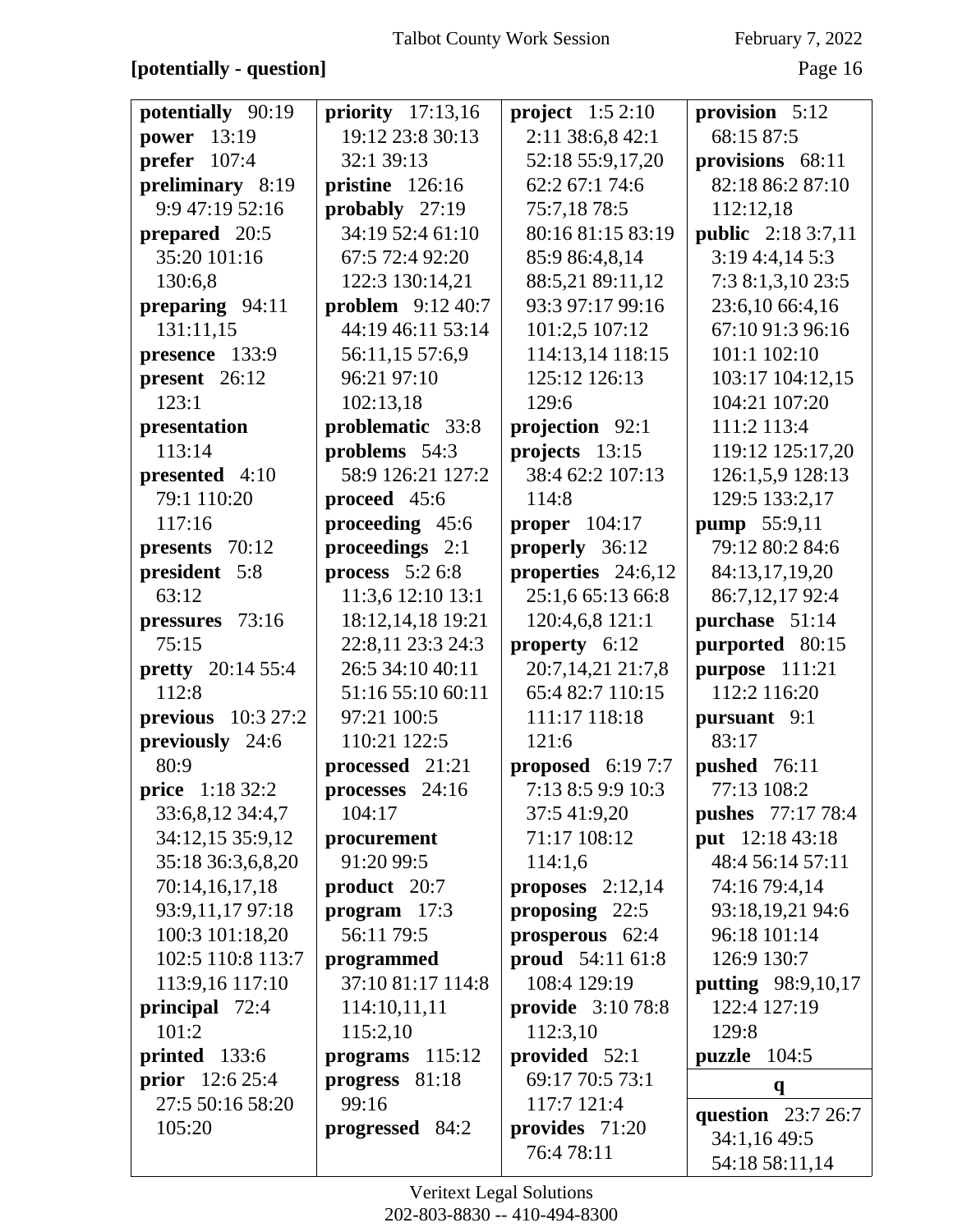### **[question - resolution]** Page 17

| 64:13 86:15 96:11        | 23:9 25:16 30:20         | referenced 77:1           | 26:21,21 27:1,8          |
|--------------------------|--------------------------|---------------------------|--------------------------|
| 117:11                   | 55:5 59:18 60:1,9        | references 114:18         | 47:19 52:16 68:8         |
| questioning 34:20        | 60:12,15,21 62:15        | 116:18                    | 69:16 71:4 72:10         |
| 35:1                     | 76:13 78:6 90:18         | <b>reflect</b> 34:2 40:20 | 76:3 77:1 81:1,8         |
| questions 11:6           | 94:6,10 95:15,18         | 65:6,7,9                  | 121:5                    |
| 12:15 23:20,20           | 97:20 98:9 104:10        | reflects 65:2             | reported 1:20            |
| 34:11 43:12 47:4         | 104:20 107:7             | regard $44:3$             | 78:10                    |
| 48:18,21 49:18           | 110:21 126:10            | regarding 1:5             | represented 30:17        |
| 52:4 62:13,19            | 129:4 131:21             | 69:10 72:8                | 37:3                     |
| 63:21 64:10 79:7         | reason $100:6$           | regardless 41:13          | representing             |
| 86:19 103:13             | 124:10                   | 41:14                     | 37:18                    |
| 110:9 122:9              | reasonable 92:1          | regards $45:3$            | <b>request</b> 19:18,19  |
| 123:13,14 125:21         | 99:4 111:14              | regulate 116:10           | 38:10 74:17              |
| 128:12,13 129:12         | reasons 80:8             | regulations 6:5           | requested 38:3           |
| quick 13:3 57:1          | 83:11 99:19              | regulatory 9:21           | 118:7                    |
| 102:14                   | reassure 63:18           | 111:6                     | <b>require</b> 70:2 71:9 |
| quickly 57:6             | receive 14:18            | reiterate 36:9            | required $5:106:2$       |
| quote 119:6              | received 37:20           | reiterated 50:5           | 31:4 50:11 71:12         |
| r                        | 47:4 51:10 69:14         | <b>relate</b> 41:18 42:5  | 86:6 88:17 112:15        |
| rainwater 58:20          | 83:7,19 119:16           | 55:1                      | requirements 6:7         |
| range 29:5 30:18         | recipients 119:13        | <b>related</b> 50:19 51:2 | 50:1                     |
| 31:9 32:6 33:2           | reclassified 28:5        | 76:2 91:20 117:15         | requires 38:7            |
| 119:5                    | reclassify 24:17         | 133:11                    | requiring 38:5           |
| <b>rate</b> 89:3         | 31:21 39:11,12           | <b>relates</b> 2:11 91:8  | <b>rescind</b> 9:17 10:2 |
| rates 88:7               | reclassifying 23:7       | relevance 26:19           | 10:10 80:11,15           |
| ray 11:11 15:13          | recommendation           | relevant 6:14             | 82:5 83:9 85:2           |
| 15:21 21:19 34:13        | 19:16                    | 110:14 114:15             | 86:13                    |
| 36:20 40:8 43:17         | recommendations          | relying $101:11$          | rescinding $2:12$        |
| 44:4,4,4 46:5 52:1       | 7:48:2                   | remain $23:13$            | 9:13 125:8               |
| 52:1,5 53:9 54:13        | recommended              | remaining $87:19$         | rescinds 86:1            |
| 103:15 107:20            | 40:19                    | remember 53:13            | rescission 10:8          |
| 108:5 130:11             | recommending             | <b>remind</b> 40:10 41:4  | 11:18,18,20 82:10        |
| <b>reach</b> 62:7 125:14 | 48:11                    | 43:3 56:13                | 82:13 85:7,17            |
| reached 68:3             | reconsidering            | reminder 117:3            | researching 59:15        |
| 95:16                    | 12:1                     | remiss $105:10$           | reserve $87:17$          |
| reading $38:16$          | record $42:13$           | removal $71:8,12$         | residential 6:11         |
| 39:3 44:15               | 97:11                    | 82:21 83:2 108:11         | resolution $2:13$        |
| <b>ready</b> 40:17 45:5  | recorded 133:6           | renewing $127:14$         | 7:1,28:12,13,17          |
| 45:6                     | recording $102:12$       | repair $79:11$            | 11:8 19:7 22:1           |
| <b>real</b> 13:3 57:1    | recreational 67:10       | replacement 78:9          | 23:14 25:1,5,13          |
| 102:14                   | redirected 92:6          | 79:11                     | 25:19 32:11 33:19        |
| realize $20:16$          | redirection 96:17        | replacing $55:10$         | 40:12,13 42:19           |
| <b>really</b> $2:199:9$  | <b>reduce</b> 56:15 88:9 | report $13:10$            | 64:4,19 65:8,14          |
| 10:11 20:9 22:9          |                          | 16:17 20:6 21:10          | 65:16,21 66:11,12        |
|                          |                          |                           |                          |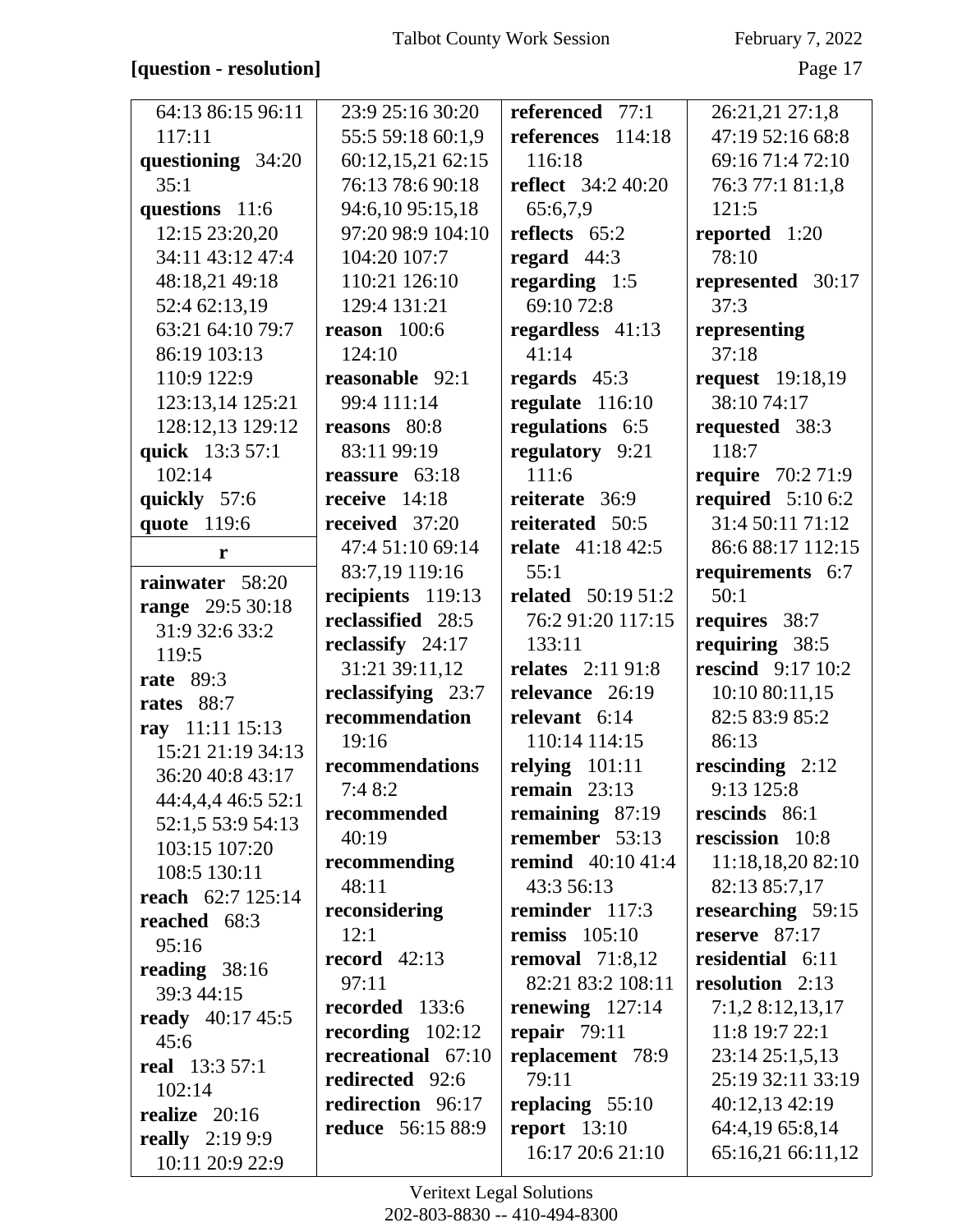### **[resolution - service]** Page 18

| 66:15 67:16 68:7        | reviewing 91:3           | 19:17 23:8,13,16        | 90:12                   |
|-------------------------|--------------------------|-------------------------|-------------------------|
| 70:1 72:7,18            | reviews $22:13$          | 24:7 25:2,4,7,10        | section 10:16 18:1      |
| 73:11 74:16,20          | revised 96:17            | 25:17,20 26:13,13       | 27:19 89:21 90:1        |
| 78:4,7,15 80:2,7        | revitalizing 55:11       | 26:13 28:2,6,18         | 90:12,13                |
| 80:12 81:12 82:14       | rezoning 7:19            | 29:1,6,16,18 30:2       | sections 92:5,8         |
| 83:13 84:5 87:10        | 41:21                    | 30:8,11,12,15,20        | 114:17 116:1            |
| 89:1 93:17 94:12        | <b>rid</b> 59:1          | 30:21 31:6,9,10         | see 61:9 63:10          |
| 97:8 110:17             | right 11:14 14:17        | 31:14 32:5,6,9,10       | 75:19 86:18 90:5        |
| 117:18,19 118:2         | 29:11 35:3 38:1          | 32:11,16 33:3,4         | 93:14 101:1,5,12        |
| 121:8, 15, 21 122: 2    | 43:17 45:21 46:10        | 33:20 37:5,18           | 119:4 125:4 128:1       |
| resolutions 4:12        | 47:21 54:5,5,8,12        | 38:13,19,19 39:7        | seeing 121:13           |
| 22:21 27:2              | 55:3 57:11 62:17         | 40:20 45:20 46:3        | seeking $6:15$          |
| resources 95:18         | 63:5,19 82:14            | 66:7,7 67:1,6,14        | seeks $6:10$            |
| 125:19                  | 103:2,17 108:2,14        | 67:14 80:21 81:9        | sell 100:12             |
| respectful 64:14        | 130:12                   | 81:10,15,16 82:6        | send 13:4 33:18         |
| respective 115:3        | rights $96:13$           | 110:15,15 111:17        | 34:4 44:21 84:6         |
| respectively            | <b>road</b> 78:3 120:4   | 117:2,6,21 118:3        | 131:18                  |
| 118:10                  | <b>robin</b> 17:6 18:8   | 118:3,9,10,13,18        | <b>sending</b> 8:9 15:8 |
| responded 119:1         | 37:21 44:2,20            | 119:3                   | sense 32:21             |
| responses 96:7          | 45:10                    | safe 4:6 107:11         | sent 7:2 14:1,5         |
| responsibilities        | role 126:8,8             | 128:2                   | 15:5,7 16:10,21         |
| 96:13                   | <b>rolling</b> 48:19,20  | safety 104:16           | 17:4 44:2 107:3         |
| rest 57:14 76:11        | <b>room</b> 90:7         | 106:10 129:5            | 119:10                  |
| 90:7 113:14             | 11:18<br>route           | sales 90:2              | sentence 97:8           |
| restaurant 127:14       | router $102:4$           | salinas $40:5,8$        | sentences 70:19         |
| result $12:8$           | <b>rubber</b> 20:20 21:1 | 109:4                   | separate 7:9 10:19      |
| resulted 51:7           | <b>rules</b> 111:11      | sat 125:4               | 31:4 69:12              |
| results 51:11           | run $51:552:14$          | saw 31:9                | september 14:21         |
| retain 66:7             | 54:3 60:6,17 87:2        | saying $17:19$          | 16:20 133:20            |
| <b>revert</b> 12:5 82:6 | running $53:456:4$       | 24:10 34:17,18          | septic 6:13             |
| 88:18                   | 60:4                     | 35:7,15 77:16           | sequence 69:4           |
| <b>review</b> $7:48:21$ | ryan 14:6 46:14          | 80:14 119:20            | serve 68:17 69:18       |
| 9:10 13:11 16:17        | 46:19 47:2,7,14          | says 18:10 19:16        | 75:6                    |
| 19:1 20:6 21:11         | 47:16 48:10,17           | 38:17 44:3 87:11        | served $21:14$          |
| 24:15 26:21 27:1        | 49:3,20 52:15            | 99:20 114:12            | 71:11 81:21             |
| 27:8 47:21 68:8         | 55:3,21 57:16            | 116:14,19               | service 13:14           |
| 69:16 71:5 72:10        | 58:16 62:12 70:14        | scheduled 42:9,17       | 17:14 21:14 32:1        |
| 76:3 77:1 78:14         | 74:9 78:10 113:13        | 55:13 86:5              | 45:4,9 65:11            |
| 81:1,9 85:17 86:4       | 130:6                    | schemes 9:21            | 71:10 72:1 73:3         |
| 88:16 121:6             | ryan's $103:1$           | school 127:8,9          | 73:18,21 77:20          |
| 122:16                  | S                        | sdat $20:13$            | 80:19 81:2,11,13        |
| reviewed 83:13          | 14:9,9,10,14<br>S        | seal 133:13             | 81:16 82:3,12           |
| 84:10,12                | 16:17 17:14,15,20        | <b>second</b> 26:7 32:3 | 114:12,17 115:1,2       |
|                         | 18:5 19:11,12,14         | 54:12 65:11 75:14       | 115:3,8,10,18           |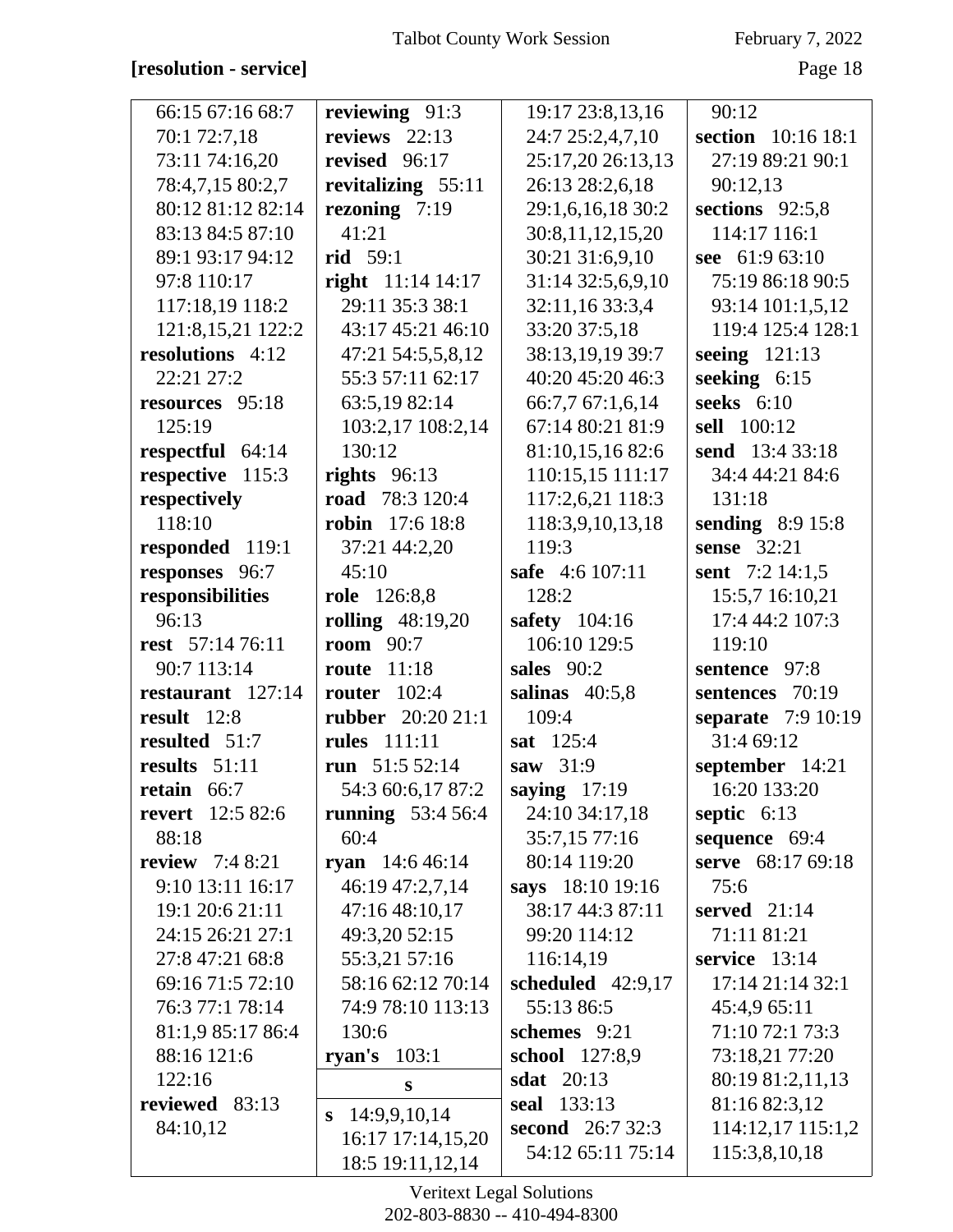# **[service - starts]** Page 19

| 116:4,8,9,11,13    | shore $107:13$       | slightly 86:8           | 69:11,17 79:8       |
|--------------------|----------------------|-------------------------|---------------------|
| 116:18,19 117:12   | shoulders 130:12     | slow $13:17$            | 85:6 87:11 96:14    |
| 117:20 118:17      | shovels $101:14$     | slower $16:1$           | 96:15 113:20        |
| 119:3,6 120:7,9    | show $19:1422:11$    | sludge $48:14$          | 114:20 115:13       |
| 120:13             | 23:15 27:3           | 51:17                   | 116:18 117:15       |
| services 14:9      | showalter 59:9       | smoke 55:13 57:2        | 121:15              |
| session $1:42:4$   | 62:11 63:10,12,20    | 57:4                    | specifics 82:15     |
| 132:1              | 64:3,7,16,17         | solutions 3:2           | specified 65:13     |
| set 7:15 23:17     | 66:20 70:15 71:4     | somebody 3:17           | 81:8                |
| 60:6 84:20 115:7   | 74:21 75:3 76:1      | 64:13,15                | spending 58:8       |
| 133:4              | 76:18 87:4 88:15     | soon 84:20 91:2         | 124:18              |
| seven 41:13,16     | 88:20 93:9,10,15     | 91:13 92:3 93:7         | spent 74:18         |
| 42:5 43:4,5 79:11  | 96:6 98:21 100:20    | 96:9 97:2,16            | 105:11              |
| 95:20,21 106:4     | 102:8,15,20 108:6    | 98:12 101:16            | spirit 106:19       |
| 114:19             | 109:20 110:5,12      | 103:2                   | split $25:8$        |
| sewer 3:13 4:21    | 113:6,8,18 122:10    | sooner 91:19            | spoke 119:13        |
| 5:2,11,13,19 6:13  | 123:11               | sorry 5:1 35:19,21      | sponsor 8:15        |
| 6:16 7:10 9:3 10:7 | showalter's          | 40:5 42:2 43:20         | sponsored 8:13      |
| 13:10,14 14:9,19   | 105:18               | 53:15 70:16 71:2        | spray $67:7,13$     |
| 16:12,16 17:7,13   | showed 28:1          | 102:3,17 103:21         | 69:20 82:19 91:6    |
| 18:6, 15 21:14, 18 | showing $26:10,14$   | 113:8,9                 | spring 55:14 57:4   |
| 21:20 22:10 23:2   | 26:15                | sort 4:14 5:4 11:5      | st $58:8$           |
| 26:9,12 28:11      | shows $26:11$        | 47:9,12 109:10          | staff $3:12,1562:7$ |
| 29:20 31:2,8,20    | signature $133:15$   | 128:18 129:2            | 123:11,19 130:9     |
| 32:1 33:15 37:4,7  | signed $88:2,13$     | sounds 48:16            | 131:11,11,15        |
| 39:3 41:10 43:6    | significant 78:6     | 54:10 61:3              | stamp $131:1,2$     |
| 45:12 46:3 60:4    | 86:15                | south 128:6             | stand 127:16        |
| 65:5,12 67:11      | similar $77:14,19$   | southern 81:14          | standard $83:1,21$  |
| 68:1,10 69:10,12   | simplify $3:8,18$    | 82:2                    | standards 53:4      |
| 72:9,12 76:20      | 44:17                | span $50:21$            | 106:5               |
| 77:15,21 78:2      | simply $9:16$        | <b>speak</b> 34:13 52:5 | standing $120:15$   |
| 80:19 81:3,13,16   | 100:19               | 64:7 105:2 106:21       | start 2:3 13:12     |
| 82:1 83:21 85:21   | single $50:21$       | speaker $43:18$         | 16:8 18:14 46:21    |
| 87:7 111:5 112:5   | sir $12:17,1864:2,6$ | 55:20 56:1 59:10        | 47:16 52:19 53:2    |
| 113:20 114:17,19   | 103:18,19 104:1,3    | 59:11                   | 77:17 93:7 99:7     |
| 114:21 115:2,13    | 104:3 110:4 131:2    | speaking 80:12          | 103:3,8 113:7       |
| 115:21 116:3,17    | sit 106:8            | 96:21                   | started 72:20       |
| 118:9 119:3,5      | site 51:15 67:1      | specific $28:13$        | 86:10               |
| 120:13 127:1       | situation 4:15       | 82:17 104:10,20         | starting $27:7$     |
| shading 116:16,19  | 10:11,17,18          | 118:4                   | 30:11 77:12         |
| share 53:16 122:7  | $six$ 78:17          | specifically $2:11$     | 109:14              |
| shared $131:4$     | size 77:3            | 3:147:1211:9            | starts $100:4$      |
| sheeting $20:20$   | sleeved 56:1         | 12:8 66:8,15            | 113:10              |
| 21:1               |                      | 67:19 68:9 69:2         |                     |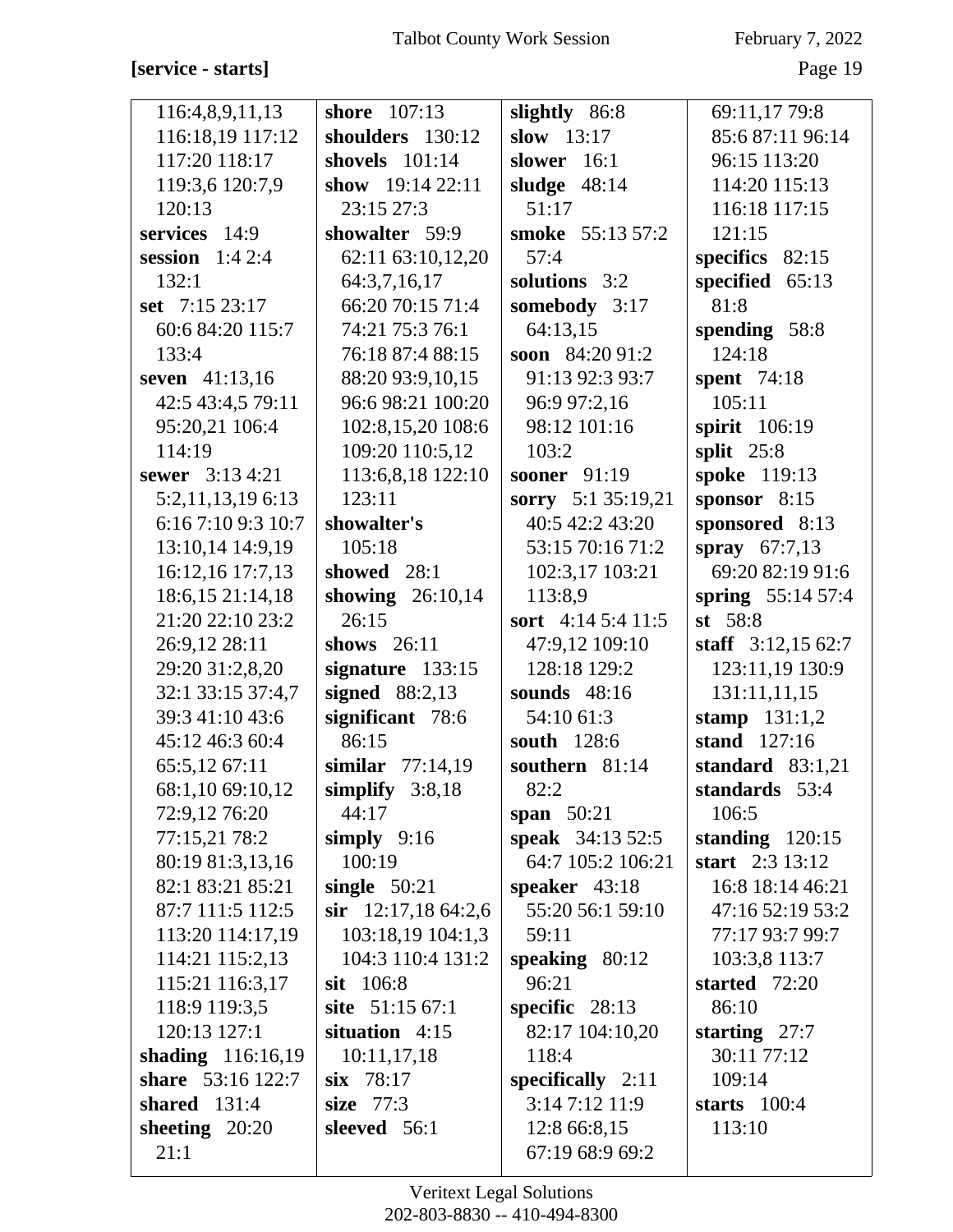### **[startup - thank]** Page 20

| startup $48:587:12$ | style $128:6$       | 73:16 74:7 75:1,4                 | talks $76:10$              |
|---------------------|---------------------|-----------------------------------|----------------------------|
| 88:21 90:12         | subfactors 42:4     | 75:4,6,9,12,14                    | tank $70:9$                |
| state 26:1 129:17   | subject 66:2 87:12  | 76:15,20 77:15                    | tax $20:11,1425:6$         |
| 133:1,2             | subjects $63:15$    | 79:10,18 84:8                     | team $54:8$                |
| state's $112:3$     | submit 47:18 66:6   | 89:6,18 115:20                    | technical 125:1            |
| statement 104:11    | 78:13 122:3         | systems $5:13,13$                 | technically 29:17          |
| station 55:9 84:6   | submitted 52:15     | 5:17,17 68:16                     | technology 50:7            |
| 84:14,18,21 86:7    | 84:9,11             | 69:10 112:5                       | 71:18 83:1 101:7           |
| 86:12,1792:4        | substance 111:1     | 127:21                            | 108:13 127:18,19           |
| stations 55:11      | substantially       | t                                 | <b>telling</b> 33:10 37:17 |
| 79:12 80:2          | 74:10,11 84:21      | <b>table</b> $2:973:13$           | tells 37:21 128:8          |
| status 17:13,16     | subtitle 6:3,4      | 74:5,17 76:19,20                  | temporary 87:6             |
| 19:13 23:9 30:13    | successful 62:5     | 77:8 78:8 79:3                    | ten 5:18 29:10,13          |
| 31:3,5 32:1 39:13   | 129:18,19           | 86:14 107:21                      | 31:12 32:13                |
| 40:21               | suggest $121:12$    |                                   | 109:11 130:2               |
| statute $10:19$     | suggested 68:12     | 114:10,13 122:11<br>125:10 129:10 | term 32:7 34:19            |
| 111:7 112:3         | 120:2               |                                   | 50:3                       |
| statutory 9:20      | suggestions 93:1    | tables 72:12 113:1                | terms 3:18 67:14           |
| stay 85:14 95:7     | summarize 4:20      | tackle 117:5                      | terrible 70:18             |
| stenographic        | summarizes 18:9     | take 9:6,18 12:9                  | test $57:1,2$              |
| 133:6               | summer 20:4         | 24:19 25:11 27:2                  | testimony $42:13$          |
| stenographically    | 89:19,20            | 29:14,18 30:21                    | testing $50:20$            |
| 133:6               | supply $5:13,19$    | 32:15 44:10 48:5                  | 55:13 57:5,12              |
| step $63:1,3123:6$  | 73:6,18 75:5        | 48:14 53:11 56:6                  | text 20:4 25:16            |
| stepped 124:14      | 100:17 112:5        | 61:1 63:20 64:10                  | 26:17 28:3 31:18           |
| steps 32:17 126:7   | 115:19              | 91:21 122:20                      | 38:10 66:1,10,10           |
| 128:8               | support $4:8,954:1$ | 123:6                             | 67:17 69:2,10              |
| steve 16:21 17:1,4  | 61:4,16 107:16      | taken 56:15                       | 70:2 71:9,20               |
| 53:19               | 121:2 129:21        | 104:18                            | 111:16 112:21,21           |
| stipulations 133:8  | 130:19              | <b>takes</b> 100:14               | 115:4,9,21 116:5           |
| stop 86:18 100:5    | supposed 3:4        | 125:18                            | 116:6, 14, 21 117:7        |
| storage $58:21$     | sure 12:20 15:14    | <b>talbot</b> $1:1 6:8 37:3$      | 122:2                      |
| store 127:15        | 34:18 46:17,17      | 37:7 98:5 105:16                  | <b>thank</b> $5:7$ 12:13   |
| storing $51:458:20$ | 47:2,6 54:11 58:4   | 107:11 112:6                      | 26:6 36:20 39:16           |
| straight $32:16$    | 61:18 64:12 71:4    | 119:2,4,11 126:14                 | 39:17 40:5 43:14           |
| stringent 83:3      | 86:3 95:15 102:14   | 133:3                             | 57:7,17 58:1,2             |
| strong $99:11$      | 104:7 107:16        | talk 11:8,15 50:2                 | 59:6 63:8,9,12             |
| structural 71:15    | 113:5 124:20        | 64:14 80:5                        | 71:3 101:21                |
| structure 70:9      | 127:19              | talked 10:8 17:17                 | 103:14 106:21              |
| struggles 55:5      | system 5:19,19      | 59:19                             | 107:1,19 113:12            |
| stuck 100:7         | 6:11,13,14,16       | talking $10:12$                   | 113:13,15,16,18            |
| studies 68:20       | 48:12 55:1 67:18    | 12:21 15:14 21:21                 | 122:10,18 123:2,3          |
| stuff $3:64:3,12$   | 68:19 69:6 71:6     | 28:15 61:17                       | 123:9 124:17               |
| 62:3 131:17         | 72:14 73:6,12,14    | 129:13                            | 128:11,16,17,19            |
|                     |                     |                                   |                            |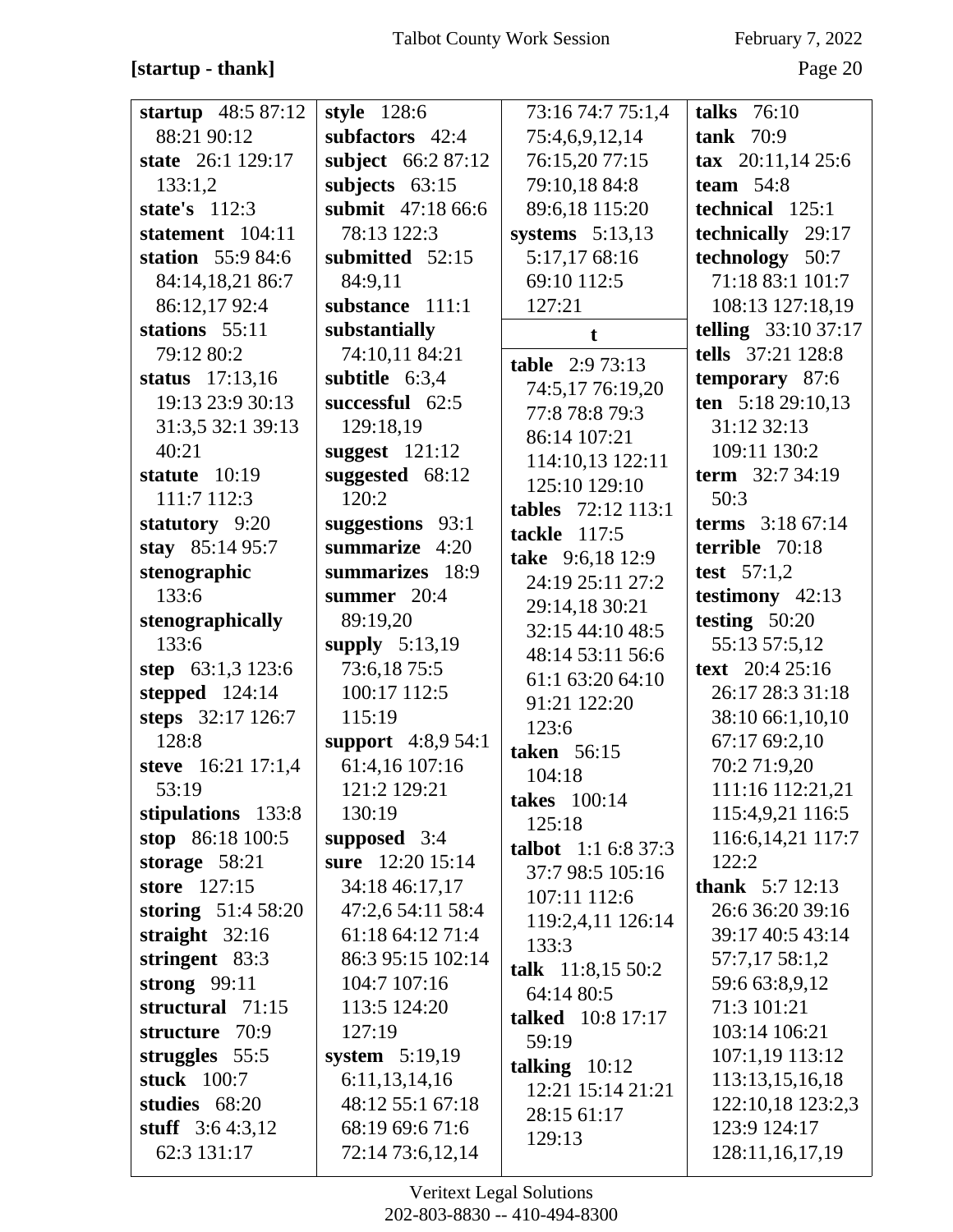### **[thank - trappe]** Page 21

| 130:5 131:4,5,11                 | 111:2,15,15 113:3          | timeline $94:10$                   | 59:14 60:10 65:7                     |
|----------------------------------|----------------------------|------------------------------------|--------------------------------------|
| 131:13                           | 116:1 117:9                | 106:7                              | 65:9 67:20 68:12                     |
| <b>thanks</b> $43:746:4$         | 119:15 120:5,12            | times $14:19\,22:14$               | 69:15 74:6,15,17                     |
| 105:3 124:16                     | 120:20 121:7,11            | 32:4 50:5 93:12                    | 74:18 75:3 76:15                     |
| 131:10,14                        | 121:20,21 122:15           | 97:11 117:11                       | 77:5 78:21 79:2,7                    |
| thing $12:2015:4$                | 124:1,7 127:4,6            | timetable 88:16                    | 79:10,13,20 80:4                     |
| 57:21 64:18 65:1                 | 127:10,16 130:21           | timing $7:17,18,18$                | 80:16 81:10 83:15                    |
| 65:11 69:9 72:7                  | thinking $57:18$           | 41:19,20,21,21                     | 83:17,19 84:14                       |
| 74:4 80:5 94:1                   | 69:15                      | 42:2 73:5 76:12                    | 85:5,9,12,15 86:3                    |
| 98:3 99:1 106:12                 | <b>thomas</b> $4:195:7$    | 91:10,12 92:17,18                  | 86:9,11,21 87:1,7                    |
| 107:18 108:2,15                  | 12:3 46:9 85:19            | 92:21 99:6                         | 87:14 88:2,4,8,12                    |
| 109:8 110:1                      | 131:13                     | title 6:2,4 65:21                  | 89:3,4,5,8,17 92:5                   |
| 112:13 117:9                     | <b>thought</b> $2:6,932:6$ | 66:10 125:16                       | 94:14 95:2 96:12                     |
| 120:2,17 126:11                  | 35:20                      | today 77:7 110:19                  | 106:1 107:19                         |
| 129:9 130:12                     | <b>three</b> 14:12,13,13   | 118:20                             | 108:6,16,18,20                       |
| things $13:319:8$                | 32:12 42:21 67:4           | today's $83:1$                     | 112:6 114:20,21                      |
| 21:9 22:15 32:21                 | 70:19 81:18 82:3           | <b>tonight</b> $2:53:2,9$          | 116:4,7,11 117:1                     |
| 35:2,4 36:2 45:1                 | 82:7,9,10 90:10            | 3:104:11,13                        | 117:4,16 118:8                       |
| 47:10 57:11,13                   | 91:21 105:14               | 47:10 63:11 80:10                  | 119:5 120:9                          |
| 85:16 105:13                     | 113:10                     | 97:12 104:4,6                      | 123:10 124:2                         |
| 128:18 129:20                    | tie 60:7                   | 105:9 107:6 109:3                  | 125:21 127:12                        |
|                                  |                            |                                    |                                      |
| think 3:1 10:1                   | tien 119:8                 | 109:14 113:13                      | <b>town's</b> $69:672:3$             |
| 12:3,7,20 13:18                  | tilghman $56:18$           | 122:19 123:14                      | 78:12 83:20 84:7                     |
| 20:3 21:5,16 23:4                | 57:4                       | 124:18 125:11                      | 84:10 85:18 87:15                    |
| 23:6,10 25:15                    | time 4:7,18 6:6,6          | 126:7,12 128:20                    | 88:7 120:7                           |
| 28:15,16,18,21                   | 11:13 13:7 14:16           | 129:5 130:4,8                      | towns 15:11 27:14                    |
| 29:4 30:6,9 31:16                | 14:20 15:8 16:13           | 131:9                              | 27:15,20                             |
| 32:20 44:21 46:7                 | 20:20 27:9,20              | tool 5:12 51:14                    | transcribed 133:6                    |
| 46:12 47:16 49:4                 | 28:20 31:13 33:11          | 112:9,10,10                        | transcript $2:1$                     |
| 49:20 50:5 51:21                 | 37:12,15 40:15             | top $56:358:4$                     | transcription                        |
| 52:1 53:19 55:3                  | 42:19 43:14 44:10          | 104:16 126:16                      | 133:7                                |
| 56:19 57:2 59:11                 | 46:6,9 49:2 51:12          | <b>total</b> 67:5 90:14            | trappe $2:153:20$                    |
| 60:20 61:16 62:19                | 51:18 53:3 59:3            | tower 69:7 73:15                   | 4:5,8 13:21 22:15                    |
| 63:21 64:17 65:1                 | 62:7,20 63:21              | 75:14,15                           | 26:10 27:10 46:13                    |
| 67:2,4 77:5 80:5,9               | 64:14 68:3,14              | <b>town</b> $13:5,12$ 16:4         | 46:15 47:5,18                        |
| 85:8,13,16 86:14                 | 77:10,18 81:7,7            | 16:6 17:12,20                      | 48:15 50:17 52:2                     |
| 89:13 94:15,16                   | 87:2 91:16 92:2            | 18:4, 12, 13, 17, 20               | 52:8 53:8,17 54:9                    |
| 95:3,16,19 97:9                  | 92:14 99:4 103:14          | 18:21 19:6,9,15                    | 55:7 57:9,10 58:4                    |
| 98:19 99:14 101:4                | 118:1,15 122:20            | 19:16,16 21:11                     | 59:14 60:1,10,21                     |
| 101:8,10 103:2,16                | 124:12,18 125:5            | 22:15 27:9,10                      | 62:20 63:1,4                         |
| 103:16 104:14                    | 125:11,19 127:10           | 28:5 29:19 31:20                   | 65:14 67:20 68:10                    |
| 106:2,9,11,13                    | 127:13 128:11              | 45:13 47:18 48:15                  | 68:11,17 69:13,15                    |
| 109:4,8,14 110:6<br>110:13,13,14 | 133:4                      | 50:16 51:2,4,18<br>52:2 53:17 55:7 | 69:18 70:3 71:10<br>72:9,15 73:3,6,8 |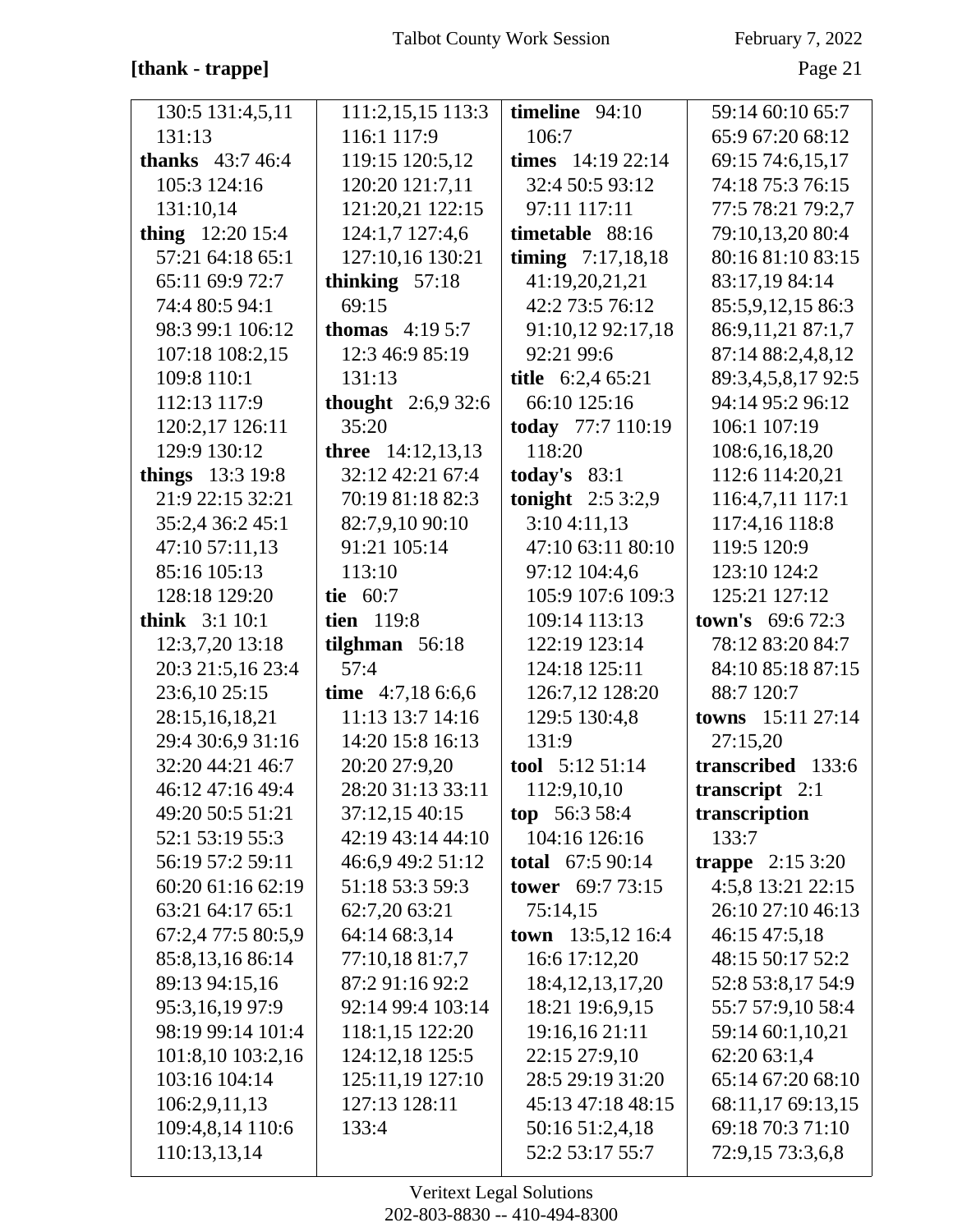### **[trappe - walk]** Page 22

| 73:16 76:20 77:3     | 21:17 27:19 30:21               | 101:1 105:18            | upgrades $86:12,13$ |
|----------------------|---------------------------------|-------------------------|---------------------|
| 80:17 81:10 83:5     | 34:7 35:13 36:6,8               | 119:19 125:18           | 86:17               |
| 84:15 92:6 94:14     | 36:11,18 37:18                  | 126:4 129:6             | upgrading 52:9      |
| 98:5 99:12 106:1     | 39:13 44:9,13,16                | understanding           | <b>upset</b> 99:20  |
| 106:9 107:8,16,19    | 45:17 57:3 58:21                | 38:12 88:8 111:4        | use 7:16 18:10      |
| 108:7,16 112:6       | 60:2,9,21 75:20                 | 130:16                  | 41:8 82:19,21       |
| 114:21,21 115:13     | 95:5 96:1 101:21                | understands 3:19        | 88:9 90:7 116:3     |
| 116:1,2,5,13         | 123:19 124:6,8                  | 38:12 87:3              | uses $7:19\,42:2,3$ |
| 117:1,16,20 118:8    | 131:16                          | understood 118:1        | usually $24:16$     |
| 119:1,5 120:11       | turn $4:19$ 11:7                | undertaken 55:7,9       | usurp 9:18 10:6     |
| 123:11 125:21        | 23:19 62:10                     | undo $9:17$             | utilities 21:16     |
| 126:15 127:13        | twenty 70:7                     | undoing 64:5 80:6       | utilized 85:15      |
| 128:7,9 129:19,20    | twice $33:1$                    | <b>undone</b> 11:1,2,16 |                     |
| 130:5                | two $15:323:12,16$              | unfortunately           | $\mathbf{v}$        |
| trappe's $49:4,5,21$ | 24:2,5 34:11                    | 55:6 106:4              | various 32:17       |
| 50:2,678:9           | 37:16 43:1 48:6                 | unintentional           | 116:16              |
| treated 101:6        | 50:18,20 53:5                   | 24:9                    | <b>verb</b> 82:14   |
| treatment 48:12      | 59:16 62:2 78:6                 | units 81:20 83:18       | versus $52:17$      |
| 51:6 52:3 60:6,8     | 85:16 91:21                     | 87:21 89:6 93:3         | <b>video</b> 93:14  |
|                      |                                 |                         | view 20:7,15,21     |
| 69:4,6,18,21 70:4    | 105:15 116:2,7<br>118:11 126:16 | unprogrammed            | violation 9:20      |
| 70:6,11 71:6,7,13    |                                 | 25:3,10,12 26:1         | violations 50:18    |
| 71:16,21 72:3        | type $20:10$                    | 26:13 29:16 30:2        | 51:2,20 78:18       |
| 73:2 74:7 75:11      | typically 8:12                  | 30:11,17 31:6           | visiting 90:6       |
| 75:16 76:15 77:2     | 20:12                           | 32:16 45:19             | vote 8:3 42:21      |
| 77:9 78:10,12        | u                               | 110:15 115:17           | 105:15              |
| 82:16,19,21 83:5     | ultimate $9:1910:6$             | 117:21 119:15           | voted 47:18 126:3   |
| 84:9 85:19 86:3      | 10:17                           | 120:1                   | 8:16<br>votes       |
| 88:1 91:2,14,18      | ultimately 12:10                | unwinding 82:13         | $\mathbf{W}$        |
| 92:3,7 93:4 97:2     | 14:5 15:12 17:1,4               | update 13:9             | $w$ 1:17 16:18      |
| 97:15 108:11,14      | 17:10,17,21 18:2                | updated $65:10,11$      | 17:15,20 19:12,12   |
| 114:2 115:19         | 18:4,8,9 19:5                   | 67:16 69:2,9 70:2       | 19:14 23:8,16       |
| 120:3 126:17         | 20:13 21:16 22:2                | 72:11,13,19 76:9        | 24:7 25:7,17,20     |
| tremendous           | 22:20 26:4 28:1                 | 76:12                   | 28:6,18 29:1,6      |
| 125:19               | 28:21 37:12,20                  | updates 76:6            |                     |
| tried 51:5 97:19     | 84:8                            | 114:5                   | 30:16 31:10 37:5    |
| true $34:1986:7$     | uncertainty                     | updating $27:6,13$      | 37:18 40:21 45:20   |
| 133:7                | 111:10                          | upgrade $6:16$          | 46:3 66:7,7 67:1,6  |
| truly 2:19 60:1,15   | undergoing 78:14                | 24:15 47:20 48:10       | 81:15,16 117:2,6    |
| 76:13 97:6           | understand 2:19                 | 52:9 60:17 75:1         | 117:21 118:2,3,9    |
| trust $65:15$        | 3:5,155:431:1                   | 78:8,12 80:3            | 118:9,13            |
| try $3:1821:4$       | 32:15 38:18 62:16               | 85:18 86:2 114:1        | wait 35:10 119:14   |
| 56:21 108:1,20       | 64:18 67:2 68:4                 | upgraded $63:2$         | waiver $10:13$      |
| trying $13:814:3$    | 72:4 74:10 81:5                 | 66:14                   | walk 113:2          |
| 15:2,4 19:9 20:17    | 83:6 86:9 89:7                  |                         |                     |